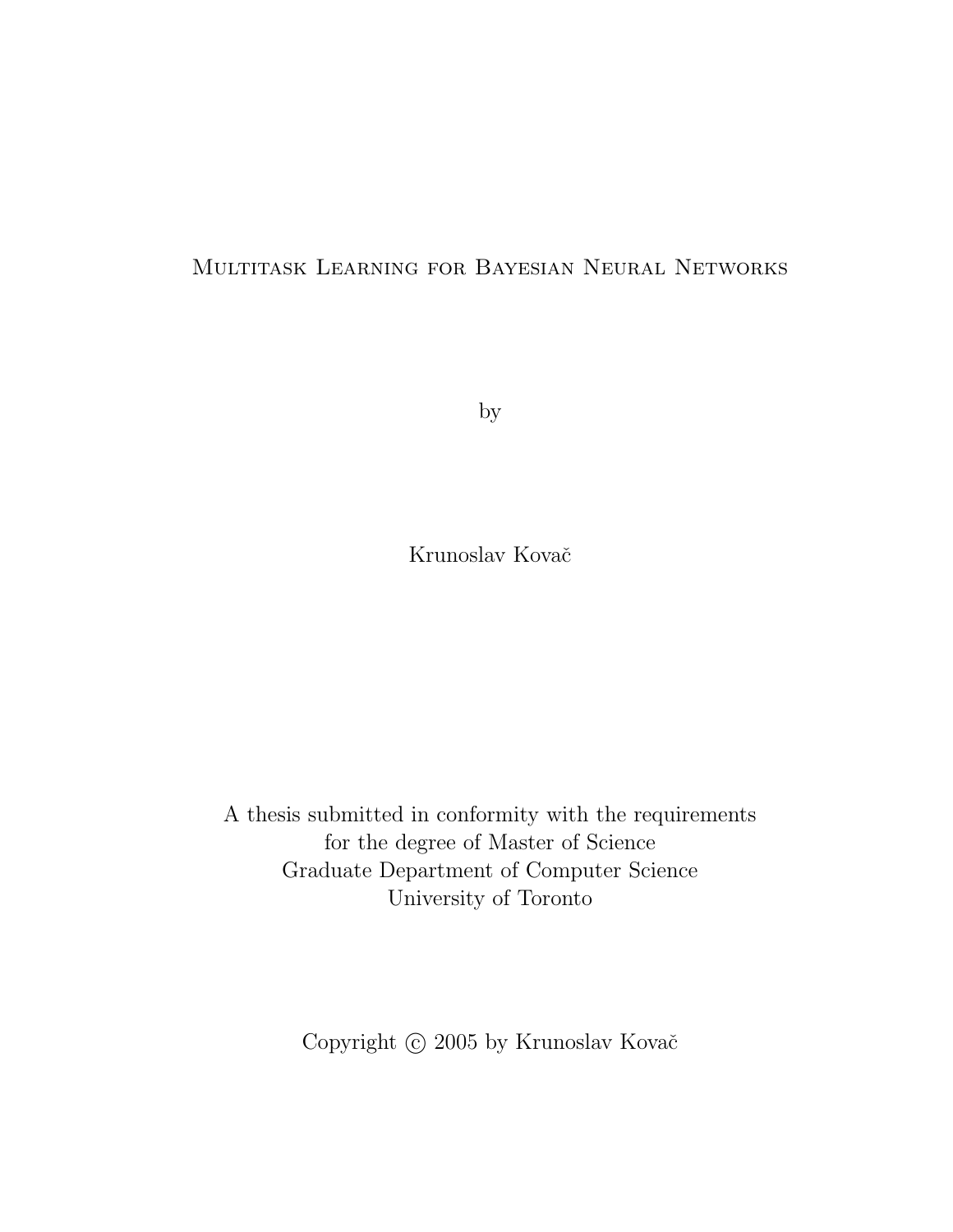#### Abstract

Multitask Learning for Bayesian Neural Networks

Krunoslav Kovač Master of Science Graduate Department of Computer Science University of Toronto 2005

This thesis introduces a new multitask learning model for Bayesian neural networks based on ideas borrowed from statistics: random regression coefficient models. The output of the model is a combination of a common hidden layer and a task specific hidden layer, one for each task. If the tasks are related, the goal is to capture as much structure as possible in the common layer, while the task specific layers reflect the fine differences between the tasks. This can be achieved by giving different priors for different model parameters.

The experiments show that the model is capable of exploiting the relatedness of the tasks to improve its generalisation accuracy. As for other multitask learning models, it is particularly effective when the training data is scarce. The feasibility of applying the introduced multitask learning model to Brain Computer Interface problems is also investigated.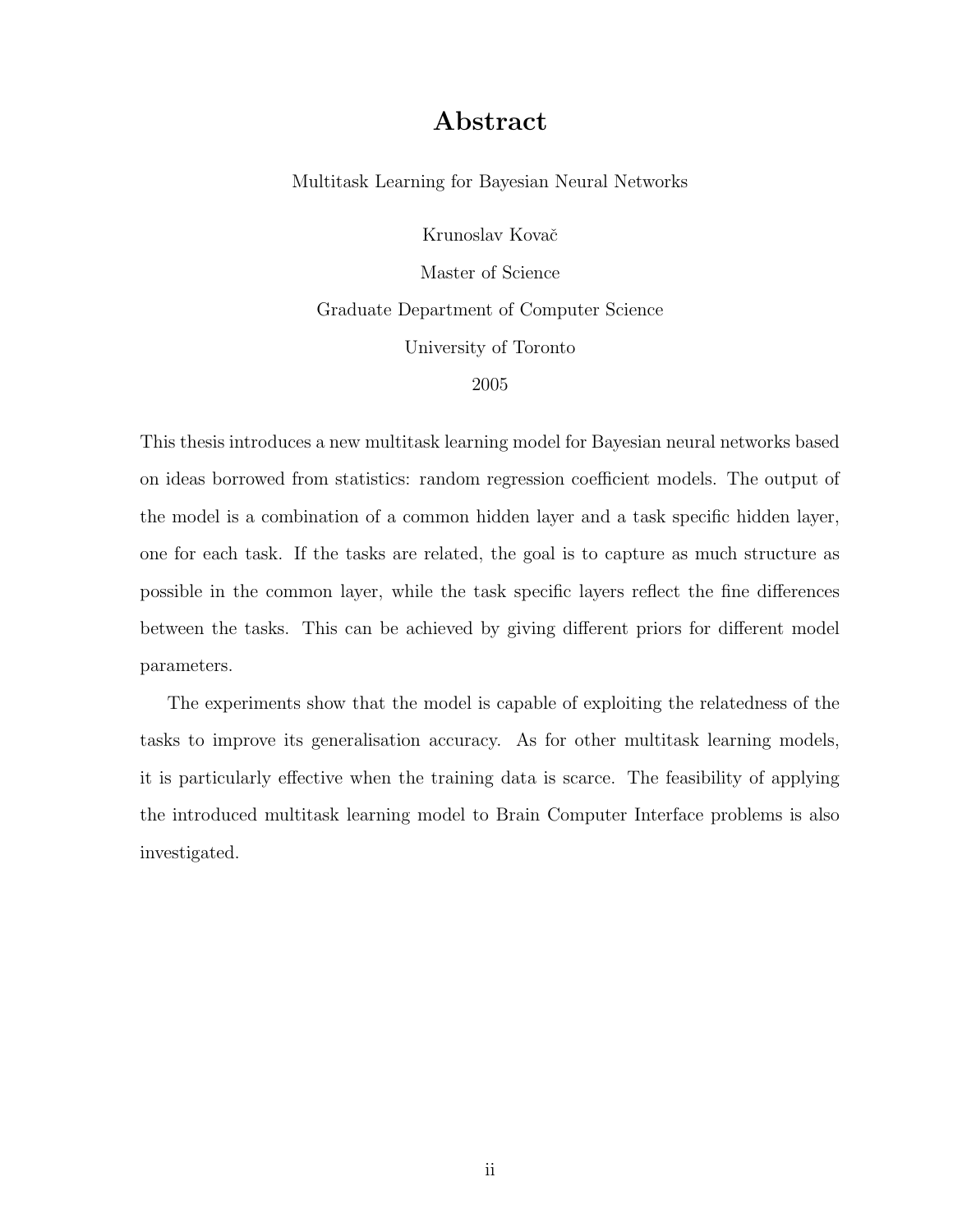Mojim roditeljima.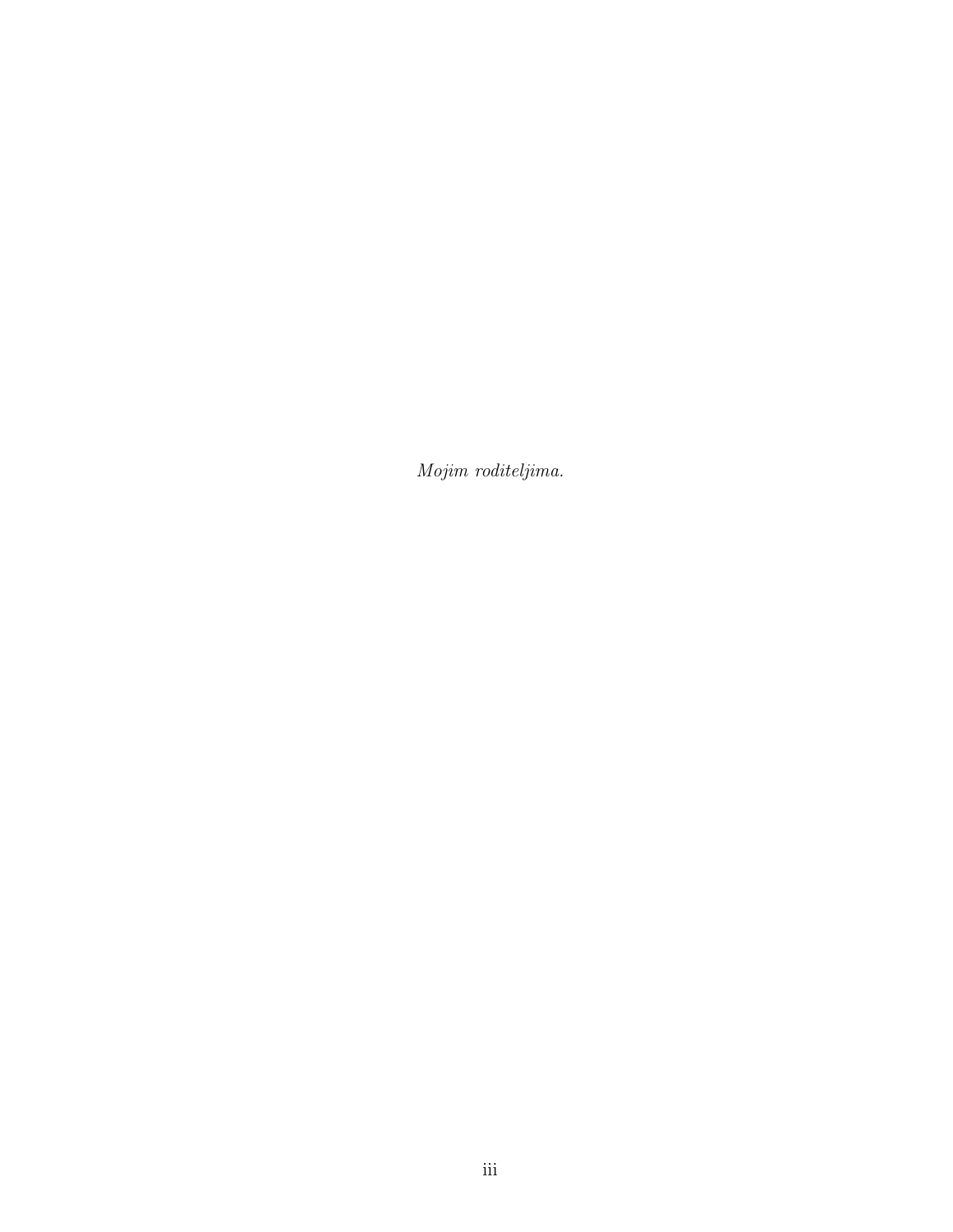#### Acknowledgements

Thanks go first to my supervisor Radford Neal for introducing me to Bayesian neural networks. His guidance as the research progressed, many questions, interpretations and suggestions made this thesis possible.

I would also like to thank my second reader Geoffrey Hinton for his time and valuable comments on the thesis. Thanks also go to all the other members of the machine learning group at the University of Toronto who have helped me in some way.

Special thanks go to my parents. Although being far away from me, they were a constant source of help and comfort.

At the end, I would also like to thank Dane Jurčić and his family for helping me out in the first days in an unknown country, as well as later on.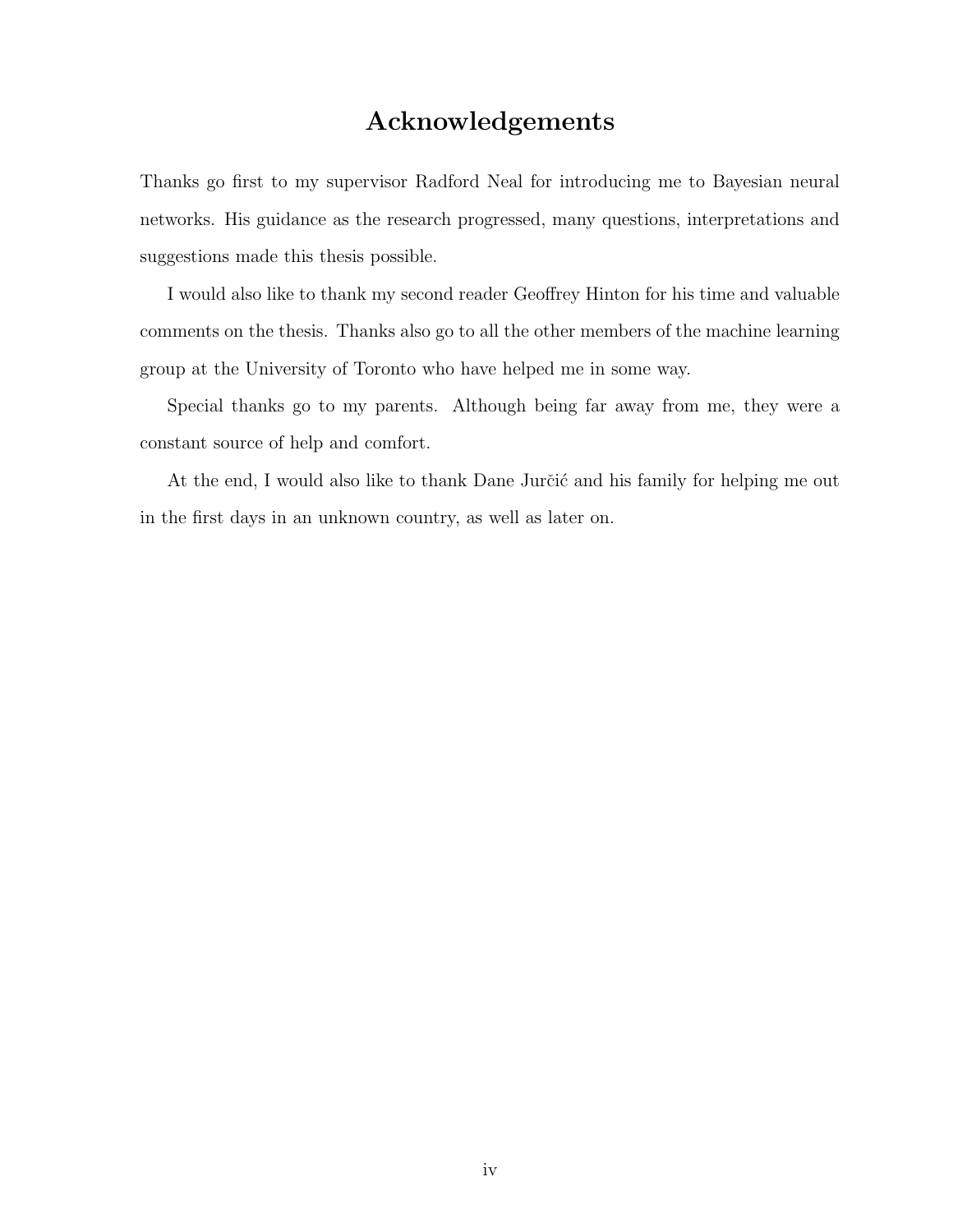# **Contents**

| 1              |                                        | Introduction                                                        | $\mathbf{1}$   |
|----------------|----------------------------------------|---------------------------------------------------------------------|----------------|
| $\overline{2}$ | Knowledge transfer in machine learning |                                                                     | 4              |
|                | 2.1                                    |                                                                     | $\overline{4}$ |
|                | 2.2                                    |                                                                     | $\overline{5}$ |
|                | 2.3                                    |                                                                     | $\overline{7}$ |
|                | 2.4                                    | Theoretical work on knowledge transfer and task relatedness         | 11             |
|                | 2.5                                    |                                                                     | 13             |
|                | 2.6                                    | Some refinements of MTL with backpropagation networks $\dots \dots$ | 17             |
|                | 2.7                                    |                                                                     | 20             |
| 3              |                                        | <b>Brain Computer Interfaces</b>                                    | 23             |
|                | 3.1                                    |                                                                     | 23             |
|                | 3.2                                    |                                                                     | 25             |
| 4              |                                        | A new scheme for neural network multitask learning                  | 31             |
|                | 4.1                                    |                                                                     | 31             |
|                | 4.2                                    |                                                                     | 35             |
| $\mathbf{5}$   |                                        | Experiments to test the multitask learning scheme                   | 42             |
|                | 5.1                                    |                                                                     | 42             |
|                | 5.2                                    |                                                                     | 57             |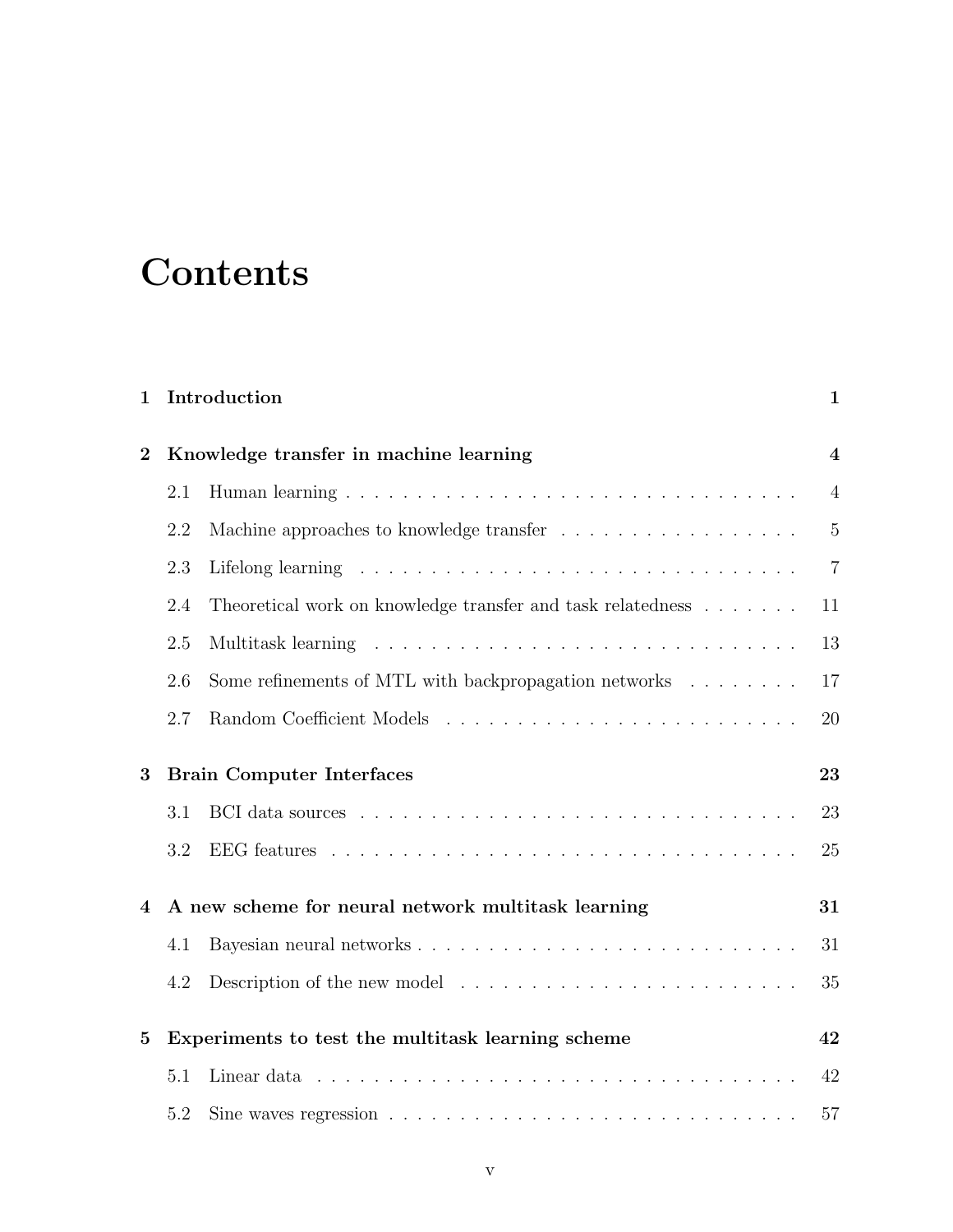|   |                     | 5.3 Approximately concentric ellipses classification 62 |     |
|---|---------------------|---------------------------------------------------------|-----|
| 6 |                     | Experiments with MTL for BCI                            | 67  |
|   |                     | Conclusions                                             | 79  |
|   | 7.1                 |                                                         | 79  |
|   | 7.2                 |                                                         | -80 |
|   | <b>Bibliography</b> |                                                         |     |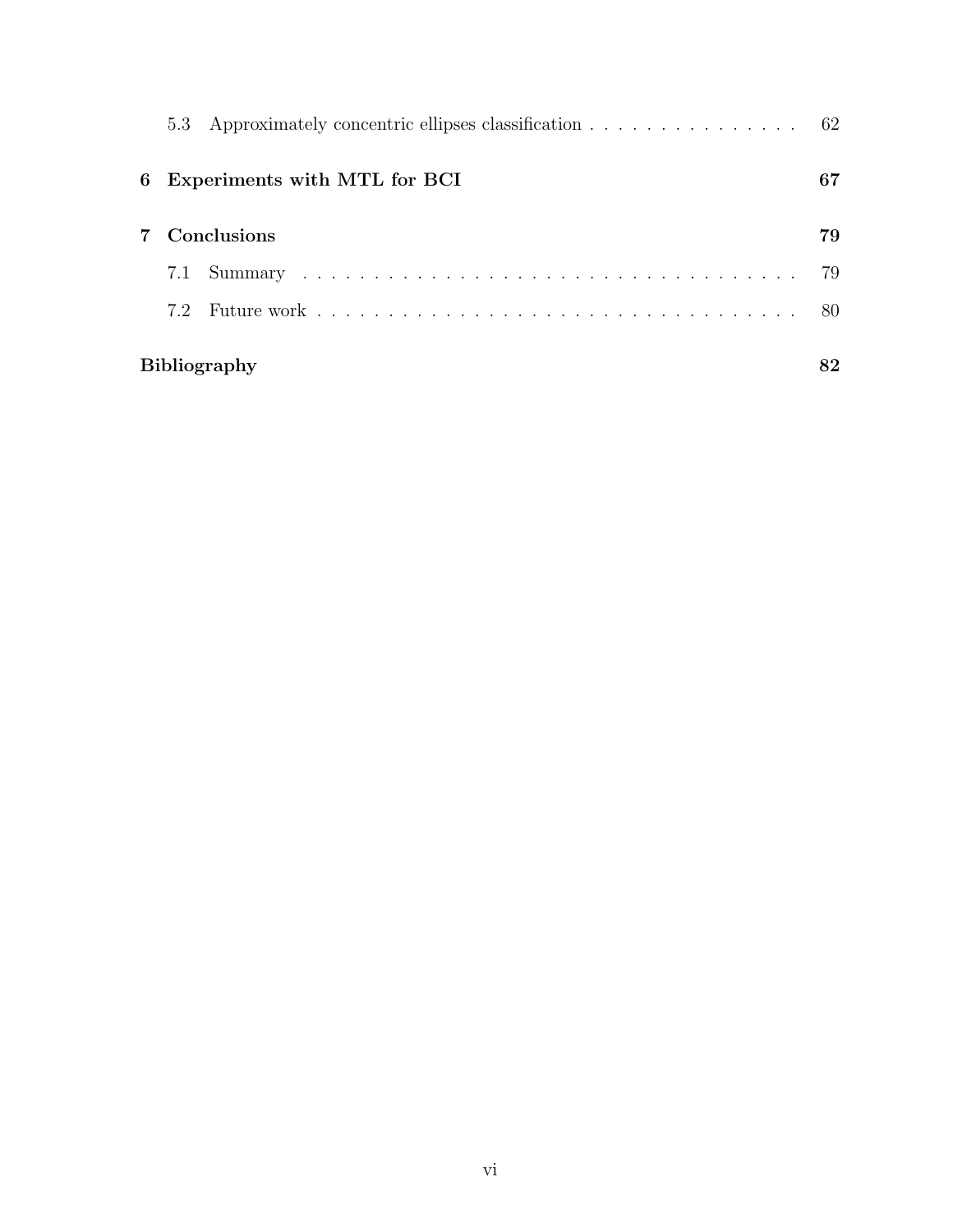# List of Tables

|     | 5.1 Average squared error on two-task linear regression problem 46                                     |    |
|-----|--------------------------------------------------------------------------------------------------------|----|
| 5.2 | Average squared error on four-task linear regression, dataset 1. 51                                    |    |
| 5.3 | Average squared error on four-task linear regression with six and three                                |    |
|     | data points per task, dataset $2. \ldots \ldots \ldots \ldots \ldots \ldots \ldots \ldots 52$          |    |
|     | 5.4 Average squared error on four-task linear regression with six data points                          |    |
|     | per task, dataset $3. \ldots \ldots \ldots \ldots \ldots \ldots \ldots \ldots \ldots \ldots \ldots 56$ |    |
|     | 6.1 Accuracy rates for the four-subject EEG problem 71                                                 |    |
| 6.2 | Accuracy rates for the nine-subject EEG problem                                                        | 75 |
|     | 6.3 Accuracy rates for the five-subject EEG problem 76                                                 |    |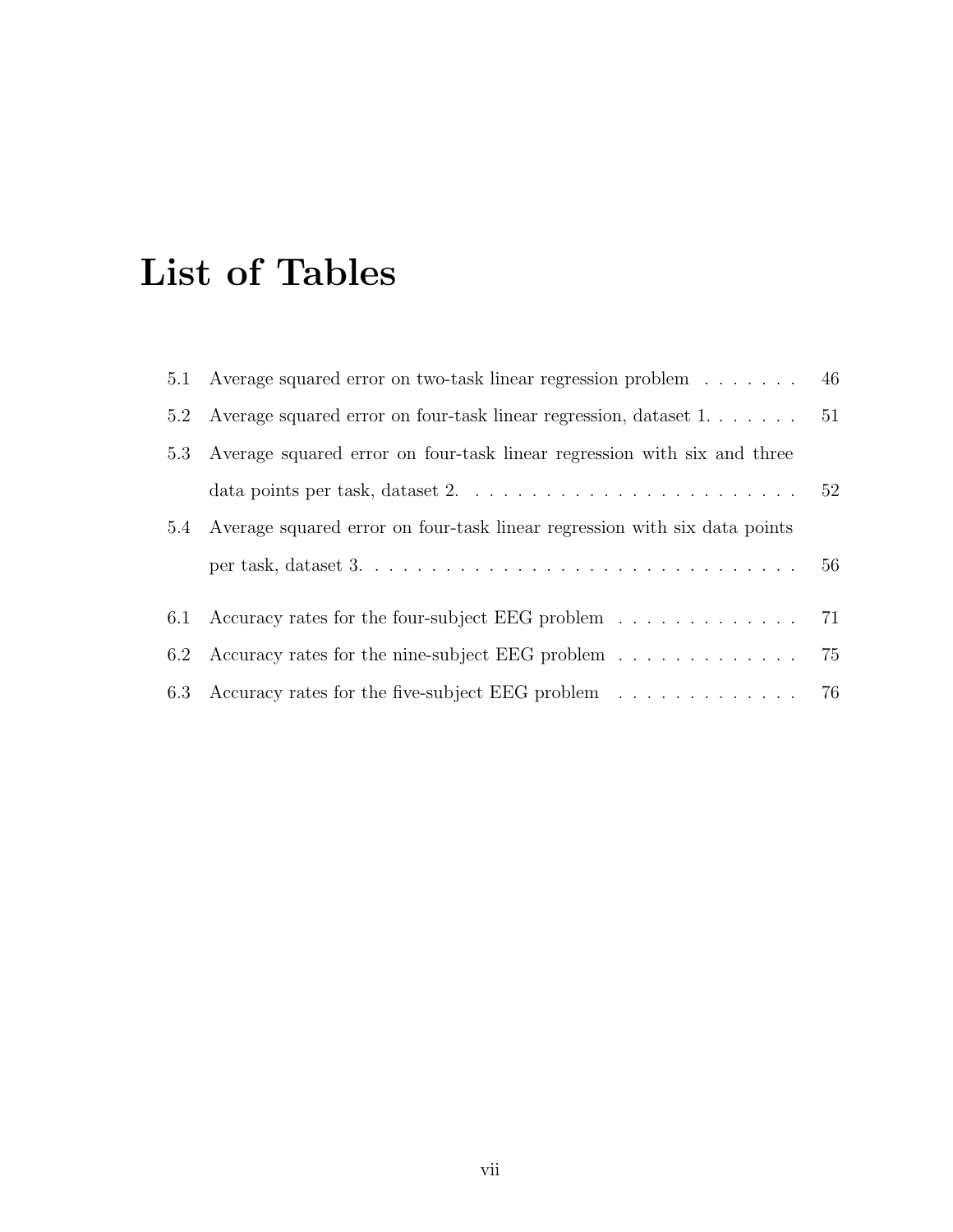# List of Figures

| 2.1     |                                                                                                                                  | 14     |
|---------|----------------------------------------------------------------------------------------------------------------------------------|--------|
| $2.2\,$ | Multitask Learning approach                                                                                                      | $15\,$ |
| 3.1     | Extended International 10-20 System of Electrode Positions                                                                       | 25     |
| 4.1     |                                                                                                                                  | 32     |
| 4.2     |                                                                                                                                  | $37\,$ |
| 4.3     | The MTL model with two hidden layers per task $\ldots \ldots \ldots \ldots$                                                      | $40\,$ |
| 5.1     | The MTL model for a simple two-task linear regression problem                                                                    | 43     |
| $5.2\,$ | Histogram of the distributions of deviations $\sigma_u$ for different prior specifi-                                             |        |
|         | .<br>The contract of the contract of the contract of the contract of the contract of the contract of the contract of<br>cations. | 45     |
| 5.3     | The STL model used for a simple two-task regression problem                                                                      | $45\,$ |
| 5.4     | The new MTL model for a simple two-task regression problem. $\dots \dots$                                                        | $48\,$ |
| $5.5\,$ | The functions used to generate the training data, dataset $1. \ldots \ldots$                                                     | $49\,$ |
| 5.6     | The MTL model for a simple four-task linear regression problem. $\dots$                                                          | $50\,$ |
| 5.7     | The functions used to generate the training data, dataset $2. \ldots \ldots$                                                     | $52\,$ |
| 5.8     | The MTL model with vague priors for the biases. $\dots \dots \dots \dots$                                                        | 53     |
| 5.9     | The functions used to generate the "unrelated" training data, dataset 3                                                          | 54     |
| 5.10    | MTL model with vague priors for all the weights.                                                                                 | $55\,$ |
|         | 5.11 MTL network sampled from a model with vague priors                                                                          | 56     |
|         | 5.12 Generator functions for the sine waves learning data. $\ldots \ldots \ldots \ldots$                                         | 58     |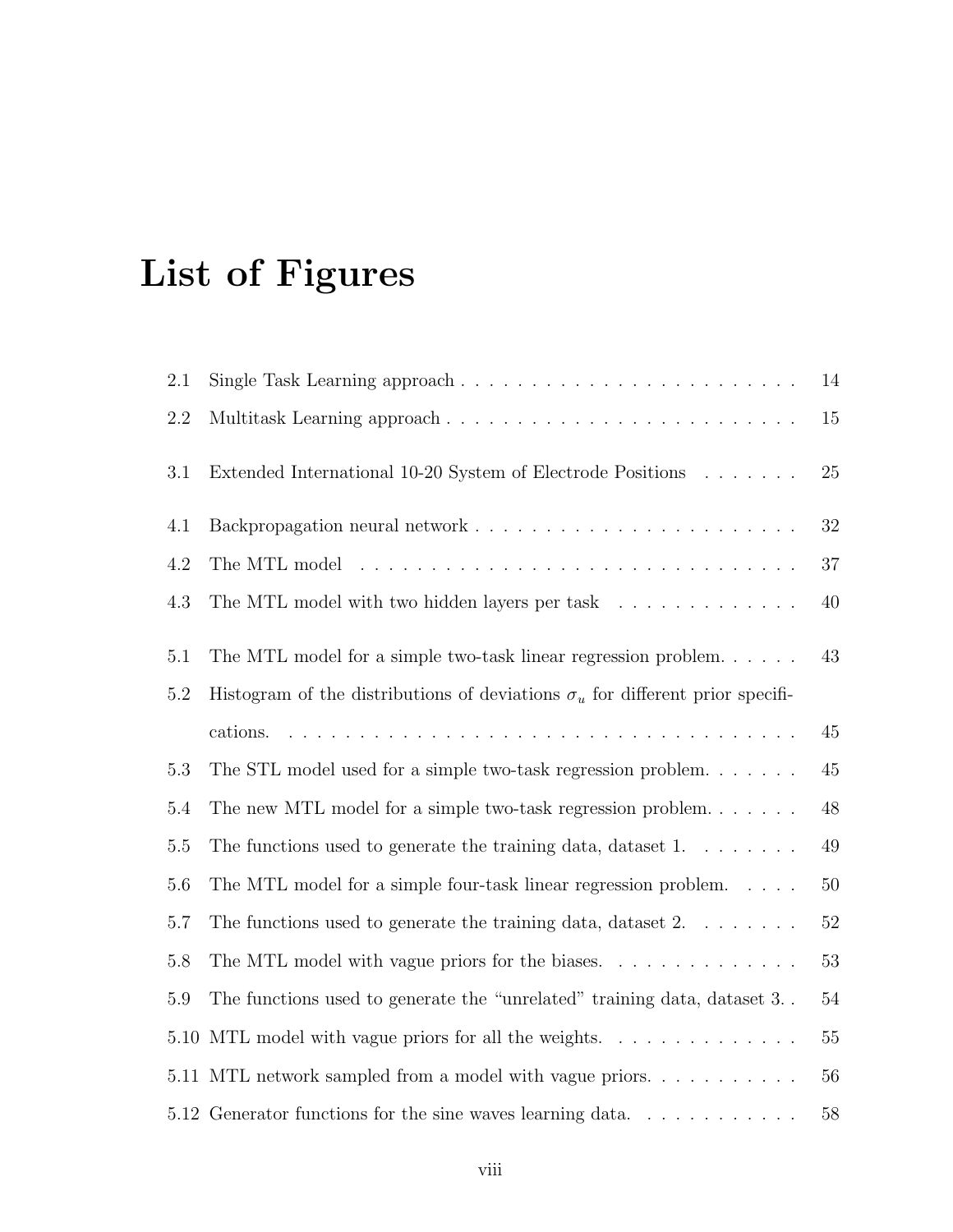|     | 5.13 An example of a sine wave training data for one of the tasks. $\dots \dots$ | 58 |
|-----|----------------------------------------------------------------------------------|----|
|     | 5.14 The MTL model for the sine waves learning problem                           | 59 |
|     | 5.15 Average squared error on ten-task sine wave regression                      | 61 |
|     | 5.16 Two training sets for the approximately concentric ellipses classification  |    |
|     |                                                                                  | 63 |
|     | 5.17 Two test data sets for the approximately concentric ellipses classification |    |
|     |                                                                                  | 63 |
|     |                                                                                  | 64 |
|     | 5.19 The MTL model for the approximately concentric ellipses classification      |    |
|     |                                                                                  | 65 |
|     | 5.20 Error rates on the eight-task classification problem                        | 65 |
| 6.1 | EEG signal for the C3 channel for all four subjects $\dots \dots \dots$          | 69 |
|     |                                                                                  |    |
| 6.2 | The MTL network for the four-subject EEG classification problem.                 | 70 |
| 6.3 | Filtered C3 channel for the left and the right hand movement                     | 72 |
| 6.4 | The MTL network for the nine-subject EEG classification $\ldots \ldots \ldots$   | 74 |
| 6.5 | The new MTL network for the five-subject EEG classification $\dots \dots$        | 76 |
| 6.6 | Distribution of one input feature for the two hand movements $\dots \dots$       | 77 |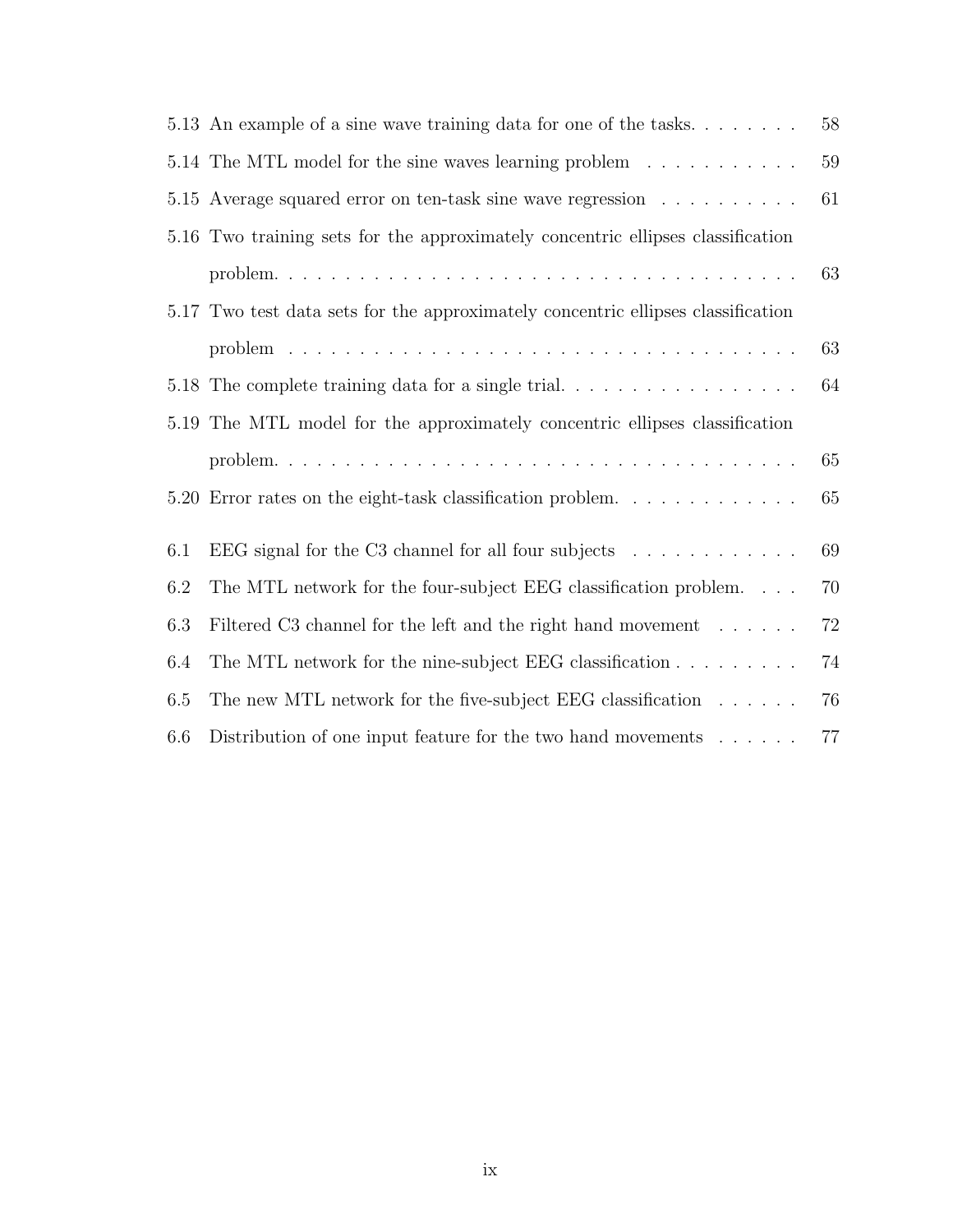## Chapter 1

## Introduction

The traditional approach in machine learning is to train a separate learner for each problem. There are a number of learning methods that have proven to be very successful in such a setup. However, the success of these methods largely depends on the abundance of training data, which is in contrast with the way that humans learn. Studies have shown that we are able to learn a concept with only a single datum  $[2, 34]$ , which certainly implies that people must learn using something more than just the training data. It seems that the answer lies in a massive reuse of previously learned knowledge from related tasks. As a consequence, recently, there has been a growing interest in machine learning methods that can exploit knowledge from such other tasks to improve accuracy either generally or in situations when the training data is scarce. There are quite a few ways to transfer knowledge from task to task. The multitask learning approach trains multiple tasks in parallel. Chapter 2 reviews the techniques of knowledge transfer with special attention given to multitask learning.

A Brain-Computer Interface (BCI) is a communication system that transforms human brain activity into signals that can control mechanical devices. The idea of such a system isn't new. In 1967 Edmond Dewan, who worked at the Data Sciences Laboratory of the Air Force Cambridge Research Laboratories in Bedford, managed to train subjects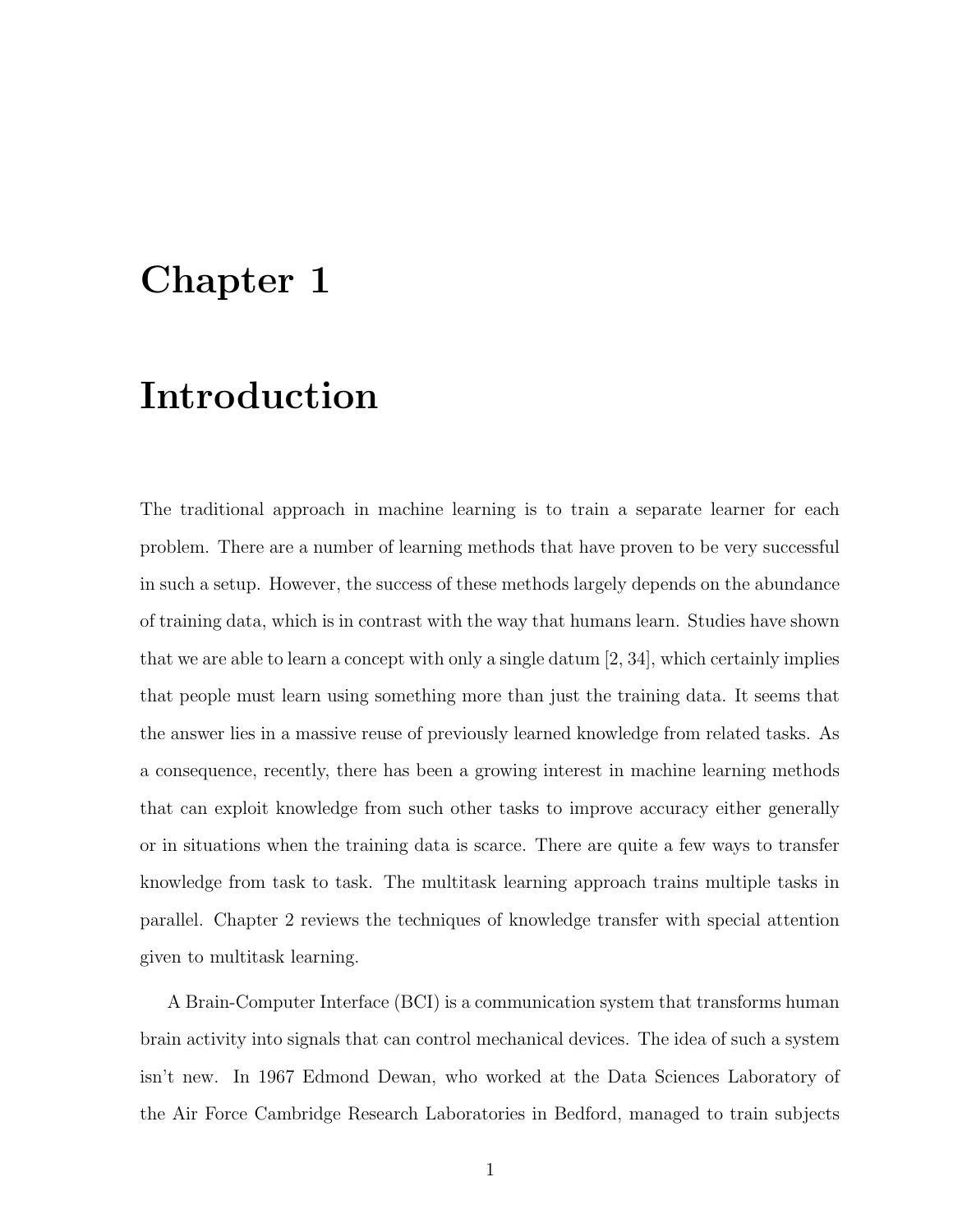to control the alpha rhythms of their brain waves and then used them to send Morse code of the word 'cybernetics' to a computer (mentioned in ACM SIGART Newsletter, No. 19, December, 1969). A few years later Jacques Vidal published a paper "Toward Direct Brain-Computer Communication" [89] in which he described the first BCI project. The research was part of a large scale project in biocybernetics and human-computer interaction and sponsored by the US government, who had a keen interest in the matter during the seventies. Today, dozens of research groups focus their efforts on BCI.

Human brain activity for the purposes of BCI systems is usually collected in the form of EEG recordings due to the low cost of the equipment involved and the noninvasive nature of recording. However, other electrophysiological measures like Functional Magnetic Resonance Imaging (fMRI), Magnetoencephalographic (MEG) measurements, and electrocorticograms (ECoG) are being studied as well. Features are extracted from the measurements, and then processed (usually by computer software) and transformed into a form suitable to operate a device. As can be seen, BCI research is a multidisciplinary field involving neuroscience, psychology, machine learning, computer science in general, mathematics, clinical rehabilitation and so on.

The main motivation for the work on BCI is to provide a means of communication and control functions (e.g. basic web browsing and word processing, neuroprosthesis control etc.) to so-called "locked-in" patients. Locked-in patients can make no voluntary movements other than those with their eyes, but are fully conscious and aware of the environment, and their intellectual capabilities are often intact. Although current BCIs cannot achieve information transfer rates of more than about 20-30 bits/min, even this limited throughput can allow rudimentary interfaces that can improve the quality of life for such people. BCI is the subject of chapter 3, with an emphasis on its machine learning aspect.

Chapter 4 introduces a novel approach to multitask learning. It is inspired by random regression coefficients models and builds upon Bayesian neural networks. For each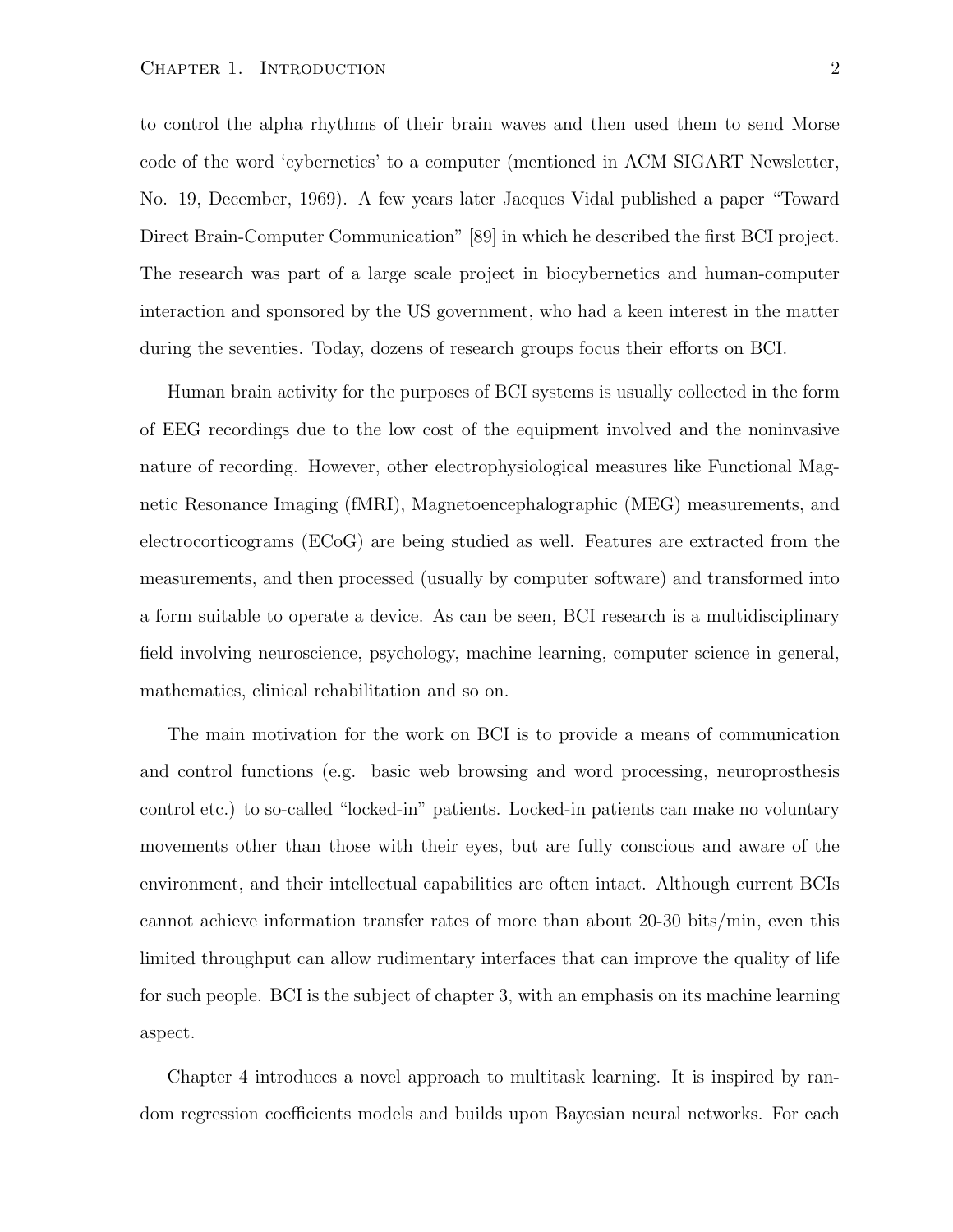#### CHAPTER 1. INTRODUCTION 3

datum, the output of the network is a linear combination of a task specific hidden layer associated with the given datum and a special common hidden layer. We want the common part to have the biggest impact on the final output, while the task specific hidden layers are to account for the variation between the tasks, which should be small, if the tasks are sufficiently related. This corresponds to the weights in the common part being significantly bigger than the weights associated with the task specific layers. This can be achieved by specifying different priors for hyperparameters of different groups of model parameters. Besides the description of the model itself, a short introduction to Bayesian neural networks and to Markov chain Monte Carlo methods of sampling the posterior distribution of the network parameters is also given in this chapter.

The new model is tested on artificial data in chapter 5. We show that the model is capable of exploiting task relatedness and gain insight into the behaviour of the sampled neural networks.

Chapter 6 investigates the application of multitask learning to BCI problems. The results and contributions of the thesis are summarised in the final chapter.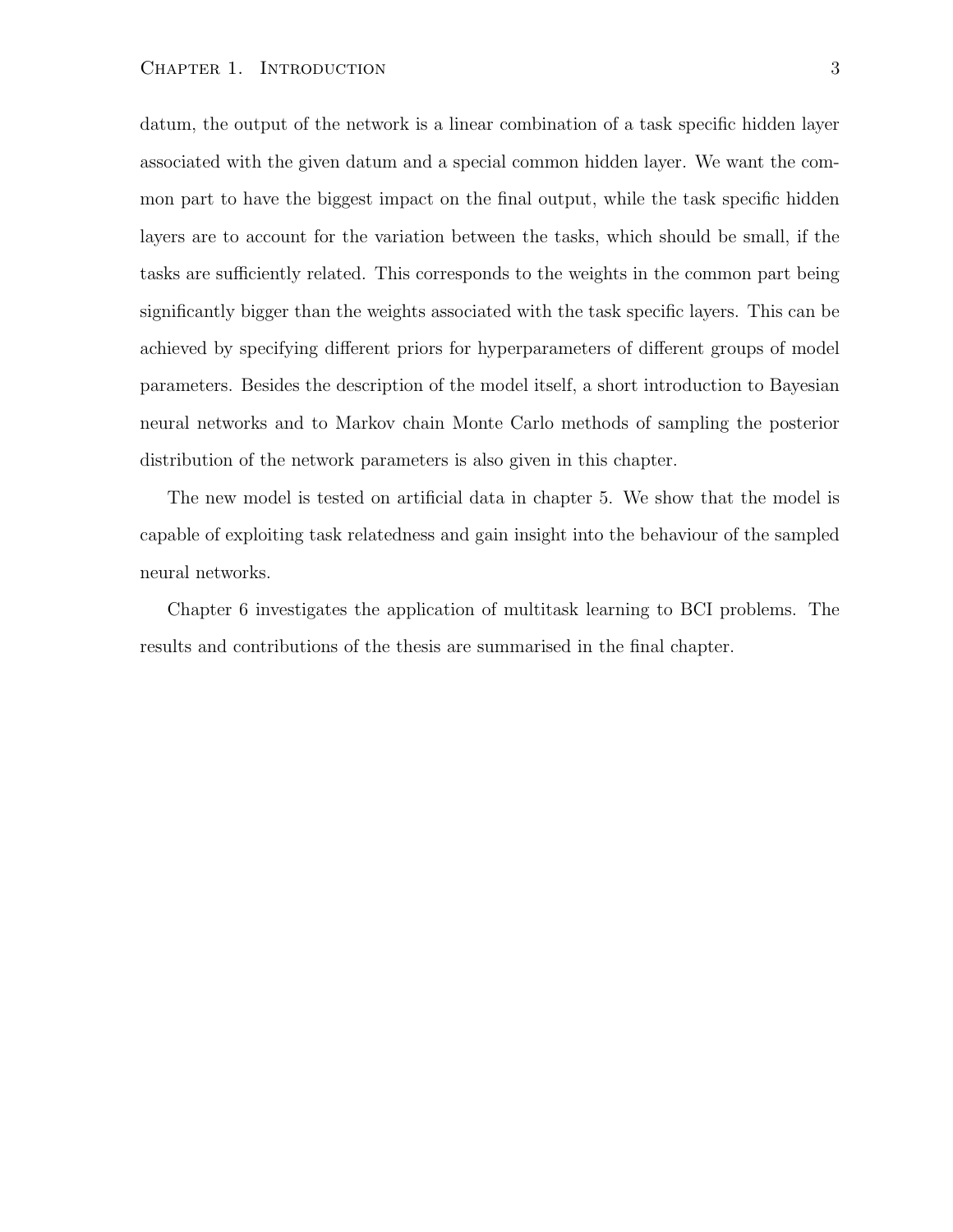## Chapter 2

# Knowledge transfer in machine learning

#### 2.1 Human learning

Most research in machine learning so far has used a "tabula rasa" approach: the goal was to improve methods that did the learning on separate, individual tasks, and the learning was started from scratch, with no previous knowledge reused from other learning sessions. For some problems, such algorithms produced very good results. However, if we compare the learning abilities of humans and animals with that of today's machines, we find dissimilarities. Humans are able to learn from a remarkably small number of training examples, despite the immense complexity of the real world where the learning occurs. Current machine learning approaches don't scale very well to such complex domains due to the huge number of training examples that would be required to have some success.

A number of psychological studies have touched this aspect of human learning. It has been suggested and empirically proved that a person's prior knowledge affects the rate or the accuracy of learning [49, 50, 65]. Pazzani in [56] further explored the influence of prior causal knowledge on the number of trials needed to learn a concept. He gave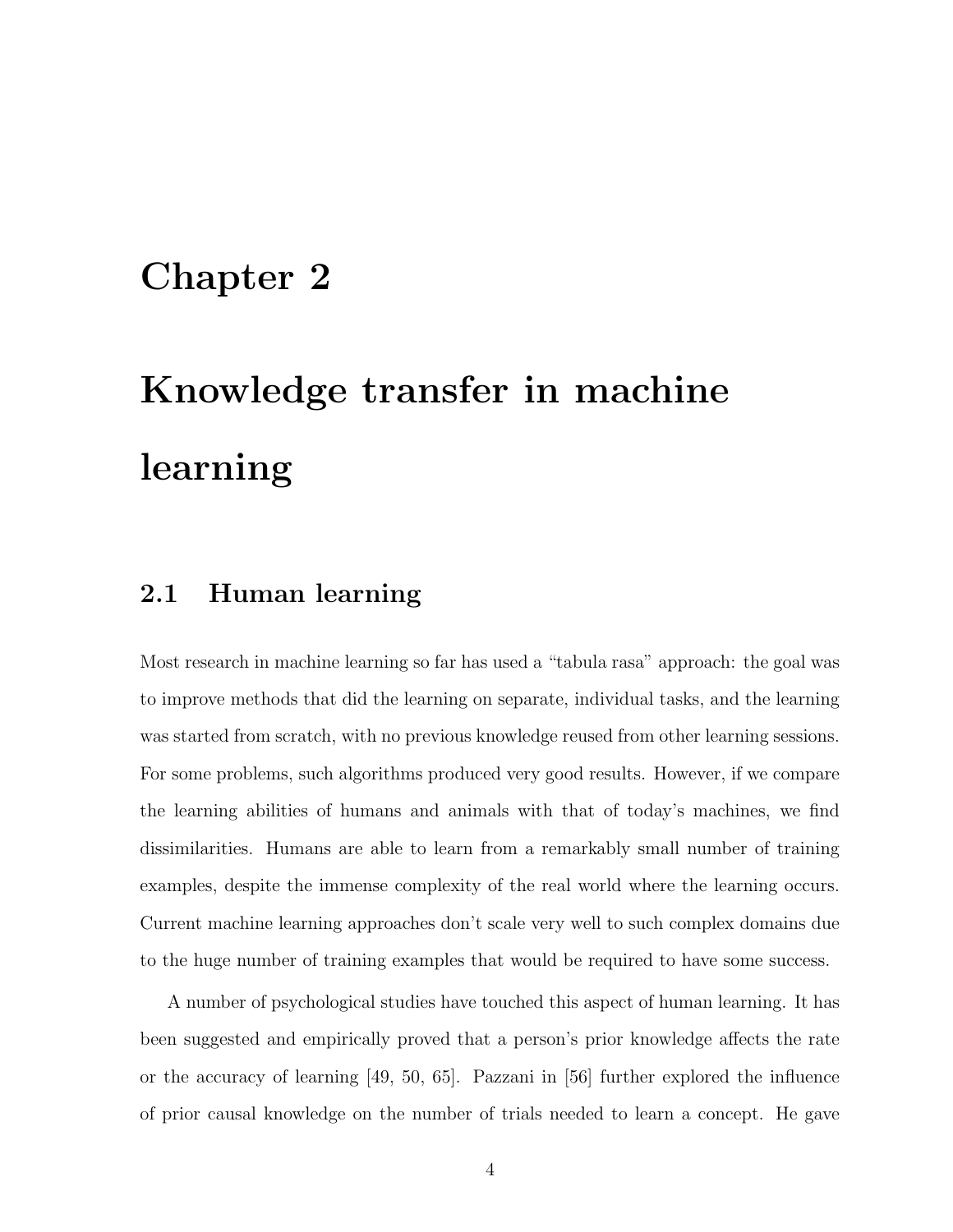experimental evidence that the prior knowledge of the learner may be as influential as the informational structure of the environment in concept learning. Trying to explain his results, he hypothesizes that the ability to generalise quickly comes from the ability to apply relevant background knowledge to the learning task and the ability to fall back on weaker methods in the absence of background knowledge. There are other ways of knowledge transfer besides directly applying experience in some form. People often use analogies and metaphors (see e.g. [28]) to reuse previous knowledge even in the domains they are not familiar with. But although it is generally accepted that humans benefit by transferring knowledge they have already acquired, and use it to learn a new task better or faster, there are examples when transferring knowledge from other domains can have negative effects. Luchins and Luchins ([40]) performed experiments with water jug problems which showed that prior experience can sometimes hurt performance on learning related tasks.

#### 2.2 Machine approaches to knowledge transfer

In computer science, the research field of "knowledge transfer" is trying to diminish these differences between human and machine learning abilities. Some authors use different terms for essentially the same concept, like "inductive bias shifts" ([32, 68, 86]). Several frameworks and approaches to knowledge transfer have been developed like "lifelong learning", "metalearning", "learning to learn", "bias learning". All of them focus on the idea of transferring knowledge in some form in the learning process.

One of the first approaches that employs transfer of knowledge is the VBMS (Variable Bias Management System) [66] which contains a set of conventional learning methods and chooses the most appropriate one based on previous, related tasks. In [48] an approach is described where previous training data is used to tune the learning parameters in a new experiment (e.g. the learning rate in neural networks).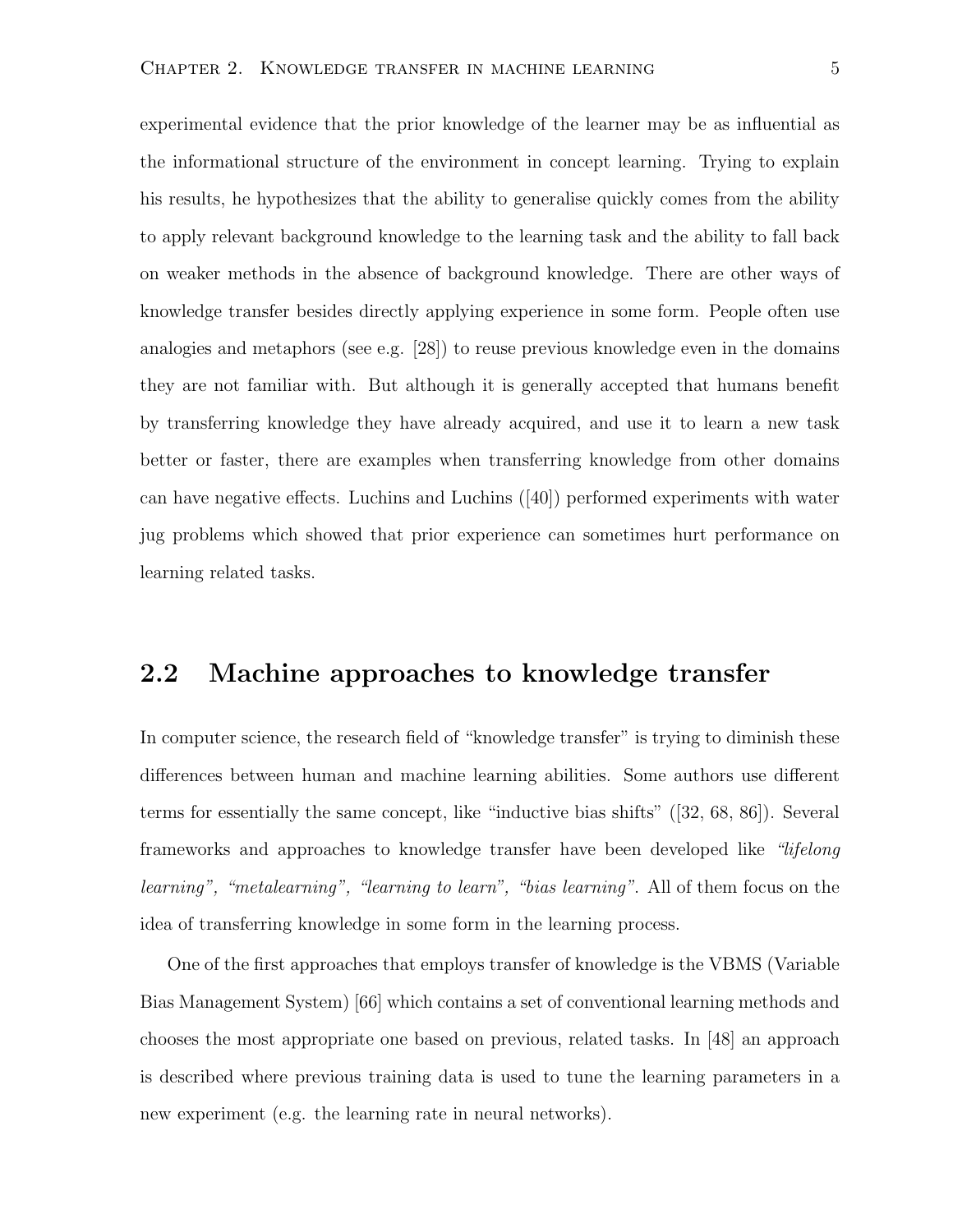Knowledge based approaches that hand-code prior knowledge into the learning process have also been investigated (see e.g. [57, 91]). Neural network methods of this kind ([26, 43, 85]) use domain knowledge acquired in previous learning sessions to initialise neural network weights and/or other network parameters, and then train the network using the traditional training algorithms for the current problem.

A representative example of such an approach is the "Knowledge-Based Artificial Neural Networks" (KBANN) described in [85], a hybrid learning system built on top of conventional neural network techniques. KBANN learns in two independent phases. In the first phase, knowledge about the problem domain is stated in the form of acyclic propositional Horn clauses, and these rules are then mappped to an artificial neural network. The idea is to create a hierarchical rule structure, where some rules/clauses would operate directly on inputs, and higher level clauses would operate on both inputs and lower level clauses. The topmost clause is the quantity we are learning; the other clauses are referred to as intermediate conclusions. These intermediate conclusions would be mapped to the hidden units (or even layers), and the topmost clause to the output. The links in the neural network are added in a way that directly corresponds to the rule hierarchy graph. In the second phase, the weights are initialised to small random values and a backpropagation learning algorithm is used to refine the network. Their tests showed that these nets generalise better than plain-vanilla nets when such rules about the problem domain can be given. Finally, a third phase might be added to the KBANN system. In this phase, the resulting trained network could be used to extract new rules about this particular problem and/or domain. Despite some attempts ([69, 77, 84]), not much progress has been made in this direction.

The chief problem of KBANN, as well as other knowledge based approaches, is that an initial domain theory must be available, which usually has to be provided by a human expert, who is often not available in practice. KBANN in particular has two additional, and rather severe, limitations. First, all inputs must be binary values, and second, our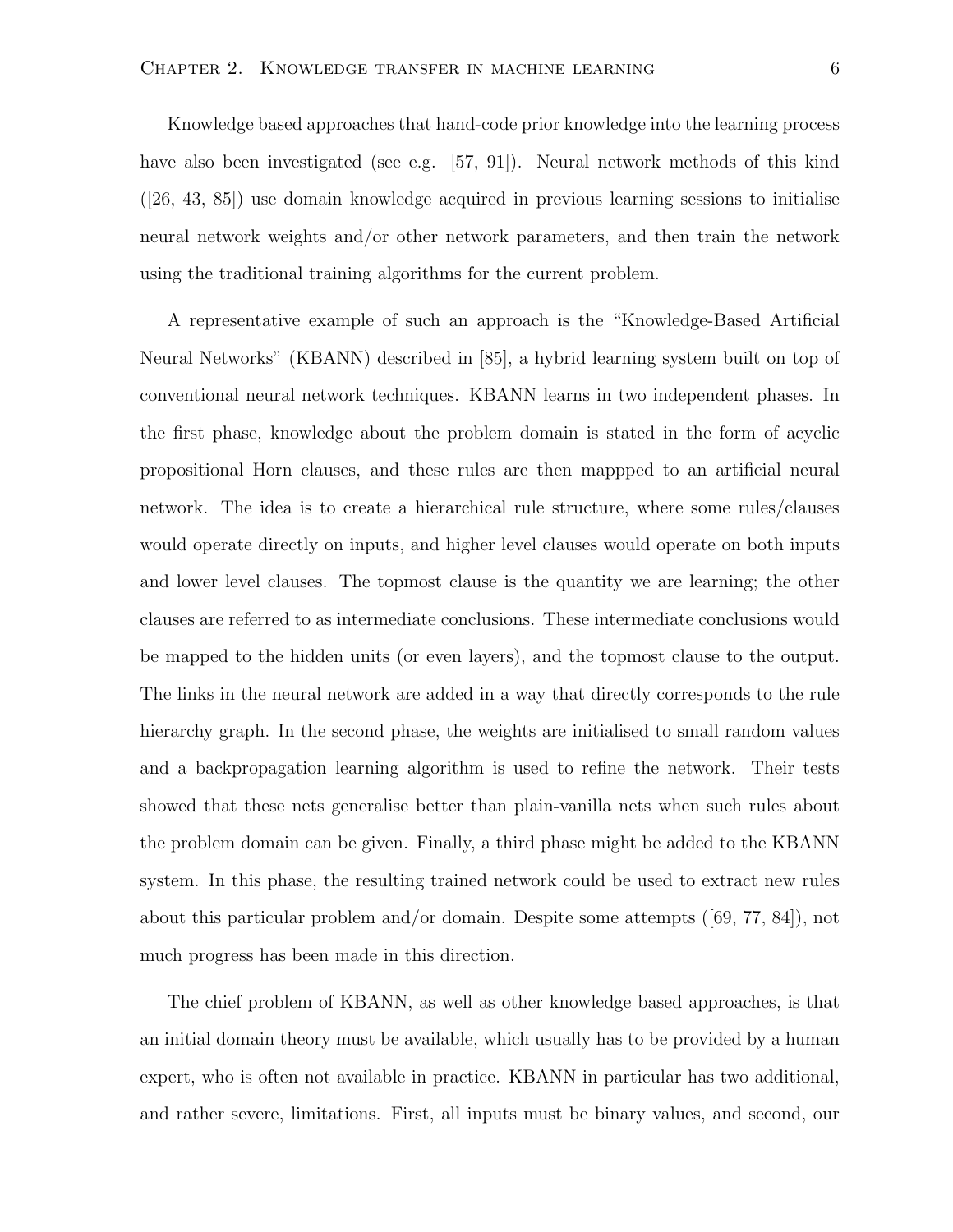knowledge about the domain must be expressed with propositional clauses.

It may be worthwhile to mention that early studies ([44, 79]) showed that literal transfer of neural network weights from previous learning sessions, i.e. copying them without modification and using them as the initial state for the target task, was usually more harmful than using random values. Even some refinements of this idea ([23, 62, 90]) produced very little or no performance boost at all.

#### 2.3 Lifelong learning

Sebastian Thrun uses the framework of "lifelong learning" for the study of the transfer of knowledge [82]. In his framework a learner is faced with a stream of learning problems over its entire lifetime, which provides the opportunity for the transfer of knowledge. For each new problem we can use the experience gathered while learning previous problems to improve learning performance. He presented several algorithms which extend traditional approaches to lifelong learning ones, demonstrating that when learning in a lifelong context, one can learn more complex tasks with less training data, independent of the particular learning approach. Most of these algorithms are based on re-representing data and can be modified to work with a variety of learning methods. We will consider three of them, two being memory based, and one neural network based.

Memory based learning algorithms typically don't have a learning session before we use them with test data. Instead, they remember all the training data available and explicitly use them to generate the output for the test data. One of the best known algorithms of this kind is K-nearest neighbour  $([25, 19])$ . If x is an input for which we want to know the output y, K-nearest neighbour (KNN) locates K training examples  $\langle x_i, y_i \rangle$ whose input patterns  $x_i$  are nearest to x using some distance metric (most commonly the Euclidean distance if the inputs are in  $\mathbb{R}^m$ ). KNN then uses the mean value of the  $y_i$ 's as the output value  $y$ . Other statistical quantities like mode, median etc. can also be used.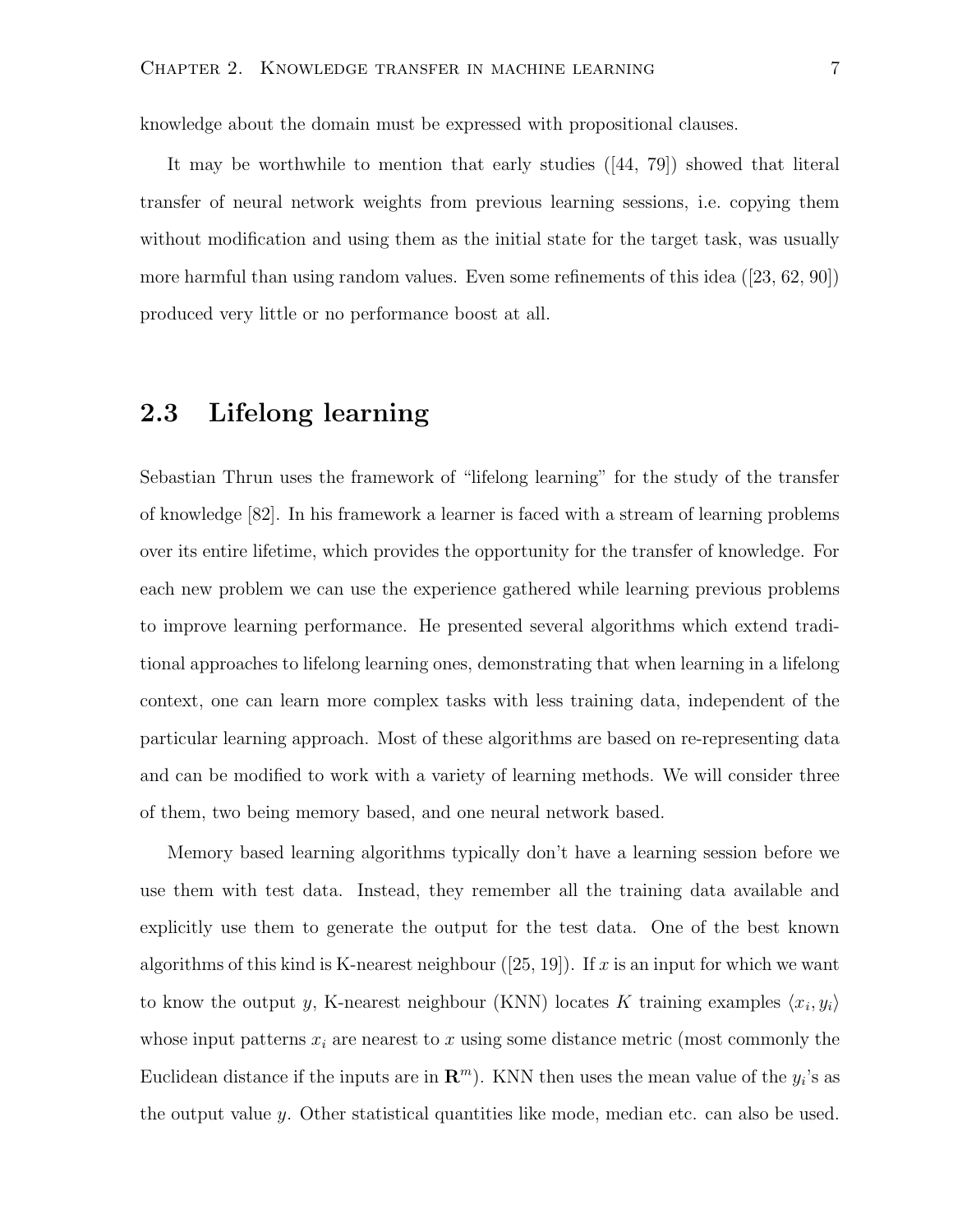A similar method was introduced by Shepard in [72]. Instead of looking at some number of the nearest inputs, we use them all, but we weight each training example according to the inverse distance to the query point  $x$ :

$$
out(x) = \left(\sum_{\langle x_i, y_i \rangle \in X^n} \frac{y_i}{|x - x_i| + \epsilon}\right) \cdot \left(\sum_{\langle x_i, y_i \rangle \in X^n} \frac{1}{|x - x_i| + \epsilon}\right)^{-1}
$$
(2.1)

 $X<sup>n</sup>$  here denotes the set of training examples for task n, and  $\epsilon$  is a small positive constant to prevent numerical overflows.

We can see that both of these methods act directly on the training set  $X<sup>n</sup>$ . Hence, it is not obvious how to incorporate other training sets, since their examples have the wrong class labels. Thrun proposes two ideas. The first one involves learning the representation of the data. This can be done by transforming the data by a function  $g: I \to I'$ , which maps inputs from  $I$  to a new space  $I'$ . The memory based algorithms then work on this new input space  $I'$ . Function g is chosen in a way in which multiple examples of the same class are mapped to similar representations, whereas examples of different classes should get mapped further from each other in the new space. This property can be directly expressed as an "energy function" for  $q$ , which is determined by the training data for the  $n-1$  previous problems:

$$
E = \sum_{k=1}^{n-1} \sum_{\langle x,y \rangle \in X^k} \left( \sum_{\langle \hat{x}, \hat{y} \rangle \in X^k, \hat{y} = y} |g(x) - g(\hat{x})| - \sum_{\langle \hat{x}, \hat{y} \rangle \in X^k, \hat{y} \neq y} |g(x) - g(\hat{x})| \right) \tag{2.2}
$$

Minimising the energy function  $E$  will force the distance between pairs of examples of the same concept to be small (the first term inside brackets), and the distance between examples from different concepts to be large (the second term inside the brackets). To obtain g, Thrun used an artificial neural network (ANN) trained using the backpropagation algorithm ([67]) with the energy function given above as the error function. The memory based algorithm for the  $n^{th}$  problem will work with the re-represented training data set  $\{\langle g(x), y \rangle\}$  given  $X^n = \{\langle x, y \rangle\}$ . In a parallel approach we would use the data for all  $n$  tasks to obtain  $q$ .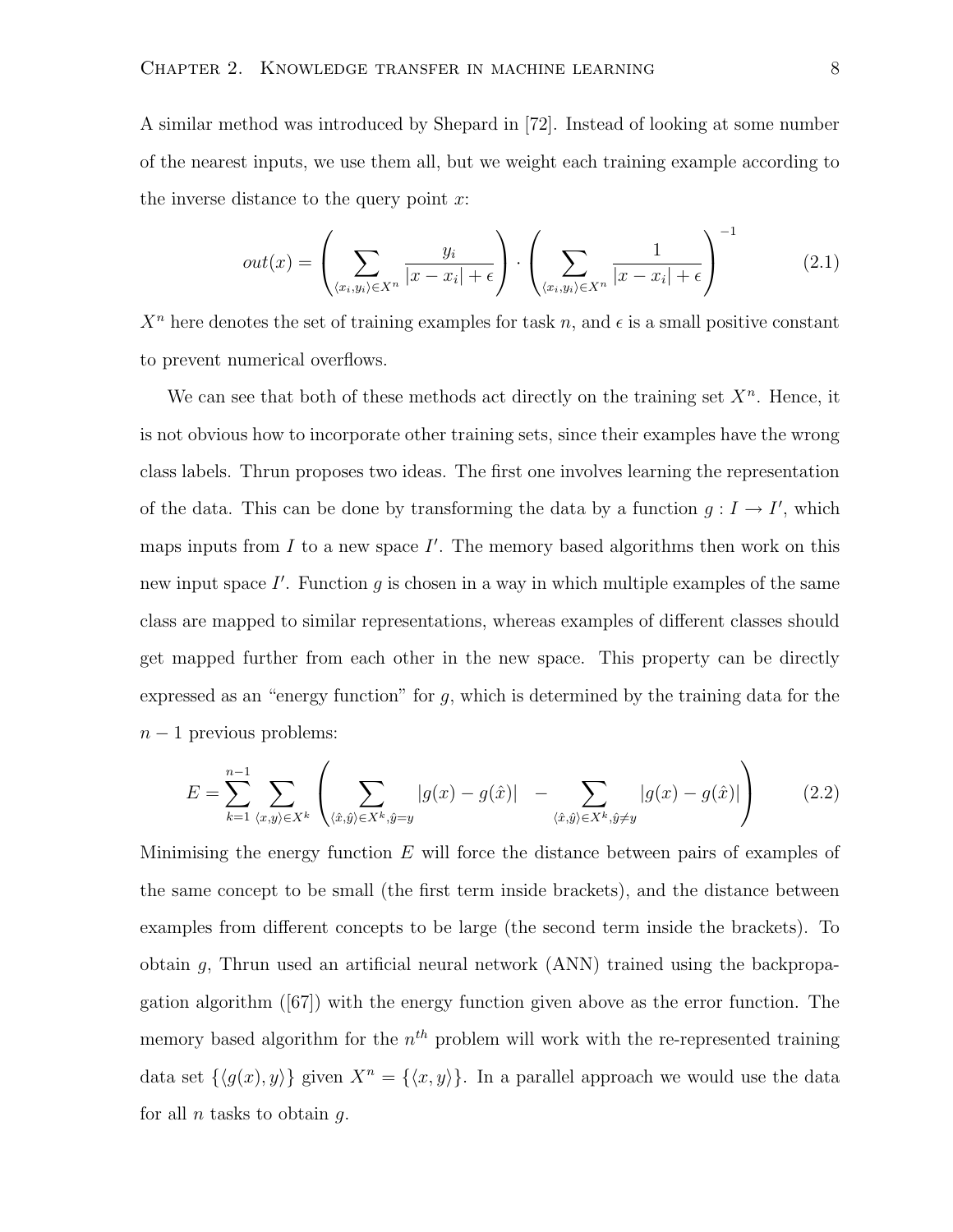The second way of exploiting other problem's training data sets with memory based learning algorithms is to learn the distance function. To this end, Thrun introduces a comparator function  $d: I \times I \to [0, 1]$  ([81]). It should be noted that d is not a distance metric. Its usage was shown on the concept learning problem, which is nothing but a noise-free pattern classification task with only two classes, 0 and 1. A pattern is a member of the concept if its class label is 1. Training examples for d are pairs of examples  $\langle x, y \rangle$ and  $\langle \hat{x}, \hat{y} \rangle$ , both elements of the same  $X^k$  for all  $k = 1, \ldots, n - 1$  for which d is defined as:  $\overline{\phantom{a}}$ 

$$
d(x,\hat{x}) = \begin{cases} 1 & \text{if } y = \hat{y} = 1 \\ 0 & \text{otherwise} \end{cases}
$$
 (2.3)

The value of d is 1 for inputs that both belong to the concept, and 0 otherwise. Therefore, once d is trained, the output of  $d(x, \hat{x})$  can be interpreted as the conditional probability that x belongs to the concept  $f^n$  given that  $\langle \hat{x}, \hat{y} \rangle$  belongs to the concept. Since the training examples for d don't carry any concept specific information, all the training sets from all the tasks can be used to train d. We can combine the votes of multiple examples in  $X<sup>n</sup>$ , assuming they are (conditionally) independent, using Bayes' Rule, which gives:

$$
Bel(f^{n}(x) = 1) = 1 - \frac{1}{1 + \prod_{\langle \hat{x}, \hat{y} = 1 \rangle \in X^{n}} \frac{d(x, \hat{x})}{1 - d(x, \hat{x})}
$$
(2.4)

 $Bel(f^{n}(x) = 1)$  represents the belief that x belongs to the concept  $f^{n}$ .

Again, d can be realized by an artificial neural network.

These two ideas for extending memory based learning algorithms to fit into the lifelong learning framework can be applied to neural network approaches as well. The idea of re-representing the learning data has been carried out in a variety of ways. They are all based on the fact that the networks to re-represent the training data and to learn on it afterward, can be realised with a single neural network. Some authors do the training sequentially  $([63, 70])$ , while others do it in parallel  $([8, 16, 75])$ . One of these approaches is multitask learning ([17]) which is discussed in more detail in 2.5. The advantage of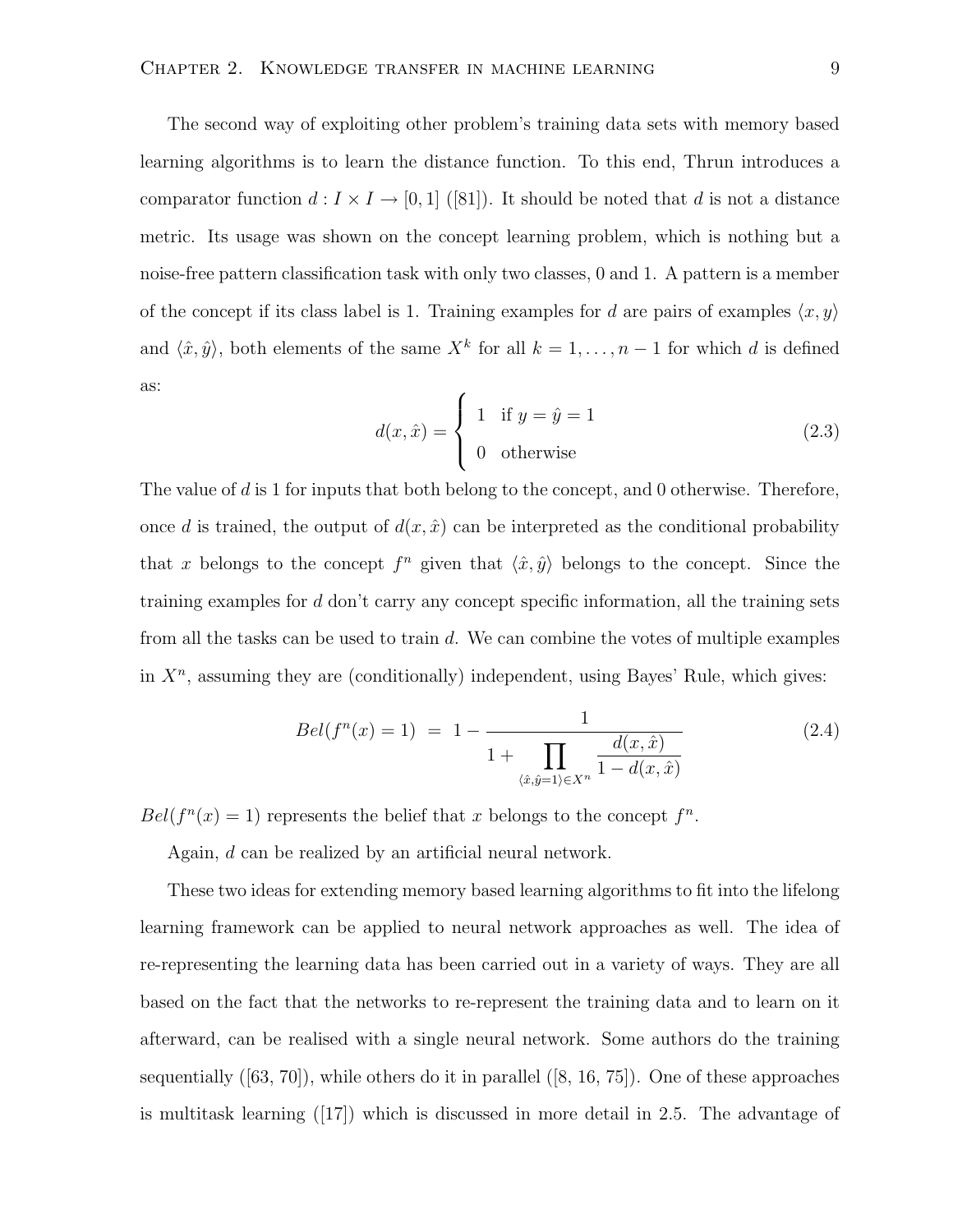sequential learning is that we don't need all the training data for all the tasks available all the time. But sequential training with backpropagation can suffer from catastrophic interference or "forgetting": the inability of an ANN to learn a second set of information without forgetting what it previously learned ([71]).

The approach with the comparator function was used for explanation-based neural network (EBNN) learning in [80]. It is based on the Tangent-Prop algorithm developed in [74], which uses training examples of the form  $\langle x, f(x), \nabla_x f(x)\rangle$ , that is, in addition to the target values, the slopes are also being estimated. The problem is to get the slope information, and this is where the comparator function  $d$  comes into the game. For a fixed positive example  $\langle \hat{x}, \hat{y} \rangle = 1$  and  $t \in I$ ,  $d(t, \hat{x})$  measures the probability that t belongs to the concept, according to  $d$  and given the training example  $\langle \hat{x}, \hat{y} \rangle$ . Hence, if  $\langle \hat{x}, \hat{y} \rangle \in X^n$ is a positive example of a concept  $f^n$  (i.e.  $\hat{y} = 1$ ), then the function  $d_{\hat{x}} : I \to [0, 1]$  defined as:

$$
d_{\hat{x}}(t) = d(t, \hat{x})\tag{2.5}
$$

can be thought of as an approximation of the target function  $f^n$  at t. Since EBNN estimates d by a neural network, d is differentiable.  $d_{\hat{x}}$  is then also differentiable and the gradient

$$
\frac{\partial d_{\hat{x}}(t)}{\partial t}
$$

is used as an estimate of the slope of  $f^n$  at t.  $\nabla_x f^n(x)$  is defined by substituting  $t = x$ . The network is then trained using the Tangent-Prop algorithm.

If there is more than one positive example of a concept, the slope is defined as the average of all of them. The comparator function  $d$  is learned from all the previous tasks and can therefore transfer knowledge to the new task.

All of the methods in this section, according to Thrun, generalise noticeably better than their traditional counterparts when the data are scarce, and when the tasks are in fact related. As the number of training examples increases, conventional techniques rapidly approach the methods involving knowledge transfer in performance.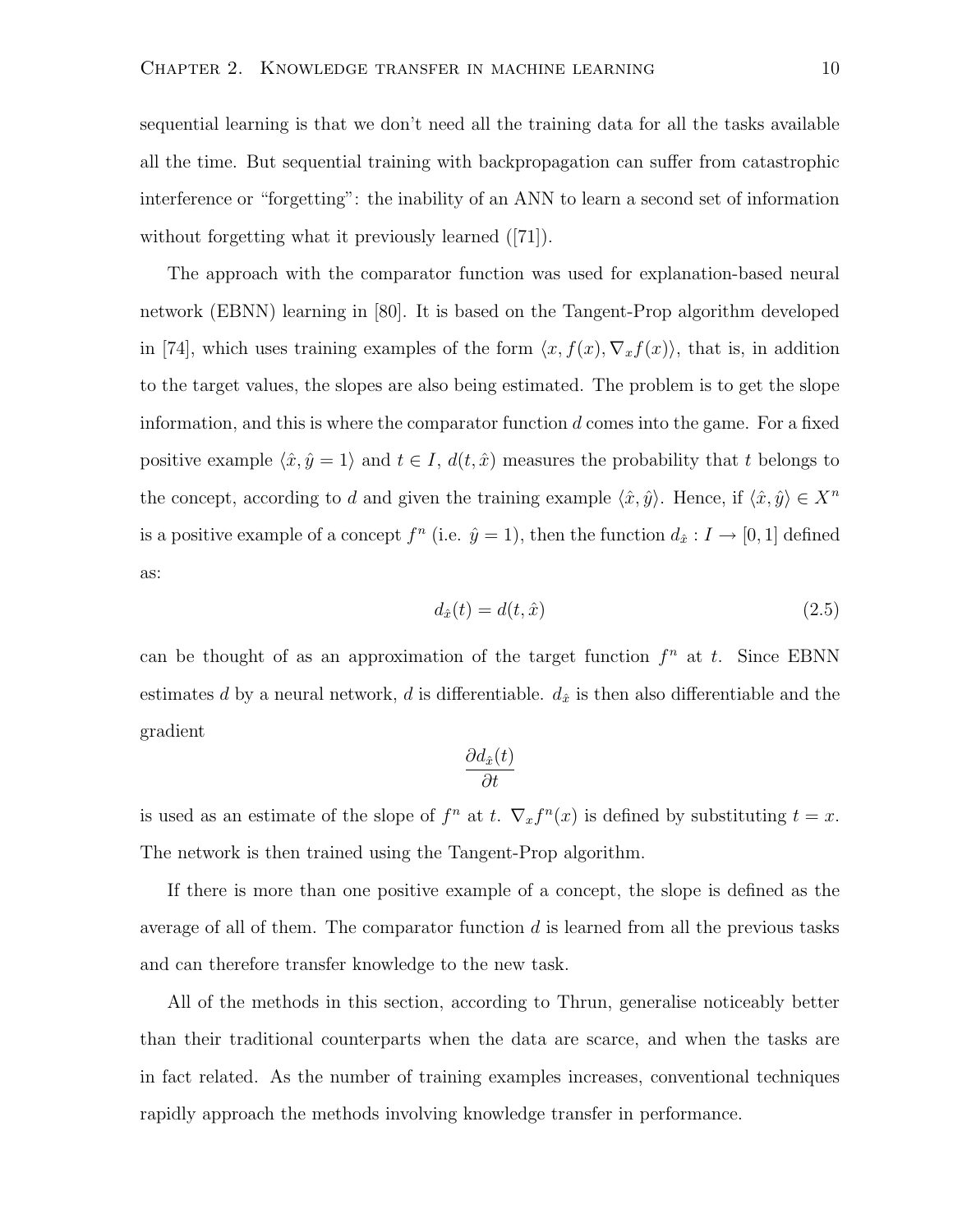It is crucial that the tasks be related, as blindly reusing knowledge from tasks that are irrelevant to the target task will very likely hurt the overall performance. All the approaches described so far give equal importance to all the tasks. The Task Clustering (TC) algorithm ([83]) incorporates an additional step in the learning process in which tasks are grouped into clusters. When learning a new task, the most appropriate cluster is determined, and only the tasks from that cluster are used to bias the learning of the new task. This kind of selective knowledge transfer is particularly useful when there are a number of tasks from some domain, but only a small subset of them may be related to a specific target task.

# 2.4 Theoretical work on knowledge transfer and task relatedness

Perhaps the most significant work on theoretical treatment of knowledge transfer, especially in multitask learning, was done by J. Baxter. His work is based on the fact that in order to generalise well, a learner must be biased in some way. That might be done by a human expert, but this has many limitations. He introduces two formal models which are capable of automatic bias learning. The underlying assumption for both of them is that the learner is embedded within an environment of related problems, and the goal is to learn all of them, and not just a single one. The first is the Empirical Process (EP) model ([11]), which is built upon the PAC model of machine learning ([87, 88]). The second model is based on Bayesian inference and information theory ([10]).

The EP approach consists of:

- an input space  $X$  and an output space  $Y$ ,
- a loss function  $l: Y \times Y \to \mathbb{R}$ ,
- an environment  $(\mathcal{P}, Q)$  where  $\mathcal P$  is the set of all probability distributions on  $X \times Y$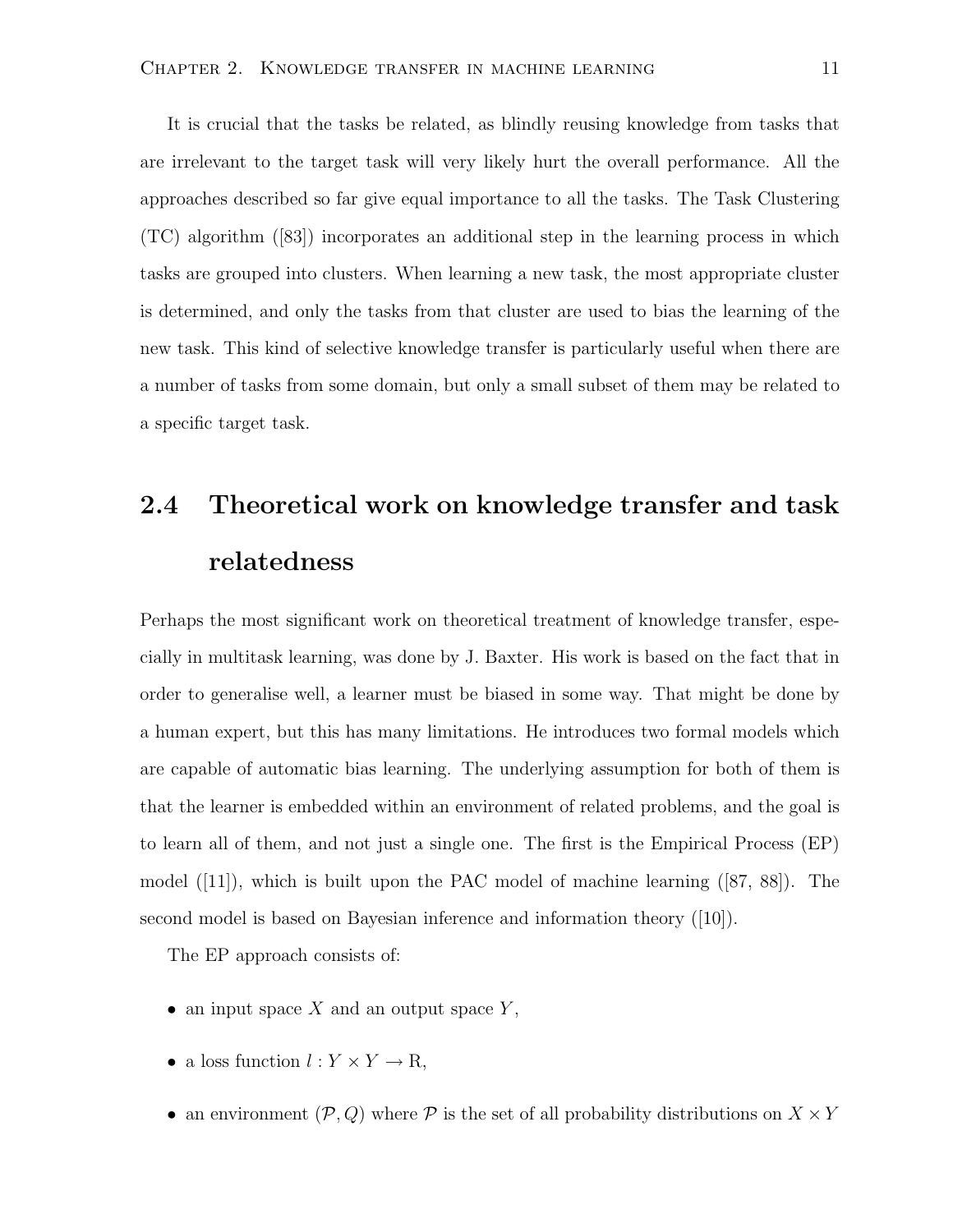and  $Q$  is a distribution on  $P$ 

• a hypothesis space family  $H = \{ \mathcal{H} \}$  where each  $\mathcal{H}$  is a set of functions  $h : X \to Y$ .

 $\mathcal P$  is interpreted as the set of all possible learning problems, while Q tells us which learning problems are more likely to be seen. The goal is to find a hypothesis space minimizing the loss  $er_Q$  over all learning problems, which depends on  $Q$ . Since we don't generally know Q, the loss is being estimated from the training examples z to get  $er_z$ . z contains an equal number of examples from some number of learning problems. Baxter in [11] gives some bounds on the number of tasks and the number of samples from each task needed to get  $er_z$  to be within at most  $\epsilon$  from  $er_Q$ , with a probability of  $1 - \delta$  for arbitrarily small and positive  $\epsilon$  and  $\delta$ .

Baxter's bounds are formulated using the average error on all the tasks. It was shown in [12] that this can be strengthened to obtain similar bounds for a particular task. The same work also introduces a formal definition of task relatedness.

The Bayes bias learning model consists of:

- an input space  $X$  and an output space  $Y$ ,
- a set of probability distributions  $P_{\theta}$  on  $X \times Y$ , parameterised by  $\theta \in \Theta$ ,
- a set of prior distributions  $P_{\pi}$  on  $\Theta$ , parameterised by  $\pi \in \Pi$ ,
- a prior distribution  $P_{\pi^*}$  where  $\pi^* \in \Pi$ .
- a learner also has a subjective hyper-prior distribution  $P_{\Pi}$  on  $\Pi$ .

 $P_{\theta}$  can be viewed as a subset of  $P$  from the EP model with Q as the underlying distribution. The goal is to find the right prior distribution  $Q$  which is chosen from a set of possible distributions  $\{P_\pi : \pi \in \Pi\}$ . The idea is that we start with a hyper-prior distribution  $P_{\Pi}$ , then based on the training examples that are obtained by using the environmental prior distribution  $P_{\pi^*}$ , we update the hyper-prior to a hyper-posterior.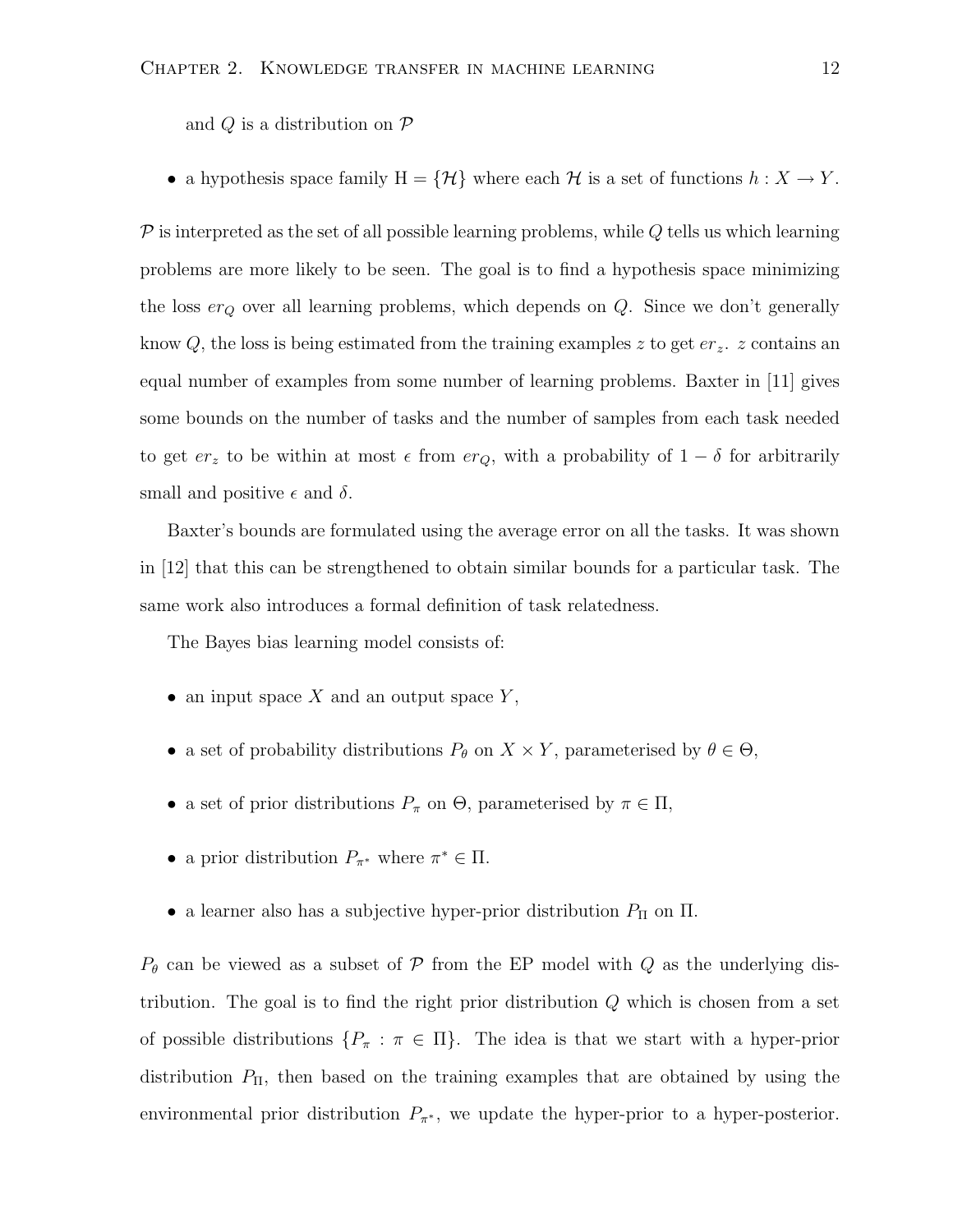This hyper-posterior is then used as the prior distribution when learning new tasks. This model, having two levels, is an example of a hierarchical Bayesian model. Baxter in [10] gave bounds similar to those for the EP model.

#### 2.5 Multitask learning

Multitask learning (MTL) is an approach to knowledge transfer whose main characteristic is that it learns multiple tasks in parallel and uses a shared representation. MTL is not a single learning algorithm. The MTL backpropagation implementation is perhaps the most widely known, but there are other examples, some of which are discussed later in this section. All of them are based on some conventional learning algorithm.

We are usually focused on a single task, which is called the main task. All the other tasks, called the extra tasks, have the sole purpose of improving the performance on the main task, and we do not care about the performance on them.

The easiest way to explain MTL with backpropagation networks is to use a simple example. Let's assume that we have four tasks from the same domain, i.e. they all have the same set of inputs. The single task learning (STL) approach, illustrated on figure 2.1, is to have four separate neural networks, each with one output (the case where tasks have more than a single output doesn't bring anything conceptually new into the picture). The learning is done by training each network individually on the training cases for its task only. Since there is nothing that connects the networks, nor the process of learning, what one network learns has no effect on other networks.

The MTL approach with backpropagation networks is shown on figure 2.2. It is a single network with the same inputs as the STL ones, and with four output units, one for each task. Caruana in his thesis ([18]) restricts himself to domains where all tasks are defined on a common set of input features. An example is the 1D-DOORS problem. The task was to locate doorknobs and recognise door type (single or double) in images of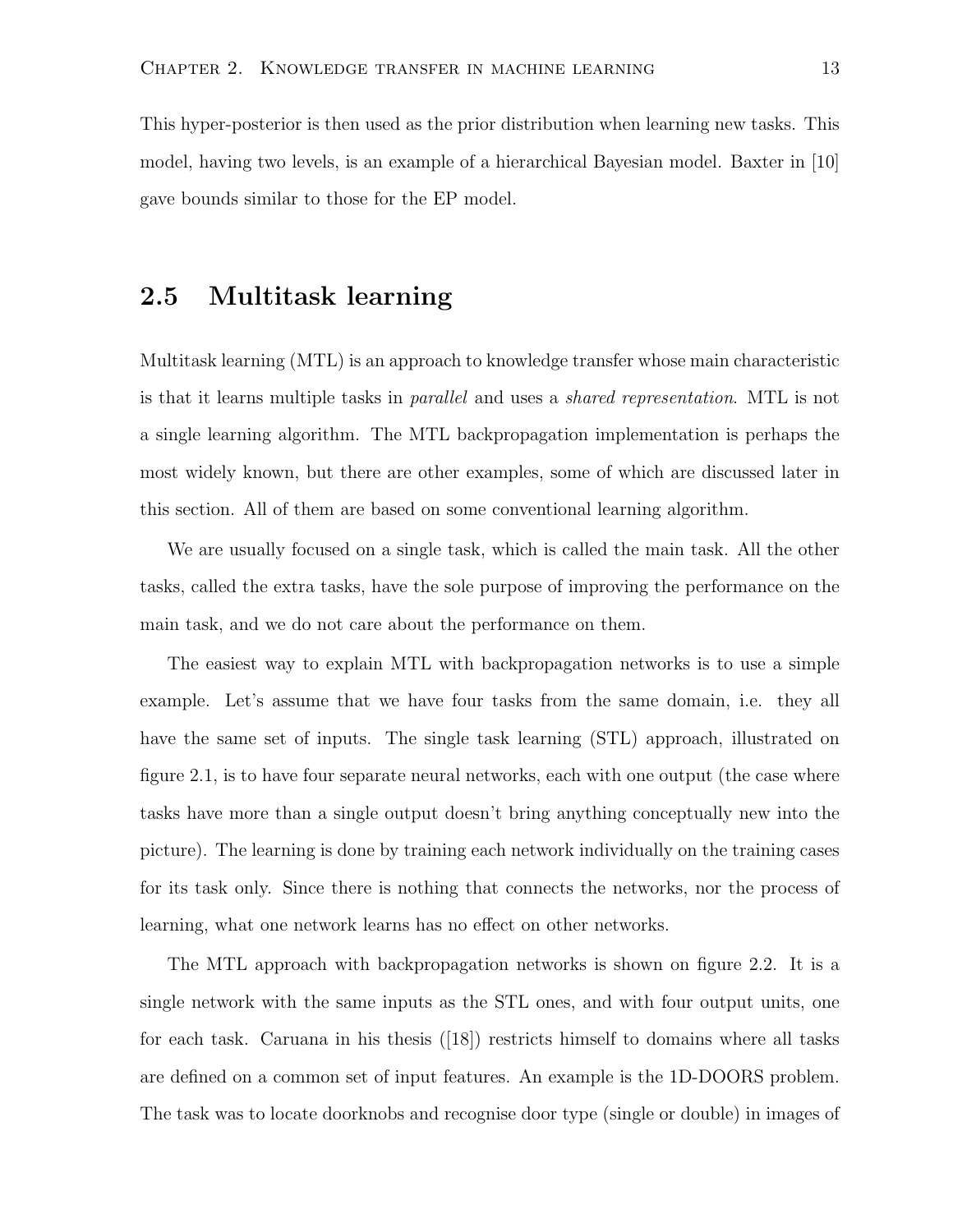

Figure 2.1: Single Task Learning approach

doors. Besides these two tasks, additional tasks were added: location of the door center, width of doorway, locations of left door jamb, location of right door jamb, width of left door jamb, width of right door jamb, location of left edge of door, location of right edge of door. For this problem, each training case has outputs defined for all tasks. In contrast, the method introduced in chapter 4 uses separate training data sets for each task.

Some particular tasks may in essence use only a subset of input features. However, if the tasks are related, there should be a significant intersection of the sets of input features for different tasks. MTL also works better when this is true.

In the architecture in figure 2.2 all the tasks share the input to hidden weights and the hidden layer units, and this is the shared representation that the MTL methodology requires, and which allows knowledge transfer between tasks.

The general conclusion is that MTL, as well as all the other knowledge transfer approaches, work better when the tasks are related. However, task relatedness is a rather vague concept. For instance, Caruana illustrates with a simple example that related tasks, although correlated at the representation level, are not necessarily correlated at the output level. Caruana lists some task relationships that the MTL approach to backpropagation networks can exploit:

• Data amplification: an effective increase in sample size through the extra informa-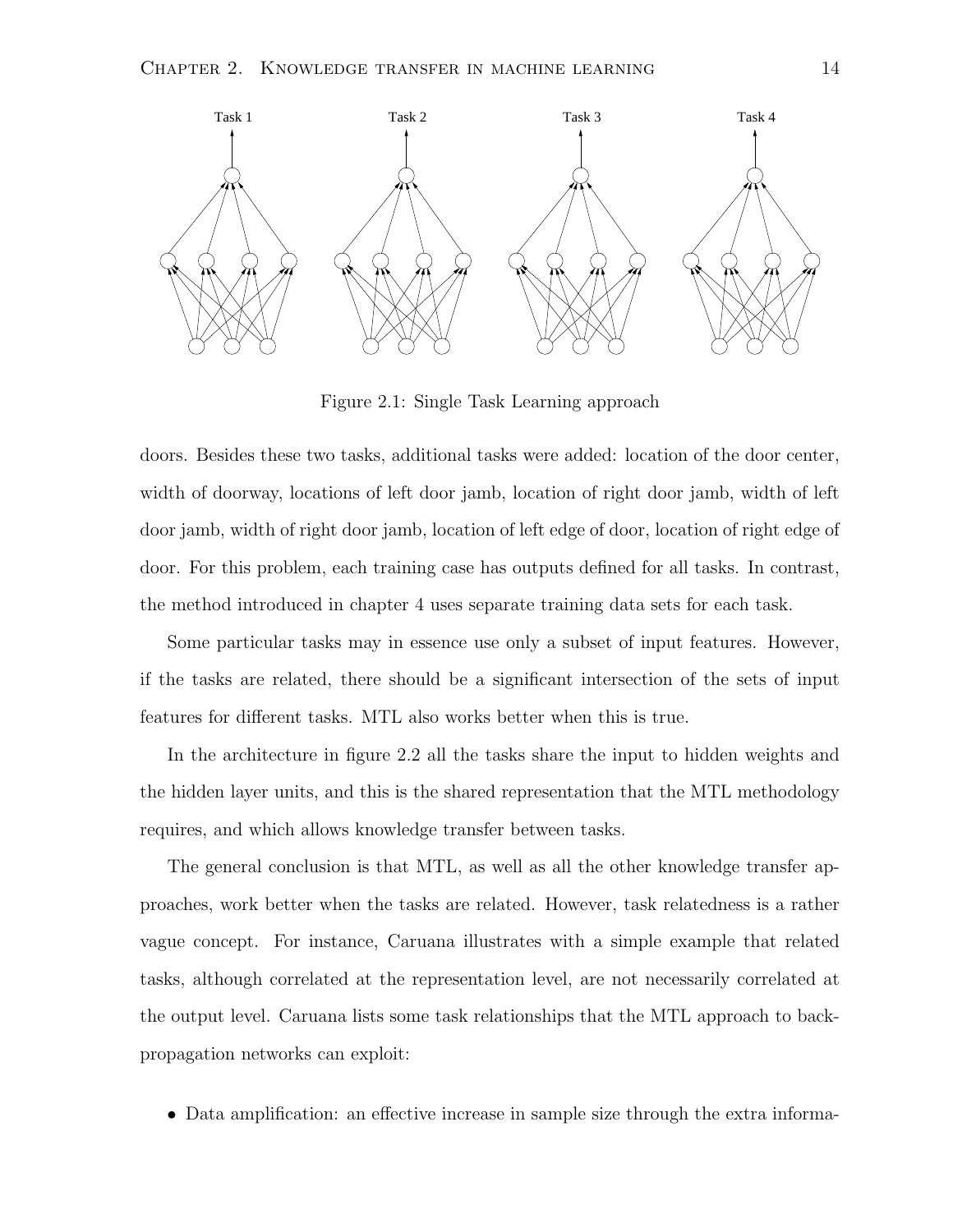

Figure 2.2: Multitask Learning approach

tion in the training data of related tasks. Effective means the extra information from the extra training examples, not the extra training examples themselves.

- Eavesdropping: a situation where some feature is useful for two tasks, and one of them can learn it easily, while the other uses it in a more complex fashion. The other task eavesdrops on the internal representation from the first task to learn that feature better. The simplest case when the first task is the feature itself was used by Abu-Mostafa in [1], who called such helper features "catalytic hints".
- Attribute selection: when a subfeature shared by several tasks uses only a fraction of inputs to the net. With a small amount of data and/or significant noise, MTL nets will be able to better select the attributes (inputs) relevant to the common subfeature.
- Representation bias. It is believed that backpropagation (BP) networks work better if they can better represent the domain's regularities. A particular regularity is usually learned differently even by one task in two different training sessions, due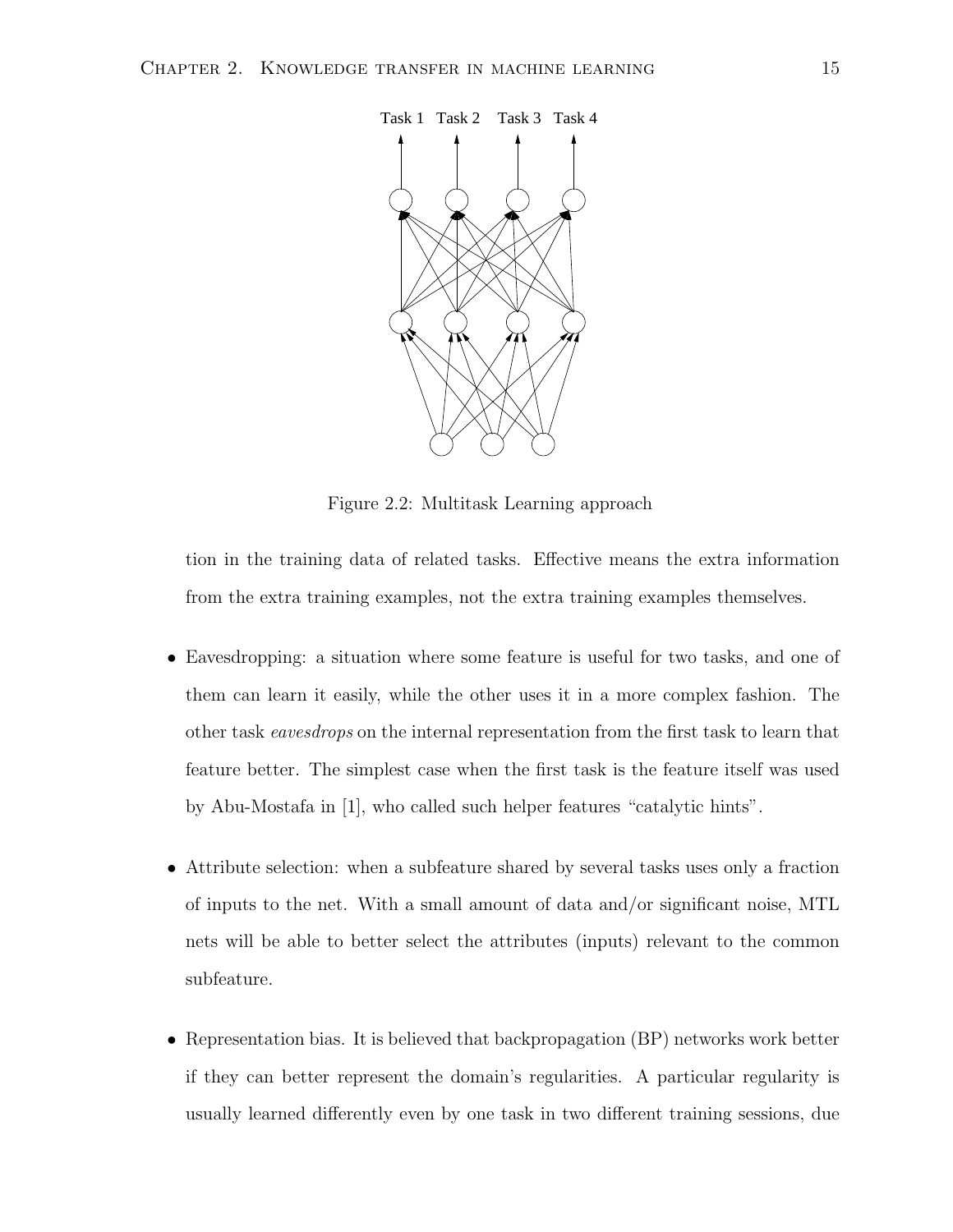to the stochastic nature of BP search (the weights are initialised to random values). If two tasks are trained on one network, search will be biased toward the intersection of the representations each of the tasks would learn on its own. The conjecture is that representations of the regularity near this intersection better capture the true regularity, since they satisfy more than one task from the domain.

• Overfitting prevention. Caruana describes two situations where a task  $T'$  can help some other task  $T$  not to overfit some feature  $F$ , assuming that they both use it. In the first situation T is about to begin overfitting, while  $T'$  is still not at that point.  $T'$  will then provide a gradient component that will steer  $T$  from overfitting F. In the second situation, both T and T' depend on  $F$ , but on slightly different ways. The conjecture is that there are fewer changes that will lower error on both tasks and overfit F for one of the tasks at the same time.

Caruana empirically demonstrated that MTL with backprop networks is indeed capable of taking advantage of these types of task relationships.

The MTL approach also exhibits a somewhat peculiar behaviour: some inputs work better when used as extra outputs. This also allows MTL nets to be used in wider number of situations, since we don't necessarily need 'true' multiple tasks. This idea has been shown to work on real-world problems such as the DNA splice-junction problem. Unfortunately, deciding which features are better used as inputs and which as extra outputs can be difficult.

Caruana also showed that the MTL approach can be combined with other learning approaches as well, even if the choice of the shared representation is not immediately obvious. Two such examples are K-nearest neighbour and locally weighted averaging (also known as kernel regression). For these methods, the exact distance metric used is important for the optimal performance. There are ways to learn the distance metric, and this distance metric is what is shared between the tasks. Caruana also gave the sketch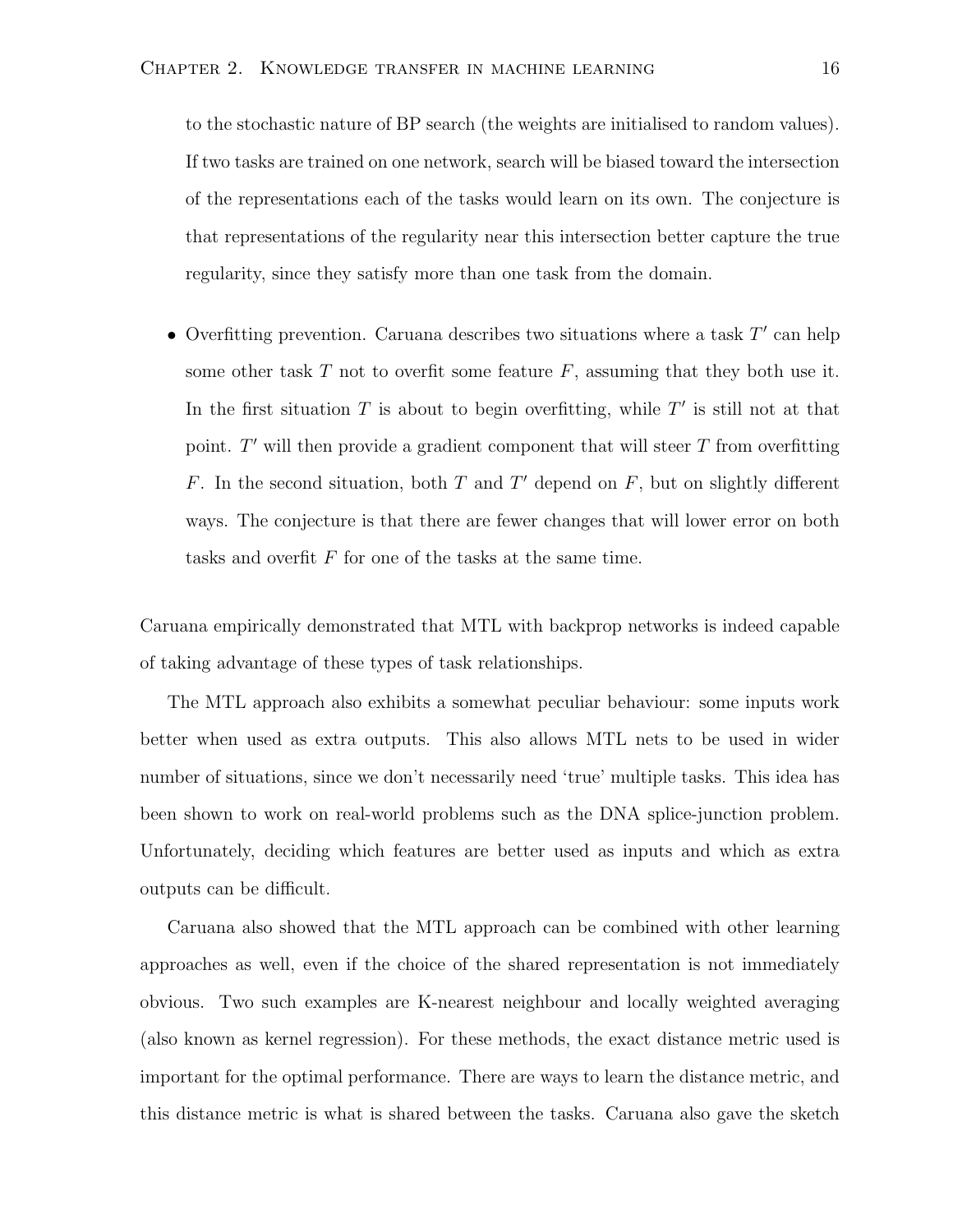of an algorithm for multitask learning in decision trees. MTL can also be applied to the same algorithm in more than one way.

A new alternative algorithm for MTL with backprop networks is introduced in chapter 4.

## 2.6 Some refinements of MTL with backpropagation networks

Ghosn and Bengio in [29] conducted a number of experiments with backpropagation networks where different sets of shared parameters were used. The experiments included sharing only input to hidden weights, sharing only hidden to output weights, sharing all weights, and sharing no weights. They applied the methods on a stock selection problem, with stocks from 35 companies treated as different tasks. The inputs were five explanatory variables: two macro-economic variables known to influence business cycles, and three variables obtained from the previous price changes of the stock. The output was the expected future return. On that particular problem they reported that sharing all parameters displayed a marked drop in performance compared to sharing some or sometimes even no parameters at all. Although the difference among the other three models wasn't very significant, the best and the most consistent results were obtained while sharing only input to hidden weights.

In the ordinary MTL networks all tasks learn at the same learn learning rate. The  $\eta$ MTL method introduced in [73] uses a separate learning rate  $\eta_k$  for each task. The primary task uses the base learning rate  $\eta$ , while all the other tasks define their learning rates  $\eta_k$  as a product of  $\eta$  and a measurement of relatedness  $R_k$  between the task k and the primary task. The range of  $R_k$  is [0, 1]. If all  $R_k$ 's are 0, we have an STL network, and if  $R_k = 1$  for all k, we have a standard MTL network. Hence,  $\eta$ MTL can be thought of as a generalisation of STL and MTL.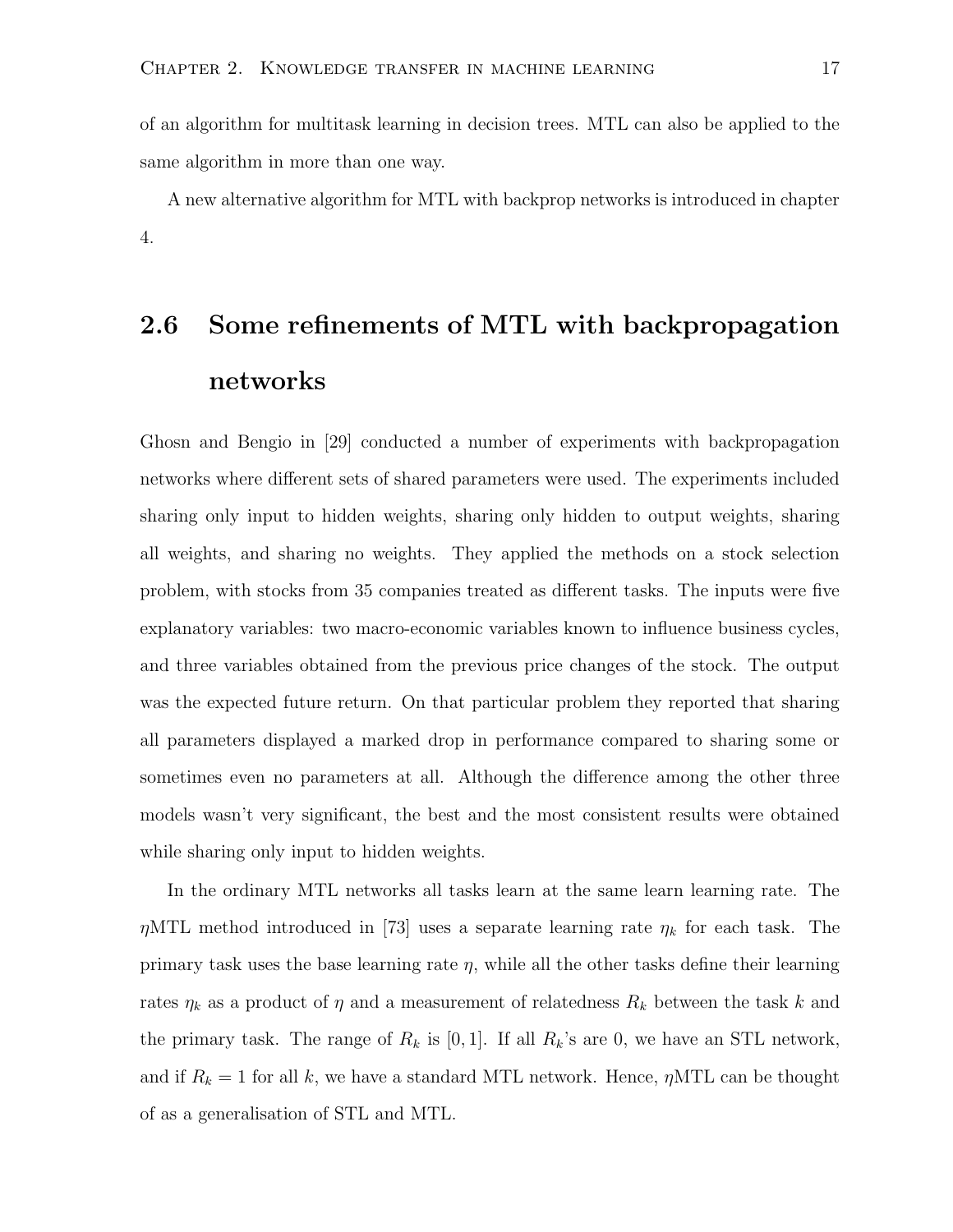$R_k$  is defined as:

$$
R_k = \tanh\left(\frac{a_k}{d_k^2 + \psi} \times \frac{1}{RELMIN}\right) \tag{2.6}
$$

The tanh function is here simply for the purpose of converting the expression to the  $[0, 1]$ range.  $d_k$  is the distance in weight space between the  $k^{\text{th}}$  and the primary task. The belief is that the weights for similar tasks tend to stay close to each other.  $a_k$  measures the accuracy of the  $k^{\text{th}}$  task hypothesis, and is defined simply as inverse of the sum of squared errors over the training set for the task k.  $RELMIN$  controls the decay of  $tanh$ from 1. Its value was experimentally set based on the size of the training set, number of hidden nodes etc.  $\psi$  is a small positive constant to prevent division by zero and/or numerical overflows.

One additional possibility for the use of  $\eta MTL$  is in problems involving multiple outputs considered as a single task. It may be beneficial to allow different learning rates for different outputs.

Section 2.4 presented Baxter's Bayes bias learning model [9]. A functional implementation of that model was the goal of Tom Heskes in his Empirical Bayes model [33]. Bakker and Heskes in [7] further augmented that model to include clustering and gating of multiple tasks. Suppose that  $D_i = \{x_i^{\mu}$  $i^{\mu}, y_i^{\mu}$  $\mu_i^{\mu}$  is the data set for task  $i, \mu = 1, \ldots, n_i$ , the number of training examples for task  $i$ . The assumption of their model is that the response  $y_i^{\mu}$  $i<sub>i</sub><sup>\mu</sup>$  (for simplicity taken to be one dimensional) is the output of a multi-layered perceptron with additional Gaussian noise of standard deviation  $\sigma$ . Putting the input to hidden weights into an  $n_{\text{hidden}} \times (n_{\text{input}} + 1)$  matrix W (bias included) and hidden to output weights into an  $N \times (n_{hidden} + 1)$  matrix A, where N is the number of tasks, we have:

$$
y_i^{\mu} = \sum_{j=1}^{n_{\text{hidden}}} A_{ij} h_{ij}^{\mu} + A_{i0} + \text{noise}, \quad h_{ij}^{\mu} = g \left( \sum_{k=1}^{n_{\text{input}}} W_{jk} x_{ik}^{\mu} + W_{j0} \right) \tag{2.7}
$$

The complete data set will be denoted as  $D = \{D_i\}$ , with  $i = 1, ..., N$ , the number of tasks. The hidden to output weights in A are specific for each task; all the other parameters are shared. Assuming the tasks are IID given the hyperparameters, a prior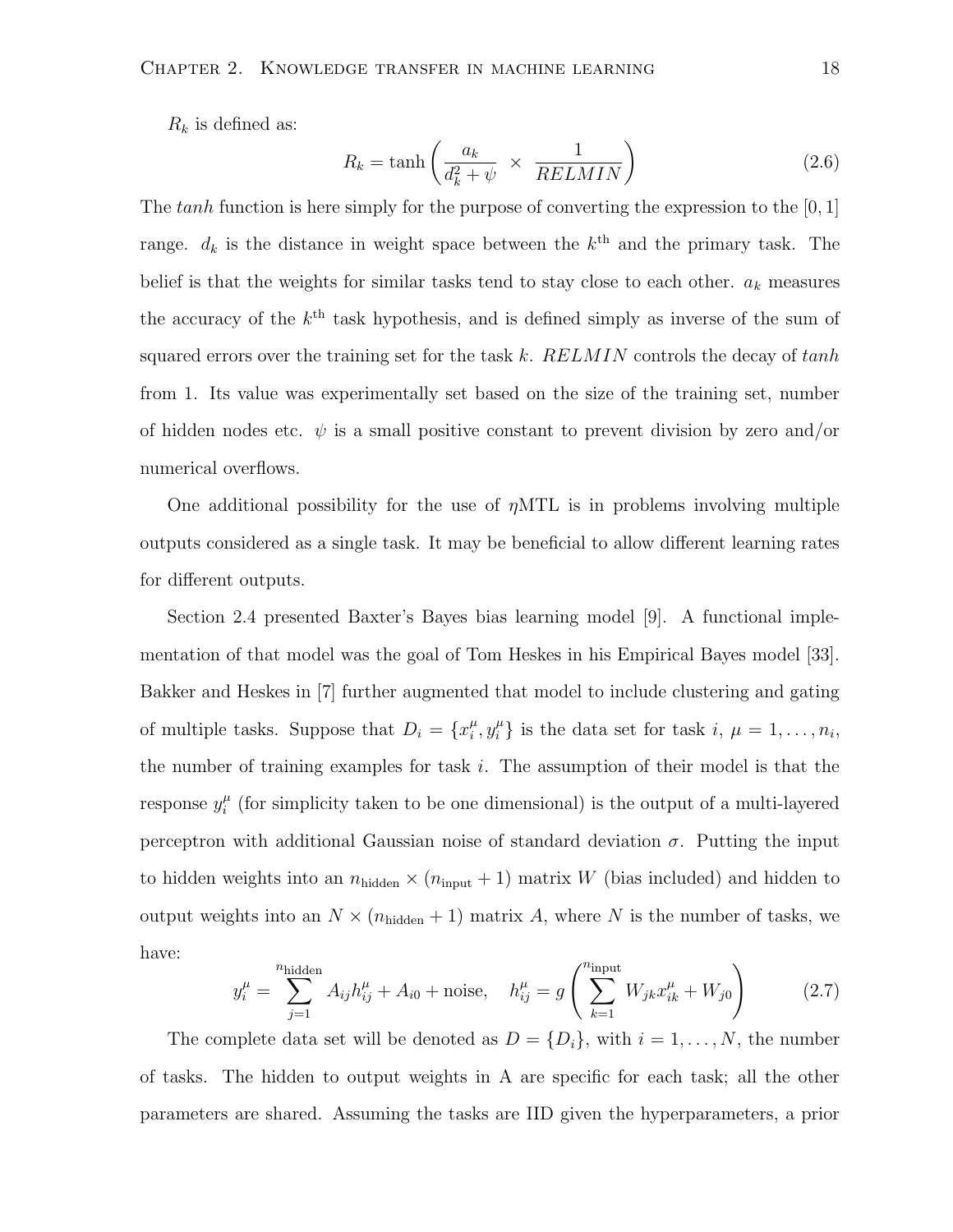distribution is defined for the task specific parameters as:

$$
A_i \sim \mathcal{N}(m, \Sigma) \tag{2.8}
$$

with hyperparameters  $\Lambda = \{W, m, \Sigma, \sigma\}.$ 

The joint distribution of data and model parameters is then:

$$
P(D, A|\Lambda) = \prod_{i=1}^{N} P(D_i|A_i, W, \sigma) P(A_i|m, \Sigma)
$$
\n(2.9)

Integrating over A, Bakker and Heskes obtain:

$$
P(D|\Lambda) = \prod_{i=1}^{N} P(D_i|\Lambda)
$$
\n(2.10)

where

$$
P(D_i|\Lambda) \propto \left( |\Sigma|\sigma^{2n_i}|Q_i| \right)^{-\frac{1}{2}} \exp\left[ \frac{1}{2} (\mathbf{R}_i^T Q_i^{-1} \mathbf{R}_i - S_i) \right] \tag{2.11}
$$

 $Q_i$ ,  $R_i$  and  $S_i$  are functions of  $D_i$  and  $\Lambda$  defined as follows:

$$
Q_i = \sigma^{-2} \sum_{\mu=1}^{n_i} h_i^{\mu} h_i^{\mu} + \Sigma^{-1}, \qquad R_i = \sigma^{-2} \sum_{\mu=1}^{n_i} y_i^{\mu} h_i^{\mu} + \Sigma^{-1} m, \qquad S_i = \sigma^{-2} \sum_{\mu=1}^{n_i} y_i^{\mu} + m^T \Sigma^{-1} m
$$
\n(2.12)

The likelihood  $(2.10)$  is maximised to obtain the optimal parameters  $\Lambda^*$ . After that  $P(A_i|D_i,\Lambda^*)$  can be easily computed.

In the above model the prior (2.8) is the same for all tasks, which is sensible if all tasks are "equally similar". By introducing "features"  $f_i$  of the task that will vary among different tasks, but not within a single task, we can have  $m_i = Mf_i$  with an  $(n_{hidden} + 1) \times n_{feature}$  matrix M, and replace m in (2.8) with  $m_i$  to get task dependent prior means.

We could also assume that there are several clusters of similar tasks, instead of a single cluster. We could then take the prior for  $A_i$  to be:

$$
A_i \sim \sum_{\alpha=1}^{n_{\text{cluster}}} q_{\alpha} \mathcal{N}(m_{\alpha}, \Sigma_{\alpha})
$$
 (2.13)

where  $q_{\alpha}$  represents the *a priori* probability for any task to be assigned to cluster  $\alpha$ .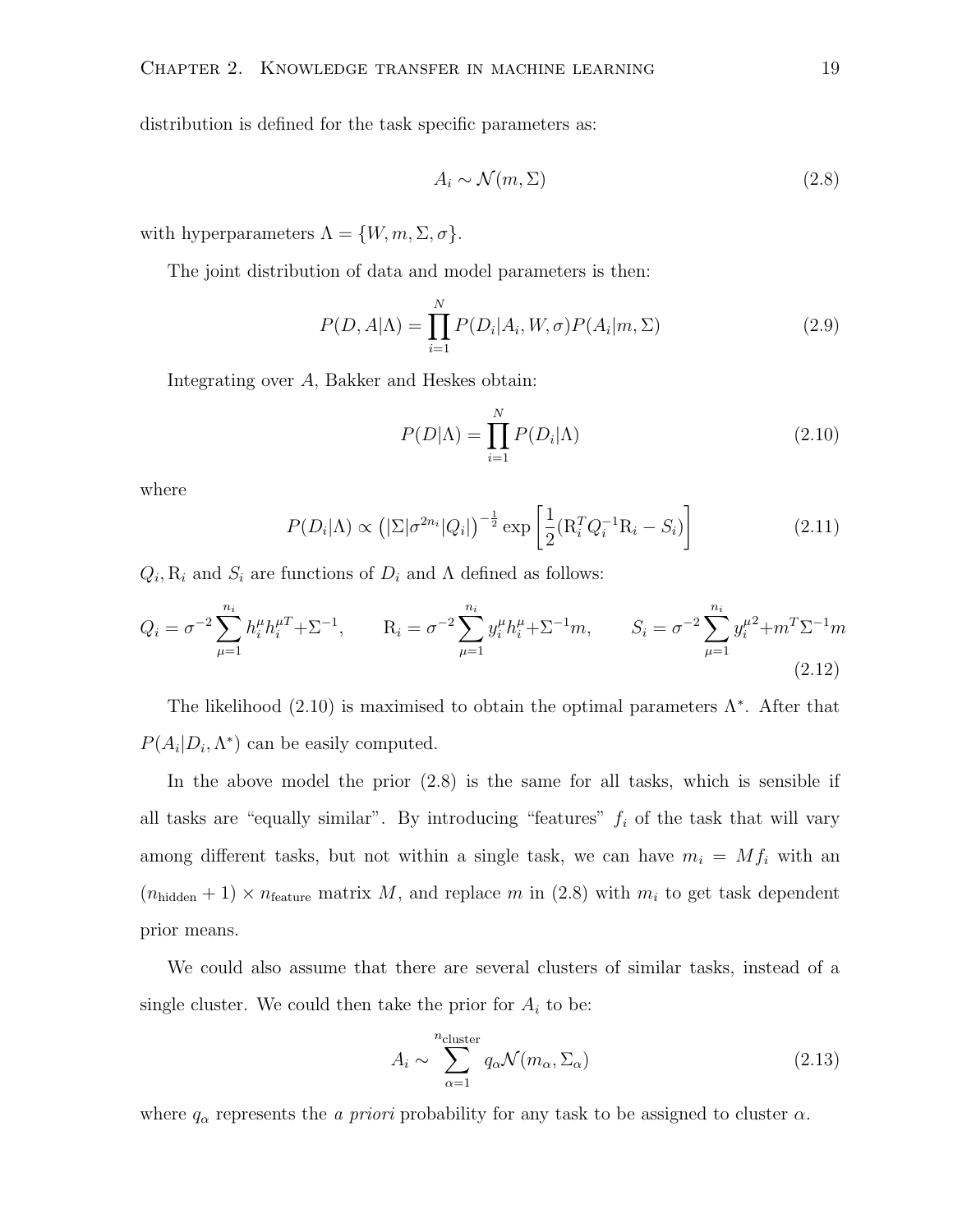Finally, we could combine the above two ideas: let's give each task its own a priori probability to be assigned to some cluster  $\alpha$ :

$$
q_{i\alpha} = \frac{e^{U_{\alpha}^T f_i}}{\sum_{\alpha'} e^{U_{\alpha'}^T f_i}}
$$
\n(2.14)

with  $U_{\alpha}$  an  $n_{\text{feature}}$ -dimensional vector.  $f_i$ 's are the features for the task dependent means above.

To optimise the likelihood of  $\Lambda$ , the EM algorithm was used for both this and the plain clustering model. The M-step for  $U_{\alpha}$  is more complicated and was solved using an iterative reweighted least-squares (IRLS) algorithm.

The task gating model is similar to the mixture of experts model ([35]), but instead of using individual inputs to gate tasks, Bakker and Heskes use a separate set of higher level features  $f_i$ .

#### 2.7 Random Coefficient Models

As was concluded earlier, the MTL approach offers an advantage over the STL approach when we have data for several tasks that are related. Data sets with observations that can be grouped into such clusters have been analysed by statisticians much prior to the work presented in previous sections. They are routinely handled by various variance component methods. The most common ones are analysis of variance (ANOVA) and analysis of covariance (ANCOVA).

At the heart of the variance component methods is the fact that variance can be partitioned into within-cluster variation and between-cluster variation. Let's assume that some city has three hospitals and we have collected data on blood pressures for heart-failure patients for all three of them. The ANOVA model for this situation is:

$$
y_{ij} = M + \mu_j + \epsilon_{ij} \tag{2.15}
$$

where  $y_{ij}$  is the measured blood pressure value for the i<sup>th</sup> patient in the j<sup>th</sup> hospital,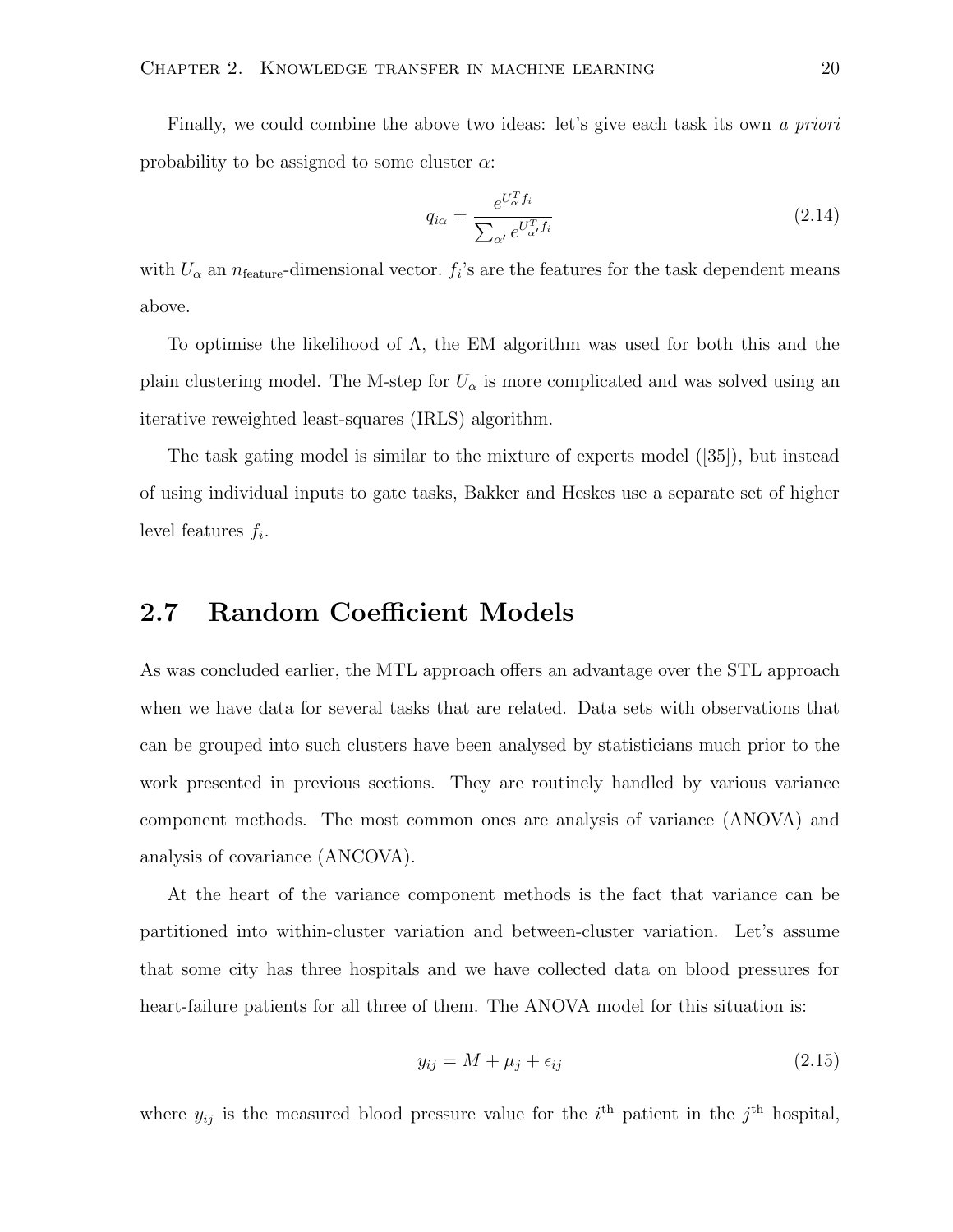M is the overall mean,  $\mu_j$  is the variation due to the influence of the  $j^{\text{th}}$  hospital, and  $\epsilon_{ij}$  is the random variation of a particular patient. In the fixed-effects ANOVA model,  $\mu_j$  are unknown constants. This is a natural interpretation if the number of clusters is fixed and we are not interested in other clusters (hospitals). But suppose that we are interested in all hospitals in some country. It is then natural to think of the selected hospitals as a random sample of possible hospitals and interpret  $\mu_j$  as the cluster-level effect drawn from some population of effects. In the random-effects ANOVA (RANOVA)  $\mu_j$  are not fixed, but have a normal distribution  $\mathcal{N}(0,T^2)$  just as  $\epsilon_{ij}$ . Which interpretation is more suitable depends on the context. A Bayesian ANOVA model will not really have a distinction, since we would have a prior in any case.

The ANCOVA/RANCOVA methods extend the above model by incorporating the covariates that may influence the observations. For instance, in the above example covariates might be age, gender, body mass etc. The model is:

$$
y_{ij} = M + X_{ij}\beta + \mu_j + \epsilon_{ij}
$$
\n
$$
(2.16)
$$

where  $y_j$  is the i<sup>th</sup> outcome for the j<sup>th</sup> hospital, M is the overall mean,  $X_{ij}$  is the vector of the explanatory variables for the  $i<sup>th</sup>$  patient from the  $j<sup>th</sup>$  hospital,  $\beta$  is the vector of regression coefficients,  $\mu_j$  is the effect of hospital j variation and  $\epsilon_{ij}$  is again the variation of a particular patient.  $\{\epsilon_{ij}\}\$ are mutually independent samples from  $\mathcal{N}(0, \sigma^2)$ . As in ANOVA/RANOVA, the only difference between ANCOVA and RANCOVA is in the interpretation of the cluster effects  $\{\mu_j\}$ . The former treats them as a set of fixed, unknown parameters, while the latter treats them as a random sample from  $\mathcal{N}(0, \tau^2)$ .

The ANOVA/ANCOVA models are not without their problems; the maximum likelihood estimates of variance components they give are generally biased. If this is not desirable, one can use the Restricted Maximum Likelihood (REML) model. The method is due to Patterson and Thompson ([55]), and the REML estimates of variances and covariances are known to be unbiased.

Longford in [39] introduces random coefficient models, which extend the above model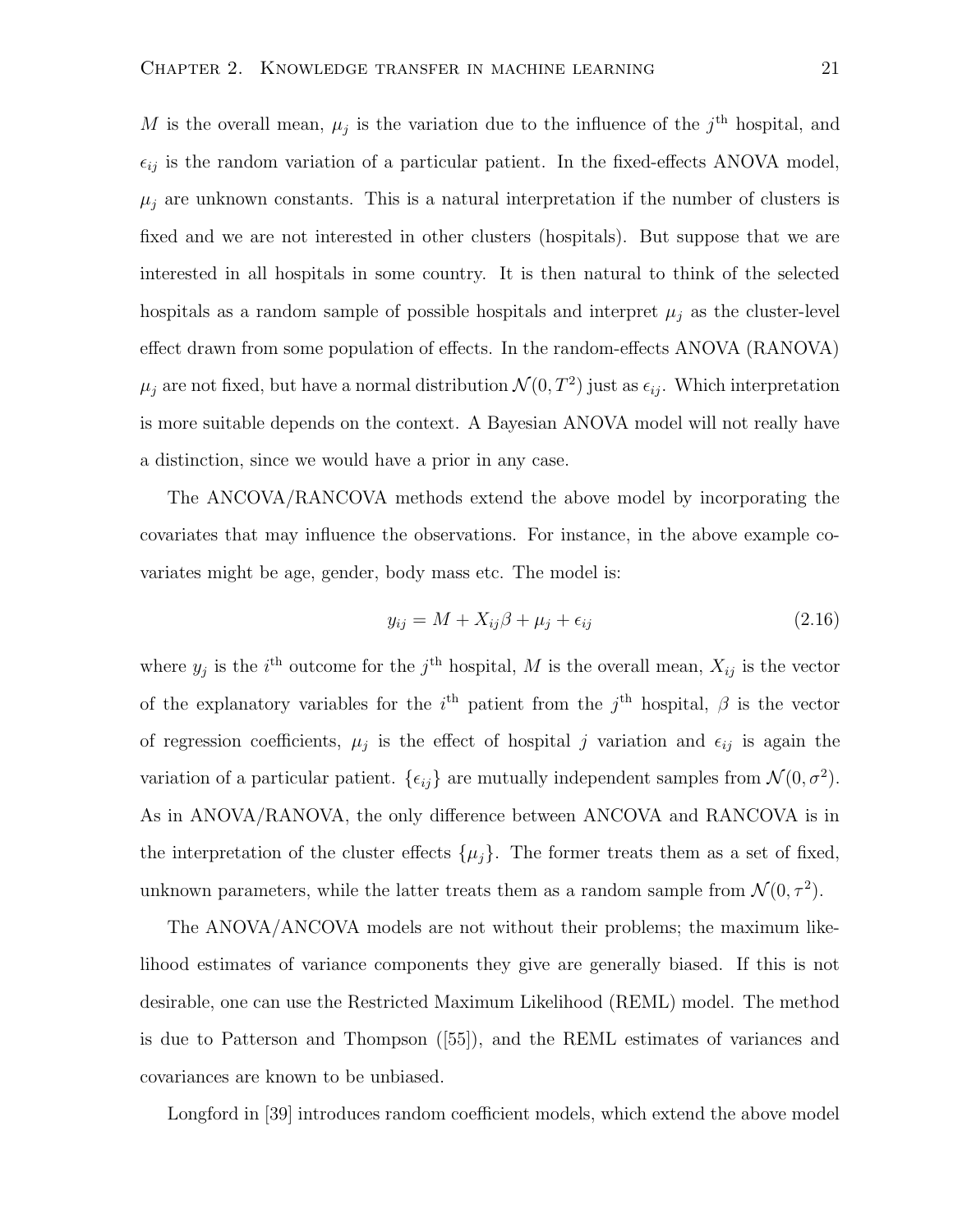to allow for cluster to cluster variation in  $\beta$  as well.

The random coefficient model is given by

$$
y_{ij} = M + X_{ij}\beta_j + \mu_j + \epsilon_{ij}
$$
\n
$$
(2.17)
$$

The factors are the same as in the random-effects ANCOVA, but now  $\{\beta j\}$  is assumed to be a random sample from a multivariate distribution:

$$
\beta_j \sim \mathcal{N}(\beta, \Sigma^*) \tag{2.18}
$$

independent of  $\{\epsilon_{ij}\}$  and  $\mu_j$ . The model can be rewritten as

$$
y_{ij} = (M + \mu_j) + X_{ij}(\beta + \gamma_j) + \epsilon_{ij}
$$
\n(2.19)

where  $\gamma_j = \beta_j - \beta$  is the vector of deviation of the regression coefficients from their expectation, so that  $\gamma_j \sim \mathcal{N}(0, \Sigma^*)$ . This form of the model can be seen as a simple, linear form of the model introduced in chapter 4.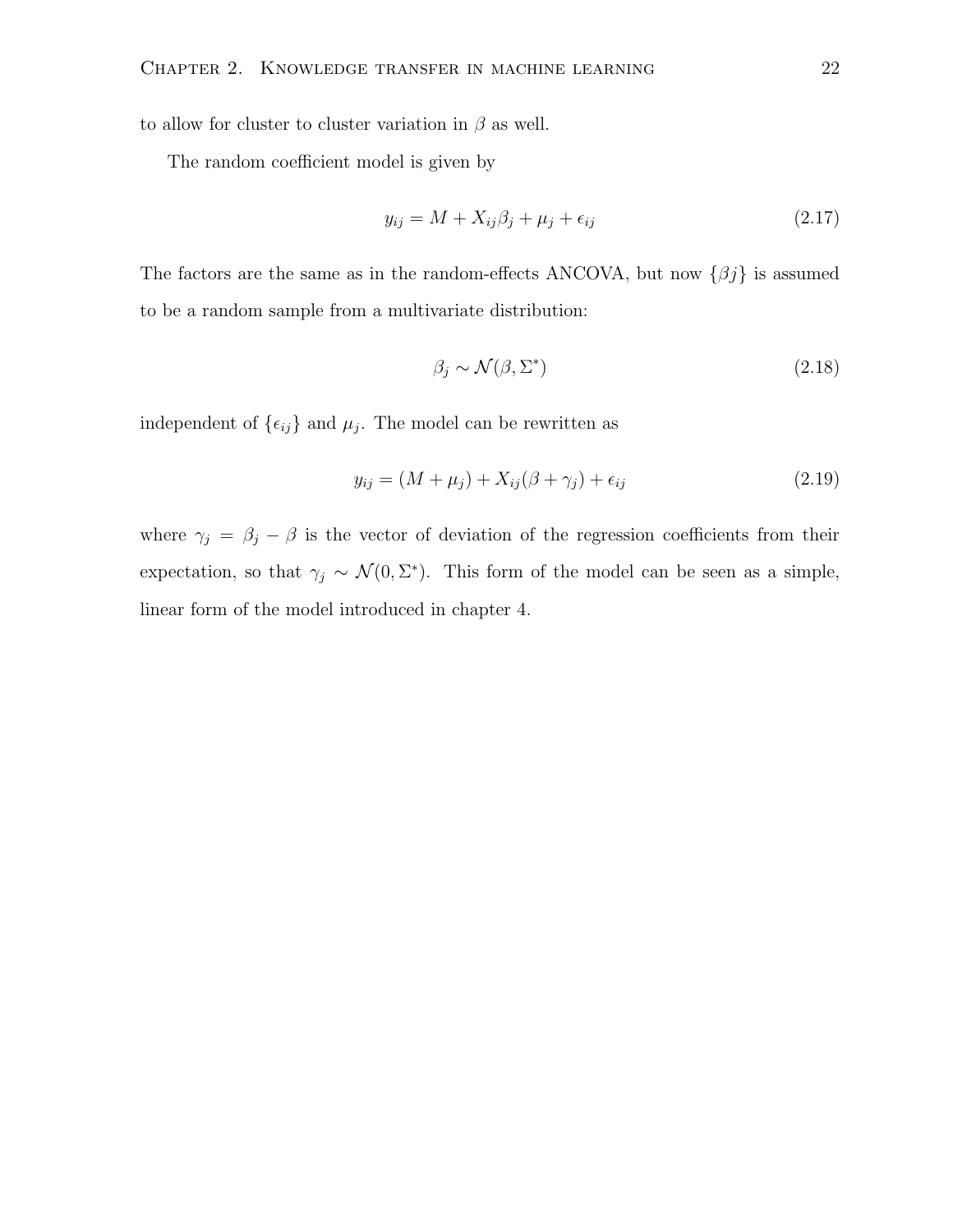## Chapter 3

## Brain Computer Interfaces

BCI research has gained a considerable momentum over the last decade. Cheap and powerful computers, low cost equipment for neurophysiological recording, and a deeper understanding of brain function are the chief reasons that BCI devices have become feasible. The research aims to benefit people with severe muscular disabilities, who may use BCIs for basic communication capabilities or even to control a neuroprosthesis ([78]).

#### 3.1 BCI data sources

The dominant neural activity measurements used in current BCI approaches are EEG recordings. They offer very good temporal resolution, the cost of equipment is as low as a few thousand US dollars, and, finally, gathering EEG data is noninvasive.

Several other neurophysiological measurements are being used in BCI as well. Electrocorticogram (ECoG) is not really much different from EEG; it also measures the electrical activity of the brain, but the electrodes are in a direct contact with the brain cortex surface. The advantage of ECoG over EEG is a lower level of background noise, and a better spatial resolution, since in scalp-recorded EEG the signals from close sources mix up before they reach the scalp surface. Due to its invasive nature, it's much less practical for the intended use of a BCI. Some authors use the term direct brain interface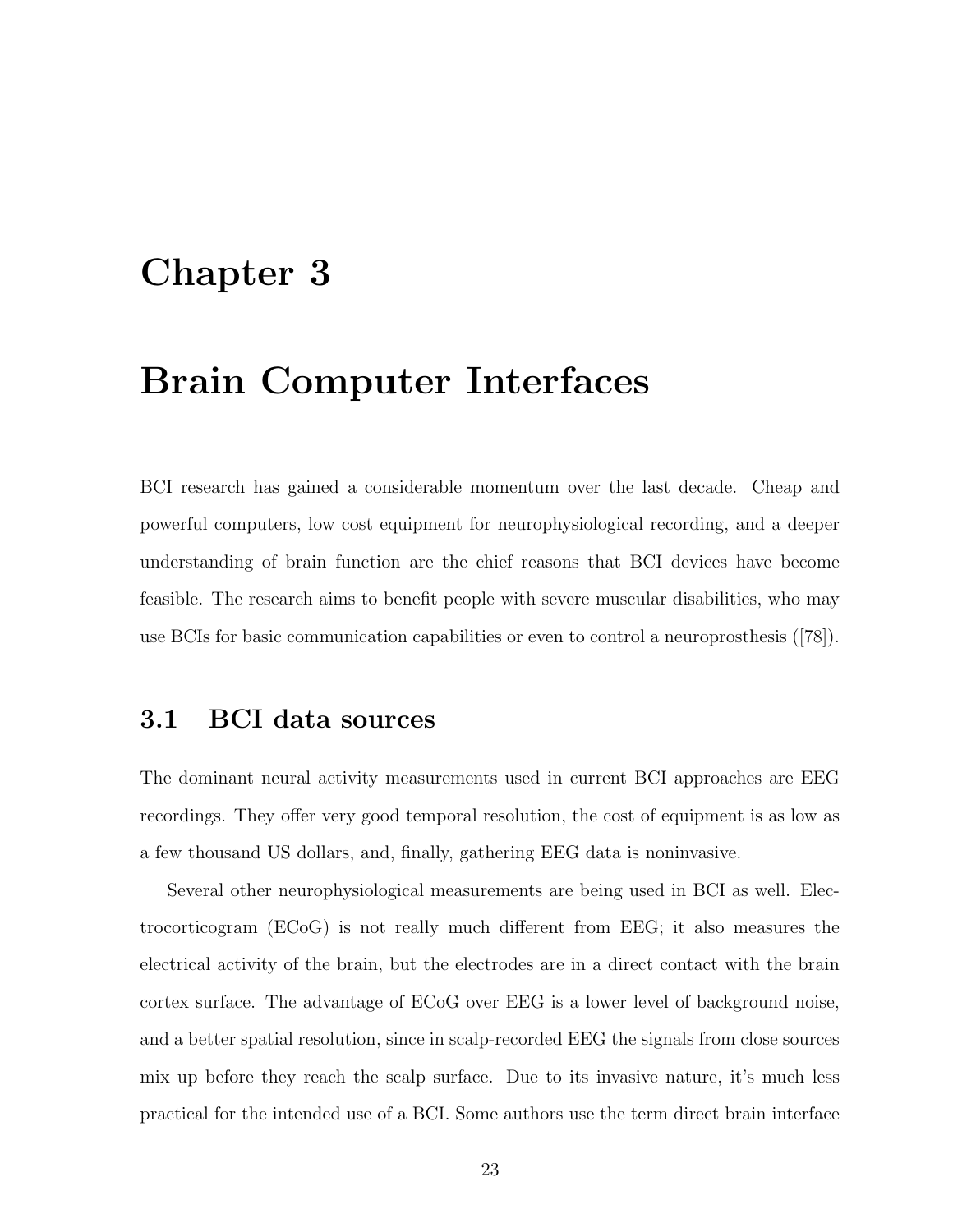(DBI) instead of BCI when using ECoG (e.g. [30]). Some studies use even more invasive procedures involving the electrical activities of individual cortical neurons, for example [37]. This study used human subjects suffering from ALS (Amyotrophic Lateral Sclerosis). As an illustrative example, one of the patients was able to spell words at a rate of 3 letters per minute.

BCI based on functional magnetic resonance imaging (fMRI) has also been studied ([27, 31, 47, 92]). fMRI measures the blood oxygen level-dependent (BOLD) signal. It has a spatial resolution of about 1mm, which is much better than EEG (about 30mm). Although fMRI devices can take images every 100-200 ms, the intrinsic inertia of changes in blood vessels limits its time resolution to about one second. The cost is also considerably higher than EEG. During image generation, a patient is exposed to a high static magnetic field and a small alternating radio-frequency field, and although, to date, no health hazards are known, it is considered weakly invasive. However, unlike PET (Positron Emission Tomography), it doesn't use radioactive isotopes or any other chemicals in the patient's body. The feasibility of a BCI based on fMRI has been established even in the case of a single fMRI image (e.g. [47])

MEG (Magnetoencephalography) is a relatively new technology that measures the very faint magnetic fields that emanate from the head as a result of brain activity. It has a temporal resolution of 1 ms and a spatial resolution of 2 mm; so it combines the best of EEG and fMRI. Unfortunately, this literally comes with a price, as current MEG devices cost millions of dollars. Another shortcoming is that a typical current MEG device weights about 8 tons. So, despite being a potentially outstanding source of BCI data, the current BCI approaches seldom use it.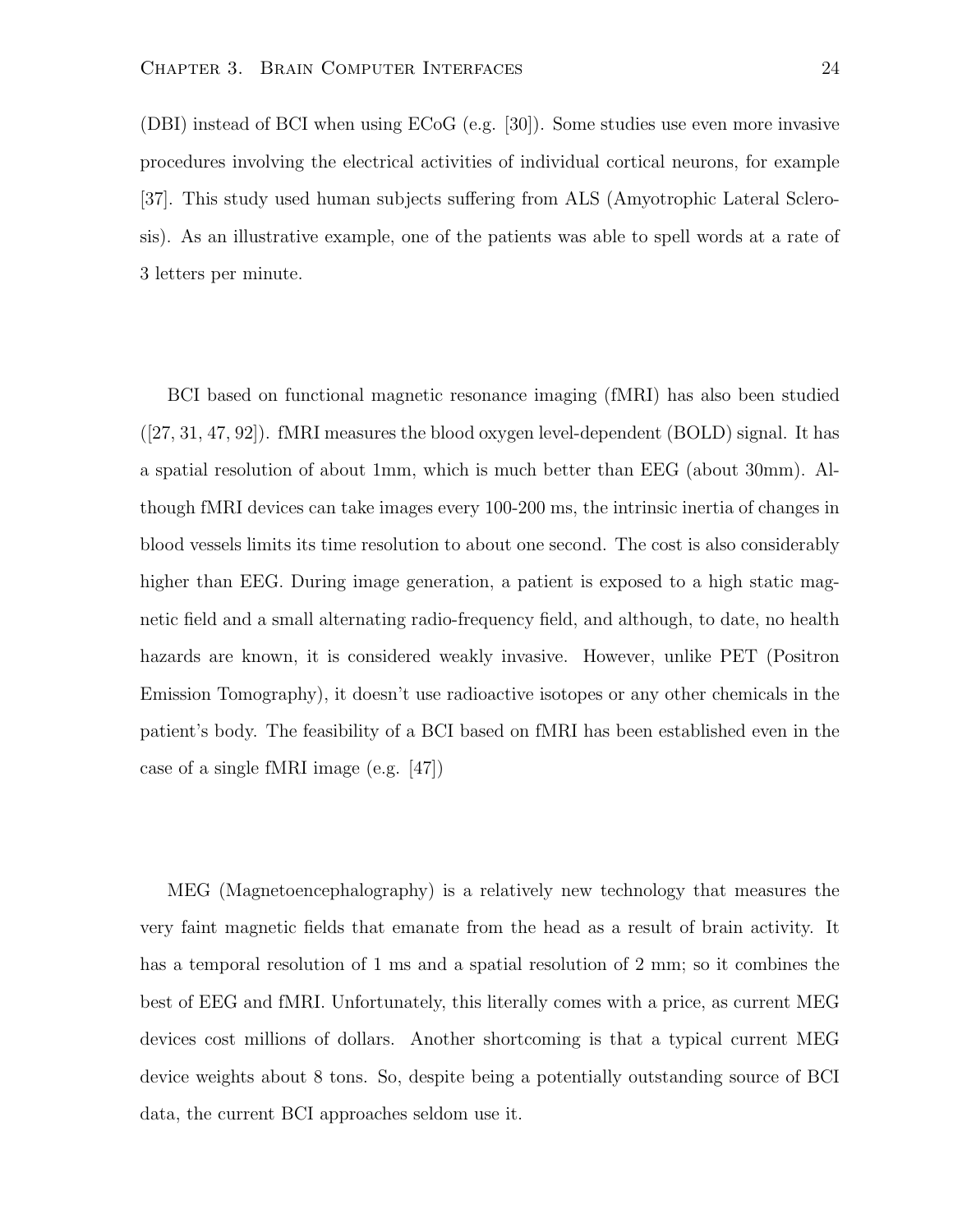

Figure 3.1: Extended International 10-20 System of Electrode Positions

#### 3.2 EEG features

Figure 3.1 shows the extended international 10-20 system of electrode locations on the human scalp. Most EEG studies don't use all of them, but only some subset of interesting locations (also called channels).

In addition to EEG, EMG (electromyogram) of some relevant muscles and EOG (electroculogram) signals are commonly recorded. They are almost exclusively used to discard recording trials that are too contaminated by artifacts like eye blinks or limb movement. Unfortunately, such artifacts can have a substantial impact on the EEG recording, and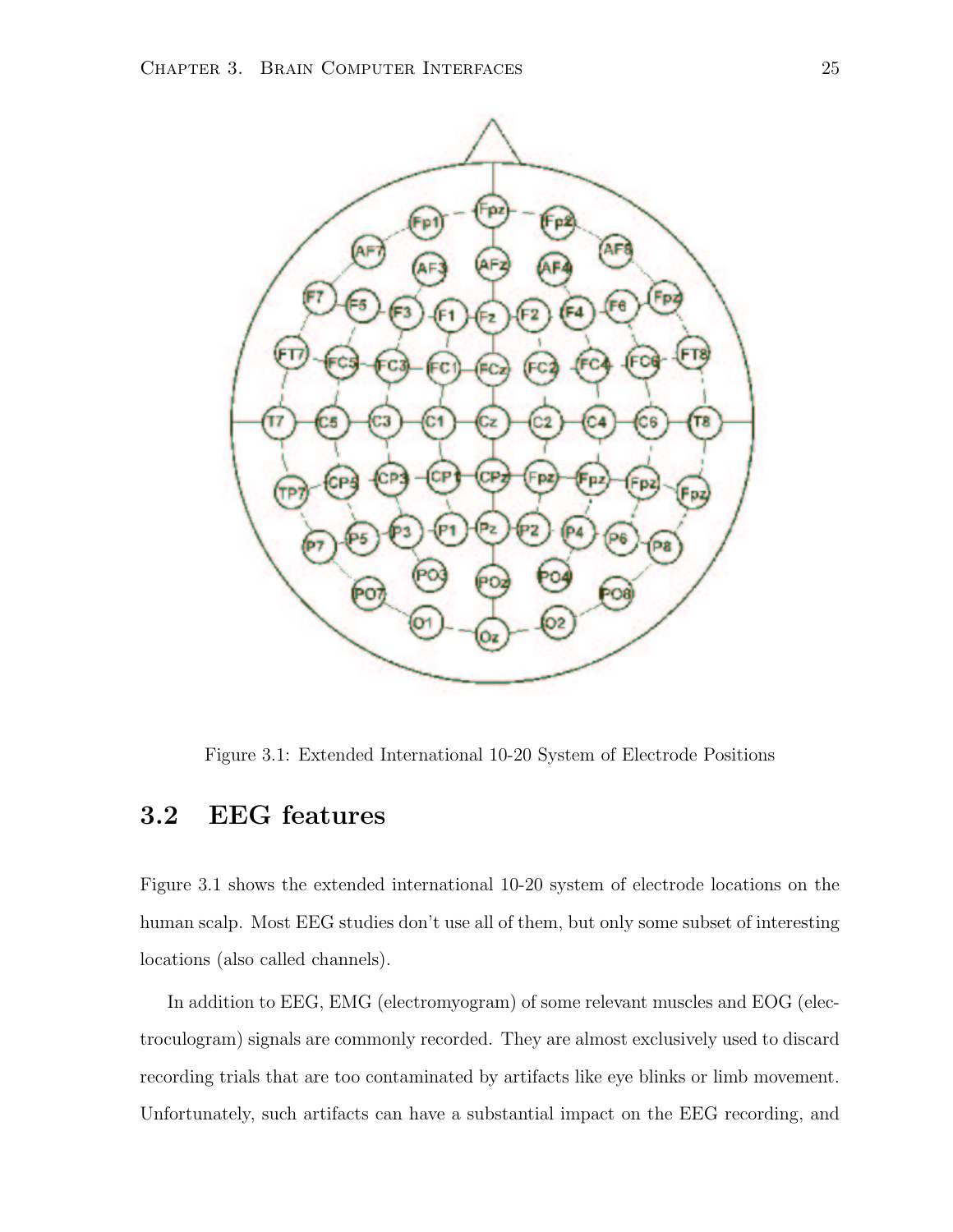their removal is generally hard, since EEG affects EOG and EMG. Therefore, plain removal of their impact might also remove parts of EEG not caused by artifacts. EOG mainly affects slow brain potentials, while the EMG primarily affects the oscillatory EEG components. The use of EOG and EMG themselves would be contrary to the very definition of BCI set forth in 1999 on the first international BCI workshop: A brain-computer interface is a communication system that does not depend on the brain's normal output pathways of peripheral nerves and muscles.

After the EEG data is collected, a preprocessing phase is usually necessary. It has profound repercussions on performance in terms of accuracy and suitability of different algorithms for classification. There is a trade-off between losing too much information and suffering from the "curse of dimensionality". E.g., a single one second EEG recording sampled at 1000 Hz from all 61 channels from figure 3.1 will have 61000 data points, and that will present a challenge for virtually all machine learning methods. Even with some downsampling, using such raw EEG signals yields noticeably lower classification accuracy; see [14] for example.

The results of preprocessing are a number of EEG "features" that are usually based on known neural characteristics of EEG and are obtained by signal processing methods. Current approaches can be divided into two categories: (i) those using evoked responses, i.e. EEG signals induced by specific external stimuli and  $(ii)$  those using spontaneous EEG activities that occur as a result of normal brain function, and are not strongly linked to a particular physical stimulus. The "evoked" approaches are more easily detected and processed, but require that the user's attention be wholly or in part devoted to a stimulus. They fall into three main classes: Evoked Potentials (EP), Event Related Potentials (ERP) and Event Related Desynchronisations (ERD). ERDs are AC changes, while EPs and ERPs are DC changes  $<sup>1</sup>$  which occur in response to events. The spontaneous approach</sup> uses endogenous signals and are more convenient for the user. Typical examples used in

<sup>&</sup>lt;sup>1</sup>AC signals change their amplitude as a function of time; DC signals are not oscillatory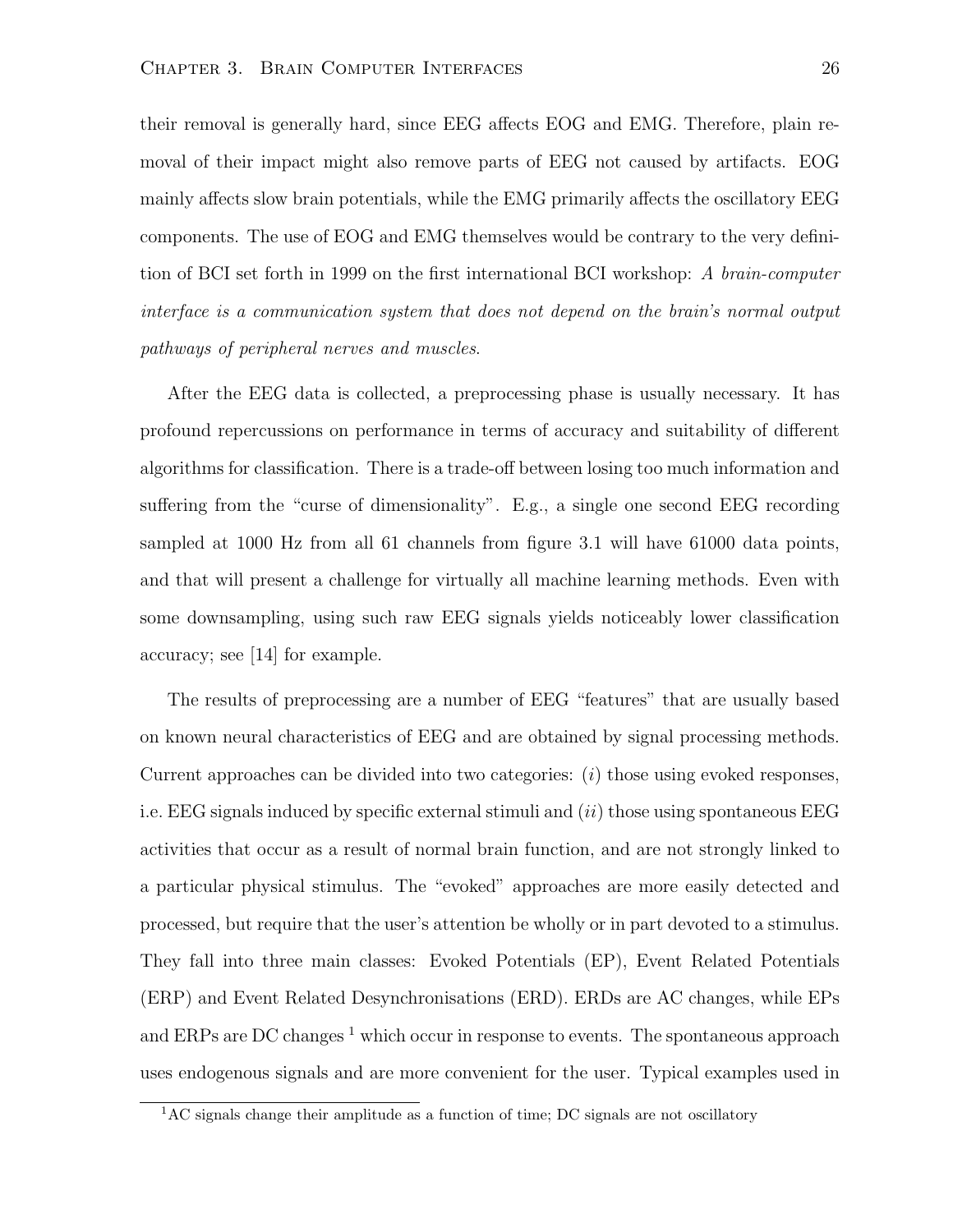BCI are  $\mu$  and central  $\beta$  rhythms, and Movement Related Potentials (MRPs).

Visual Evoked Potential (VEP) is a typical evoked potential: different visual stimuli will elicit changes in the EEG signal over the visual cortex. One common type of visual stimulus is a pattern reversing image. For example, in [38] two phase reversing blackand-white checkerboards are displayed on each side of the screen. The frequencies at which the patterns are reversed are different for the two sides (the authors used 17 and 20 Hz), and were preselected in an off-line analysis. The user shifts his gaze direction to one of the sides and the steady state visual evoked potentials (SSVEPs) are measured and used to control a character. SSVEP is a periodic response caused by the repetitive presentation of a visual stimulus at a rate of 6-8 Hz or more, and has already been successfully used in BCI (e.g. [46, 76]). VEPs are universally exhibited among humans and are easily detected, since the visual cortex lies close to the scalp.

Event Related Potentials (ERPs) occur in response to, or in advance of a particular event, but do not need a physical stimulus as EPs. The most commonly used ERP potential in BCI is P300. It is a late positive brain wave that occurs about one third of a second after a meaningful stimulus that a subject is instructed to detect. Examples of P300-based BCI are [20, 24]. In [20] the BCI presents a user with a  $6 \times 6$  matrix of alphabet letters. Rows and columns are intensified one after another. The user focuses his attention on the cell containing the desired letter, so only intensifying the corresponding rows and columns will educe a P300 response. An accuracy of 80% in the offline version has been obtained.

Event Related Sychronisations or Desychronisations (ERS/ERD) are among the most commonly used EEG features in BCI. The frequency analysis of EEG defines five basic frequency bands: delta ( $\langle 4 \text{ Hz} \rangle$ , theta (4–8 Hz), alpha (8–13 Hz), beta (13–30 Hz), and gamma  $(> 30 \text{ Hz})$ . Humans at rest exhibit a strong signal component in the alpha band over the sensorimotor cortex, called the  $\mu$ -rhythm, and in the central part of the beta band (18–22 Hz), called the central  $\beta$ –rhythm. Actual or imagined movement will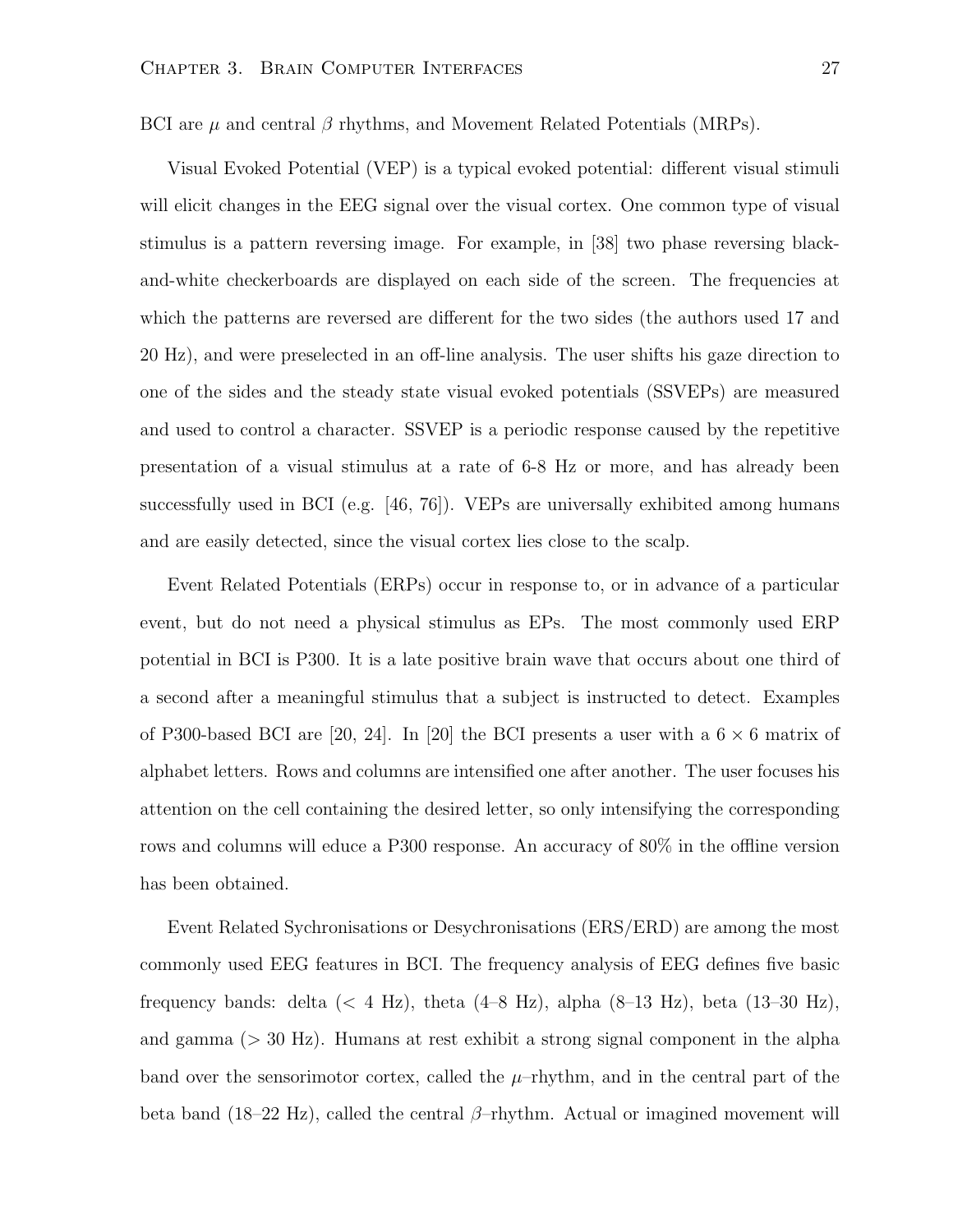cause the amplitudes of these rhythms to decrease, or desynchronise, and that is what the ERD-based BCI approaches exploit. The advantage of ERD over some other EEG features like slow cortical potentials discussed later in this section, is that they do not require training on the subject's part; they are always present. The paper by Wolpaw et al. ([93]) was among the first ERD-based approaches. The authors used the changes in the  $\mu$ -rhythm during movement planning and execution, both imagined and actual, to control a cursor on a screen. Penny and Roberts in [58] performed similar experiments achieving 75% accuracy and an information transfer rate of one bit per eight seconds, basing the BCI solely on the  $\mu$ -rhythm. Pfurtscheller also uses ERDs in his BCI work ([61, 59]). Besides the  $\mu$  and the central  $\beta$  rhythms, he discovered that other frequency bands might also be useful ([60]), as well as the use of autoregressive models, which also pick up oscillatory features. The  $\mu$  and the central  $\beta$  rhythms occur without stimulus, and belong to the endogenous signals. ERDs are put in the evoked responses group, because they detect the absence of these rhythms during motor processes.

Slow cortical potentials (SCP) are non-oscillatory EEG features, i.e. potentials having very low frequencies of 0.1–0.5 Hz. Birbaumer et al. showed in [13] that healthy subjects and locked-in patients can learn to control the cortical positivity or negativity, i.e. whether the SCP amplitude shifts in an electrically positive or negative direction. This method requires a feedback of the course of subject's SCP and training usually takes a long time before a decent level of accuracy is obtained. In [13] Birbaumer described a system he called a Thought Translation Device (TTD). TTD received a considerable public attention after it was successfully used with ALS patients, and to date remains one of the few practical applications of BCI research.

Movement Related Potential (MRP) is a variant of a slow brain potential specifically related to the preparation and the execution of a motor command. It is a well known fact that motor processes involve several highly localised brain areas, the sensorimotor cortex (EEG channels C3 and C4 in the international 10–20 system of electrode positioning).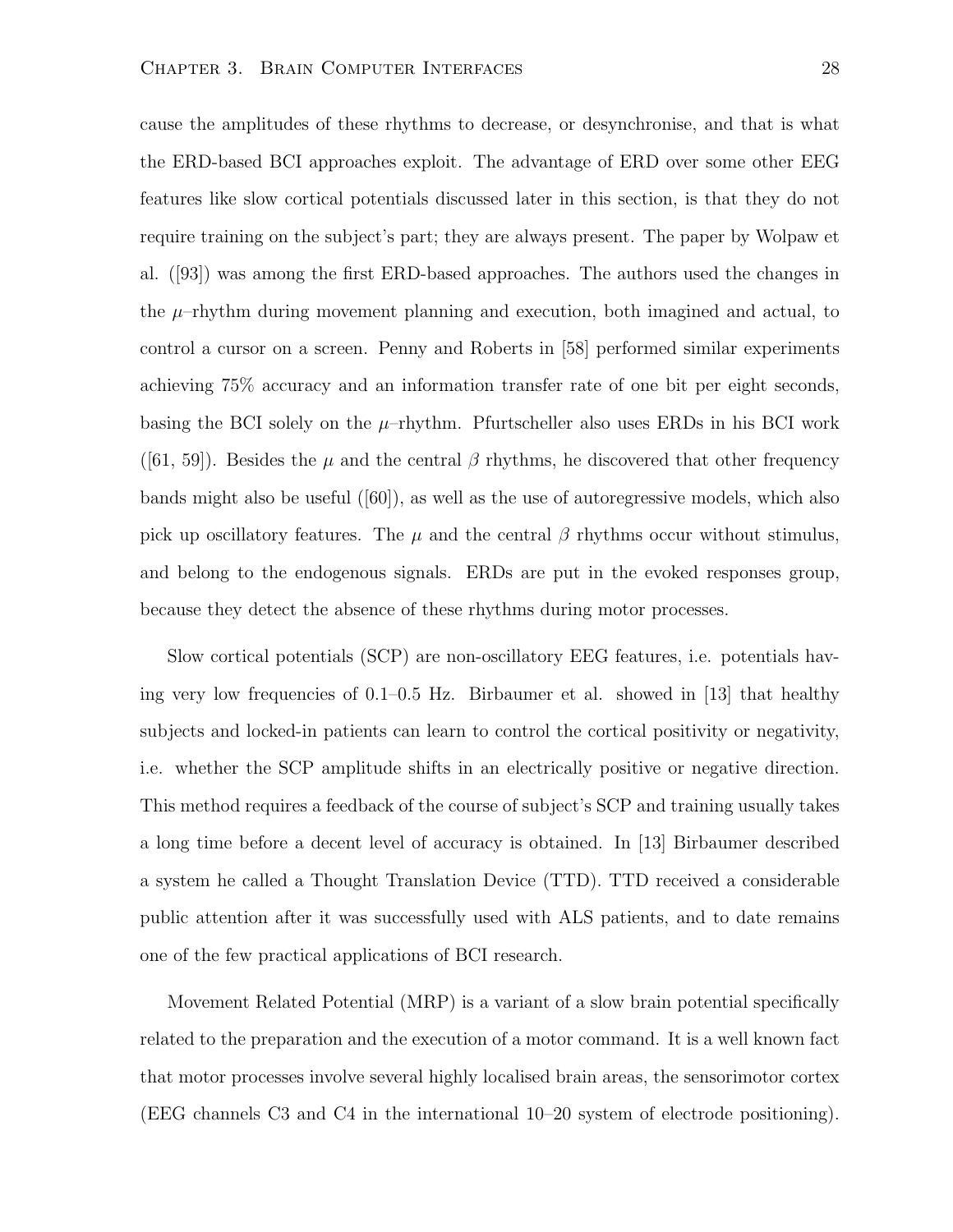Of particular interest for BCI is Bereitschaftspotential (BP) or "readiness potential": a negative EEG potential over the sensorimotor cortex, which slowly increases and reaches a maximum just before the voluntary limb movement. For BCI it is important that this phenomenon occurs for imagined movements as well, although with smaller amplitudes. Blankertz et al. in [14] used this approach to develop a highly accurate ( $> 96\%$ ) binary decision BCI system that didn't need trained users and had short response times. The task subjects performed was self–paced key typing, and the goal was to output whether it was the left or the right hand that pressed a key. The information transmission rate reported was 23 bits per minute, which is at the limit of what is currently possible. They used several classification algorithms, the ones that produced the best results were the Regularised Fischer Discriminant and the Support Vector Machine. However, it should be noted that they worked with healthy subjects who performed actual movements, not imagined movements, which have less expressed BP.

Babiloni et al. in [6] showed evidence that MRP and ERD of the  $\mu$ -rhythm reflect different aspects of motor cortical processes, and may provide complementary information for BCI. The idea of combining these two features was studied in [21], which further supports this hypothesis. On the same problem of self-paced key typing, but here with imagined movements, they managed to reduce the average error rate for three subjects from 13.7% to 9%.

Except for the Birbaumer's TTD, most studies have worked with healthy subjects. The data sets IA and IB of the BCI 2003 competition ([64]) indicate possible problems of applying such approaches to locked-in patients. Both data sets involved experiments having two possible outcomes. Data set IA was taken from a healthy subject and the winning submission achieved an error rate of 11.3%. Data set IB was taken from a lockedin patient with Amyotrophic Lateral Sclerosis's (ALS) and the best submission achieved an error rate of 45.6%, which is close to chance level, i.e. 50%.

In the early days of BCI, classification methods were almost strictly linear. Nowadays,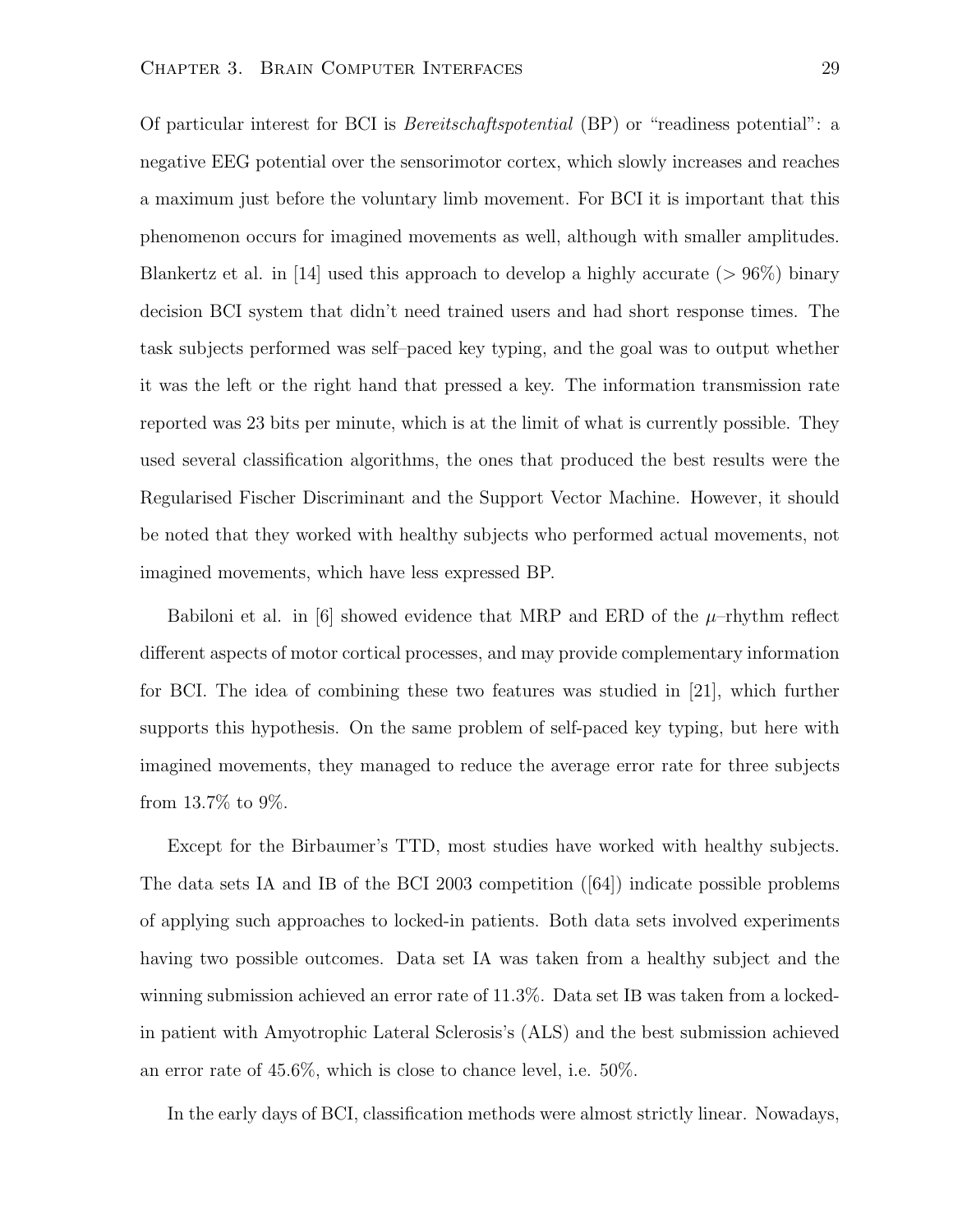with more powerful computers, neural networks are commonly used, and other more advanced machine learning methods can be found as well. However, several authors have reported that neural networks and other nonlinear classifiers did not manage to outperform linear classifiers, which suggests that nonlinearities in the EEG data are removed in the feature extraction phase, before the classifiers get to do their work.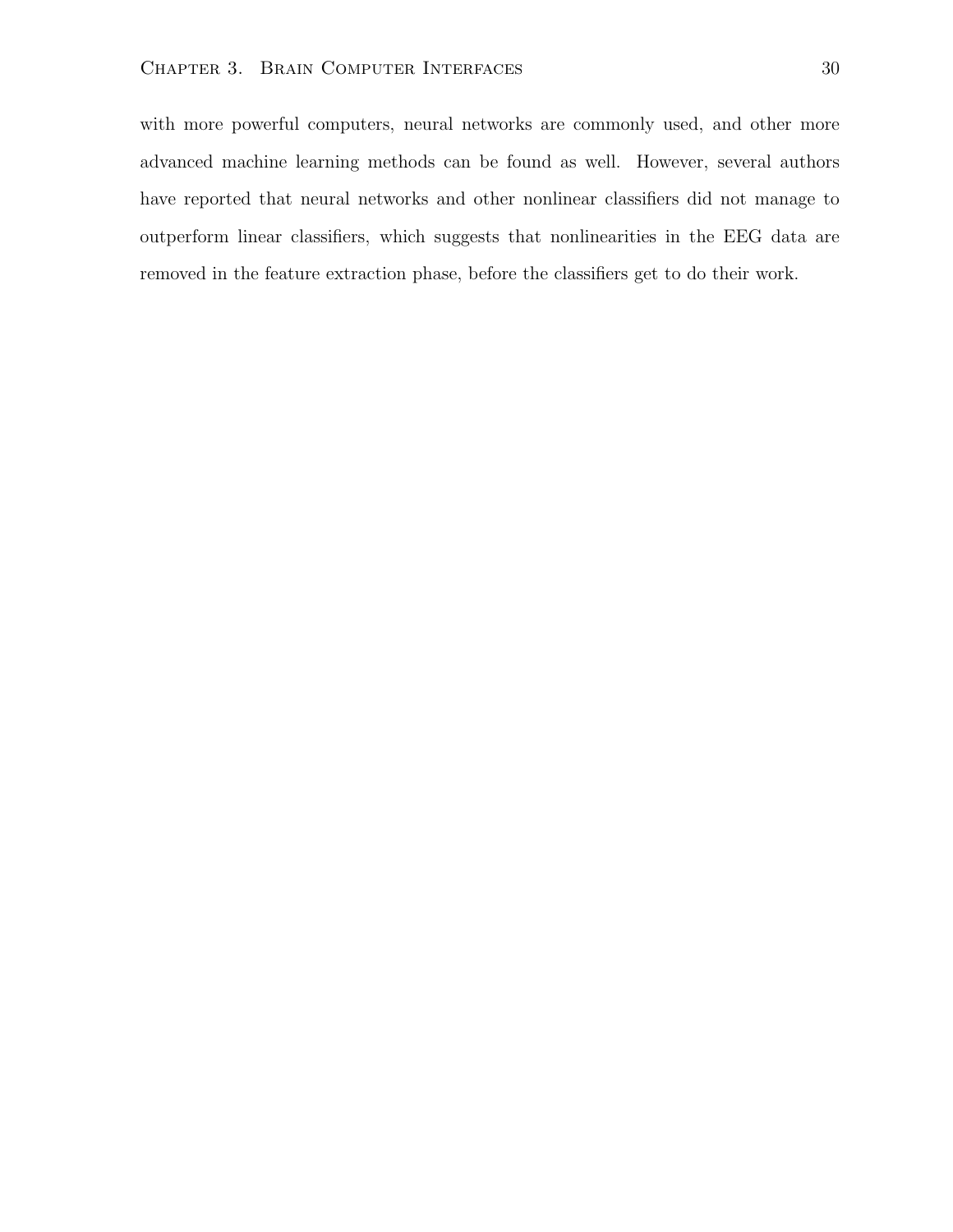## Chapter 4

## A new scheme for neural network multitask learning

### 4.1 Bayesian neural networks

In this chapter, I will introduce a new learning architecture. Like other multitask learning algorithms, in a situation with some number of related tasks, it will try to improve the accuracy and/or speed of training of some or all of the tasks. Like the approaches considered in section 2.5, it will do that by learning them in parallel. The algorithm is in part based on the idea of the random coefficient models covered in chapter 2.

As for Caruana's MTL algorithm for a feedforward backpropagation neural network (MLP - from Multilayer perceptron), the new algorithm will also be based on a MLP, but it will use the Bayesian approach to learning for neural networks developed in [53].

Figure 4.1 shows a typical MLP with one hidden layer, having three inputs, four units in the hidden layer and a single output unit.

The output of such a network on input  $(x_1, x_2, x_3)$  is then:

$$
o = a + \sum_{j} v_j h_j \tag{4.1}
$$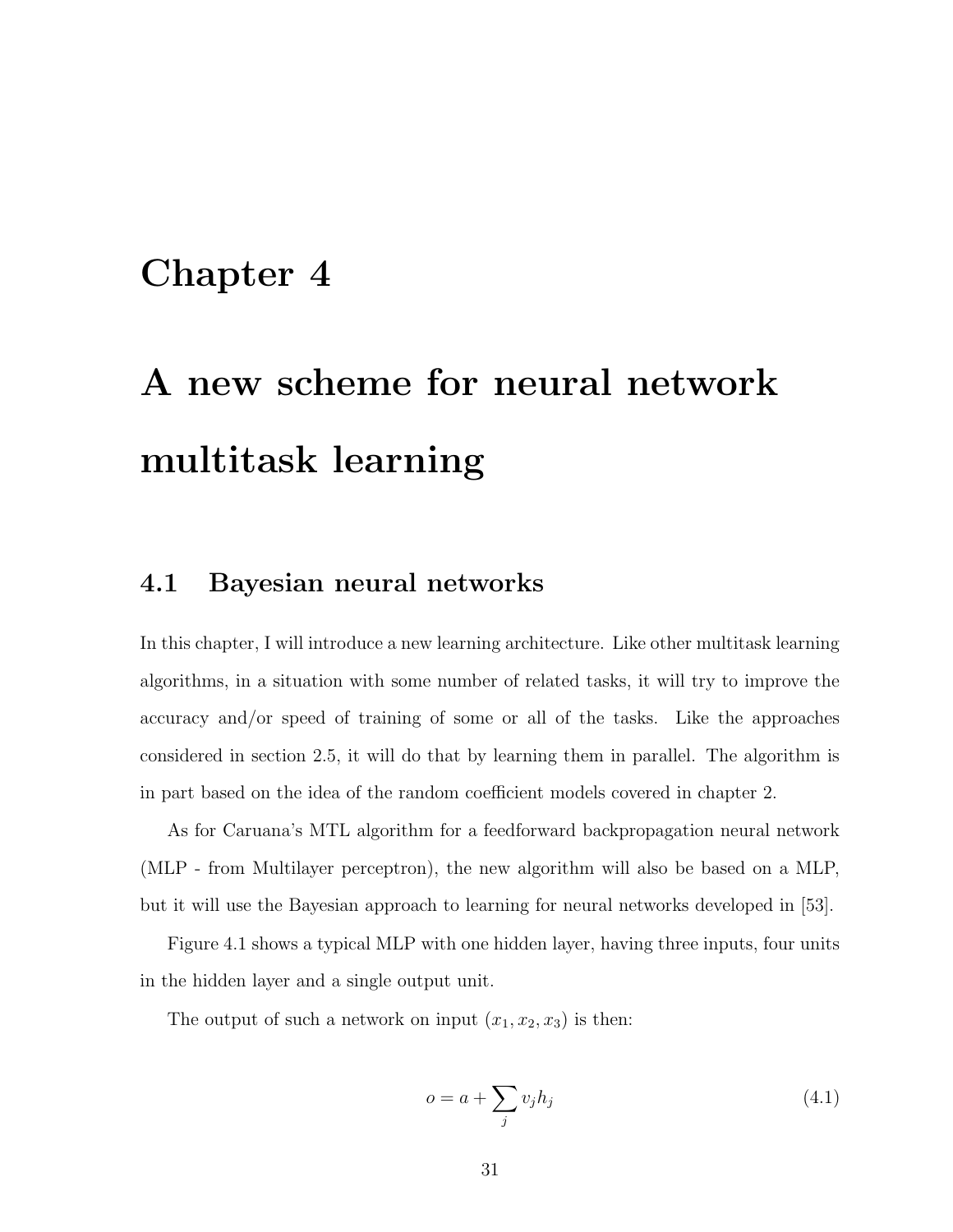

Figure 4.1: Backpropagation neural network

$$
h_j = f(b_j + \sum_i w_{i,j} x_i)
$$
\n(4.2)

where a and  $b_j$ 's are biases for the output and the  $j^{th}$  hidden unit respectively,  $w_{i,j}$  is the weight from the  $i<sup>th</sup>$  input to the  $j<sup>th</sup>$  unit in the hidden layer,  $v_j$  is the weight from the  $j<sup>th</sup>$  unit in the hidden layer to the output and f is an activation functions.

Such MLPs can be used to define probabilistic learning models by using the network outputs to define a conditional distribution for a target y, given the input vector  $x$ .

If we are using a neural network for a regression task, we can define this conditional distribution to be Gaussian with mean  $o_k(x)$  (the  $k^{th}$  network output) and a standard deviation  $\sigma_k$ . The different outputs  $o_k$  are taken to be independent given the input, so the distribution is given by:

$$
P(y|x) = \prod_{k} \frac{1}{\sqrt{2\pi}\sigma_k} \exp\left(\frac{-(o_k(x) - y_k)^2}{2\sigma_k^2}\right)
$$
(4.3)

The parameters  $\sigma_k$  might be fixed, or might be regarded as hyperparameters.

In a classification task, where the target y is a single value specifying one of the  $K$ possible classes that the associated input  $x$  belongs to, a common choice is to use the softmax model. In this model, the conditional probabilities of each of the  $K$  classes,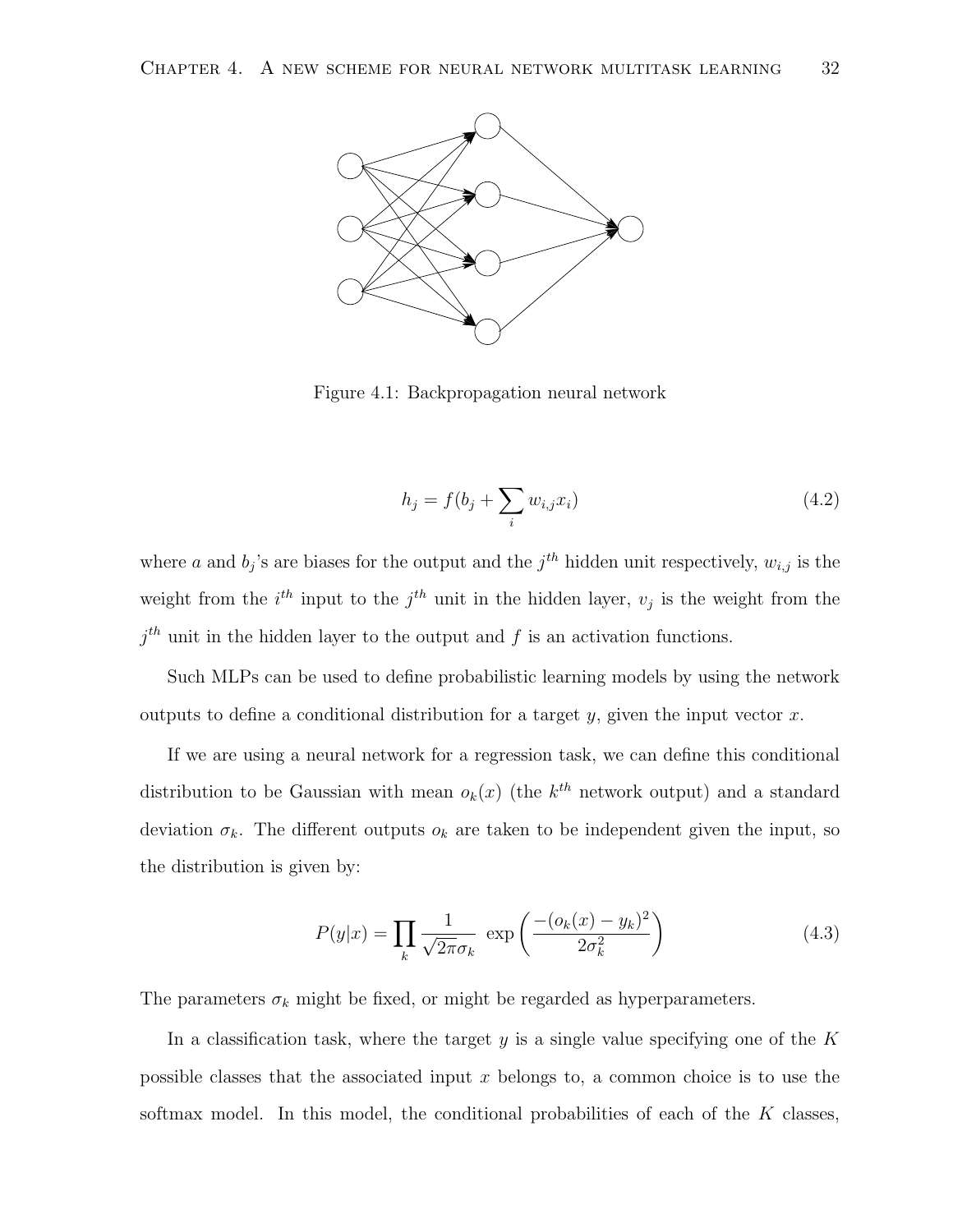given input x, and using a neural network with  $K$  outputs, is defined as:

$$
P(y = k|x) = \frac{\exp(o_k(x))}{\sum_{k'} \exp(o_{k'}(x))}
$$
\n(4.4)

The neural network parameters (weights and biases) are learned given a training set  $\{(x^{(1)}, y^{(1)}), (x^{(2)}, y^{(2)}), \ldots, (x^{(n)}, y^{(n)})\}$  of inputs  $x^{(i)}$  and corresponding targets  $y^{(i)}$ . The conventional learning methods are based on an error function defined on the network output for the training cases; usually it is the sum of the squared differences between the network outputs and the targets, or minus the log probability of the target values. Next, a training procedure, usually gradient based, is used to adjust the weights and biases, so as to minimise this error function. To reduce overfitting, a penalty term proportional to the sum of squares of the weights and biases is often included in the error function. This term, known as weight decay, makes the learning procedure favour models with smaller weights and biases.

The objective in the Bayesian approach is to find the predictive distribution for the target values for a new test case, given the input for that case, as well as the targets and the inputs for the training cases. This distribution is obtained by integrating the predictions of the model with respect to the posterior distribution of the network parameters:

$$
P(y^{(n+1)}|x^{(n+1)}, (x^{(1)}, y^{(1)}), \dots, (x^{(n)}, y^{(n)}))
$$
  
= 
$$
\int P(y^{(n+1)}|x^{(n+1)}, \theta) P(\theta|(x^{(1)}, y^{(1)}), \dots, (x^{(n)}, y^{(n)}))d\theta
$$
 (4.5)

In the above expression,  $\theta$  represents the neural network parameters: weights and biases. The posterior distribution for these parameters is proportional to the product of a prior and the likelihood function given by:

$$
L(\theta|(x^{(1)}, y^{(1)}), \dots, (x^{(n)}, y^{(n)}))) = \prod_{i=1}^{n} P(y^{(i)}|x^{(i)}, \theta)
$$
\n(4.6)

This predictive distribution can then be used for various purposes. If we want to guess a single component of  $y^{(n+1)}$  and we have a squared loss, we would use the mean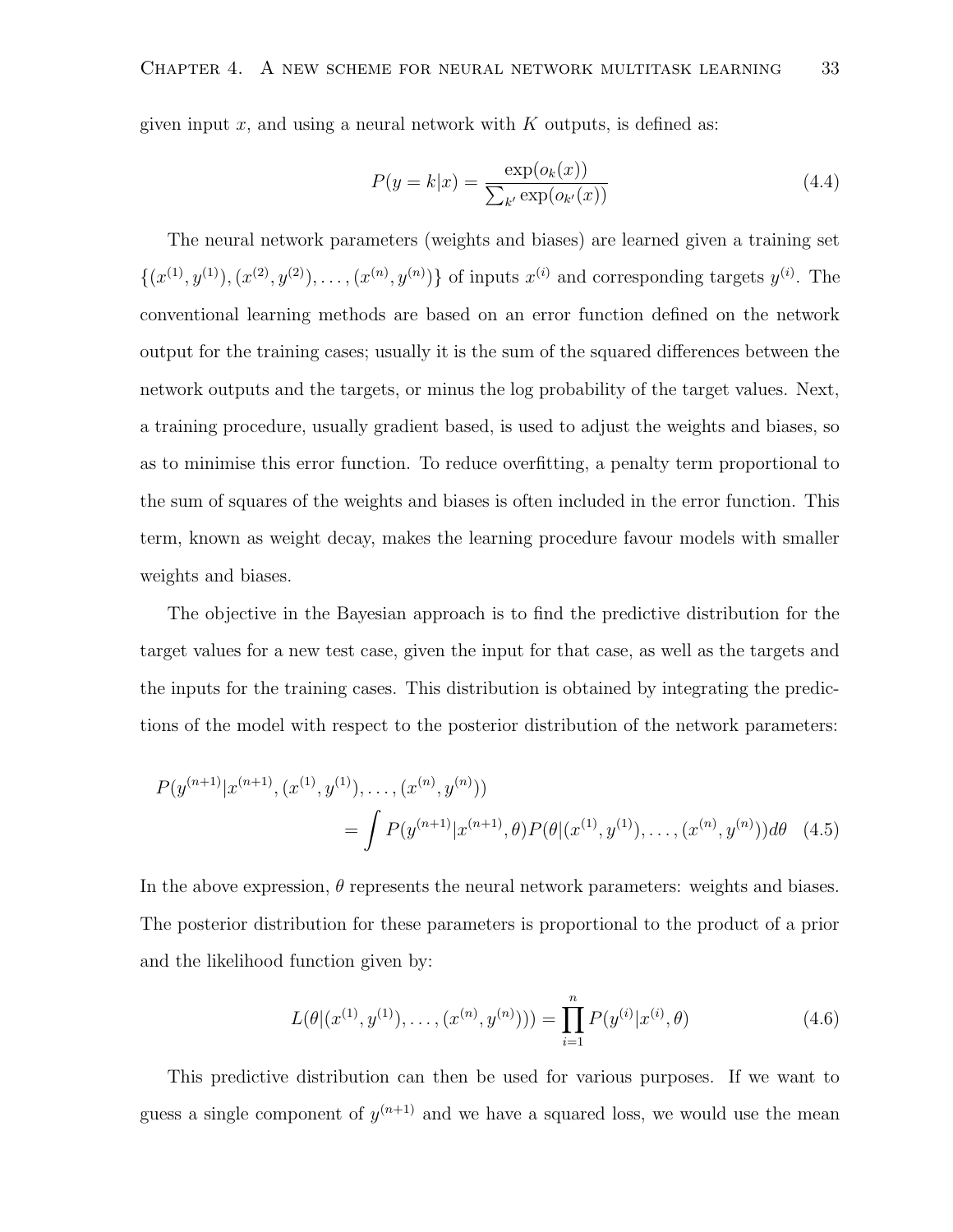of the predictive distribution. In a regression model, this is given by:

$$
\hat{y}_k^{(n+1)} = \int o_k(x^{(n+1)}, \theta) P(\theta | (x^{(1)}, y^{(1)}), \dots, (x^{(n)}, y^{(n)})) d\theta \tag{4.7}
$$

The computation of the predictive distribution (4.5) is often analytically intractable. Even the common approximation methods will be in trouble with such high dimensional integrals. A practical method using Markov chain Monte Carlo techniques was introduced by Neal [53, 51], and the MTL model described in this chapter is based on that implementation. Instead of a direct computation, the posterior distribution is estimated using a sample of values for the network parameters taken from that same distribution. Ideally, the values would be independent, but with complicated distributions that arise with neural networks, this is often infeasible. However, dependent values still give an unbiased estimate. Such a series of dependent values can be generated using a Markov chain that has the true distribution as its stationary distribution.

One simple Markov chain Monte Carlo method is Gibbs sampling, also known as the heatbath method. It generates the next value component by component, each one being chosen from the conditional distribution given all the other components. Gibbs sampling isn't directly applicable to Bayesian neural networks, as the posterior distribution is usually complex, and sampling from these conditional distributions is infeasible.

The Metropolis algorithm [45] is another well-known Markov chain Monte Carlo method. The next value is obtained by generating a candidate from a proposal distribution that may depend on a current value. The candidate is then accepted with some probability.

Neal's flexible Bayesian modeling software  $<sup>1</sup>$  uses the hybrid Monte Carlo algorithm</sup> [22] that combines the stochastic dynamics method [4] with the Metropolis algorithm. The problem is defined in terms of potential energy  $E(x)$ , and the parameter distribution  $P(x)$  is proportional to exp( $-E(x)$ ). The total energy is a sum of "potential" energy

<sup>1</sup>available online at http://www.cs.toronto.edu/∼radford/fbm.software.html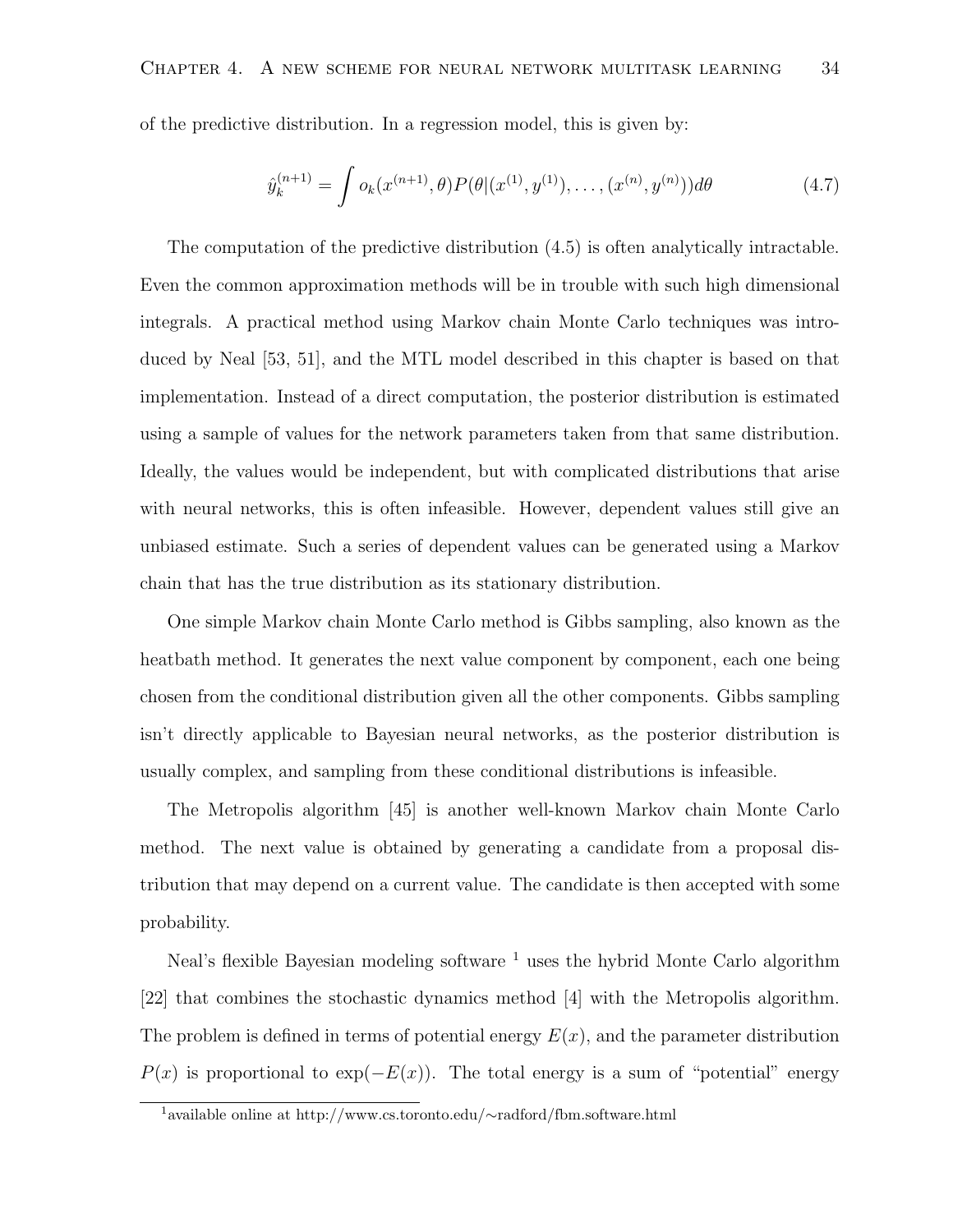and "kinetic" energy due to the momentum, which allows the use of dynamical methods. The Markov chain is obtained by performing deterministic dynamical transitions and stochastic Gibbs sampling updates of the momentum. However, stochastic dynamics methods suffer from a systematic error. By combining it with the Metropolis algorithm, this error can be eliminated.

Hybrid Monte Carlo is used for updating the network parameters. Hyperparameters are updated separately using Gibbs sampling. It usually takes some time before the chain converges to its stationary distribution. This can be visually verified and we discard these burn-in iterations in the Monte Carlo estimate of the network parameters.

The first step in Bayesian inference is to select a prior for the model parameters, which is supposed to embody our prior knowledge about them. This may seem a problem, since the parameters of an MLP do not have a meaningful interpretation. However, past work shows that suitable priors can be found nevertheless ([15, 41, 42, 53]). Furthermore, Neal in [52] showed that priors over hidden units can be scaled according to the number of parameters, so that priors over computed functions reach reasonable limits as we increase the number of hidden units. This avoids overfitting, so the correct approach is to use as many hidden units as is computationally feasible.

### 4.2 Description of the new model

As we saw in Chapter 2, the classical MTL learning approach for MLPs is to add an additional output unit for each additional task, together with the corresponding hidden to output weights. The shared representation in this case is the input to hidden weights. One shortcoming of this approach is that it works better if the number of tasks we are learning is not small. This is also true for methods that also try to couple the hidden to output weights such as that of Bakker and Heskes [7]. They work best when the number of tasks is much bigger than the number of hyperparameters used to define the connection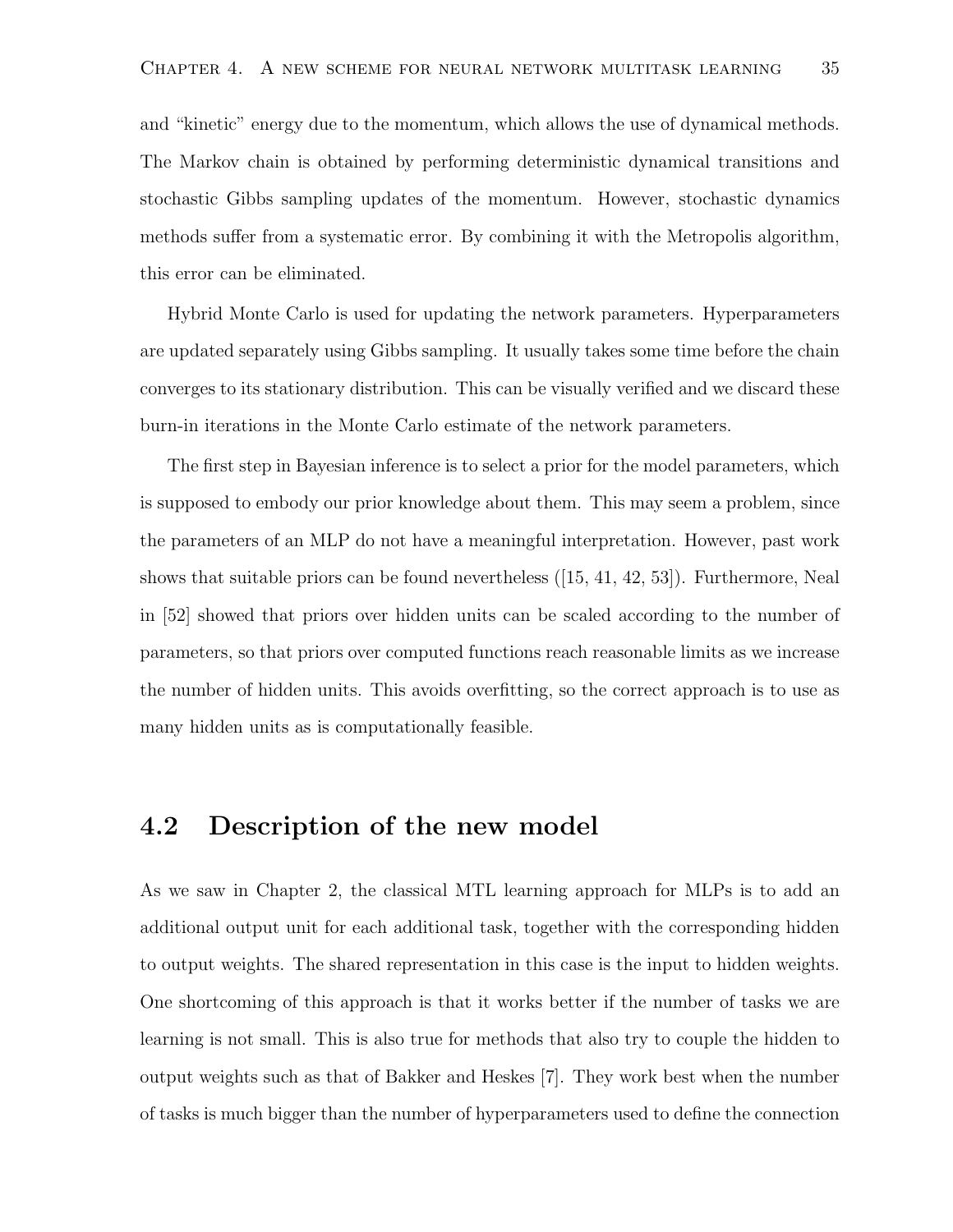among the hidden to output weights. The more elaborate the algorithm, the bigger the number of hyperparameters required – the tests Bakker and Heskes used typically had the tasks numbering in hundreds.

The new model is also an extension of the ordinary MLP. Let's suppose that we have k tasks and that in a single task learning approach we would train an MLP with one hidden layer having N inputs and H units in the hidden layer for each task. For now, I will assume only one output as more outputs do not present a conceptual difficulty. If the tasks really are sufficiently related, the number of units in the hidden layer should be close enough so that we could agree on a common one. In the Bayesian model which I adopt, this is not an issue. If some care is taken while specifying the prior ([52]), the proper approach is to use as many units in the hidden layer as is computationally feasible since there is no danger of overfitting. The number of input units (and the meaning of the inputs themselves) does not have to be the same for all the tasks, but just as in Caruana's approach, if there are no common input features, there will be no benefits using the model I'm about to describe. The tests I did in later chapters all use the same number of inputs with the same meaning, which is probably the most typical situation if the tasks are substantially related.

Figure 4.2 shows the situation in a simple case. For each of the  $k$  tasks we have a layer with  $H$  units connected to the input layer and to the output unit. For a particular data point only the layer corresponding to the task to which the data point belongs will be used to compute the forward and the backward information. At this point there is nothing that links different layers – this is the purpose of the common layer, which will do that by "overlaying" other layers.

We will distinguish between overlaying the input to hidden and hidden to output connections. To say that a common layer C overlays the input to hidden connections of a task n specific layer will mean the following:

- For a particular training case and a given activation function  $f$ , the values of the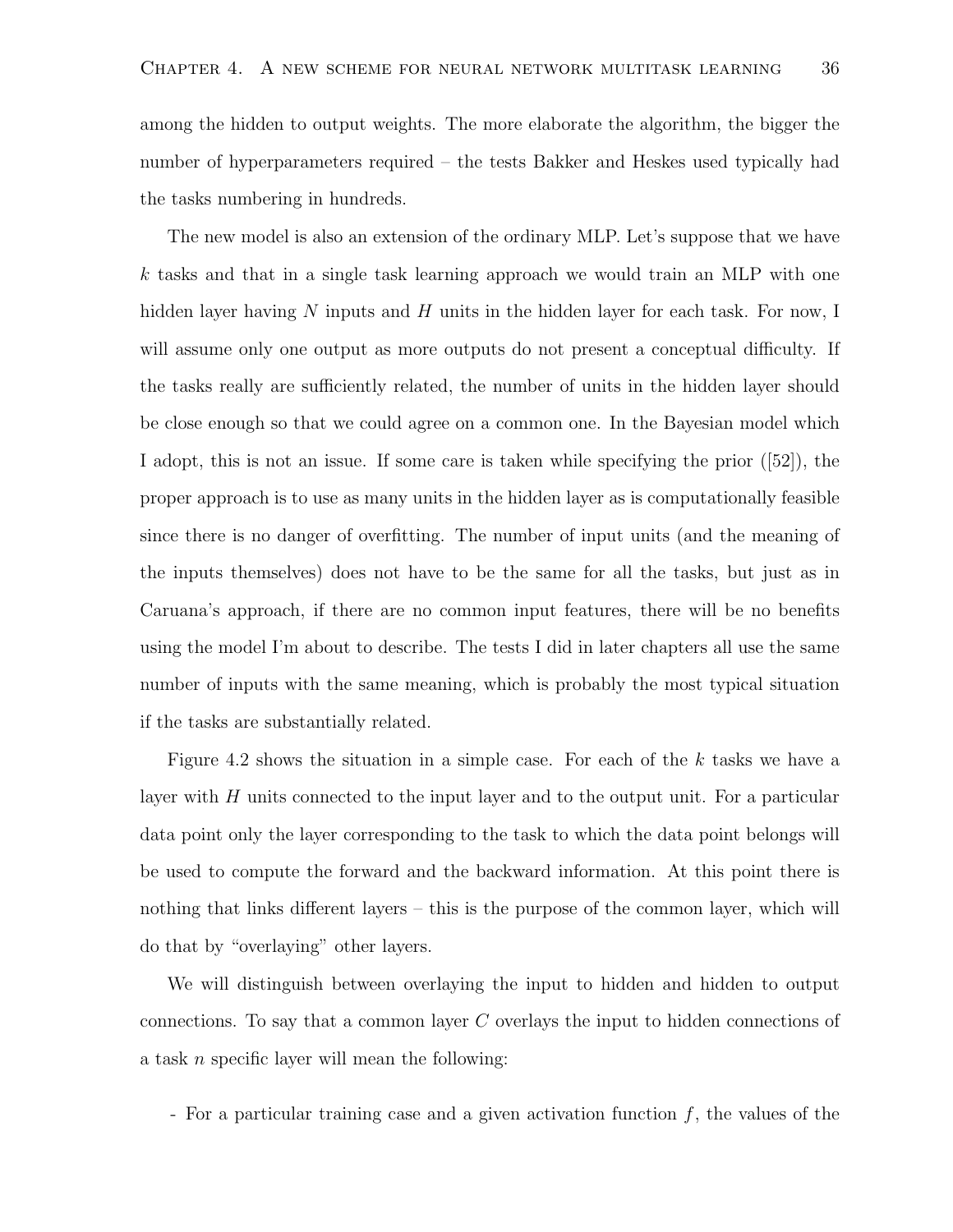

Figure 4.2: The MTL model

units in the common layer  $C$  will be computed by the usual MLP rules:  $h_j^C(x) = f(b^C + \sum_i w_{i,j}^C x_i)$ 

- The values of the units in the task n specific layer will be computed by:

$$
h_j^n(x) = f(b^C + b^n + \sum_i (w_{i,j}^C + w_{i,j}^n)x_i)
$$

To say that a common layer  $C$  overlays the hidden to output connections of a task  $n$ specific layer will, in a similar fashion, mean that the contribution of the layer  $C$  to the output will be computed by the ordinary MLP rules, and the contribution of the task  $n$ specific layer will be:

$$
\sum_{i} (w_{i,out}^C + w_{i,out}^n) h_i^n
$$

This was intentionally worded as a contribution instead of giving a formula for the output value. The reason is that the values of the layer C might be discarded or not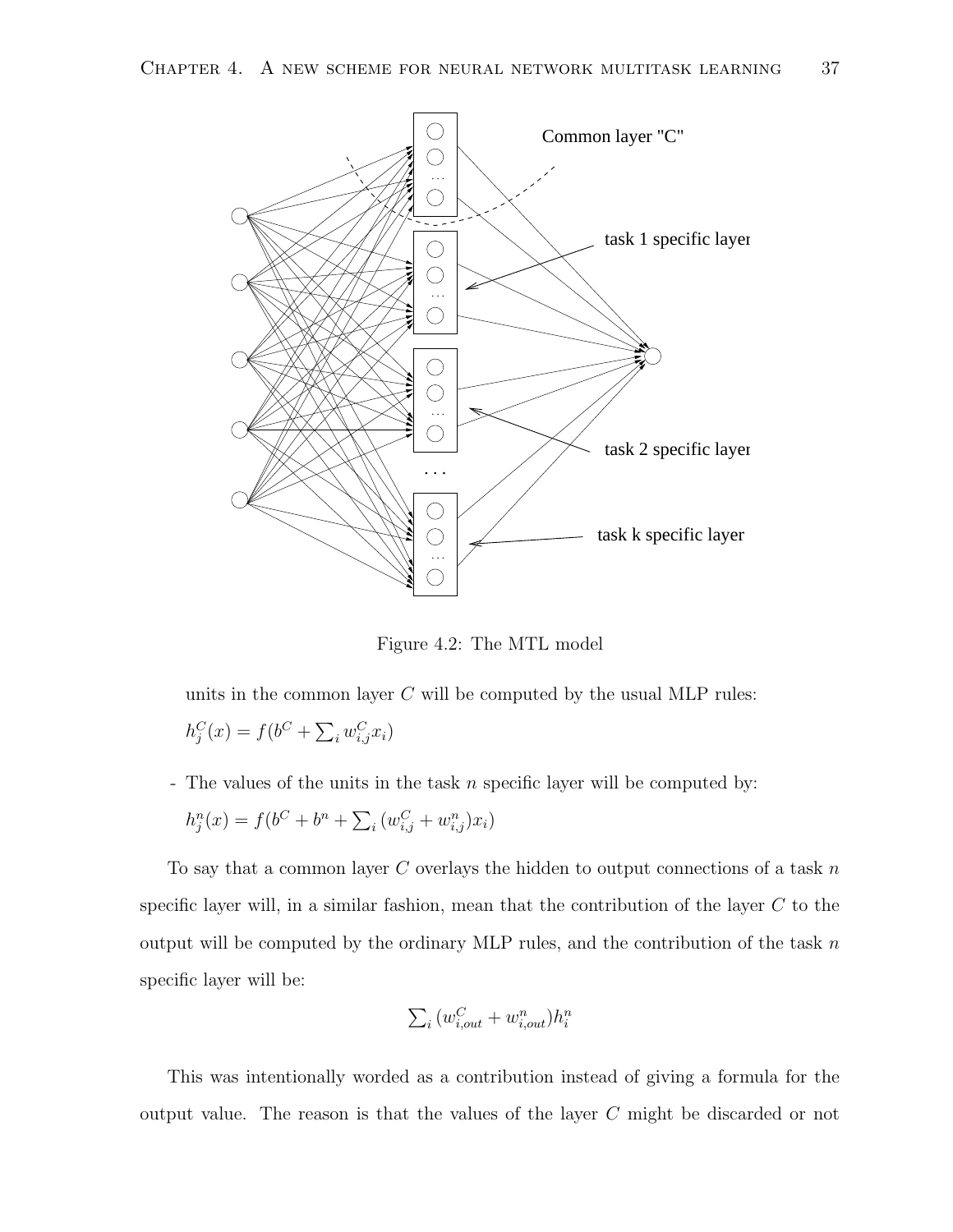computed at all; its impact on the output value might be solely through the effects of overlaying the task specific layers. We can however choose to use the common layer directly as well.

Let's look at the case with a single unit in all the hidden layers and identity activation functions. Furthermore, let's assume we have one common hidden layer with input to hidden weights W and a bias b, and n task-specific hidden layers with input to hidden weights  $W_j$  and biases  $b_j$ ,  $j = 1, \ldots, n$ . The output of a unit in the hidden layer corresponding to the  $j_{th}$  task with an input vector X for that task will be:

$$
h_j(X) = b + b_j + X(W + W_j)
$$
\n(4.8)

This value would be multiplied by the hidden to the output weight  $v^j$  and the output bias would be added to form the final result. Let's suppose that we keep the  $v^j$ 's fixed at 1, and the output bias at 0. Then the above output would be the final output for the task  $j$  on the input vector  $X$ .

Let's recall the random regression coefficients model from section 2.7:

$$
y_{ij} = (M + \mu_j) + X_{ij}(\beta + \gamma_j) + \epsilon_{ij}
$$
\n(4.9)

We have been defining the behaviour of the model on a generic input vector X in this chapter. The index i in  $X_{ij}$  in the above formula indicates the i<sup>th</sup> input vector from some set of training data for the task j, which we can omit here. By taking  $M = b$ ,  $\mu_j = b_j$ ,  $\beta = W$  and  $\gamma_j = W_j$ , we can think of the simple model (4.8) as a neural network based method for finding the parameters of the random regression model. The bigger potential power and flexibility of the new neural network based model lies in the use of nonlinear activation functions.

More than one common layer can be used. For example, if we had 15 related tasks that could further be grouped into 3 categories, we might use a model with one common layer which would overlay all the task specific layers, and 3 additional layers which would overlay only the layers associated with the task of a particular category. An example of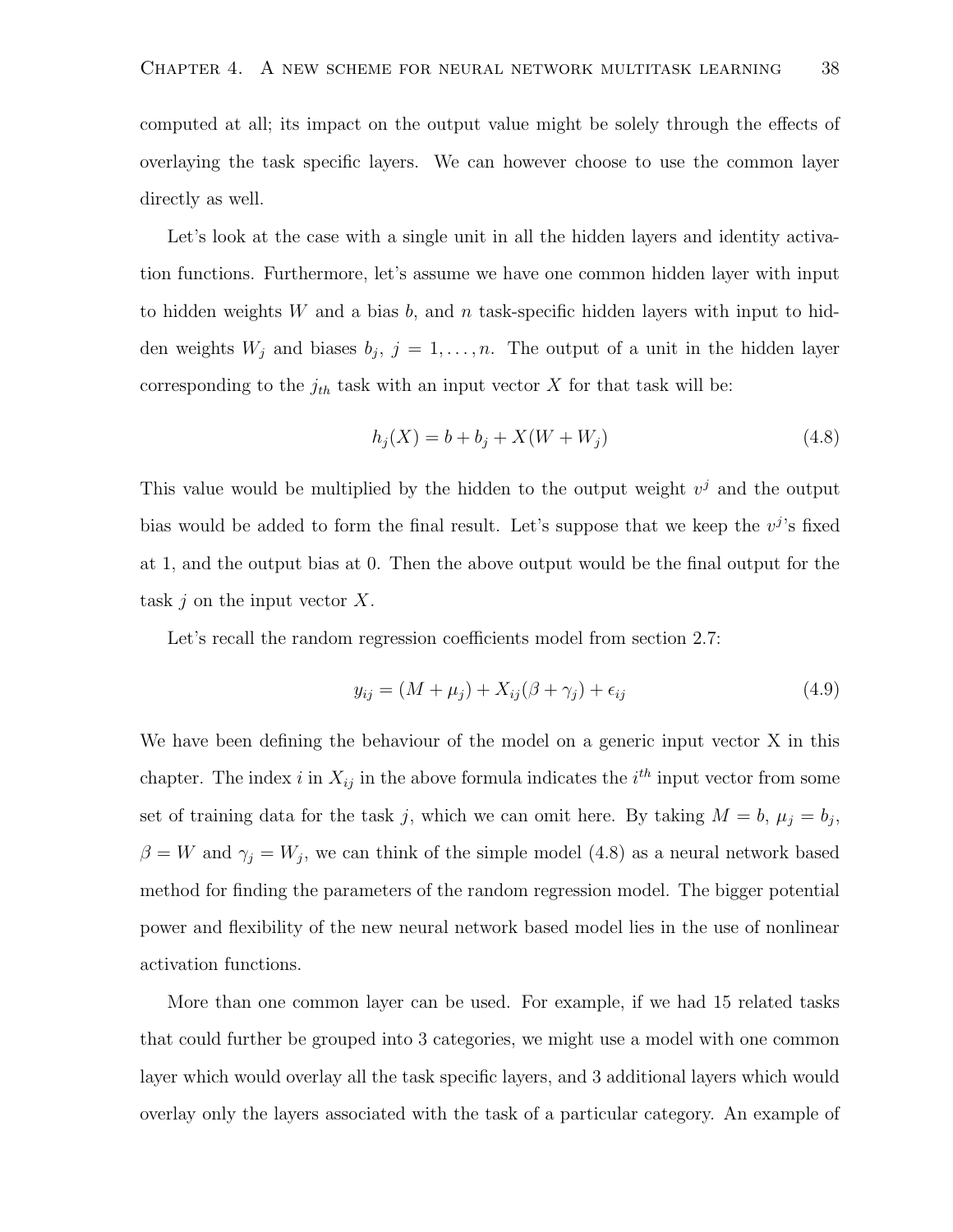such a data set would be collecting blood pressure measurements from 3 countries, each of which was represented with 5 hospitals. Additionally, common layers can be themselves overlaid by other layers, allowing a nested design. These categories or clusters must be known beforehand.

Although a one-hidden-layer MLP can learn the same set of functions as MLPs with more hidden layers (provided it has enough units in its single hidden layer), sometimes it is advantageous to use MLPs with more than one hidden layer. In such a situation we may want to overlay the hidden to hidden connections as well. Figure 4.3 shows a situation where this could be done. It is a direct generalisation of a MLP with two hidden layers: both the common part and all the task specific parts will have two hidden layers. Let's order the layers so that for each pair of layers that are connected, the index of the source layer is smaller by one than the index of the target layer of the hidden to hidden connections. The output of the  $i^{th}$  unit in the  $l^{th}$  layer, assuming l is the index of a layer that has input connections from the other hidden layer is defined as:

$$
h_i^l = f_l \left[ A + \sum_{k=1}^{N_{l-1}} \left( W_{k,i}^{l-1,l} h_k^{l-1} + \sum_{j=1}^{|\Gamma^l|} W_{k,i}^{\Gamma_j^l-1,\Gamma_j^l} h_k^{l-1} \right) \right]
$$
(4.10)

where:

- $f_l$  is the activation function of the  $l^{th}$  hidden layer.
- A is the contribution of the input to hidden connections. They could also be overlaid and the contribution would then be computed as in the input-to-hidden weights overlaying case. Typically, there are no input to hidden weights to the second-level hidden layer, as is the situation in the figure 4.3, in which case A is 0.
- $N_{l-1}$  is the number of units in the hidden layer with index  $l-1$
- $W_{k,i}^{t,s}$  is the weight from the  $k^{th}$  unit in the hidden layer t to the  $i^{th}$  unit in the hidden layer s. With the ordering convention above, we will always have  $t = s - 1$ .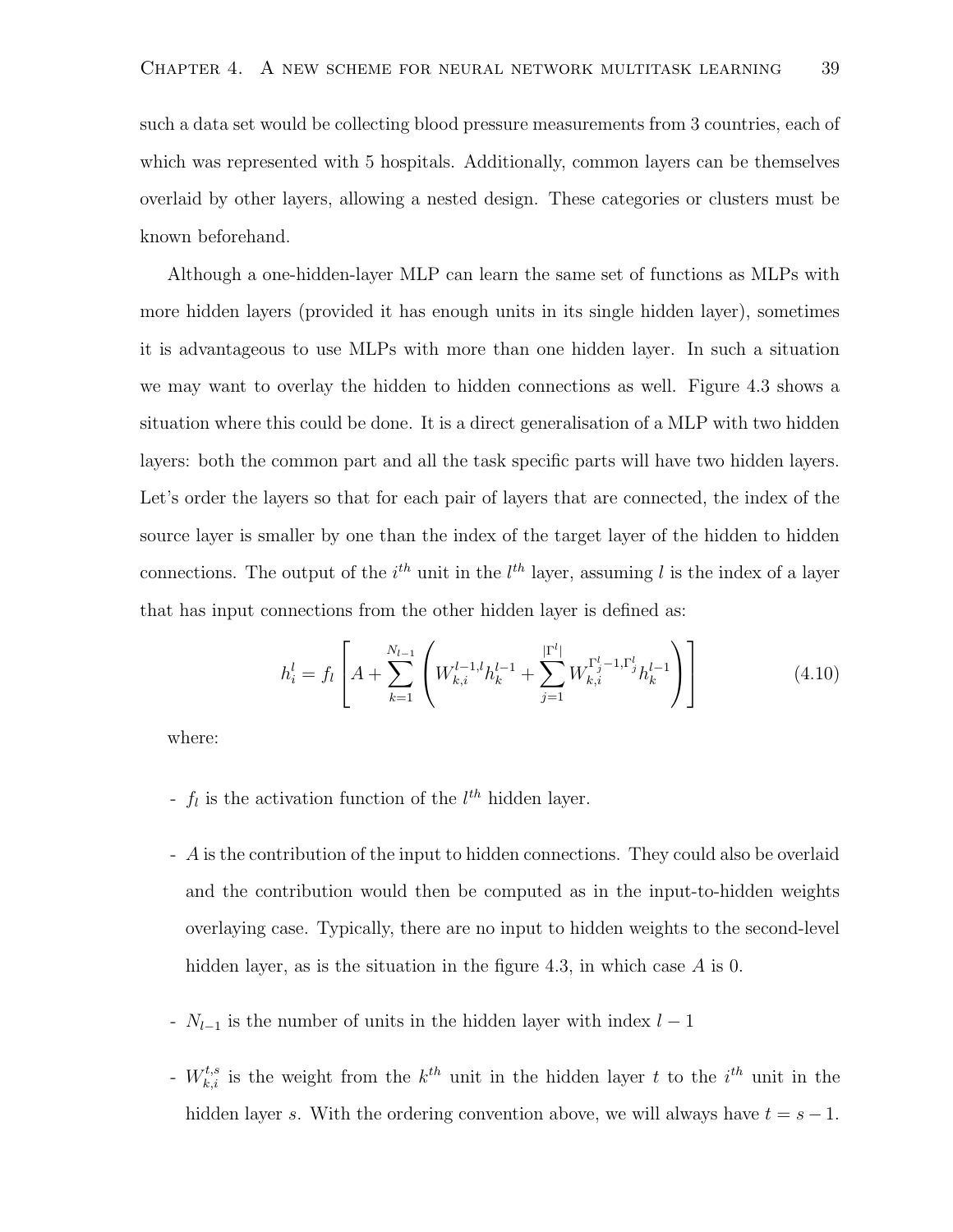

Figure 4.3: The MTL model with two hidden layers per task

- $h_k^l$  is the output value of the  $k^{th}$  unit in the  $l^{th}$  hidden layer.
- $\Gamma^{-} = \{\Gamma_1^l, \ldots, \Gamma_{|\Gamma^l|}\}\$ is the set of indices of layers that have hidden to hidden connections that overlay hidden to hidden connections of the layer l.

The biases are omitted from the formula. They usually exist, and are overlaid in the same way as all other weights. The formula can be generalised to any number of hidden layers per task.

If the tasks are significantly related, it would be expected that the between cluster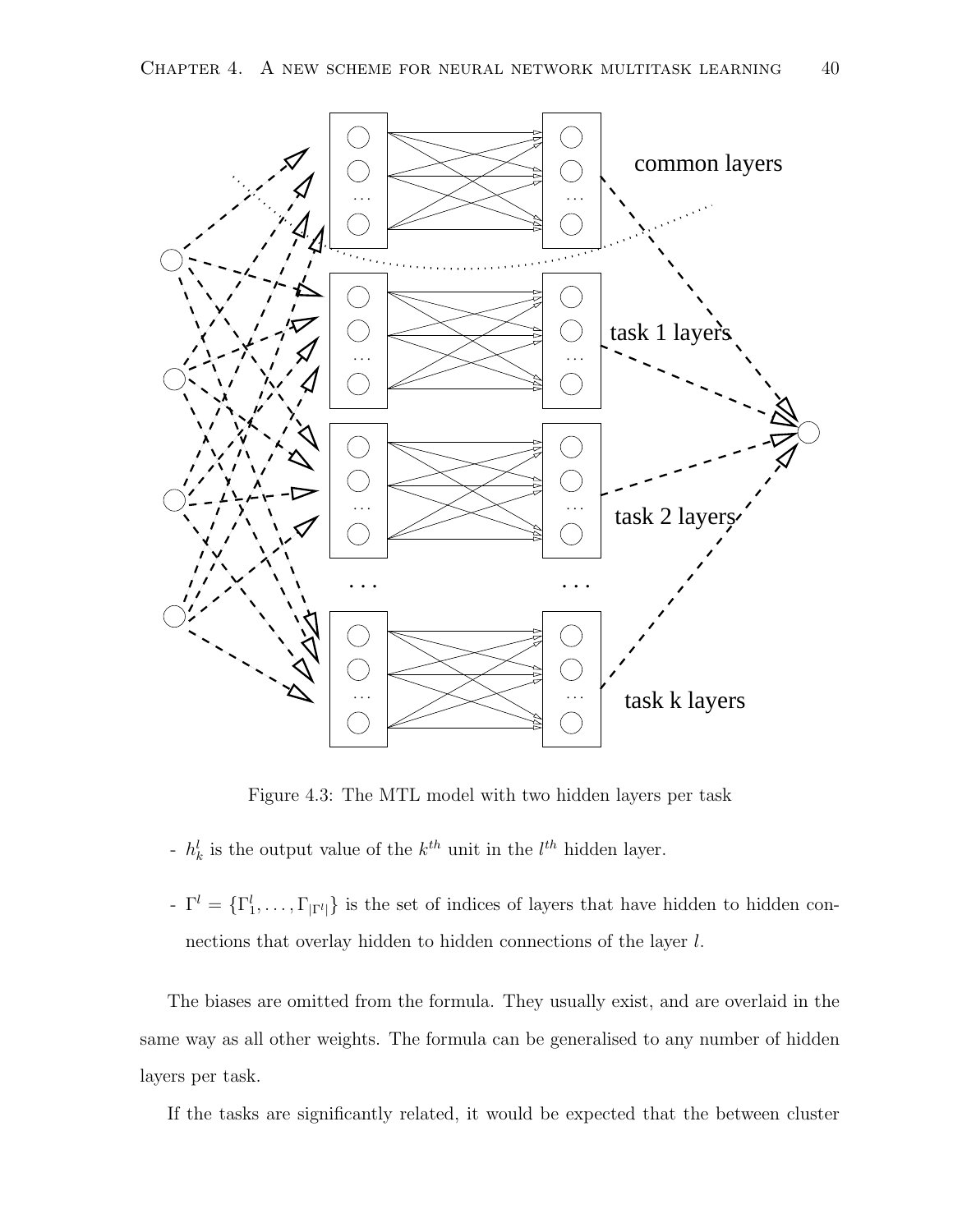variation is small. In our model this corresponds to the weights and biases in the task specific layers being significantly smaller than the weights and biases in the common layer(s). This can be achieved by selecting different priors for different model parameters. Priors in Neal's approach are specified with hyperparameters which are organized into a hierarchical model. This allows us to control a whole group of parameters (such as the input to hidden weights in the common layer) with a single hyperparameter. By making these hyperparameters themselves be variable, with moderately vague priors, the model can determine itself how related tasks are.

The new model was implemented as an extension of flexible Bayesian modeling software mentioned in section 4.1. It bears some resemblance with the Bakker and Heskes' Bayesian multitask learning model [7] from section 2.6. Their simplest model uses the same prior for all hidden to output weights, which is a typical situation for our model too if we restrict ourselves to the task specific weights. More complex models that include clustering of tasks and task dependent prior means are specified with explicit formulas. Since we are specifying priors for each group of weights individually, we could adjust the priors to produce a similar effect. They use normal distributions, while we use gamma distributions for specifying priors, so we can't directly use the formulas. A key difference between the models is that Bakker and Heskes share the input to hidden weights among tasks and treat them as a hyperparameter, while we have a separate hidden layer for each task that share an extra, common hidden layer. Also, we have one layer for each task and a single, shared output unit, while they have a single shared hidden layer and an output for each task.

The empirical studies show that training the model takes time comparable to training all the tasks individually.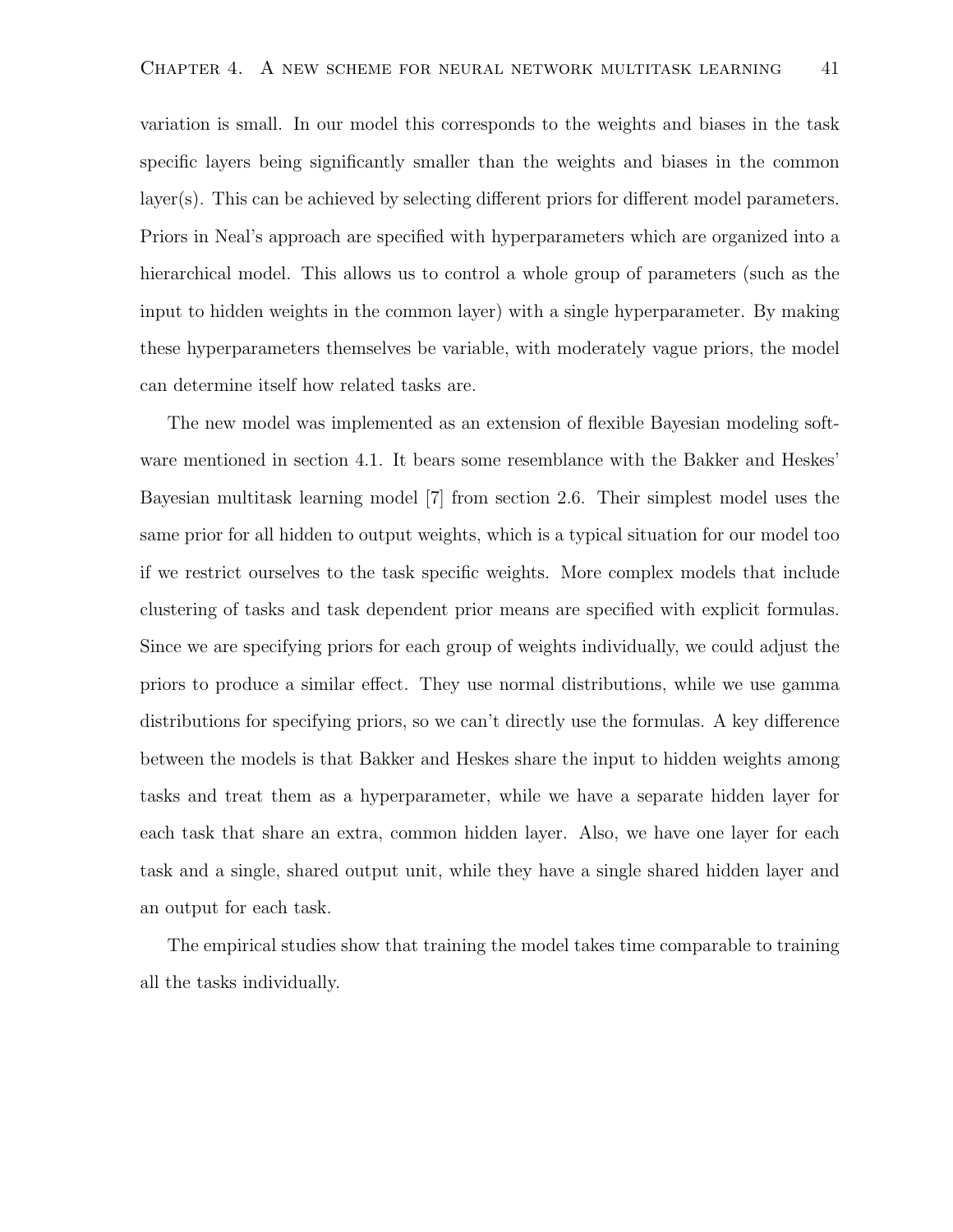## Chapter 5

# Experiments to test the multitask learning scheme

This chapter will demonstrate that the multitask learning method introduced in Chapter 4 is able to exploit task relatedness to improve its learning performance. All the data in this chapter were artificially generated.

## 5.1 Linear data

The first few examples are kept simple to make it is easier to gain insight into the behaviour of the method. In the first example we have two tasks, each having one hundred training data points. The inputs are real numbers drawn randomly from [0, 10]. The outputs for the tasks are generated from the following formulas:

$$
y_1 = 1.40x + 2.30 + (1/2)\epsilon \tag{5.1}
$$

$$
y_2 = 1.34x + 2.80 + (1/2)\epsilon \tag{5.2}
$$

where  $\epsilon$  is drawn from a normal distribution with mean zero and standard deviation one. A natural single task learning network for this problem would have no hidden layers. However, we cannot extend such a network to our multitask learning model, as there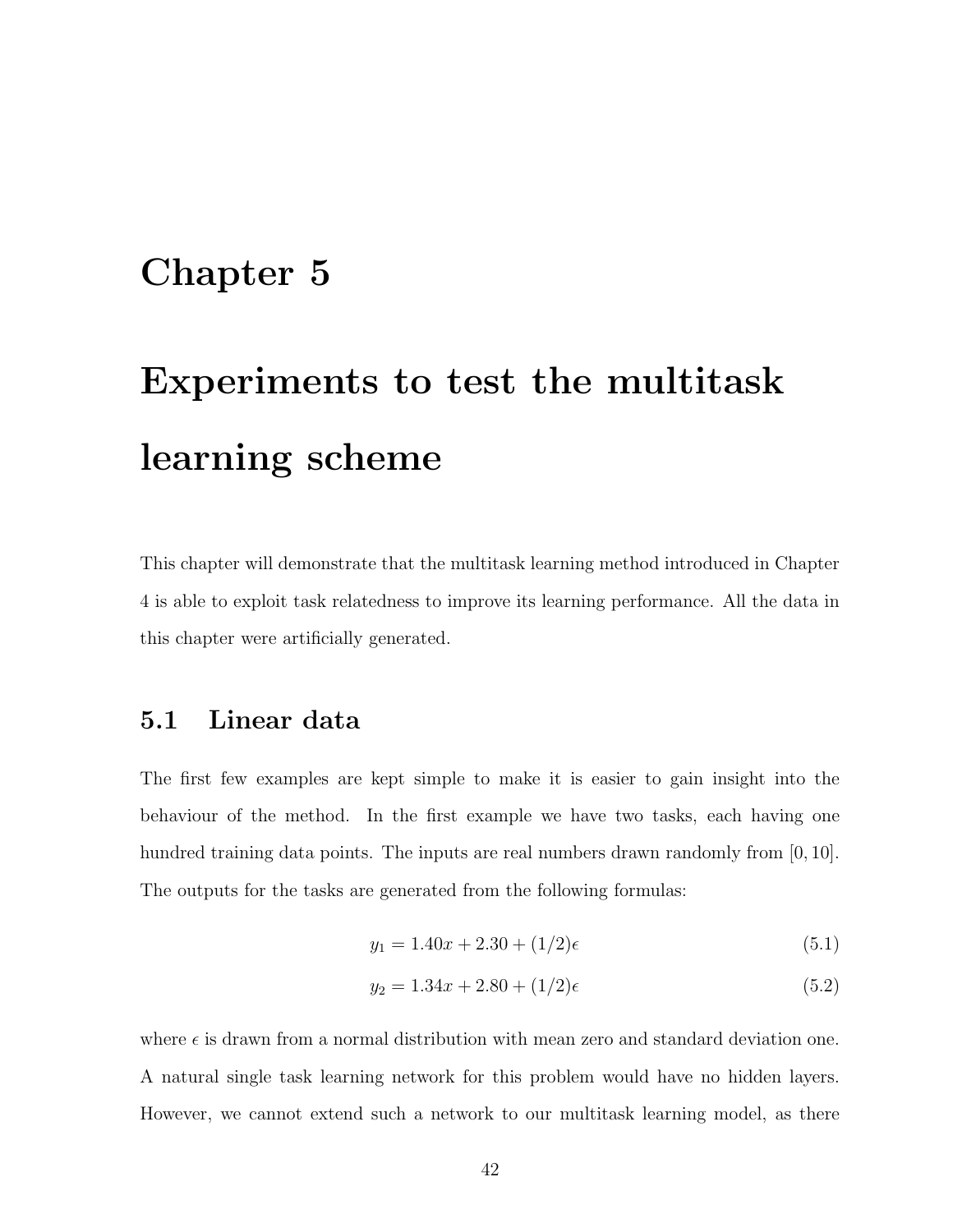

Figure 5.1: The MTL model for a simple two-task linear regression problem.

are no weights to be overlaid. This is because all the tasks share the same inputs and outputs, and no multiple input to output weights are allowed. Instead, we will be using the model shown in figure 5.1

The model has three hidden layers, each with a single unit. The topmost layer/unit is the common layer; its input to hidden and hidden to output weights overlay the corresponding weights of the two other, task specific, layers. Both hidden units and the output unit use the identity activation function. Only one task specific layer is active for a particular data point. The common layer does not contribute to the output, other than through the effect of overlaying. This is indicated by the two horizontal lines over the arrow representing its hidden to output weights. Since we are using a Bayesian approach to neural networks, we need to specify priors. The numbers above the links indicate the specification for the priors of the associated weights in the same syntax as used by R. Neal in his flexible Bayesian modeling software<sup>1</sup>. These models use a hierarchy of hyperparameters to control the prior distributions of individual network parameters. Full details on how the hyperparameters are handled are given in [53]; here, I will only explain what is needed to understand the neural network in figure 5.1.

Priors for the parameters in a particular group  $\{u_1, u_2, \ldots, u_k\}$  are taken to be inde-

<sup>1</sup>available online at http://www.cs.toronto.edu/∼radford/fbm.software.html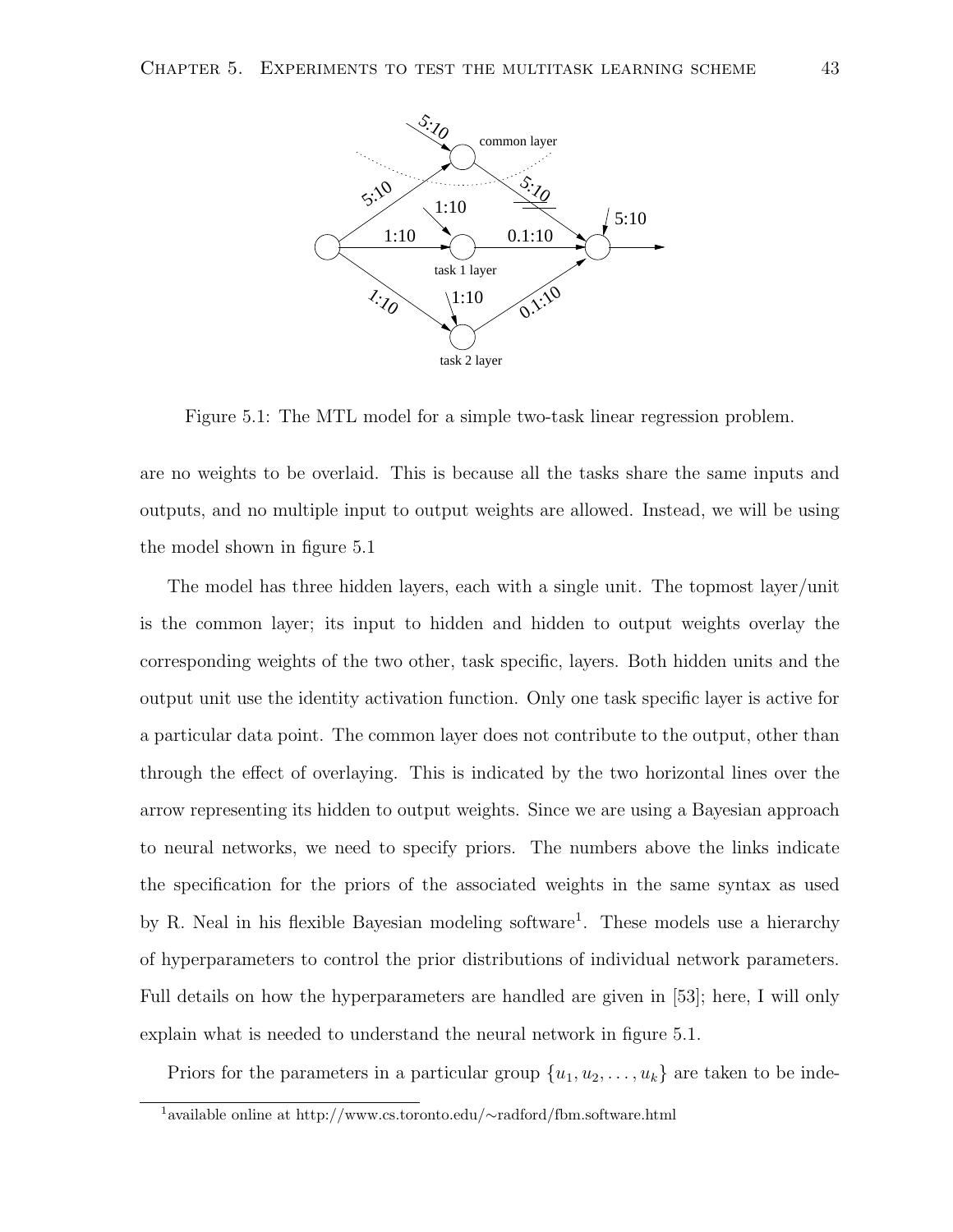pendent, conditional on the value of the associated hyperparameter, and have a Gaussian distribution with mean zero and standard deviation  $\sigma_u$ . For convenience,  $\sigma_u$  is represented in terms of the corresponding precision  $\tau_u = \sigma_u^{-2}$ . The distribution of  $\{u_1, u_2, \ldots, u_k\}$  is hence given by:

$$
P(u_1, u_2, \dots, u_k | \tau_u) = (2\pi)^{-\frac{k}{2}} \tau_u^{\frac{k}{2}} \exp(-\tau_u \sum_i \frac{u_i^2}{2})
$$
 (5.3)

The prior for the common precision is a Gamma distribution with some mean  $\omega_u$  and shape parameter  $\alpha_u$ :

$$
P(\tau_u) = \frac{(\alpha_u/2\omega_u)^{\frac{\alpha_u}{2}}}{\Gamma(\frac{\alpha_u}{2})}\tau_u^{\frac{\alpha_u}{2}-1}\exp(-\tau_u\frac{\alpha_u}{2\omega_u})\tag{5.4}
$$

In figure 5.1, the precision for the hyperparameters for a group (in our case all the groups are singletons),  $\tau_u$ , is specified in the form  $\frac{1}{\sqrt{u}}$  $\frac{1}{\omega_u}$ :  $\alpha_u$ . For illustration, figure 5.2 shows the probability distributions for some selections of means and shape parameters used in this chapter.

Smaller values of the shape parameter  $\alpha_u$  will give more vague prior distributions, i.e. they will be more spread around the mean, while the bigger values will give distributions more concentrated around the mean.

To use the Bayesian approach, we need to specify the noise level  $\sigma_k$  of equation (4.3). The noise levels are usually regarded as hyperparameters and in the above case were specified with 0.5 : 10. This is a natural choice since we know the data was generated by adding noise with mean zero and standard deviation 0.5, but we want to pretend we don't have precise knowledge of  $\sigma_k$ .

The corresponding STL neural network is shown in figure 5.3. Besides training one such network for each task, one more neural network was trained that regarded all the data as belonging to the same task, i.e. it did not distinguish between the tasks (from now on I will refer to this model as the NDT model – Not Distinguishing Tasks). It typically used the same architecture and prior specification as the STL network.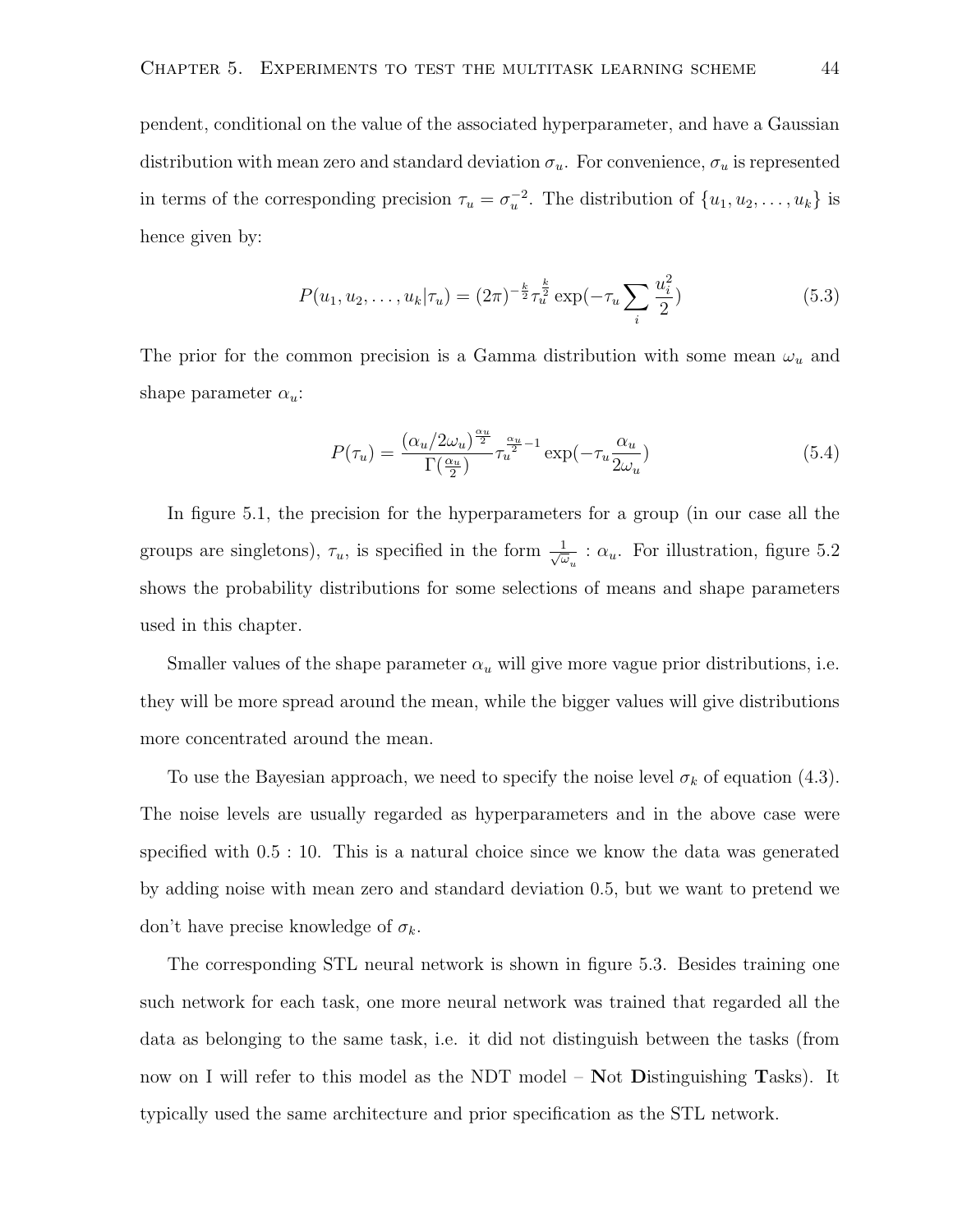

Figure 5.2: Histogram of the distributions of deviations  $\sigma_u$  for different prior specifications.



Figure 5.3: The STL model used for a simple two-task regression problem.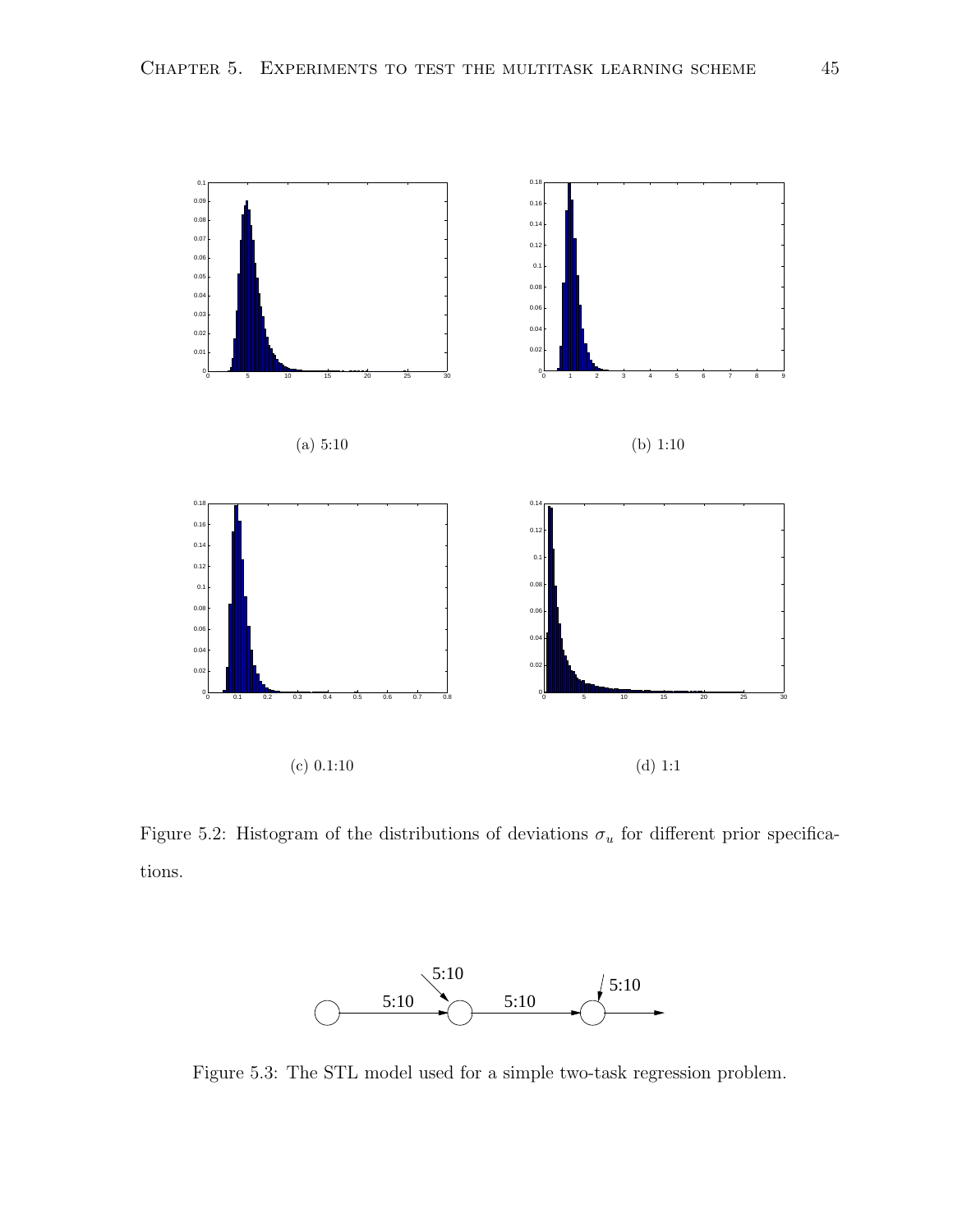Ten training data sets were generated and the MTL, STL and NDT models were trained on each. Their performance was evaluated on a test data set with 10,000 points (5,000 per task). The average performance is summarised in table 5.1, which gives the average squared error of both tasks if we guess the mean of the predictive distribution.

| trial          | MTL       | $\operatorname{STL}$ | <b>NDT</b> |
|----------------|-----------|----------------------|------------|
| 1              | 0.256     | 0.257                | 0.262      |
| $\overline{2}$ | 0.250     | 0.249                | 0.262      |
| 3              | 0.261     | 0.262                | 0.265      |
| 4              | 0.251     | 0.251                | 0.265      |
| 5              | 0.256     | 0.255                | 0.262      |
| 6              | 0.248     | 0.248                | 0.271      |
| 7              | 0.249     | 0.249                | 0.262      |
| 8              | 0.246     | 0.247                | 0.264      |
| 9              | 0.247     | 0.247                | 0.262      |
| 10             | 0.248     | 0.248                | 0.263      |
| average        | $0.251\,$ | $\rm 0.251$          | 0.264      |

Table 5.1: Average squared error on two-task linear regression problem.

With such a simple task and a large training data set, it is no surprise that the STL network performs almost optimally (0.25 being the average squared error with optimal prediction). The difference between the MTL and STL is negligible. The NDT version, on the other hand, performs significantly worse.

We'll look at the first trial more closely. The Markov chain converged after a couple of iterations, 900 of the 1000 iterations were used to produce table 5.1. The output of each individual network is a linear function of its input, so we can calculate the expectations for parameters of the final linear model produced by the sampled networks. The common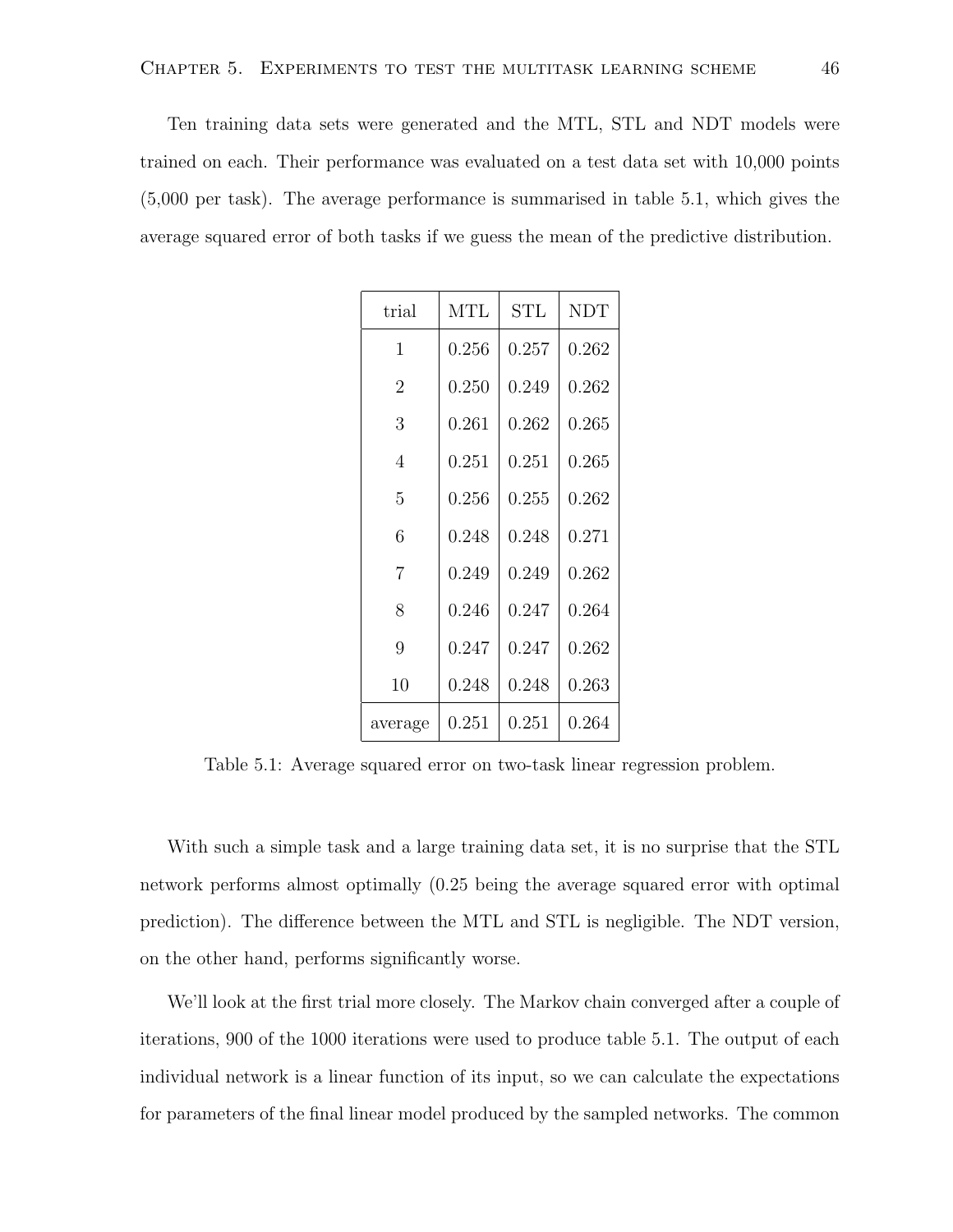part on its own computes:

$$
y_c = 1.48x + 2.55\tag{5.5}
$$

while the two task specific parts, after accounting for overlaying, compute:

$$
y_1 = 1.38 + 2.36 \tag{5.6}
$$

$$
y_2 = 1.35x + 2.66\tag{5.7}
$$

The difference is:

$$
y_1^d = -0.10x - 0.19\tag{5.8}
$$

$$
y_2^d = -0.13x + 0.11\tag{5.9}
$$

Just as a comparison, an ordinary least square estimate for all the data is given by:

$$
y_c = 1.36x + 2.50\tag{5.10}
$$

and for the specific tasks:

$$
y_1 = 1.38x + 2.34\tag{5.11}
$$

$$
y_2 = 1.35x + 2.66\tag{5.12}
$$

We can see that the common part is doing the bulk of the job, as we would want it in this case, when the tasks are very similar.

Let's change the priors of the network weights to be as in figure 5.4.

The difference is that the priors for the task specific weights are now more concentrated on the mean  $(\alpha_u$  parameters), and the inverse square root of the mean of the precision is now 0.1 instead of 1 for the input to hidden weights. The sampled networks defined the function for the common part to be:

$$
y_c = 1.40x + 2.51\tag{5.13}
$$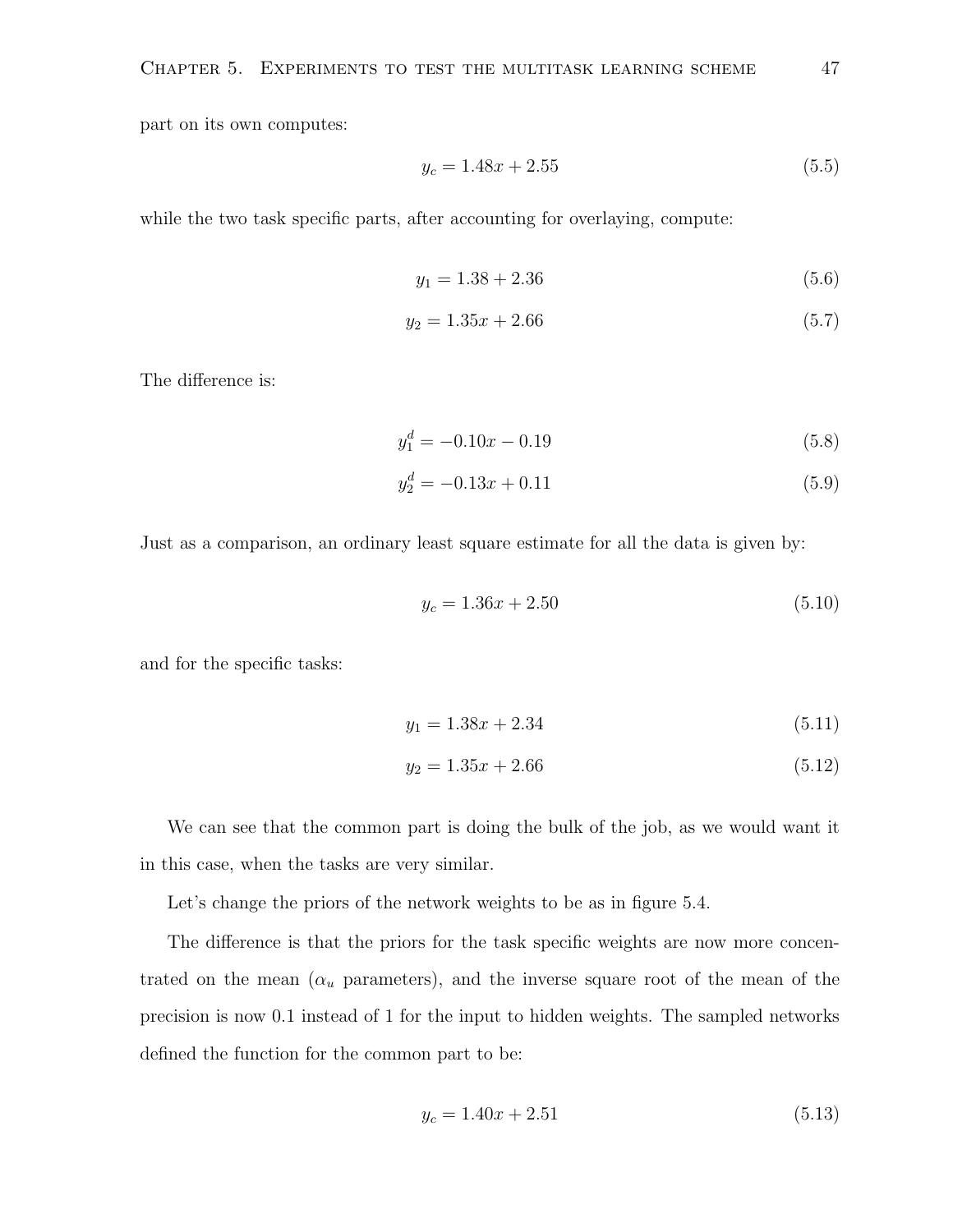

Figure 5.4: The new MTL model for a simple two-task regression problem.

and the difference of the functions generated for the task specific part from the common part is now:

$$
y_1^d = -0.03x - 0.13\tag{5.14}
$$

$$
y_2^d = -0.05x + 0.12\tag{5.15}
$$

The influence of the task specific layers is now much smaller, and we see that  $y_c$  is much closer to the OLS estimate (5.10). However, the performance also came closer to the NDT version; the average squared error over all trials was 0.258. We can also give vague priors for all weights and give more freedom to the model to select the weights. In this situation the performance didn't change much compared to MTL in table 5.1, which is no surprise as it would be expected that the performance would be between the MTL version with carefully chosen priors and the STL version, and these two were basically the same.

Two tasks and/or big training data sets are not the intended scenario for the use of the MTL methods. The following experiments still use the linear data, but now we will have four tasks and only six training data points per task. The data for the four tasks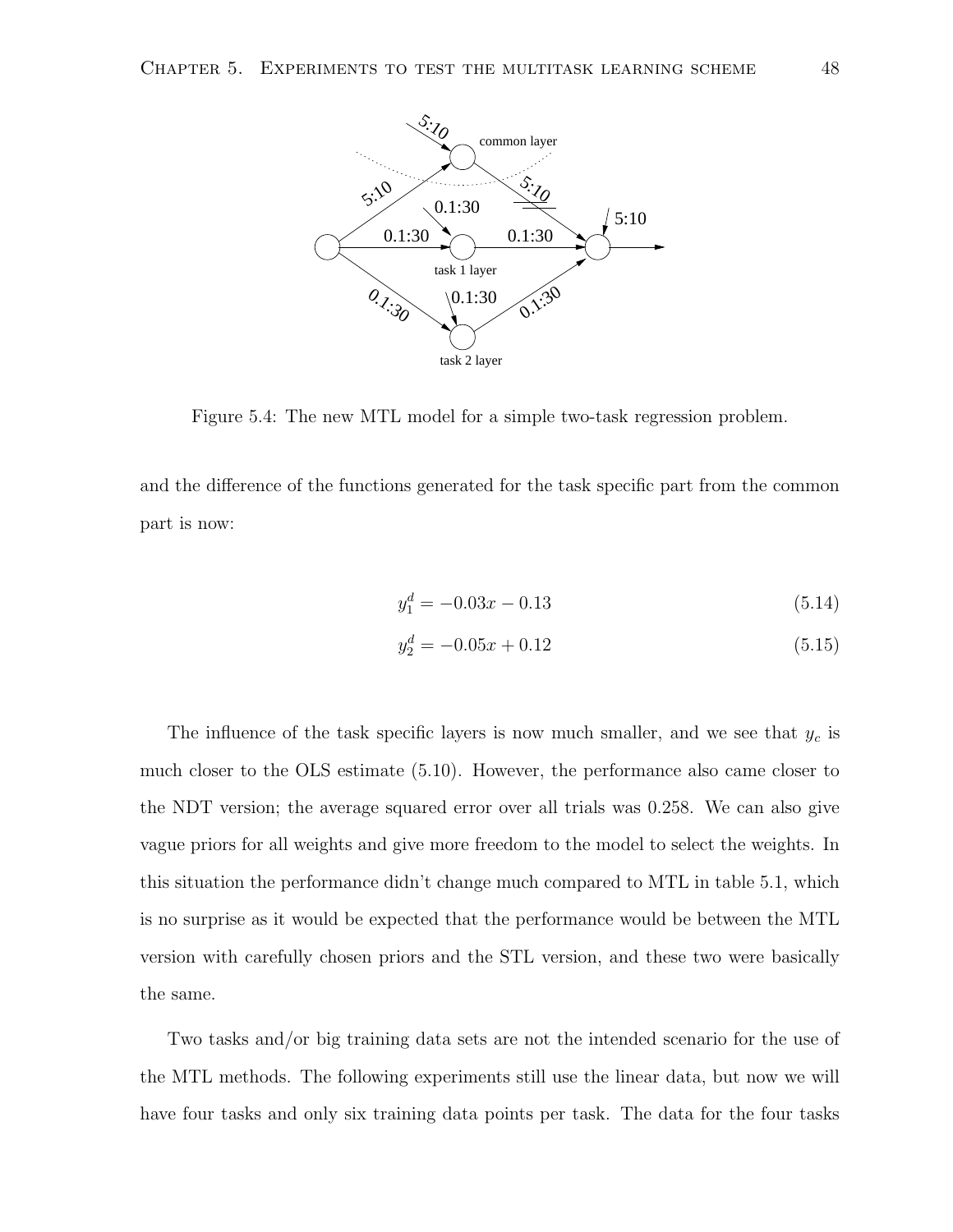

Figure 5.5: The functions used to generate the training data, dataset 1.

were generated as follows:

$$
y_1 = 1.50x + 4.00 + (1/2)\epsilon \tag{5.16}
$$

$$
y_2 = 1.44x + 4.40 + (1/2)\epsilon \tag{5.17}
$$

$$
y_3 = 1.38x + 5.00 + (1/2)\epsilon \tag{5.18}
$$

$$
y_4 = 1.56x + 3.50 + (1/2)\epsilon \tag{5.19}
$$

where  $x, \epsilon$  were generated exactly as in the previous example. The lines are shown in figure 5.5.

The prior specification for the weights, as well as the network architecture, is shown in figure 5.6. The common layer, again, does not contribute to the output on its own.

Again, an MTL network, four STL networks and one NDT network that doesn't distinguish the tasks were trained on 10 training sets. Table 5.2 gives the average squared error computed by guessing the mean of the predictive distribution defined by the sampled neural networks. The test data set had 10,000 data points.

The MTL method outperformed the STL method on eight out of the ten training batches. Setting the priors for the weights to give more substance to the common weights does provide a small performance boost. The best performance achieved was an average squared error of 0.329. Giving the weights vague priors didn't influence the performance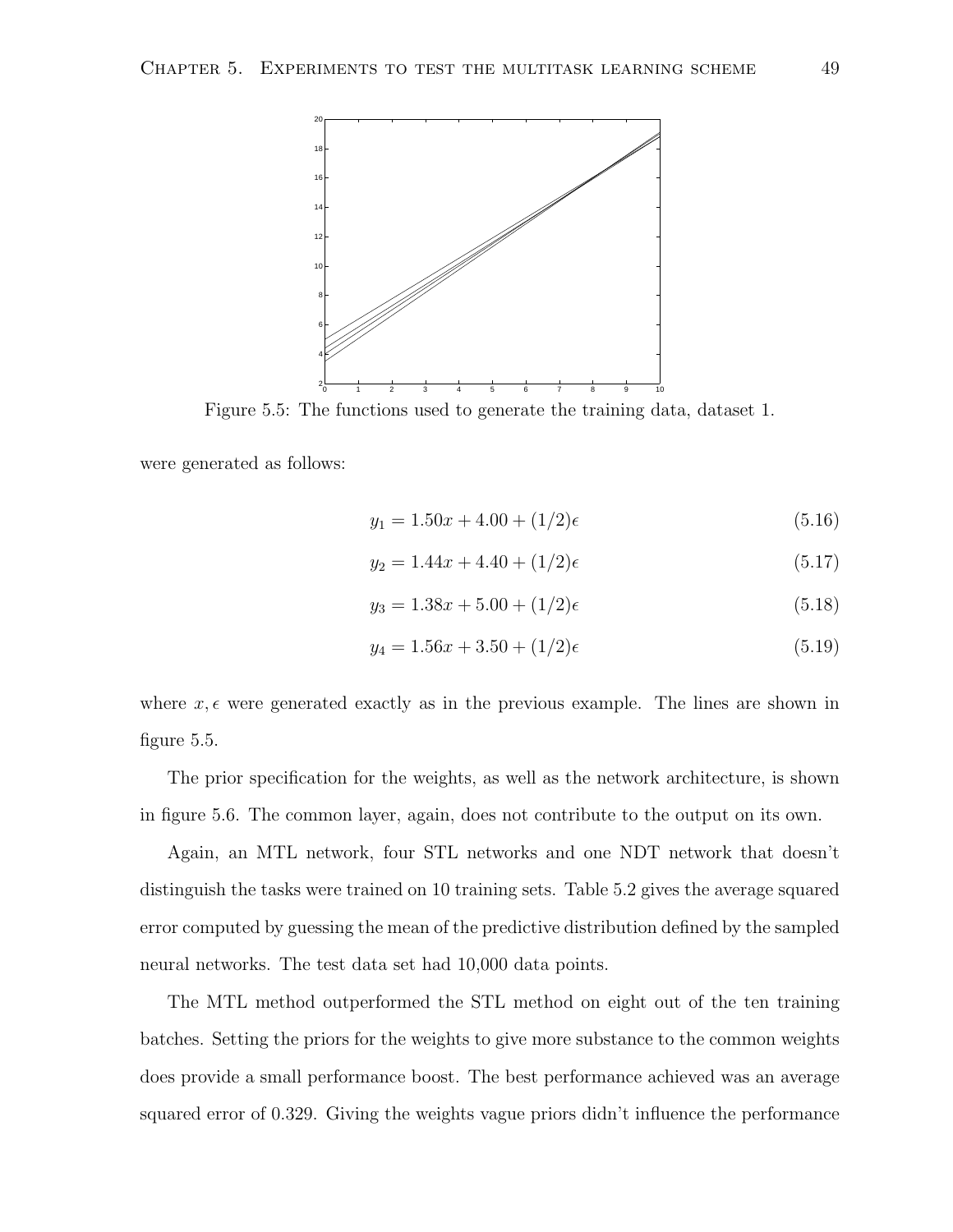

Figure 5.6: The MTL model for a simple four-task linear regression problem.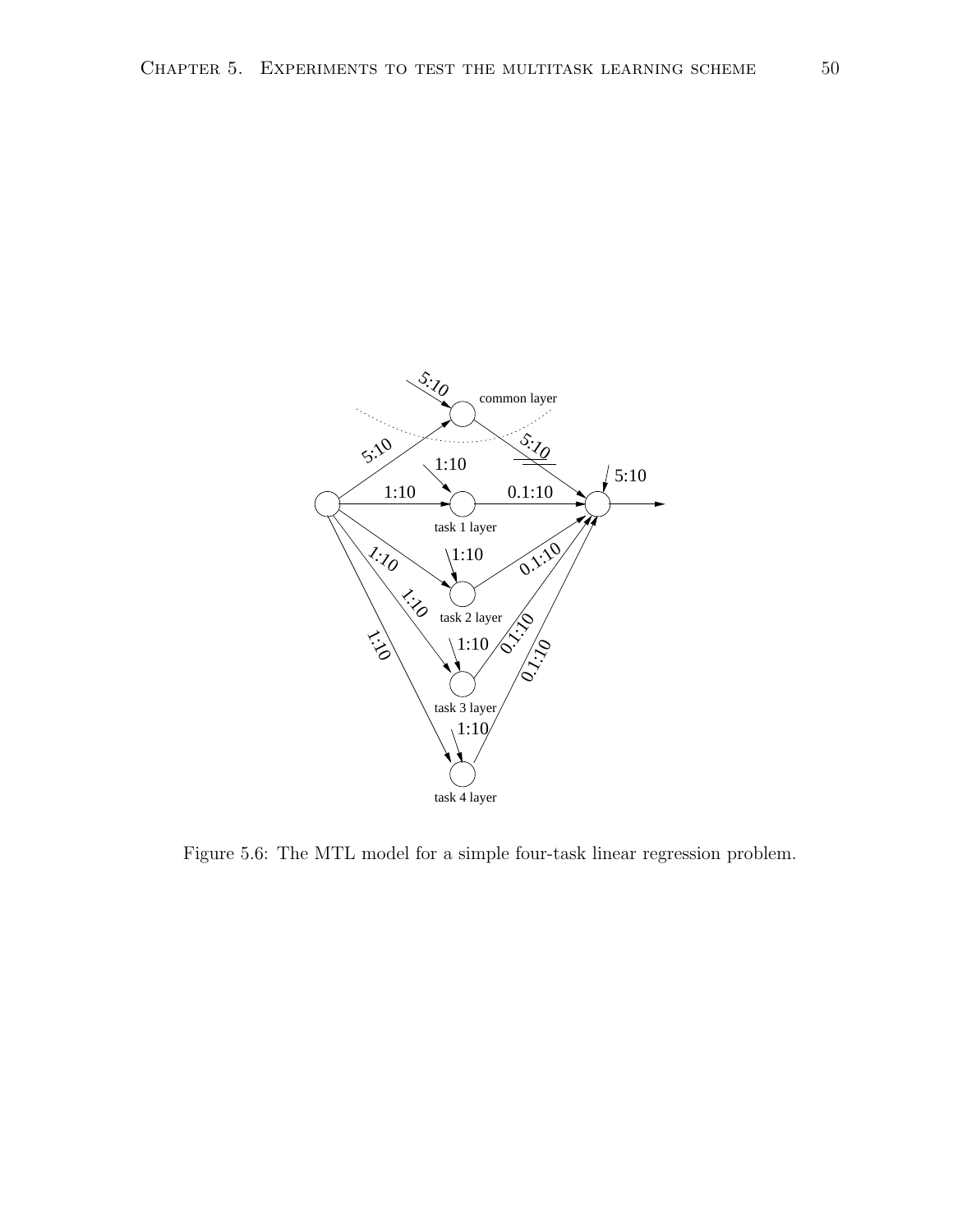| Trial          | 6 points per task |            |            | 3 points per task |            |            |
|----------------|-------------------|------------|------------|-------------------|------------|------------|
|                | <b>MTL</b>        | <b>STL</b> | <b>NDT</b> | <b>MTL</b>        | <b>STL</b> | <b>NDT</b> |
| $\mathbf{1}$   | 0.433             | 0.396      | 0.369      | 0.326             | 0.337      | 0.348      |
| $\overline{2}$ | 0.389             | 0.432      | 0.433      | 0.310             | 0.291      | 0.332      |
| 3              | 0.284             | 0.296      | 0.337      | 0.426             | 0.472      | 0.408      |
| $\overline{4}$ | 0.294             | 0.317      | 0.347      | 0.366             | 0.361      | 0.360      |
| 5              | 0.307             | 0.340      | 0.360      | 0.354             | 0.385      | 0.354      |
| 6              | 0.299             | 0.307      | 0.351      | 0.581             | 0.744      | 0.537      |
| $\overline{7}$ | 0.283             | 0.303      | 0.375      | 0.302             | 0.298      | 0.347      |
| 8              | 0.425             | 0.426      | 0.350      | 0.328             | 0.361      | 0.376      |
| 9              | 0.310             | 0.331      | 0.341      | 0.431             | 0.489      | 0.416      |
| 10             | 0.321             | 0.300      | 0.392      | 0.340             | 0.343      | 0.345      |
| Average        | 0.335             | 0.345      | 0.366      | 0.376             | 0.408      | 0.383      |

Table 5.2: Average squared error on four-task linear regression, dataset 1.

much; using a 1:1 specification for all the weights gave an average squared error of 0.338 – still noticeably better than the STL version.

Results using three training data points per task are also shown in table 5.2. The MTL version did much better than the STL, but was only slightly better than the NDT version.

In the next example, the training data for the tasks were generated from:

$$
y_1 = 1.52x + 5.50 + (1/2)\epsilon \tag{5.20}
$$

$$
y_2 = 1.47x + 3.80 + (1/2)\epsilon \tag{5.21}
$$

$$
y_3 = 1.51x + 1.60 + (1/2)\epsilon \tag{5.22}
$$

$$
y_4 = 1.55x + 4.20 + (1/2)\epsilon \tag{5.23}
$$

If we draw the lines (figure 5.7), or look more carefully at the above formulas, we can see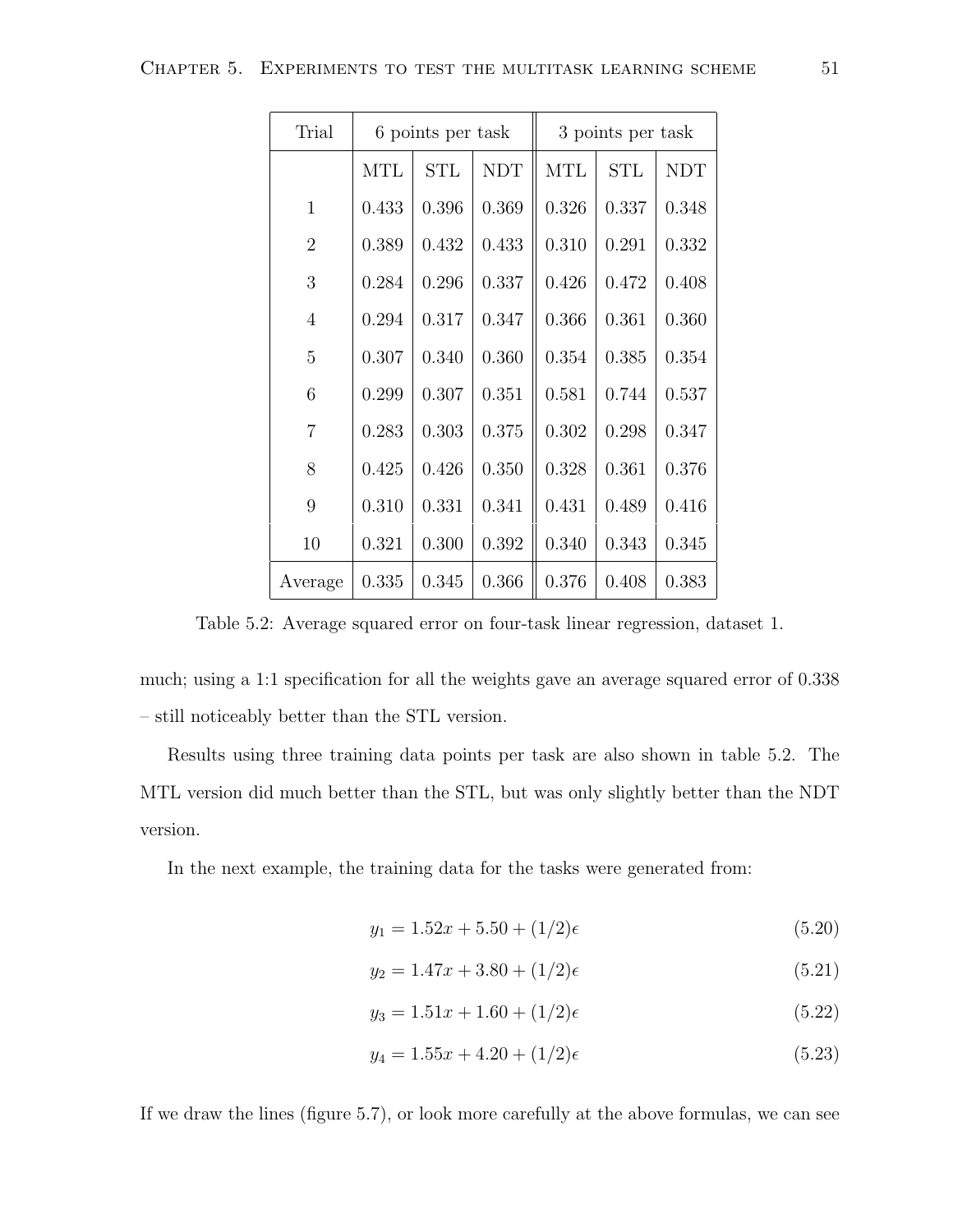

Figure 5.7: The functions used to generate the training data, dataset 2.

| Trial          | 6 points per task |                  |            |            | 3 points per task |                  |            |            |
|----------------|-------------------|------------------|------------|------------|-------------------|------------------|------------|------------|
|                | <b>MTL</b>        | MTL <sub>2</sub> | <b>STL</b> | <b>NDT</b> | <b>MTL</b>        | MTL <sub>2</sub> | <b>STL</b> | <b>NDT</b> |
| $\mathbf{1}$   | 0.315             | 0.311            | 0.319      | 2.380      | 0.321             | 0.300            | 0.306      | 2.361      |
| $\overline{2}$ | 0.308             | 0.310            | 0.321      | 2.350      | 0.272             | 0.272            | 0.274      | 2.412      |
| 3              | 0.344             | 0.336            | 0.346      | 2.360      | 0.403             | 0.399            | 0.412      | 2.393      |
| $\overline{4}$ | 0.344             | 0.330            | 0.324      | 2.364      | 0.319             | 0.313            | 0.322      | 2.472      |
| 5              | 0.423             | 0.426            | 0.425      | 2.380      | 0.383             | 0.368            | 0.376      | 2.383      |
| 6              | 0.416             | 0.401            | 0.404      | 2.426      | 0.622             | 0.628            | 0.676      | 2.379      |
| $\overline{7}$ | 0.288             | 0.288            | 0.302      | 2.589      | 0.382             | 0.343            | 0.367      | 2.406      |
| 8              | 0.418             | 0.373            | 0.362      | 2.364      | 0.789             | 0.761            | 0.952      | 2.391      |
| 9              | 0.297             | 0.295            | 0.294      | 2.382      | 0.298             | 0.292            | 0.293      | 2.396      |
| 10             | 0.356             | 0.344            | 0.357      | 2.392      | 0.332             | 0.324            | 0.331      | 2.410      |
| Average        | 0.351             | 0.341            | 0.345      | 2.414      | 0.413             | 0.399            | 0.432      | 2.412      |

Table 5.3: Average squared error on four-task linear regression with six and three data points per task, dataset 2.

that they all have similar slopes, but the intercepts are not so close. Using the same network and prior specification as in figure 5.6, and using six training data points per task, the results are given in table 5.3.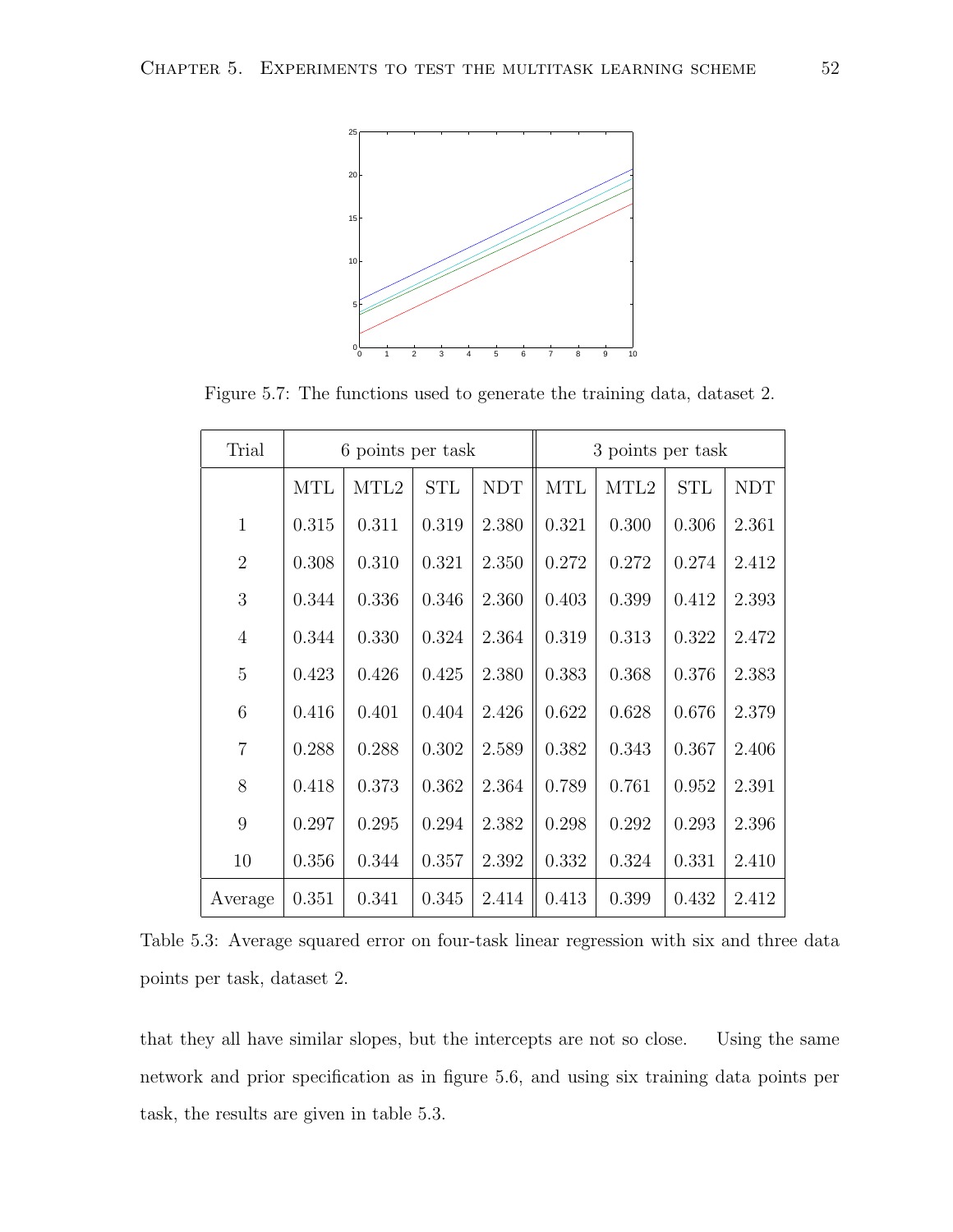

Figure 5.8: The MTL model with vague priors for the biases.

The NDT version was bad, as expected, since a single linear function cannot fit the data points from four lines whose values are this different. The MTL method, on the other hand, managed to keep up with the STL method. Six points is still quite enough for the STL version to work very well, but when the same experiment was repeated with three data points per task, the MTL version performed better. However, in this situation we know that we should give more freedom to the biases for the task specific layers, while forcing the input to hidden weights for the task specific layers to be small. Using priors as in figure 5.8, which we refer to as MTL2, performance is slightly better with six training points than STL, but not by much; it achieved an average squared error of 0.341. While we can pinpoint the slope, the intercept still remained the problem as task relatedness does not help us here. The difference is a bit more obvious with three points per task – MTL2 achieved quite a decent average squared error of 0.399 compared to 0.432 of STL. The NDT version was always above 2.4.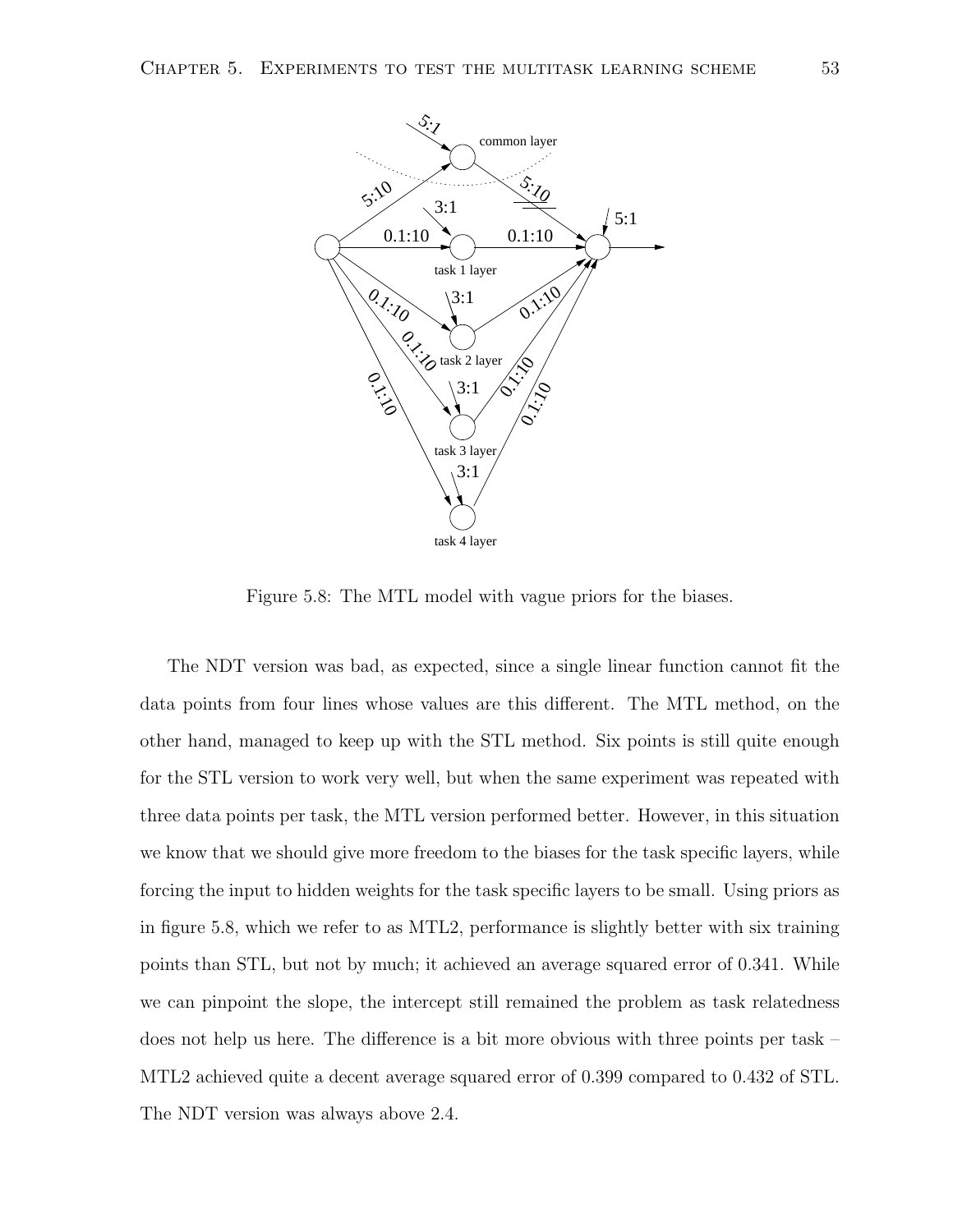

Figure 5.9: The functions used to generate the "unrelated" training data, dataset 3.

In the last example with linear data, we will have four rather unrelated tasks, whose output values were generated by:

$$
y_1 = 1.50x + 4.00 + (1/2)\epsilon \tag{5.24}
$$

$$
y_2 = 0.68x + 7.50 + (1/2)\epsilon \tag{5.25}
$$

$$
y_3 = -0.81x + 14.30 + (1/2)\epsilon \tag{5.26}
$$

$$
y_4 = -1.62x + 16.00 + (1/2)\epsilon \tag{5.27}
$$

The graph of the generating functions is shown in figure 5.9.

Using the same priors as in figure 5.6 wasn't a very good idea here. This is understandable. Forcing the weights associated with the task specific layers to be very small means that it will only be able to account for small differences between the tasks. And here, the differences are big. The performance is summarised in table 5.4

Using the prior specifications as shown in figure 5.10, however, yields much better results. The average squared error was 0.387, which is even better than the STL model. One of the training sets gave very poor results (STL:0.659, MTL:0.635), so the STL version is noticeably worse than in the previous cases, although it shouldn't care that the tasks aren't related. Without that trial, the MTL and the STL version performed almost identically.

A typical network sampled from the posterior of the MTL model is shown in figure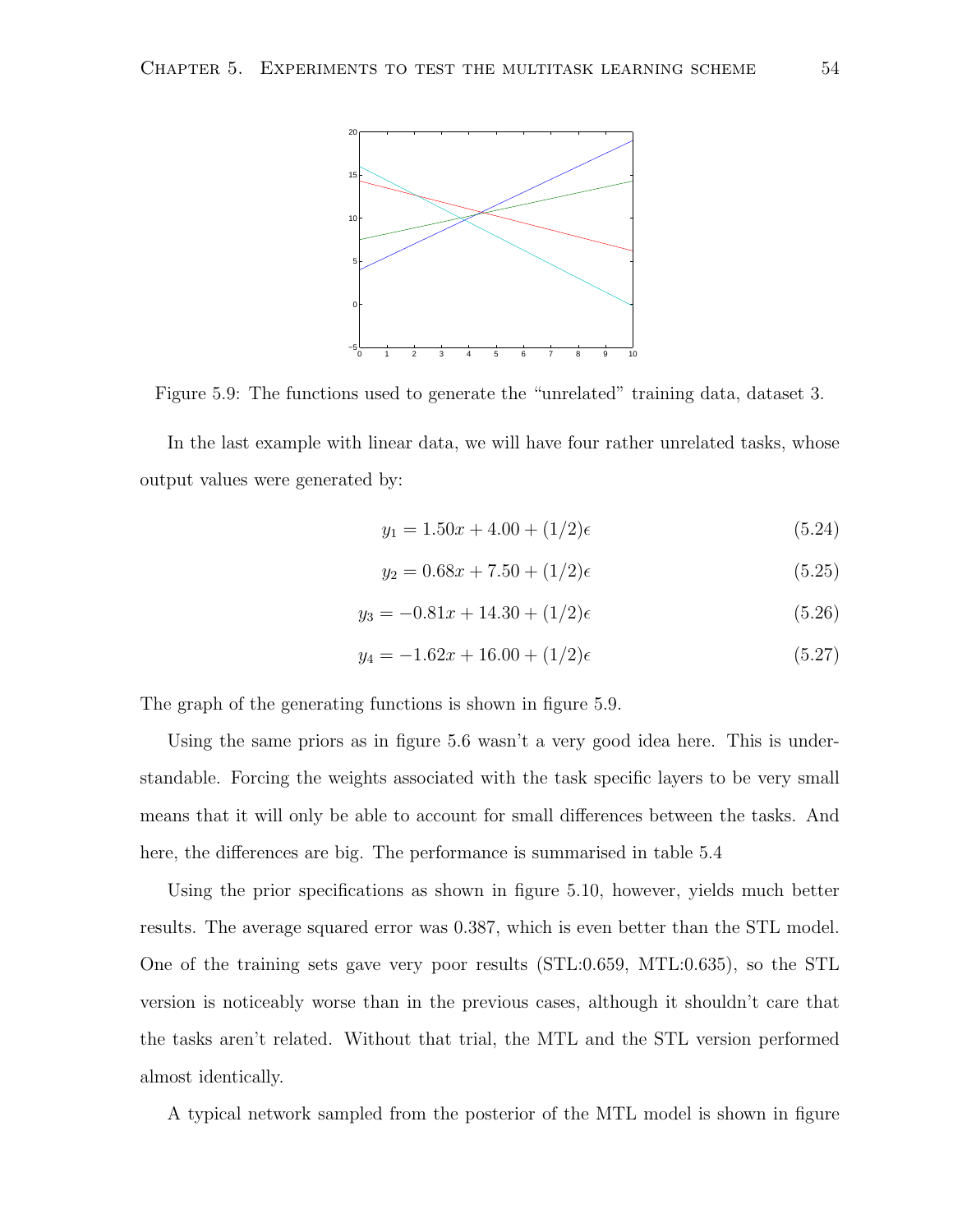

Figure 5.10: MTL model with vague priors for all the weights.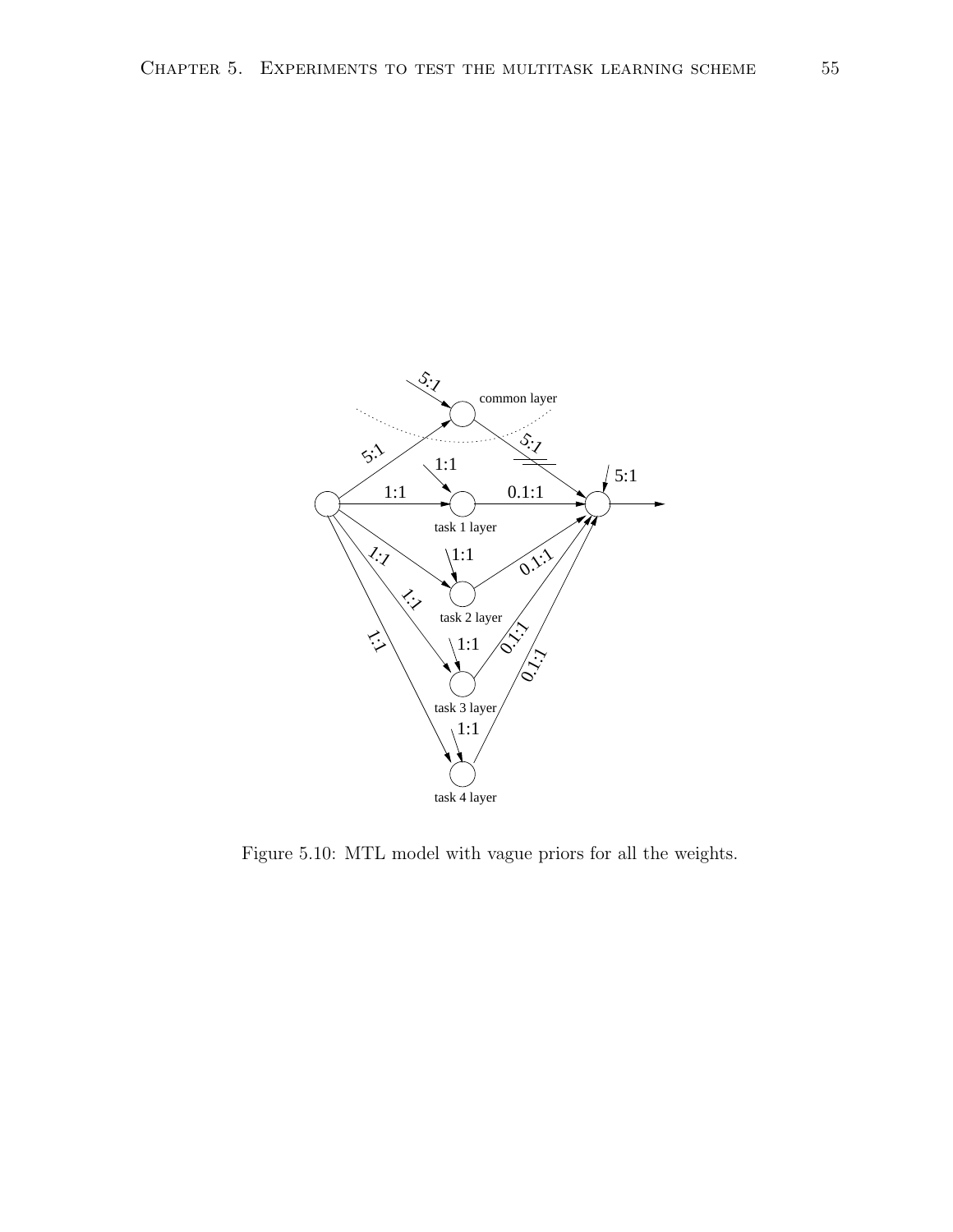|     | Average squared error |
|-----|-----------------------|
| MTL | 0.44819               |
| STL | 0.39569               |
| NDT | 15.09064              |

Table 5.4: Average squared error on four-task linear regression with six data points per task, dataset 3.



Figure 5.11: MTL network sampled from a model with vague priors.

5.11.

Even though we still favoured bigger weights for the common part, the weights in the task specific parts are fairly large in the networks used in the Monte Carlo estimation.

From the simple examples so far, we can see that if the tasks are substantially related, the MTL method will generally outperform both the STL model and the NDT model. And if we have knowledge about the way they are related, we can use that knowledge to tune the priors and further improve the performance of the MTL method. If the tasks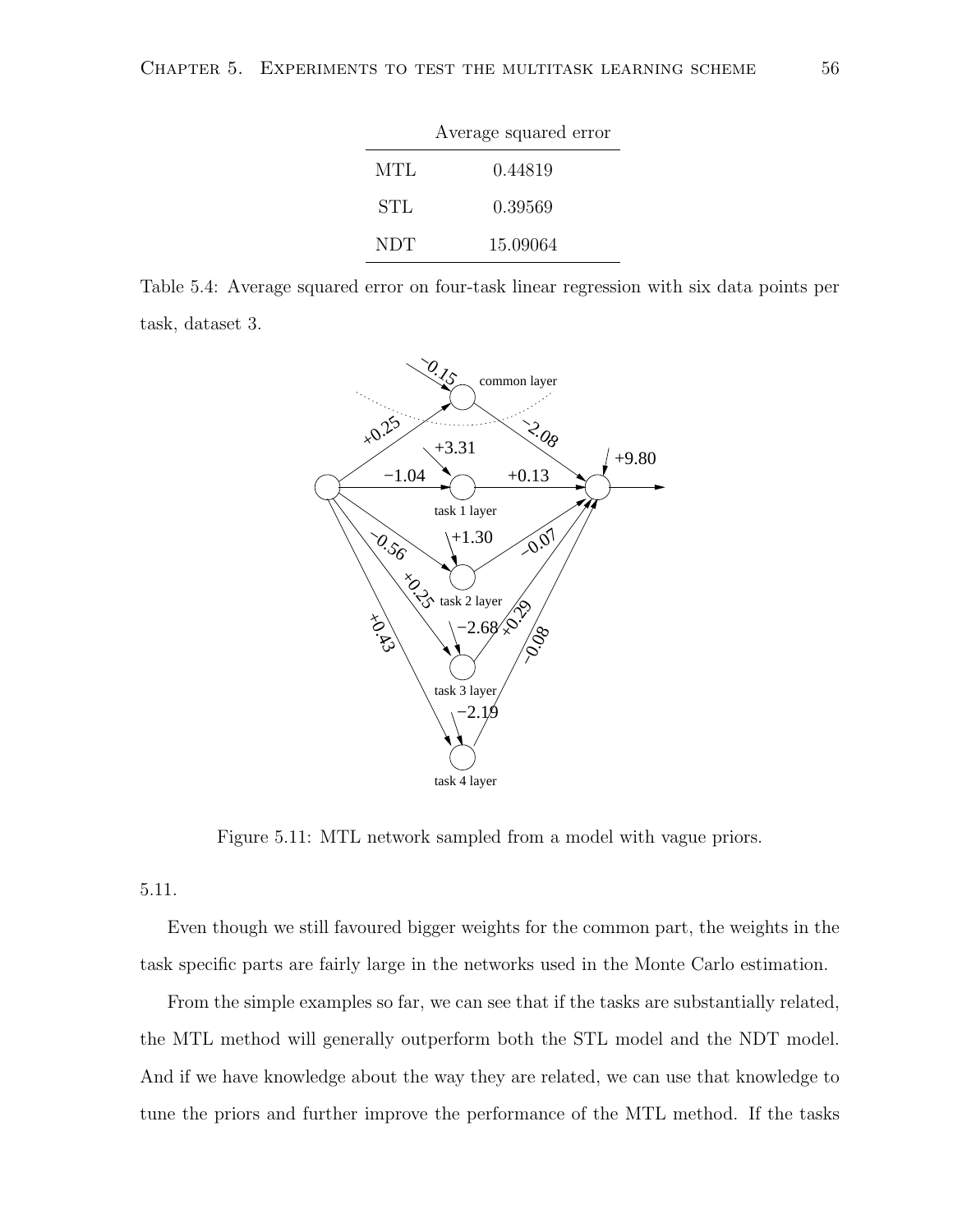aren't related, using more vague priors, the MTL method will generally suffer little or no performance loss compared to the STL method.

## 5.2 Sine waves regression

The next experiment uses ten tasks, and varies the number of training data points per task. For  $i = 1, \ldots, 10$  the targets for the  $i^{th}$  task were generated with the following formula:

$$
y = a_i + b_i \sin(x^{p_i} + d_i) + 0.2\epsilon
$$
 (5.28)

where:

$$
a_i \sim \mathcal{N}(0, 0.1^2), b_i, p_i \sim \mathcal{N}(1, 0.1^2), d_i \sim \mathcal{N}(0.5, 1), \epsilon \sim \mathcal{N}(0, 1)
$$

x was chosen from a uniform distribution over  $[0, 7]$ 

Figure 5.12 shows the ten functions that were used to generate the training and test data, with no noise added.

We will begin with ten points per task, giving a total of one hundred training points. One such training set is shown in figure 5.13, together with the corresponding function that was used to generate it.

The network architecture is shown in figure 5.14. Each hidden layer, represented as an ellipse, had six units and used the tanh activation function. The single output unit was just the weighted sum of its inputs. The prior specification is indicated above the weights, as was done before, but now it applies to a group of weights. The  $x$  sign in front of the prior specification for the hidden to output weights means that the priors are rescaled based on the number of hidden units (in the way mentioned in section 4.1). As in all examples in this chapter, the common layer does not contribute to the output.

The STL and NDT networks again are the same as the common part of the MTL network. Ten sets of training data for each of the ten tasks were generated, each having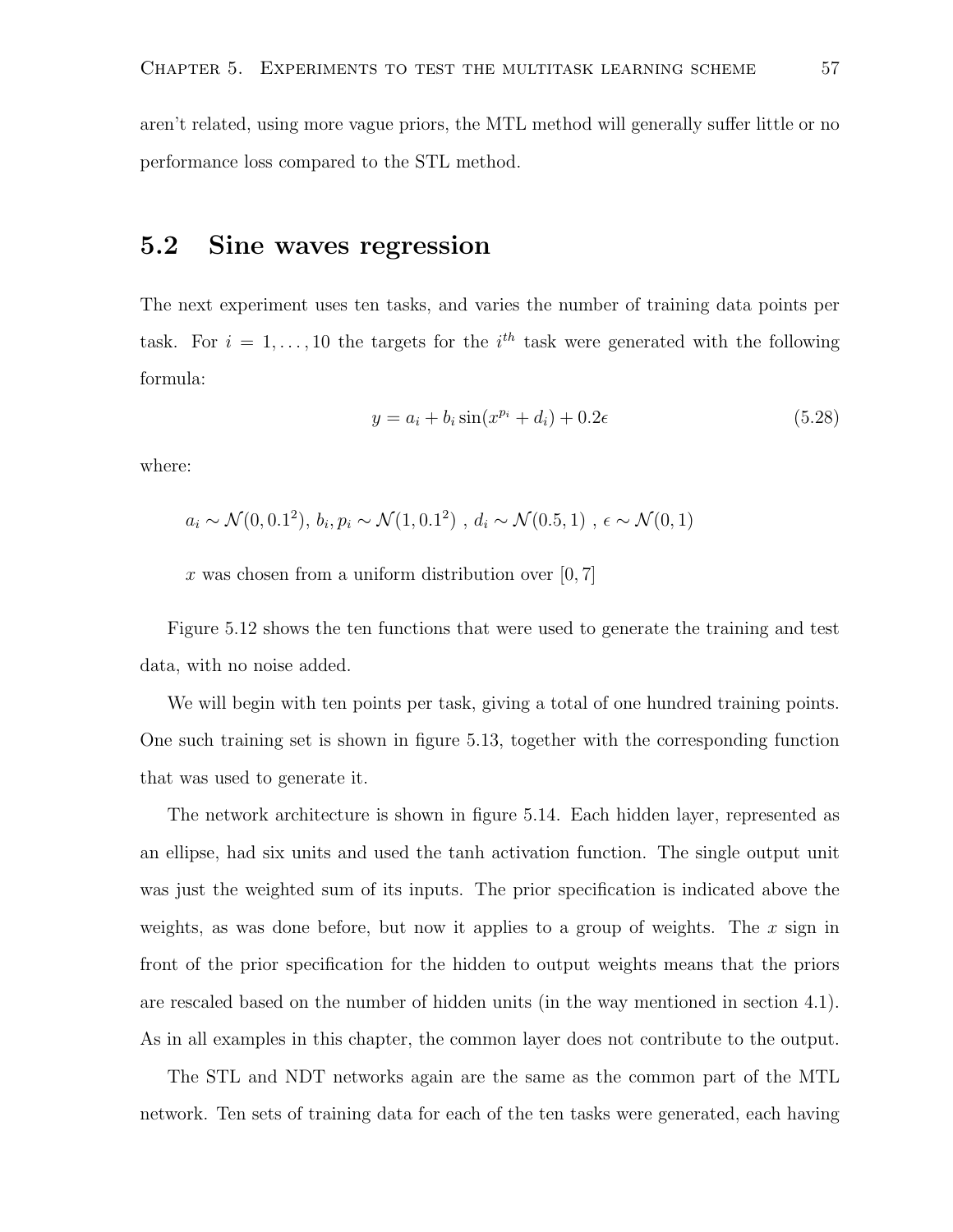

Figure 5.12: Generator functions for the sine waves learning data.



Figure 5.13: An example of a sine wave training data for one of the tasks.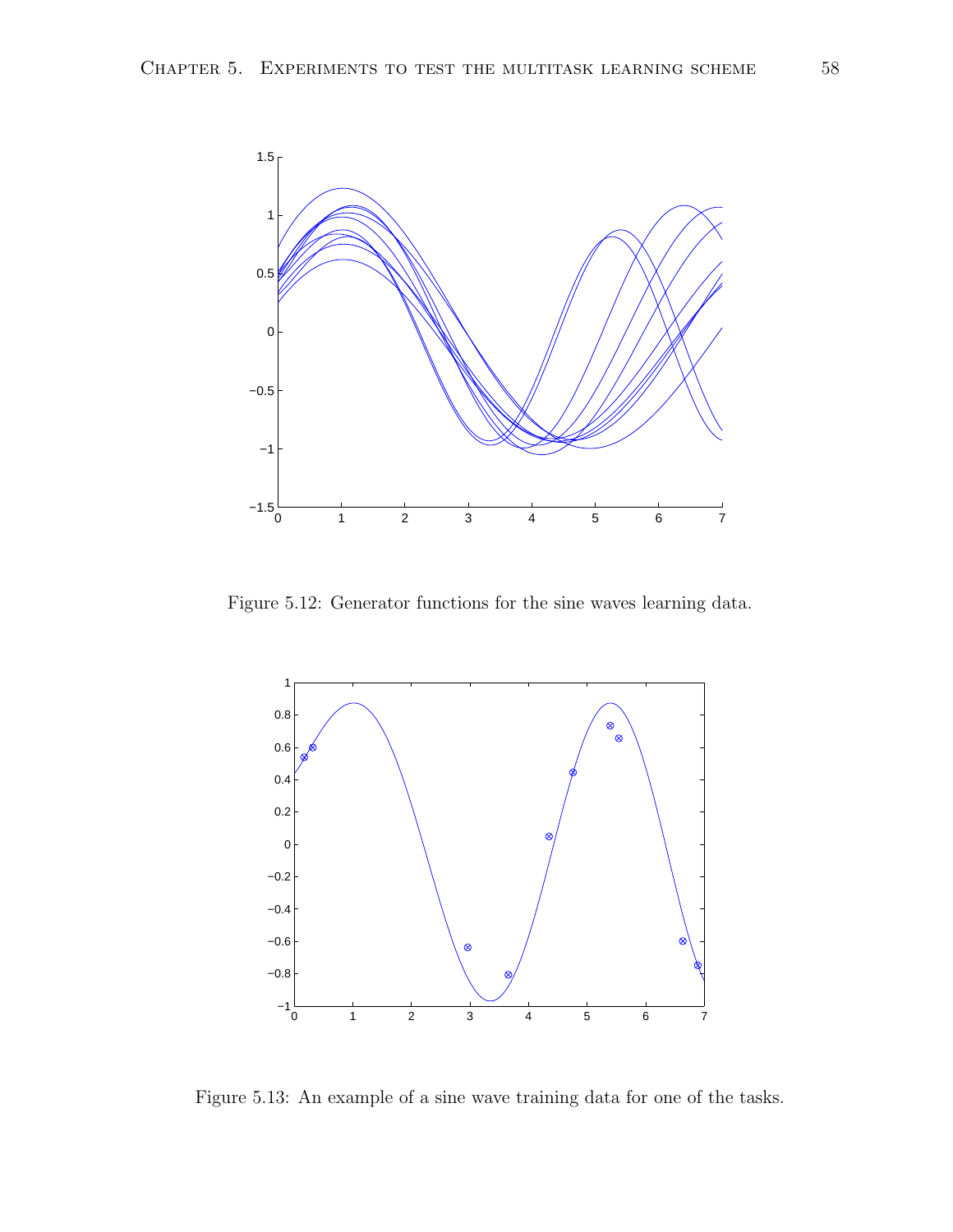

Figure 5.14: The MTL model for the sine waves learning problem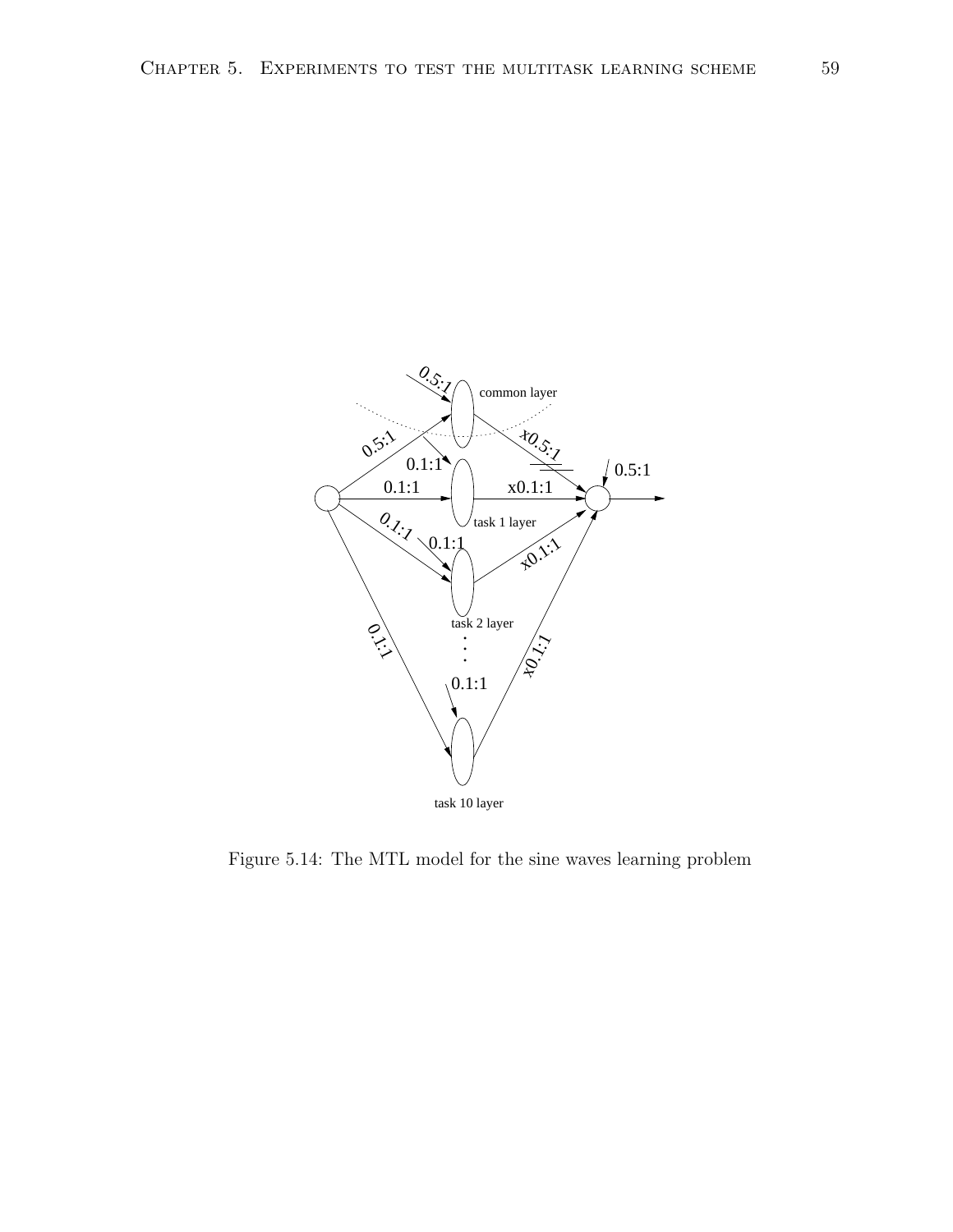ten training data points per task. The performance of different models with different numbers of training points per task is presented in figure 5.15. Since we added Gaussian noise with mean zero and standard deviation 0.2, average squared error of 0.04 is the best we can expect. Using different priors didn't change the performance much, as long as the weights corresponding to the common layer weren't forced to be very small.

The results with ten points per task definitely show that our MTL scheme managed to use the knowledge contained in other training tasks. It consistently achieved lower errors in all trials for all tasks by a large margin.

Using only five points per task produced an even bigger difference between the MTL and STL networks. The total average squared error for the NDT model of 0.242 was also worse than in the ten points per task case, but it didn't rise so steeply as the STL version. The gap between the MTL's and NDT's performance continued to reduce with further reduction of the number of points per task. With only two points per task, they were very similar, while the STL version became hopeless. Even if I used two points for a specific task, and  $9 \times 10$  points for the other nine tasks, and then evaluated the network only on that specific task, the MTL and NDT networks were very similar.

On the other hand, with twenty points per task, the STL version started to catch up with the MTL version. The overall average squared errors were 0.059 for the MTL model and 0.084 for the STL model. The NDT model performed almost the same as with ten points per task. With forty points per task, the MTL version had a slight advantage over the STL version, and with even more points, they performed very similarly.

As was the case with the linear data, the biggest difference between MTL and the other two methods was when the STL and NDT methods performed at about the same level. The smaller the number of training points, the bigger the advantage of the MTL method over the STL method. However, even with abundant training data, the STL network never significantly outperformed the MTL network.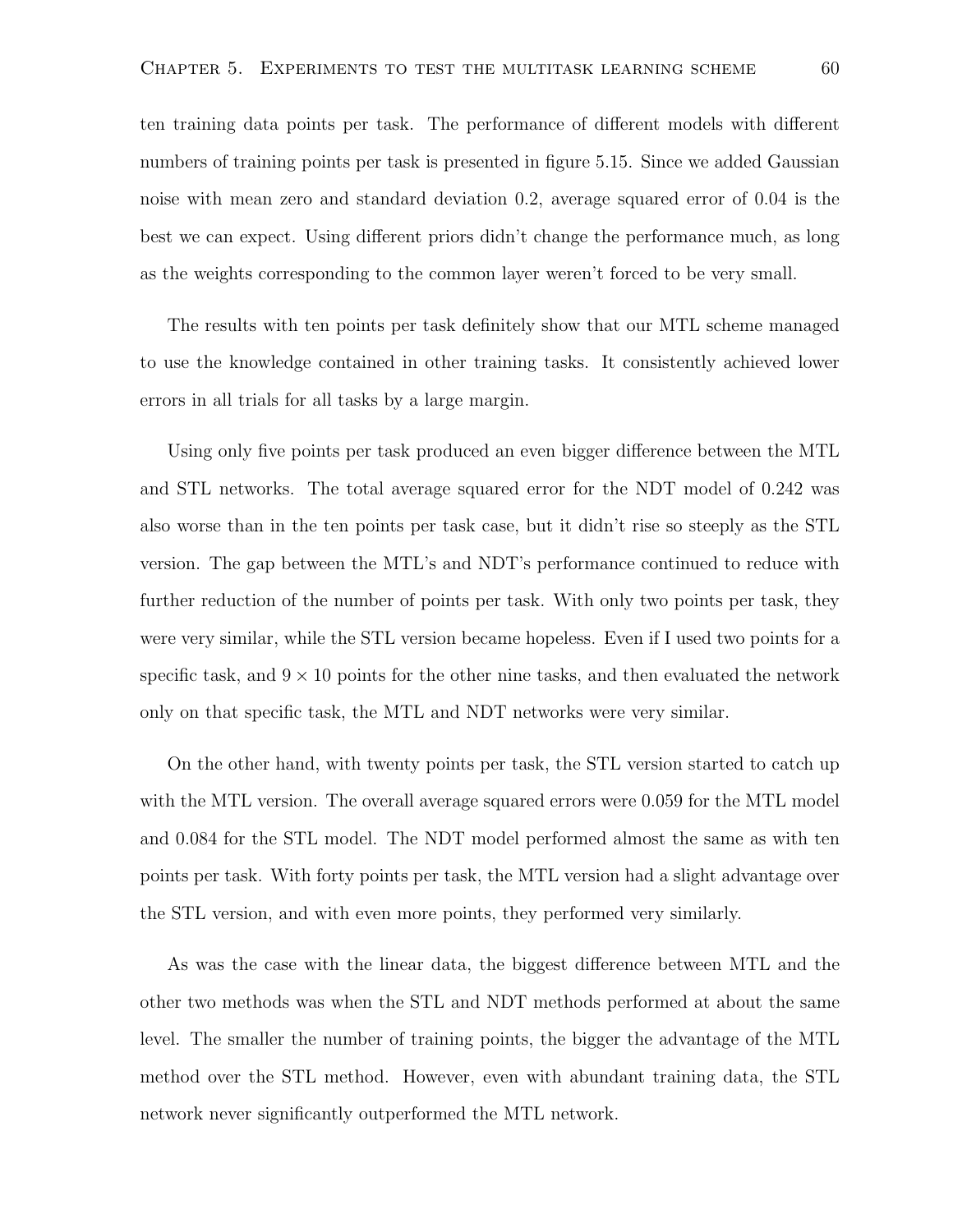

(d) The averages over all 10 trials

Figure 5.15: Average squared error on ten-task sine wave regression. The three figures show the distribution of the error averaged over 10 training trials for individual methods with different number of training points per task. The last figure shows the averages over all tasks and trials for all the methods. The test data set had a total of 10,000 data points.

(c) NDT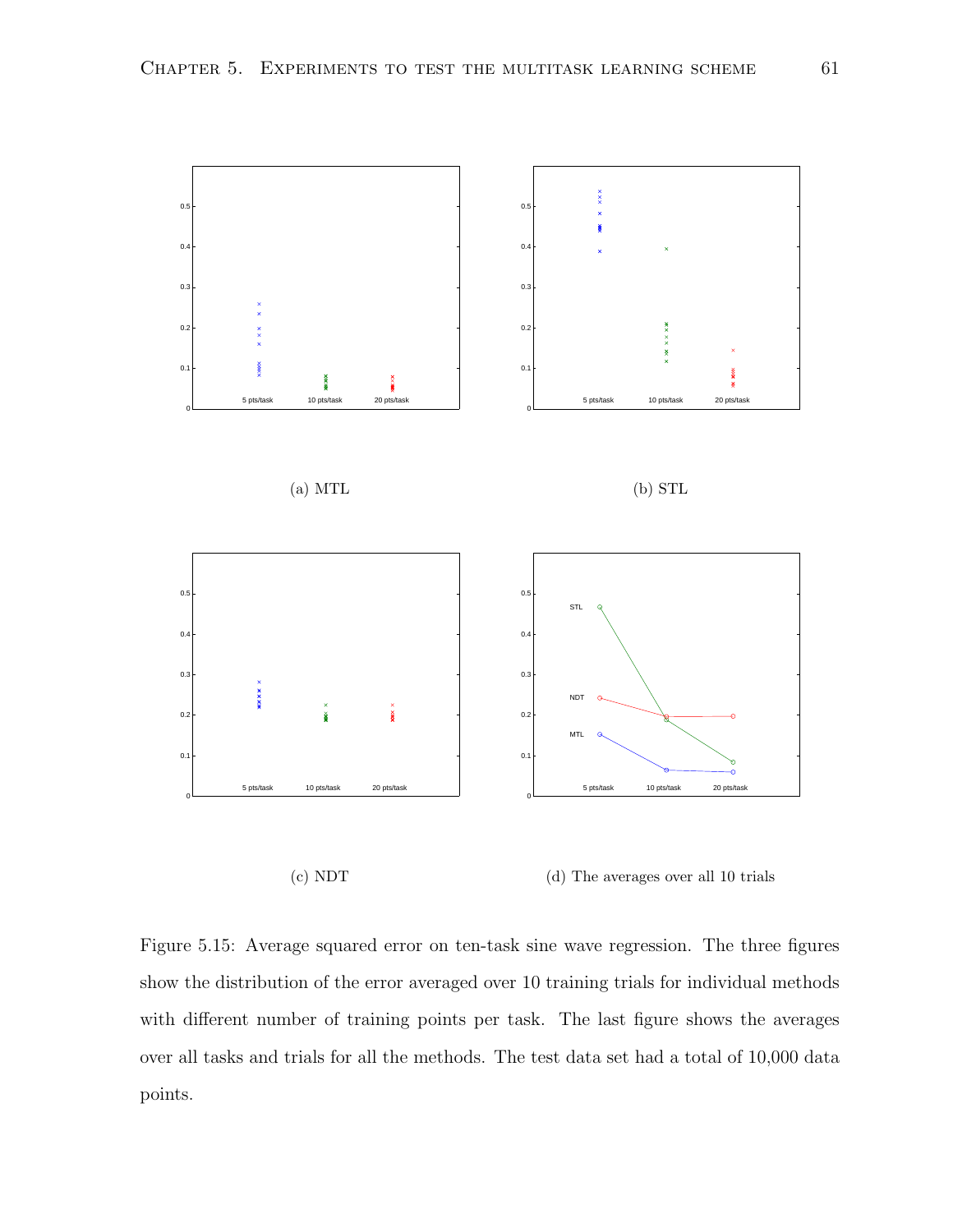### 5.3 Approximately concentric ellipses classification

The next example is a classification problem with two classes. A total of eight tasks were generated in the following way:

- the training data for the members of class A for the  $i<sup>th</sup>$  task were chosen randomly from an elliptical ring whose center was at  $(0, 0)$ , the outer semimajor axis was  $a_i$ , the outer semiminor axis was  $a'_i$ , the inner semimajor axis was  $b_i$ , and the inner semiminor axis was  $b'_i$ . The whole ring was then rotated by the angle  $\phi_i$ . Gaussian noise with standard deviation 0.25 was then added. The parameters had the following distributions:

$$
a_i \sim \mathcal{N}(5, 1), a'_i \sim \mathcal{N}(2, 0.6^2), b_i \sim \mathcal{N}(3, 0.5^2), b'_i \sim \mathcal{N}(1.5, 0.3^2)
$$

 $\phi_i$  was chosen from a uniform distribution over  $[0, \pi/2]$ 

- the training data for the members of class B for the  $i<sup>th</sup>$  task were chosen randomly from an ellipse with a semimajor axis  $c_i$ , semiminor axis  $c'_i$ , and rotated by the angle  $\psi_i$  equal to  $\phi_i$  plus Gaussian noise of standard deviation 0.05. The center of the ellipse was at  $(m_x, m_y)$ . Gaussian noise with the same distribution as above was added here too. The distributions for the parameters were:

$$
c_i \sim \mathcal{N}(2, 0.6^2)
$$
  

$$
c_i' \sim \mathcal{N}(\frac{2(b_i - b_i')}{a_i - a_i'}, 0.36^2)
$$

 $m_x, m_y$  were chosen from a uniform distribution over [−1.5, 1.5]

The number of points per tasks was varied, and, again, for each situation, ten training data sets were generated. Examples for two training data sets with twenty points per task are shown in figure 5.16, the corresponding test data sets are shown in figure 5.17. All the training data, regardless of tasks, is shown in figure 5.18 – this is the data that the NDT version works with.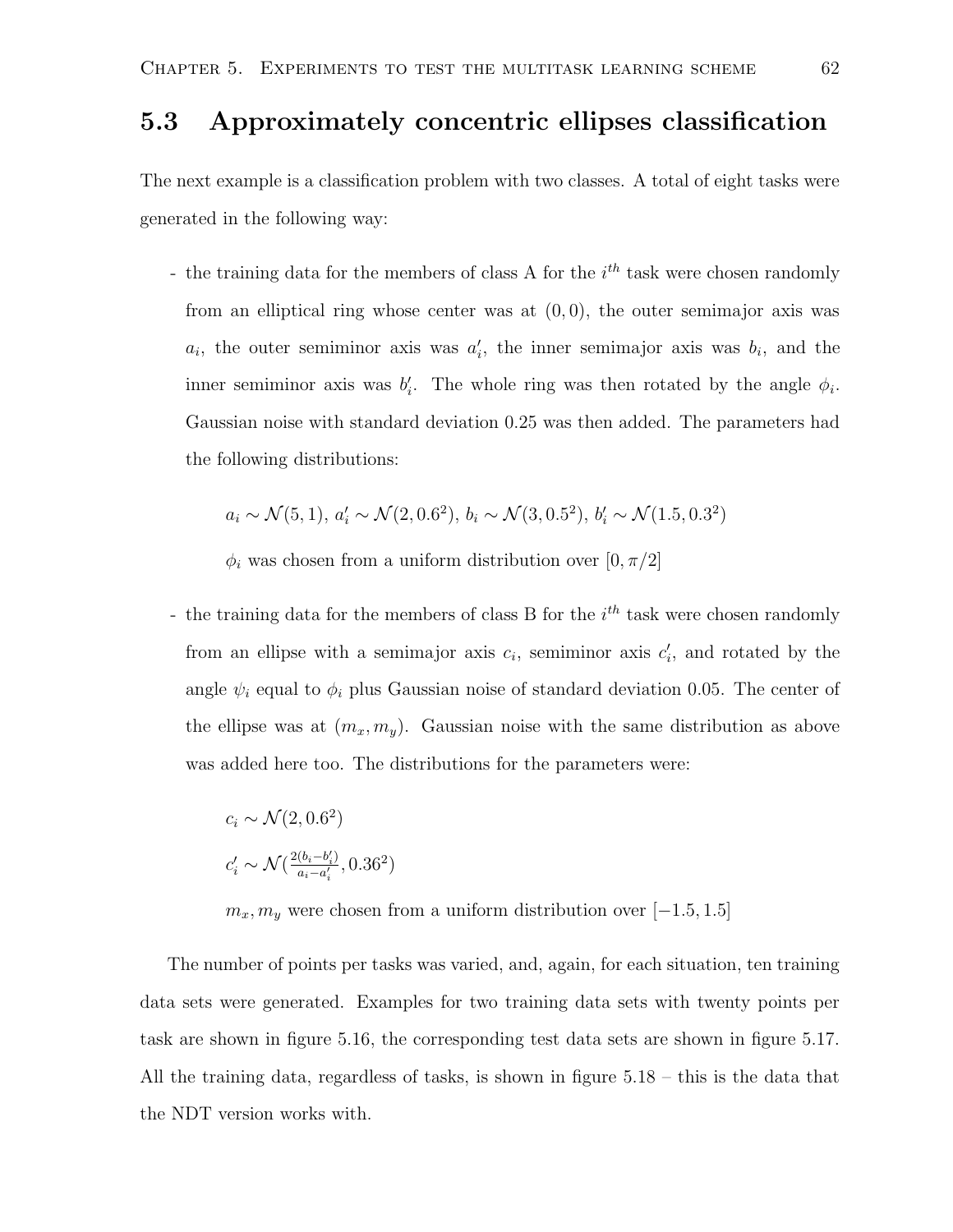

Figure 5.16: Two training sets for the approximately concentric ellipses classification problem.



Figure 5.17: Two test data sets for the approximately concentric ellipses classification problem corresponding to the tasks shown in figure 5.16.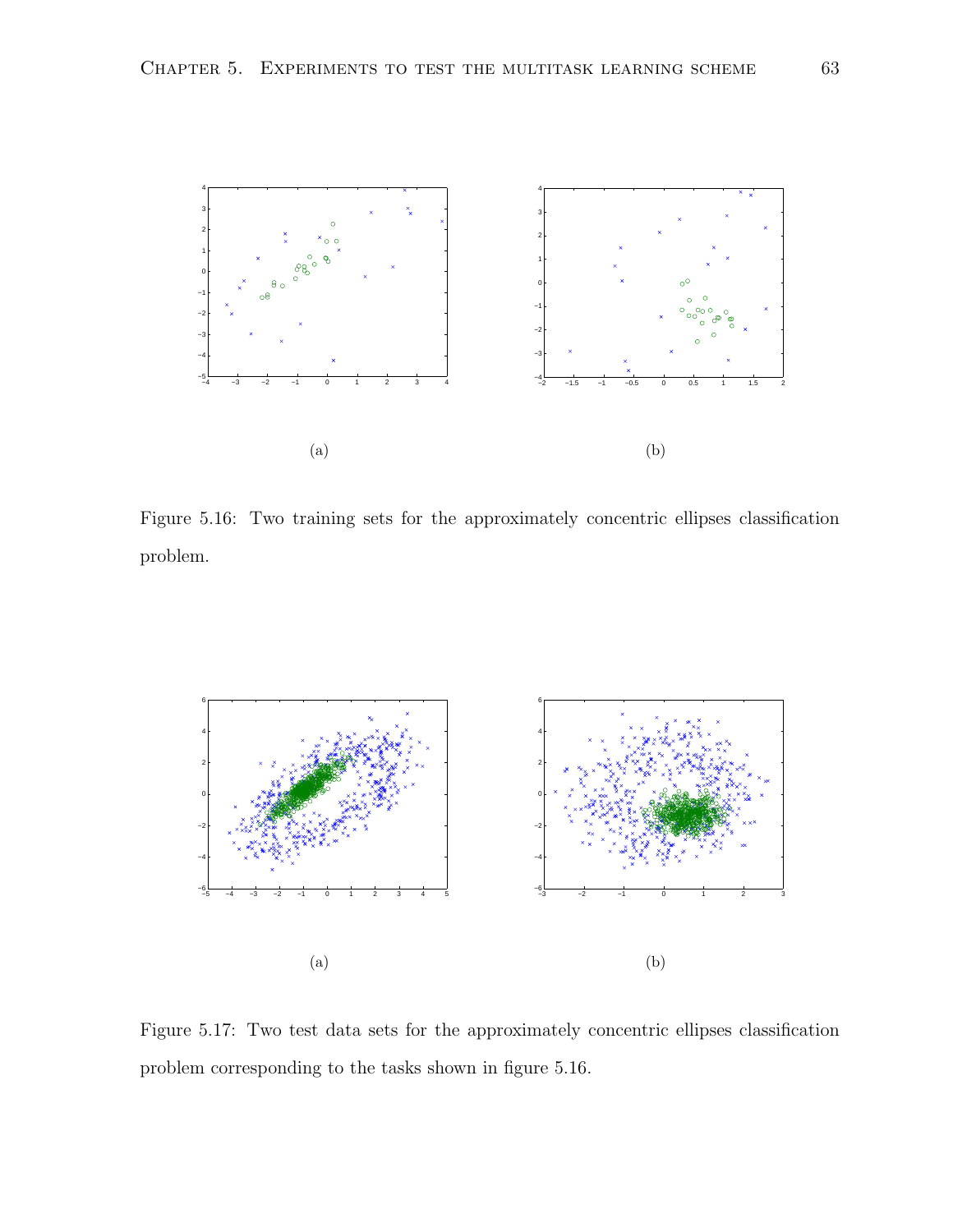

Figure 5.18: The complete training data for a single trial.

The MTL network architecture is shown in figure 5.19 and is very similar to that used for the sine wave regression problem. However, the output here is interpreted as the input to the logistic function  $f(x) = 1/(1 + \exp(-x))$  which gives the probability that the input belongs to one of the classes. The hidden layers used the tanh activation function, and consisted of 16 units each. The common layer did not contribute to the output.

The error rates for varying numbers of points per task, averaged over all of the ten trials and eight tasks, are presented in figure 5.20.

I also trained a network with the same prior specification as above, and again, with only one task specific layer active for a particular data point, but without any overlaying. I.e. the common layer was shared among the tasks and it contributed to the output, but the weights for each task's layer were not overlaid. The achieved error rate was 12.0%, which is better than the NDT (15.7%) and the STL networks (14.2%), but worse than the MTL (9.3%) method. This was the generally observed behaviour; it never outperformed the MTL method, although it was never far off performance-wise.

When trained with forty or more points, the STL and the MTL approaches performed very close to each other. Even with five hundred data points per task, the error rate didn't go below 7.0%. So the error rate of 9.3% with only twenty training data points per task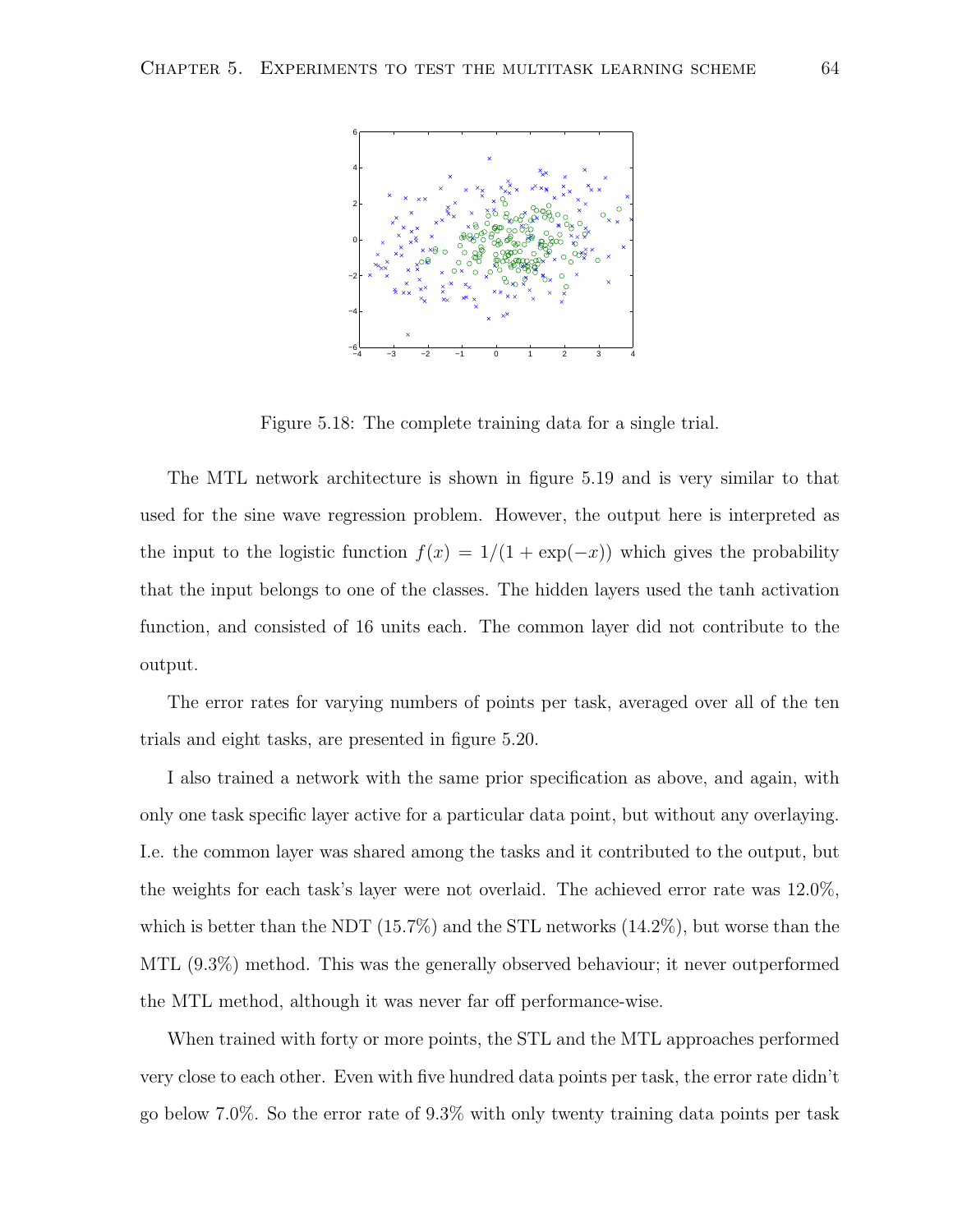

Figure 5.19: The MTL model for the approximately concentric ellipses classification problem.



Figure 5.20: Error rates on the eight-task classification problem.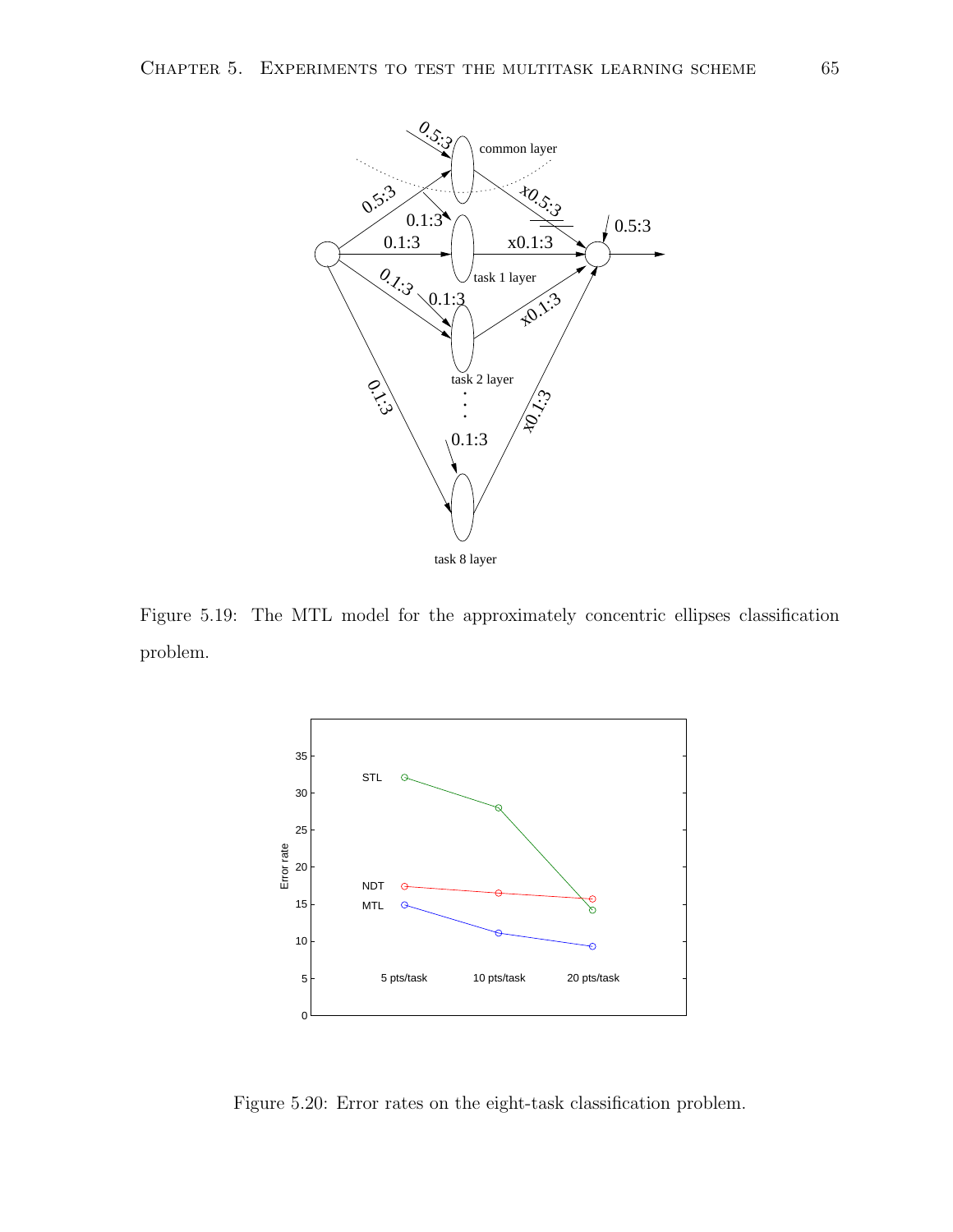is not far from the lowest error rate that could be expected, given the inherent noise in the data.

Again, the MTL's advantage over the STL rose as I reduced the number of training data points per task as can be seen in figure 5.20. The NDT version had the smallest rise in error rate, from 15.7% to 16.5%, quite expected as 80 points per trial is still enough for a low dimensional, not overly demanding training data set. The MTL also suffered a small rise in error rate, from 9.3% to 11.1%, but it was nowhere near as big as the STL, whose error rate rose from 14.2% to 28.0%.

With only five points per task, the difference became even a bit bigger. The MTL still achieved a low error rate of 14.9%, although it came closer to the NDT version (17.4%). The STL version was much worse. Playing with the priors has rather small effects. Varying the inverse square root of the mean of the precision between 0.01 and 1, and shape parameter between 1 and 30, the error rate of the MTL with ten points per task was between 11.0% and 13.6%.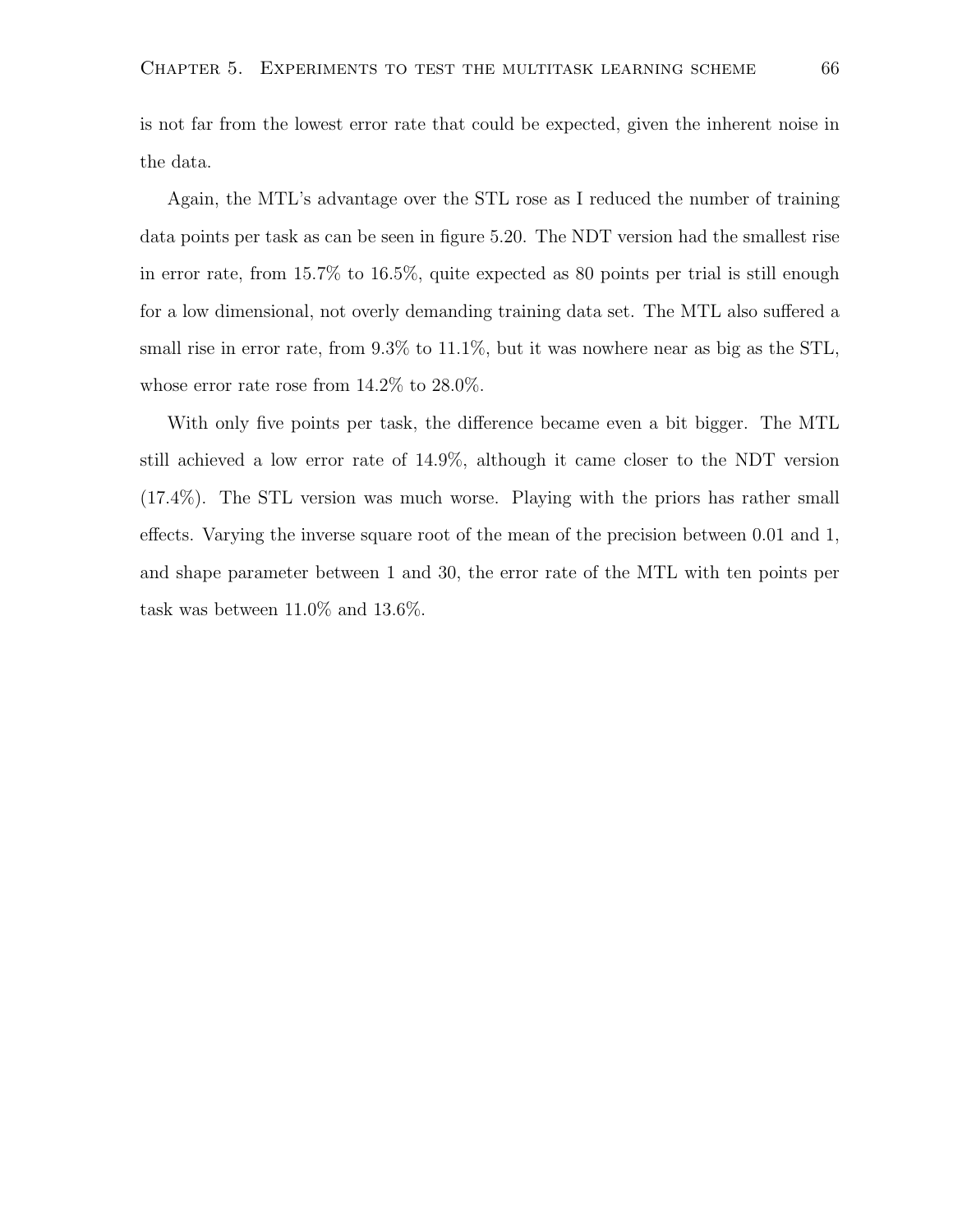### Chapter 6

### Experiments with MTL for BCI

This chapter explores the feasibility of using multitask learning algorithms in BCI problems. The EEG data is often collected from several subjects, which seems like a good scenario in which to use multitask learning. On the other hand, different people have different cranial structure, the strength and the form of the electrical signals also vary between different persons, and the data is usually heavily preprocessed. Therefore, it is not clear that the data from different subjects is sufficiently related for the MTL approach to work well.

The first data set used here was recorded by Keirn and Aunon [36] and was also used by Anderson and Sijerčić [5]. Six EEG channels:  $C3$ ,  $C4$ ,  $P3$ ,  $P4$ ,  $O1$  and  $O2$ , as defined by the International 10/20 system of electrode placement, were recorded at a sampling rate of 250 Hz. A separate channel was used for the detection of eye blinks.

The experiment consisted of four subjects performing five tasks, which were chosen to have large hemispheric asymmetry in brain activity ([54]). The five tasks are:

- the baseline task, where the subject did nothing
- the letter task, for which the subjects composed a letter without vocalising it
- the math task, which consisted of multiplying integers without vocalising or making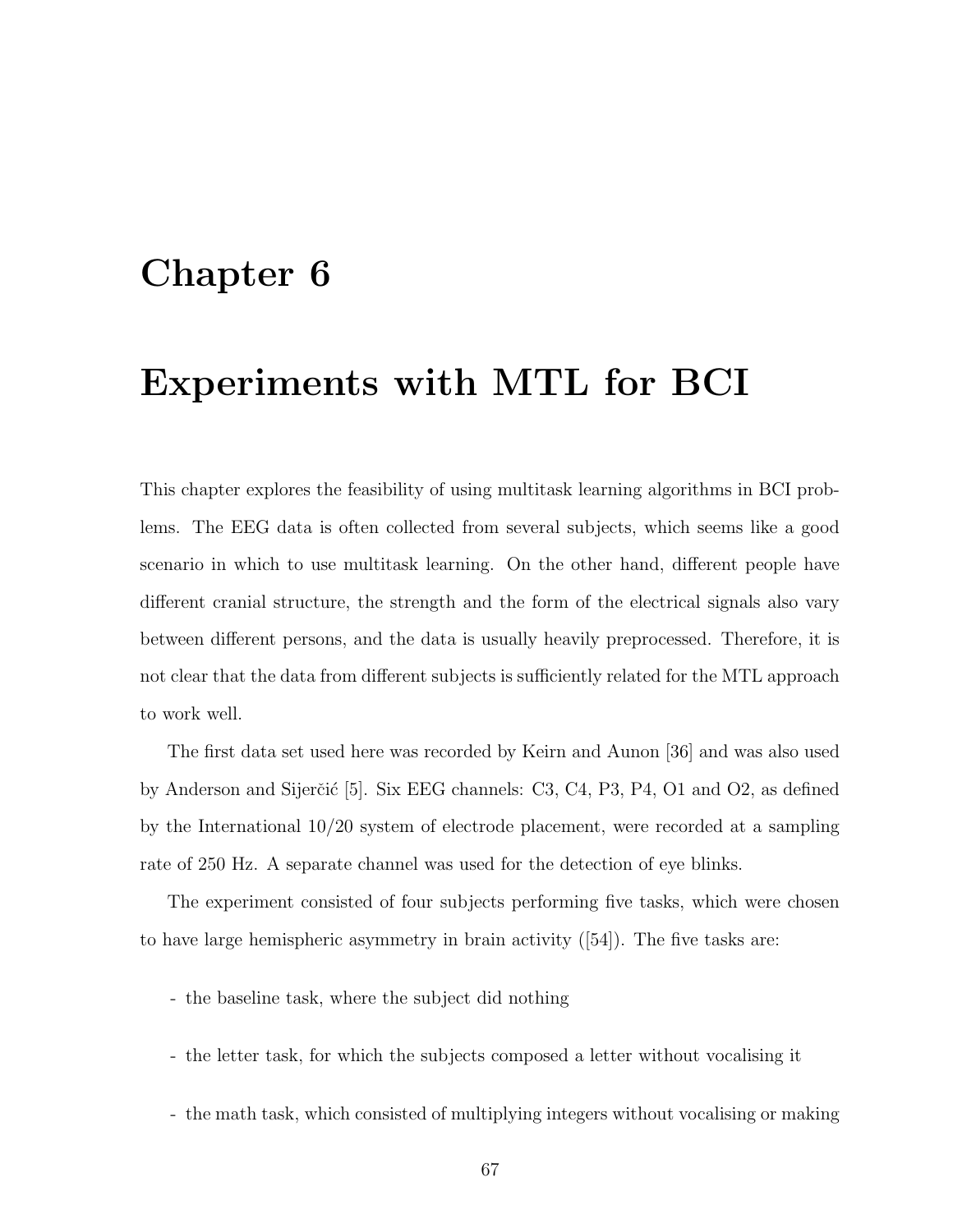any other movement

- the visual counting task, for which the subjects imagined a blackboard, and were asked to visualise numbers being written sequentially
- the geometric figure rotation task, for which the subjects were to visualise a particular three-dimensional object rotating about an axis

Each trial lasted ten seconds, giving 2500 samples per channel. Each trial was divided into half-second segments that overlapped. Anderson and Sijerčić discarded the segments containing the eye blinks. I used all the segments. The eye channel was not used in classification.

Based on the results of Keirn and Aunon, as well as of Anderson and Sijerčić, I used autoregressive (AR) coefficients of order six to represent the EEG signals. Let  $a_i, i = 1, \ldots, 6$  be the six AR coefficients. The prediction for the value of the EEG signal  $x(t)$  at time t is given by:

$$
x(t) = \sum_{i=1}^{6} a_i x(t - i)
$$
\n(6.1)

The Burg method<sup>1</sup> was used to estimate the coefficients that minimise the squared error of the above prediction. Since we had six channels, the complete input vector was of size 36.

Figure 6.1 shows examples of the EEG signals for the C3 channel for all four subjects.

The MTL network used is shown in figure 6.2. Five classes are represented with five output units that use identity activation function, but which are used in a "softmax" model: the probability of the class i is  $\frac{\exp(o_i)}{\sum_i \exp(o_i)}$  $\frac{\exp(o_i)}{j \exp(o_j)}$  where  $o_j$  is the value of the  $j^{th}$  output. The common weights from the hidden layer to the  $j<sup>th</sup>$  output overlay the task specific weights from its hidden layer to that same output in the same manner as before. The input to hidden weights are also being overlaid. The common layer does not contribute

<sup>&</sup>lt;sup>1</sup> as implemented by the MATLAB's function *arburg*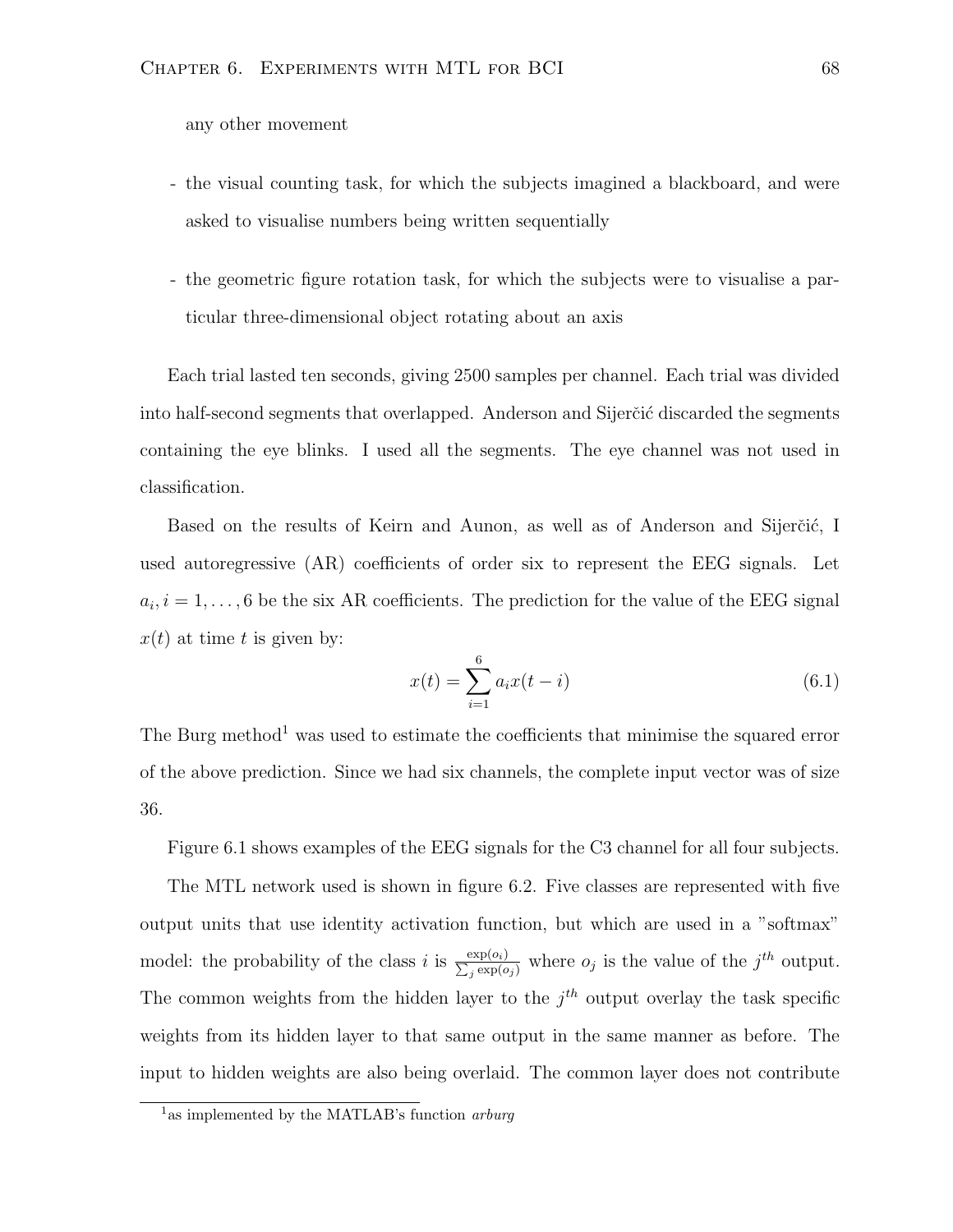

(a) Subject 1, baseline



(c) Subject 2, baseline



(e) Subject 3, baseline



(g) Subject 4, baseline



(b) Subject 1, geometric figure rotation



(d) Subject 2, geometric figure rotation



(f) Subject 3, geometric figure rotation



(h) Subject 4, geometric figure rotation

Figure 6.1: EEG signal for the C3 channel. For each subject on the left is the EEG for the baseline task, and on the right is the EEG for the geometric figure rotation task.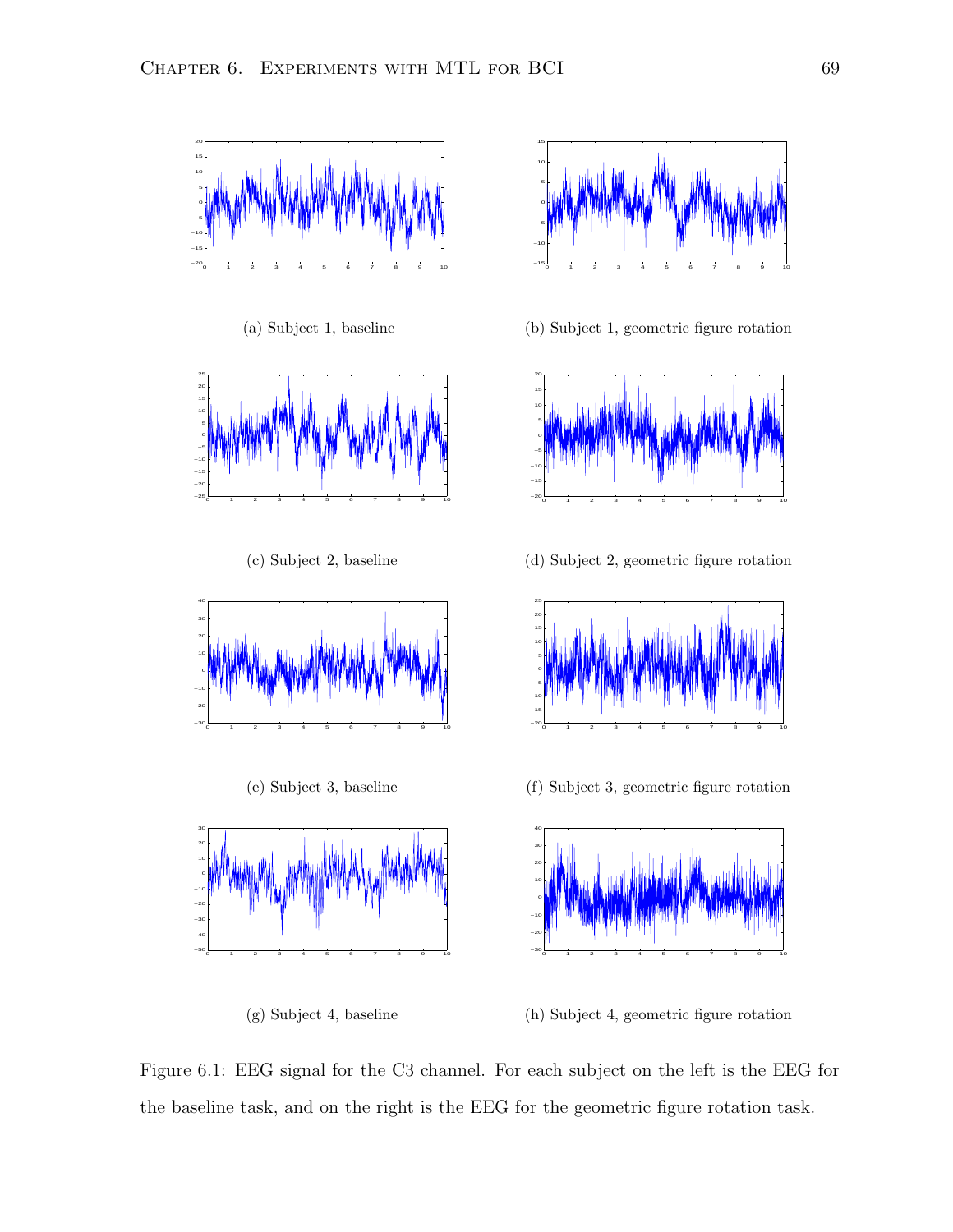

Figure 6.2: The MTL network for the four-subject EEG classification problem.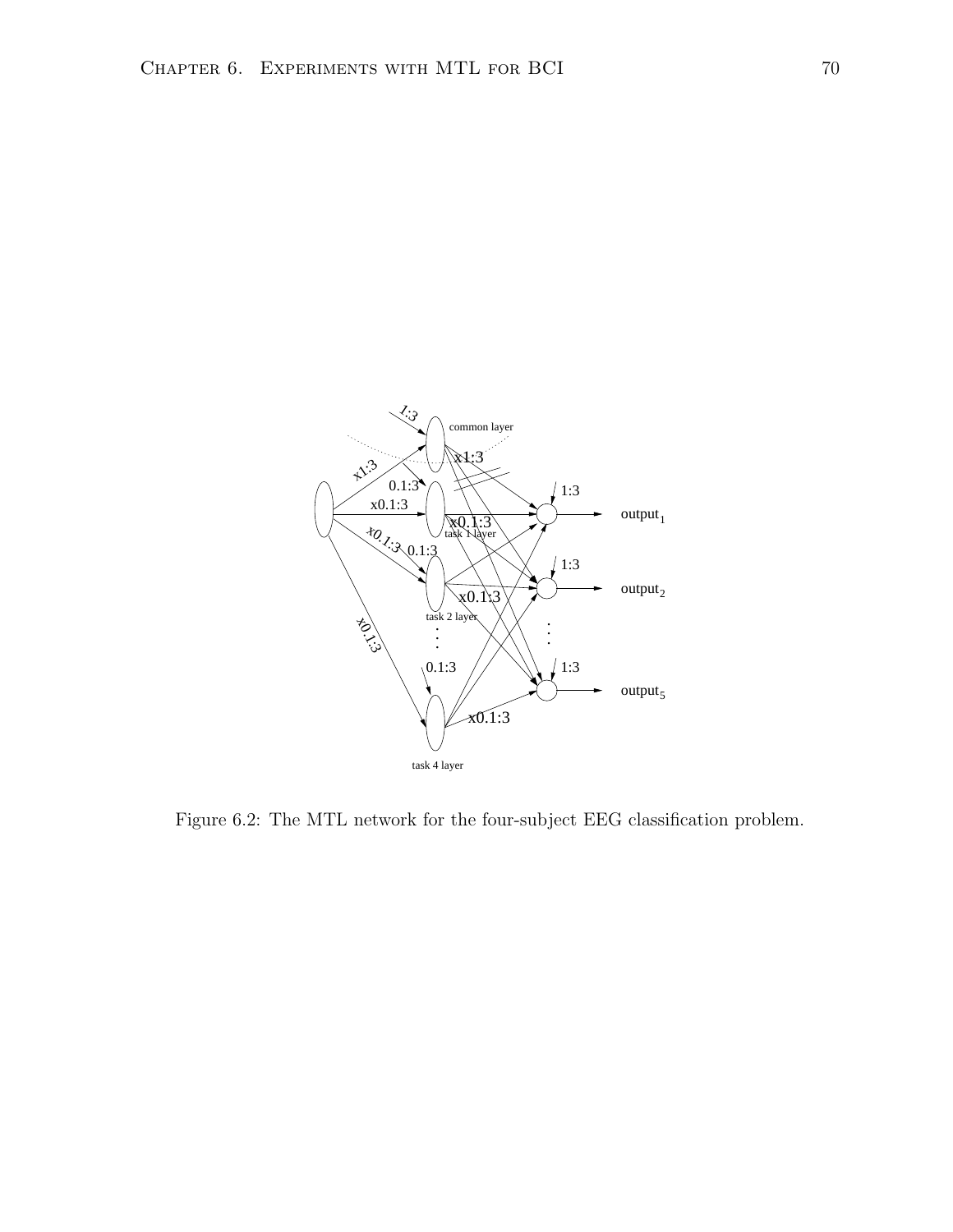|                  | Subject 1 | Subject 2 | Subject 3 | Subject 4 |
|------------------|-----------|-----------|-----------|-----------|
| <b>STL</b>       | 65.2%     | 44.0%     | 48.2%     | 55.7%     |
| <b>MTL</b>       | 34.8%     | 22.7%     | 27.3%     | 25.6%     |
| MTL <sub>2</sub> | 63.1\%    | 44.1\%    | 49.0%     | 48.5%     |

Table 6.1: Accuracy rates for the four-subject EEG problem

to the output on its own. The single prior specification in the figure over the hidden to outputs weights means that all the groups of weights (five of them, for each of the five outputs) have the same indicated prior specification. All the hidden layers have 20 units, and use the tanh activation function. The STL network is identical to the common part of the MTL network.

The STL network for the four subjects gave the results in table 6.1.

The MTL network, as specified above, performed very poorly; it was below 40% for subject 1, and below 30% for all the other subjects. Given that with blind guessing, we would expect the accuracy rate of 20%, it wasn't doing a good job. Setting all the prior specifications for the input to hidden and hidden to output weights to be x0.1:0.5, and the priors for the bias weights to 0.1:0.5 does help tremendously. However, the MTL method still fell a bit short of the STL. The results for this setup is given in the MTL2 row of the table 6.1

The inspection of the network weights for MTL2 shows that the task specific weights are as big as the weights in the common part. Forcing the common part to have small weights would give the performance of STL, but such an MTL setup is, in essence, nothing more than training four STL networks independently, but at the same time. Still, we can notice that the difference between the MTL2 and STL networks given in table 6.1 isn't very big and, given that the test data set wasn't big (90 data points), might not even be significant. Using less training data points, the situation for which MTL is designed for, didn't put MTL over STL either, somewhat confirming that if there are any similarities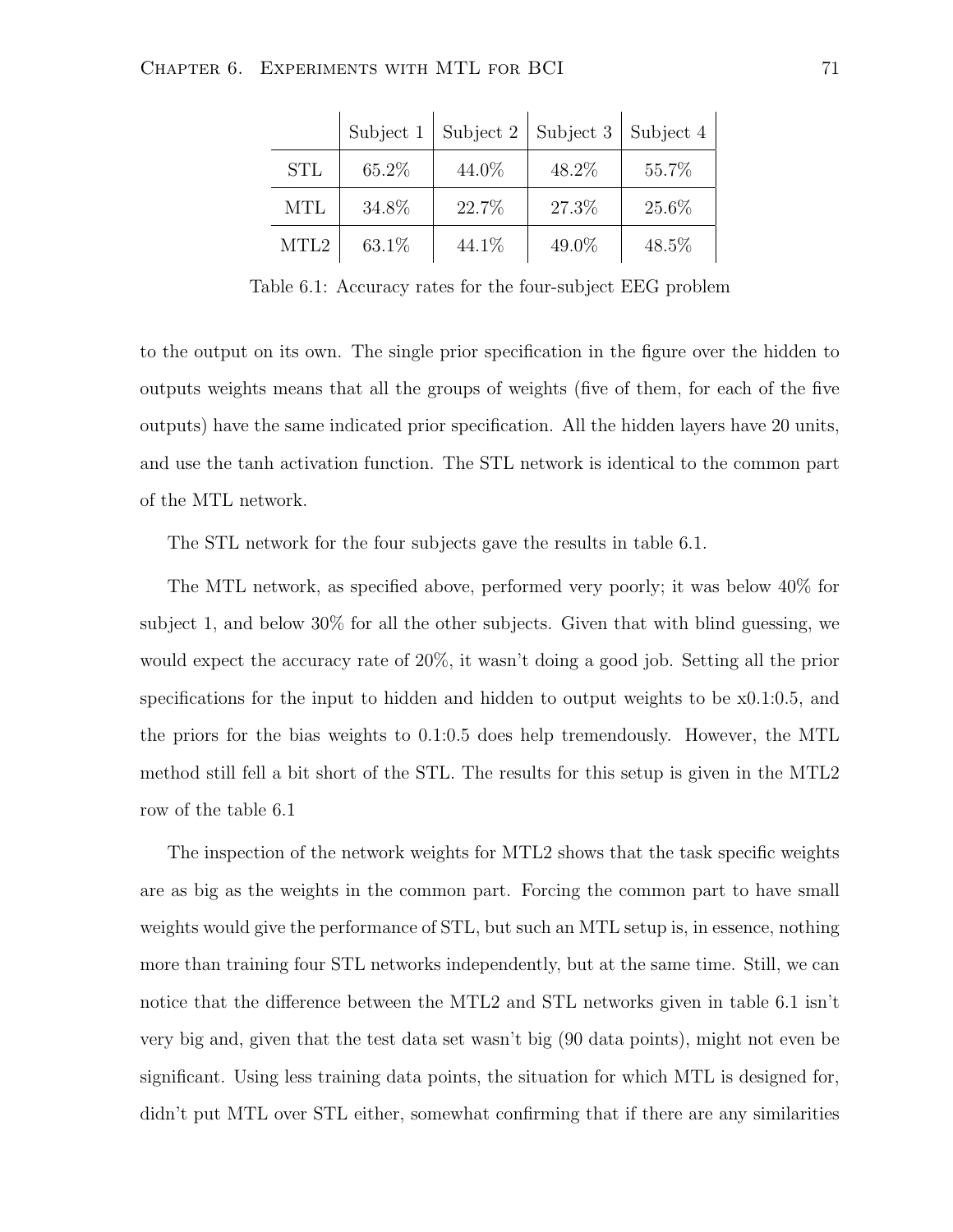

Figure 6.3: Filtered C3 channel for the left and the right hand movement

between subjects, they are not present after we extract the AR coefficients from the raw EEG signal.

The next data set was used at the NIPS 2001 BCI Workshop competition and was provided by Allen Osman. A total of nine subjects completed ninety trials. Each trial lasted for six seconds, during which a subject was instructed to imagine either a left hand or a right hand movement. The cues were given on a screen at highly predictable times. EEG was recorded from 59 electrodes positioned on the skull according to the International 10/20 system and referenced to the left mastoid. The signals were sampled at 100 Hz.

In the preprocessing phase I manually selected four channels that exhibited the highest oscillation of the CSD (current source density) power (see [3]). These were the left and the right motor cortex (sites C3 and C4 on figure 3.1), and the left and the right posterior parietal cortex (sites PO7 and PO8).

The AR coefficients again didn't seem to be the right choice, so I took a look at the traditional MRP and ERD features. The raw EEG signal for the above four channels was filtered with a Hamming-window based, linear-phase FIR (finite impulse response) low-pass filter of order 35, and a cut-off frequency of 4Hz.

Figure 6.3 shows plots of the C3 channel for the left and the right hand movement,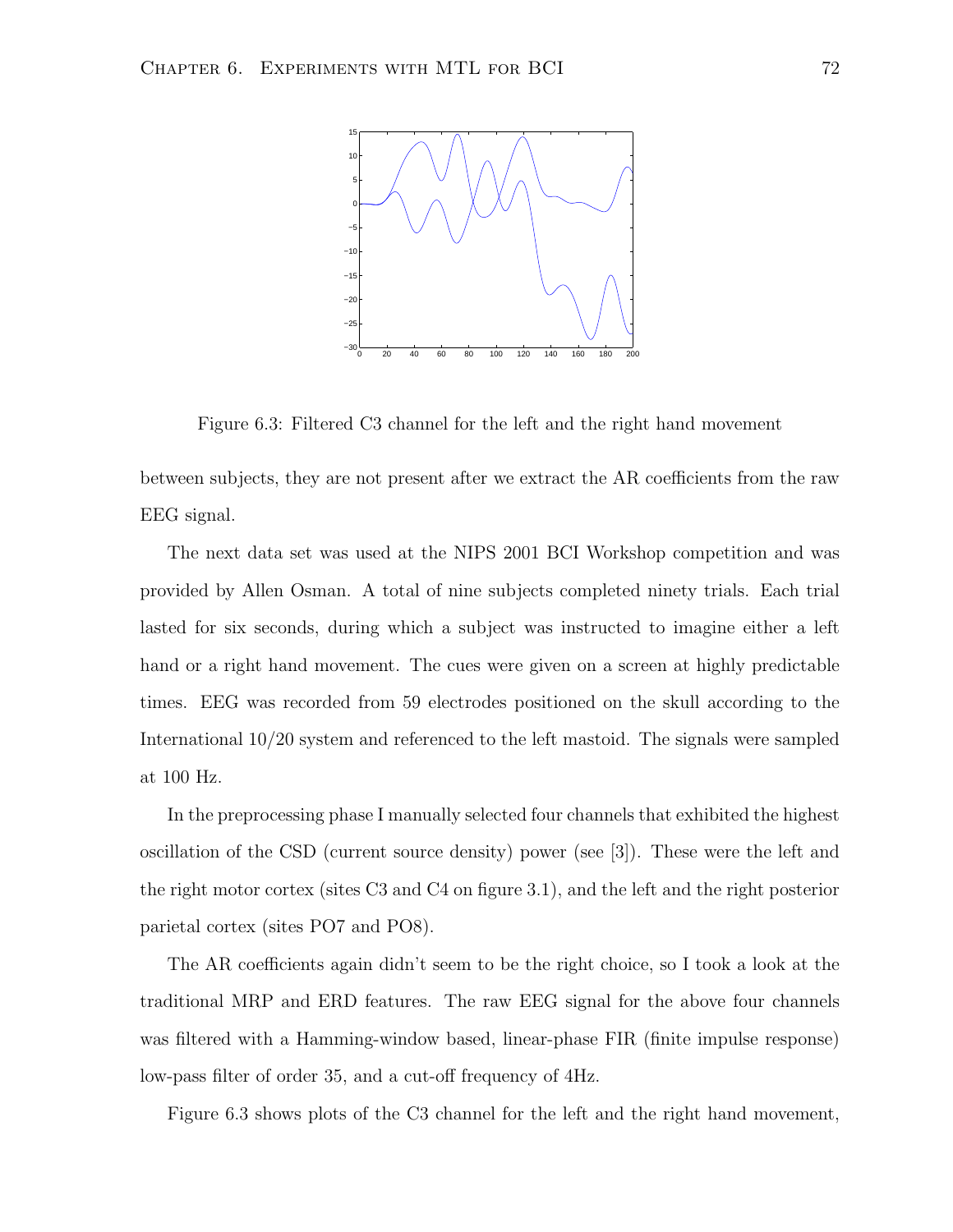after filtering. Only two seconds of the trial were used, so the above figure has 200 points. The start was 0.5 seconds before the instruction to move the left or the right hand appeared on the screen, and the end was 1.5 seconds after that event, and 0.25 seconds after the time the subjects were supposed to actually imagine the movement. Two time points were selected: for the C3 and C4 channels they were at 0.5 and 2 seconds in the trial (the selected interval of the original trial), and for the PO7 and PO8 channels they were at 0.6 seconds and 1.65 seconds in the trial. The differences between the values at the corresponding time points were computed for each of the four channels. The obtained value for the C4 channel was subtracted from the value for the C3 channel, and the value for the PO8 channel was subtracted from the value for the PO7 channel to obtain two input features. The third one was obtained by computing the difference between the values of the PO8 channel at time points 0.8 and 0.95 seconds in the selected 2-second trial. Additionally, the PSD (power spectral density) was estimated via Burg's method for the difference between the raw C3 and C4 channel in the last 0.25 seconds. The logarithm of the power at 14 Hz was taken as an input feature. The same procedure was carried out for the [0.75,1.75] interval for the raw PO7 channel, and the log of the power at 10.1 Hz was taken as the final feature. The total size of the input vector was five.

The MTL network used is shown in figure 6.4. Again, as in the concentric ellipses learning problem, we have two classes, and a single output is used as an argument for the logistic function, which gives the probability that the subject performed an imagined right hand movement. The hidden layers used tanh as the activation function and had 20 hidden units. The prior specification is indicated above the corresponding group of weights in the same fashion as before.

The STL network architecture is, again, identical to the common part of the MTL network. The results are shown in table 6.2. The average performance over all nine subjects was the same, although it wasn't the same for each individual subject. For some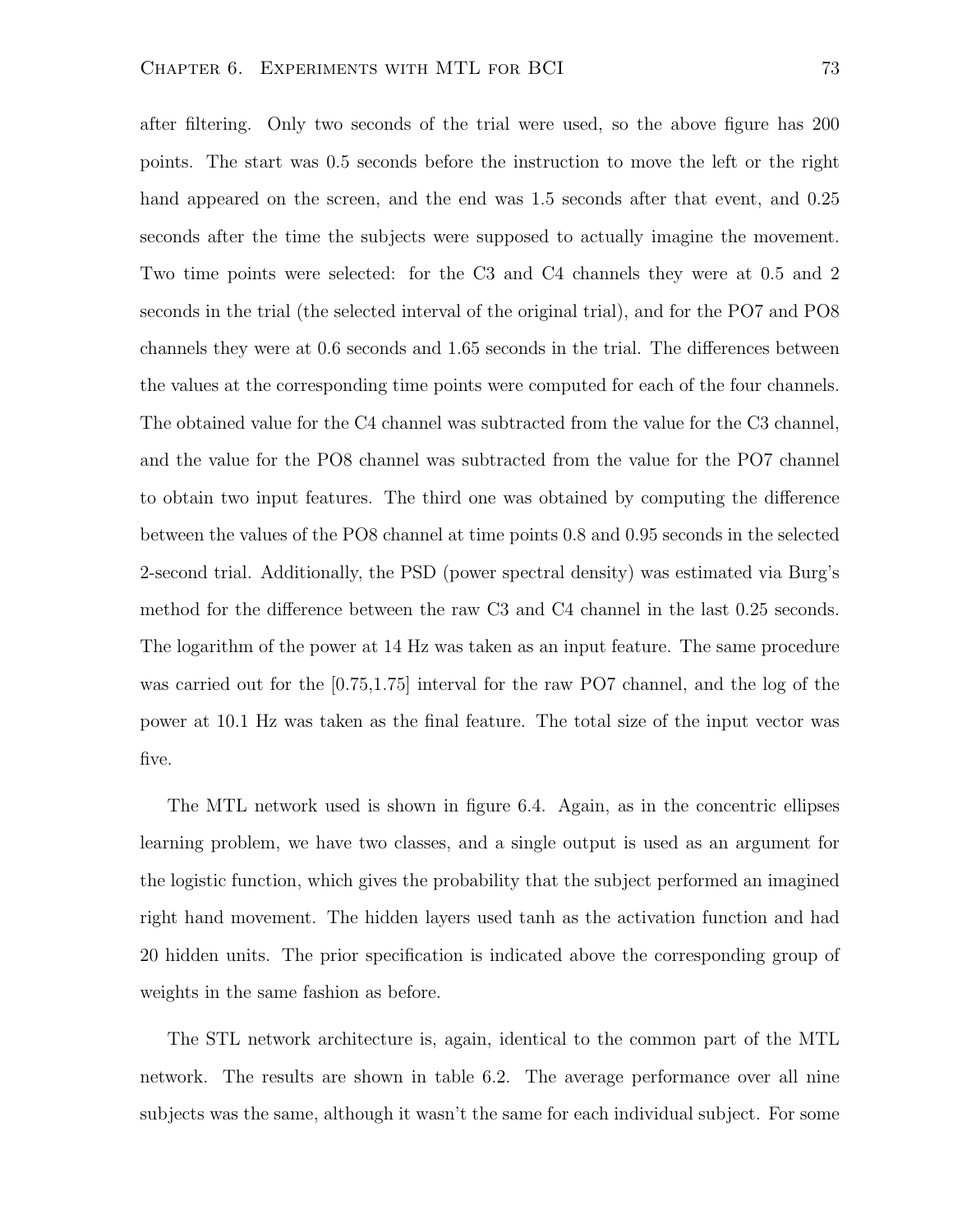

Figure 6.4: The MTL network for the nine-subject EEG classification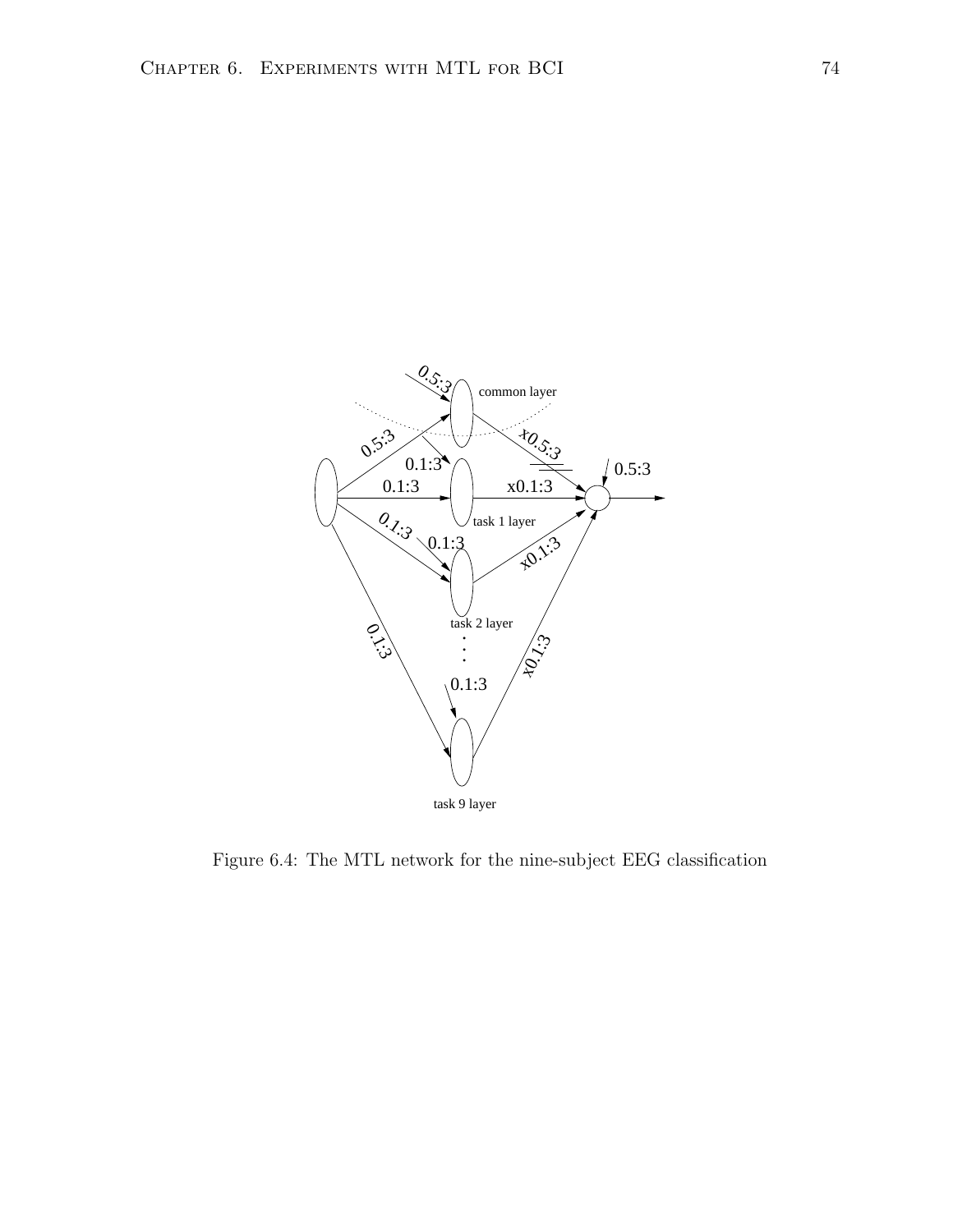| Subject        | <b>STL</b> | <b>MTL</b> |  |
|----------------|------------|------------|--|
| 1              | 70.0%      | 70.0%      |  |
| $\overline{2}$ | $56.7\%$   | $60.0\%$   |  |
| 3              | $65.6\%$   | $65.6\%$   |  |
| 4              | 56.7%      | $55.6\%$   |  |
| 5              | $44.5\%$   | $52.2\%$   |  |
| 6              | $68.9\%$   | $66.7\%$   |  |
| 7              | $64.4\%$   | $62.2\%$   |  |
| 8              | $63.3\%$   | $58.9\%$   |  |
| 9              | 71.1%      | 70.0%      |  |
| Avg.           | $62.4\%$   | $62.4\%$   |  |

Table 6.2: Accuracy rates for the nine-subject EEG problem

subjects, the results were bad. The accuracy rate for the fifth subject was even below 50%, which is the expected accuracy rate if we guess blindly.

I selected five subjects for which the STL method perfomed the best: subjects number 1, 3, 6, 7 and 9, and retrained the MTL method. The network used the same priors as above, but now it had six hidden layers instead of ten: one common plus five task-specific layers. The results for the five selected subjects are summarised in table 6.3.

We can see that the MTL method comes out behind the STL method. Given the experience with the AR coefficients, and the fact that the priors above assume the tasks to be significantly related, the new MTL model in figure 6.5 was trained, and its results are given in the "MTL2" column of the table 6.3.

The MTL method now manages to outperform the STL, but the difference isn't very convincing. One of the reasons can be seen in figure 6.6 that shows the distribution of one of the input features for subject number 1. The x-axis is the index of the data point and the y-axis is the value of the input. There are 45 data points per class, and we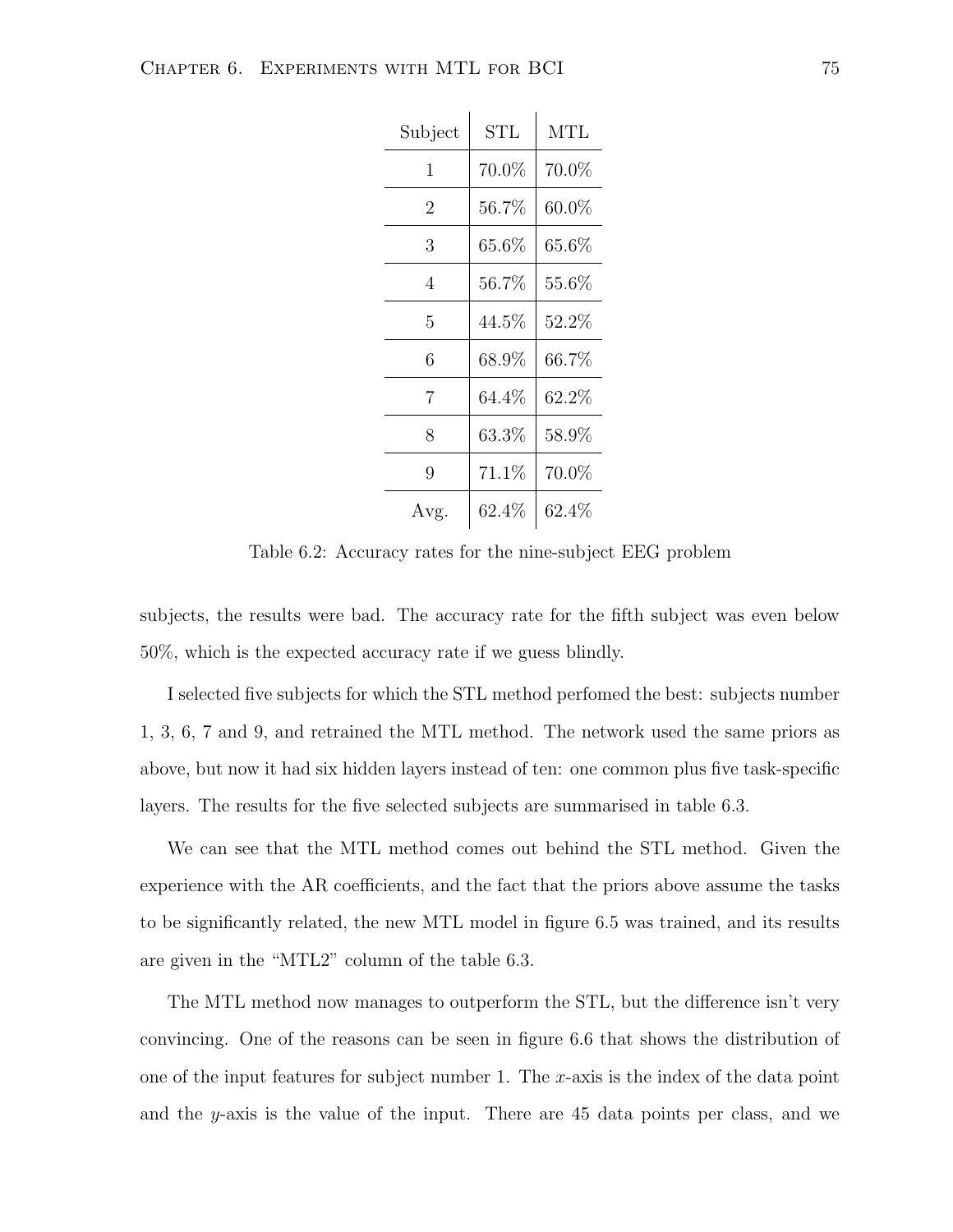|                | 90 points per task |            |                  | 10 points per task |                  |
|----------------|--------------------|------------|------------------|--------------------|------------------|
| Subject        | <b>STL</b>         | <b>MTL</b> | MTL <sub>2</sub> | <b>STL</b>         | MTL <sub>2</sub> |
| 1              | 70.0%              | 70.0%      | 73.3%            | 67.8%              | 71.1\%           |
| 3              | 65.6%              | 66.7%      | 65.6%            | $60.0\%$           | 60.0%            |
| 6              | 68.9%              | 66.7%      | 67.8%            | $61.1\%$           | 64.4\%           |
| $\overline{7}$ | 64.4%              | 64.4%      | 67.8%            | $60.0\%$           | 62.2%            |
| 9              | 71.1\%             | 70.0%      | 70.0%            | 62.2%              | 68.9%            |
| Avg.           | 68.0%              | 67.3%      | 68.9%            | 62.2\%             | 65.3%            |

Table 6.3: Accuracy rates for the five-subject EEG problem



Figure 6.5: The new MTL network for the five-subject EEG classification

can see that a single linear boundary would do a decent job. In this light, 90 training data points for each task is a lot, and in situations with a lot of data, STL is generally better than or at least as good as MTL. As was reported in chapter 2, linear methods for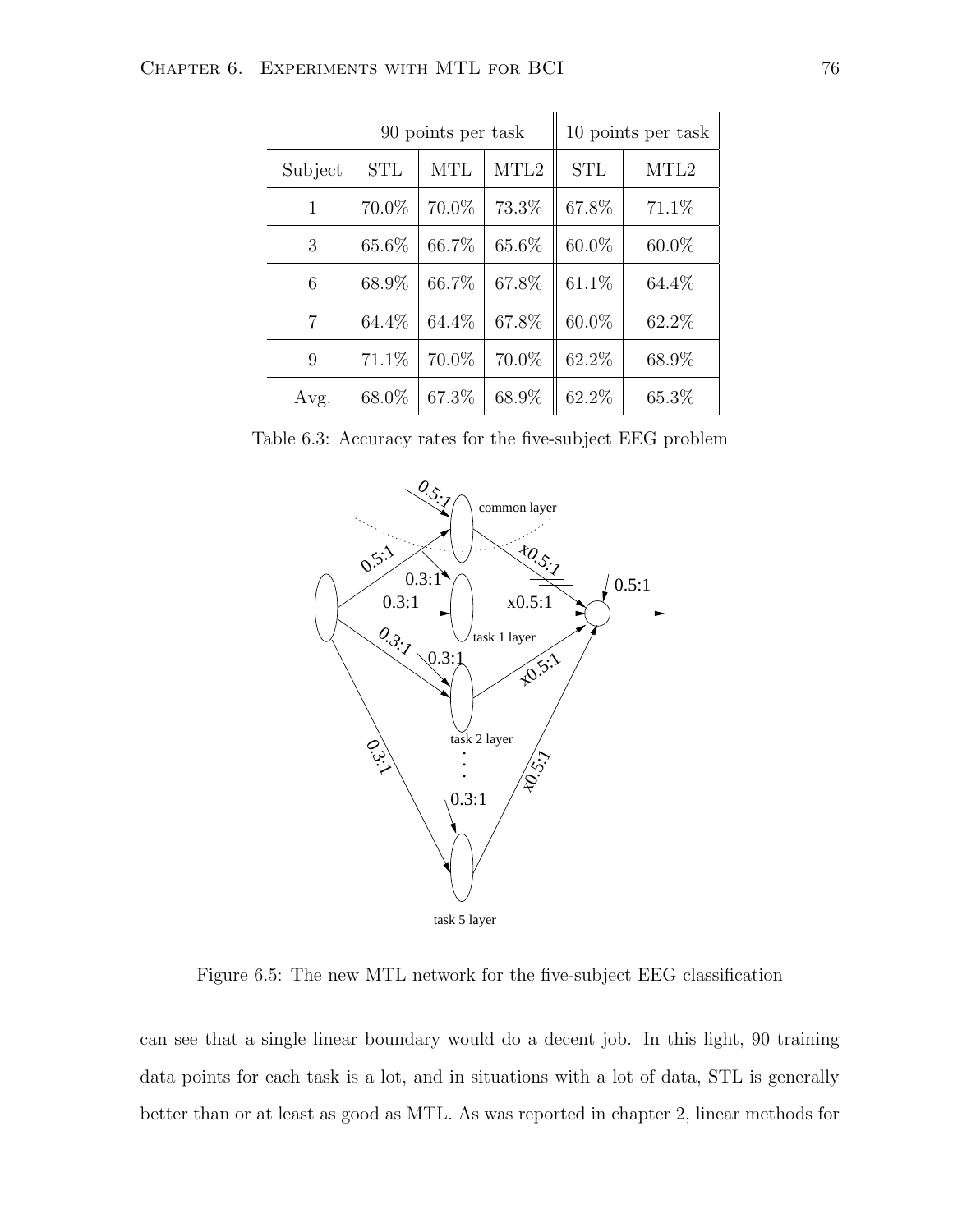

Figure 6.6: Distribution of one input feature for the two hand movements. Each class has 45 points

BCI have generally been as successful as nonlinear methods. One of the debates at the  $2^{nd}$  International BCI Workshop was titled "Linear versus Non-linear Methods in BCI Research". This linearity also suggests that we could use few data points and still achieve acceptable performance. This was indeed true. STL and the second (more successful) version of MTL were retrained with only 10 training data points per task, five per class. The results are also given in table 6.3.

MTL does manage to achieve a meaningful advantage over STL, and does so pretty consistently. The test data set had a total of 90 points.

One additional thing to note is that the input features were selected by hand by looking at a few trials for one subject (the first subject in the table). Specific frequencies where the power was taken, as well as the time points for MRP features, were tailored to that subject. This is probably the biggest reason that the accuracy rate was the highest for him. However, the selected input features also worked well for other subjects too. Together with the limited success of the MTL with few points, this suggests that the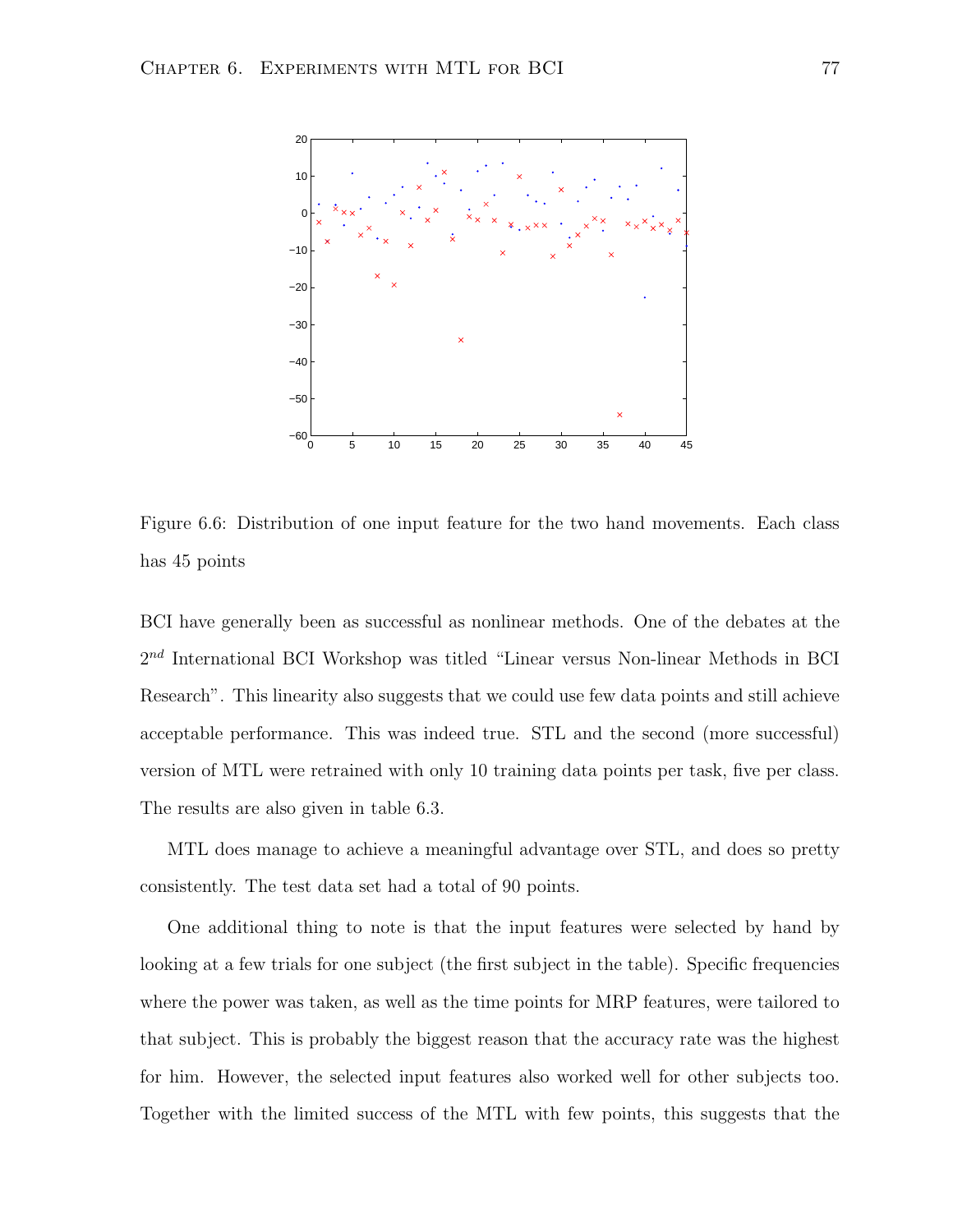relatedness of EEG signals gets reduced in the preprocessing phase, or even completely lost, as in the case with AR coefficients as input features.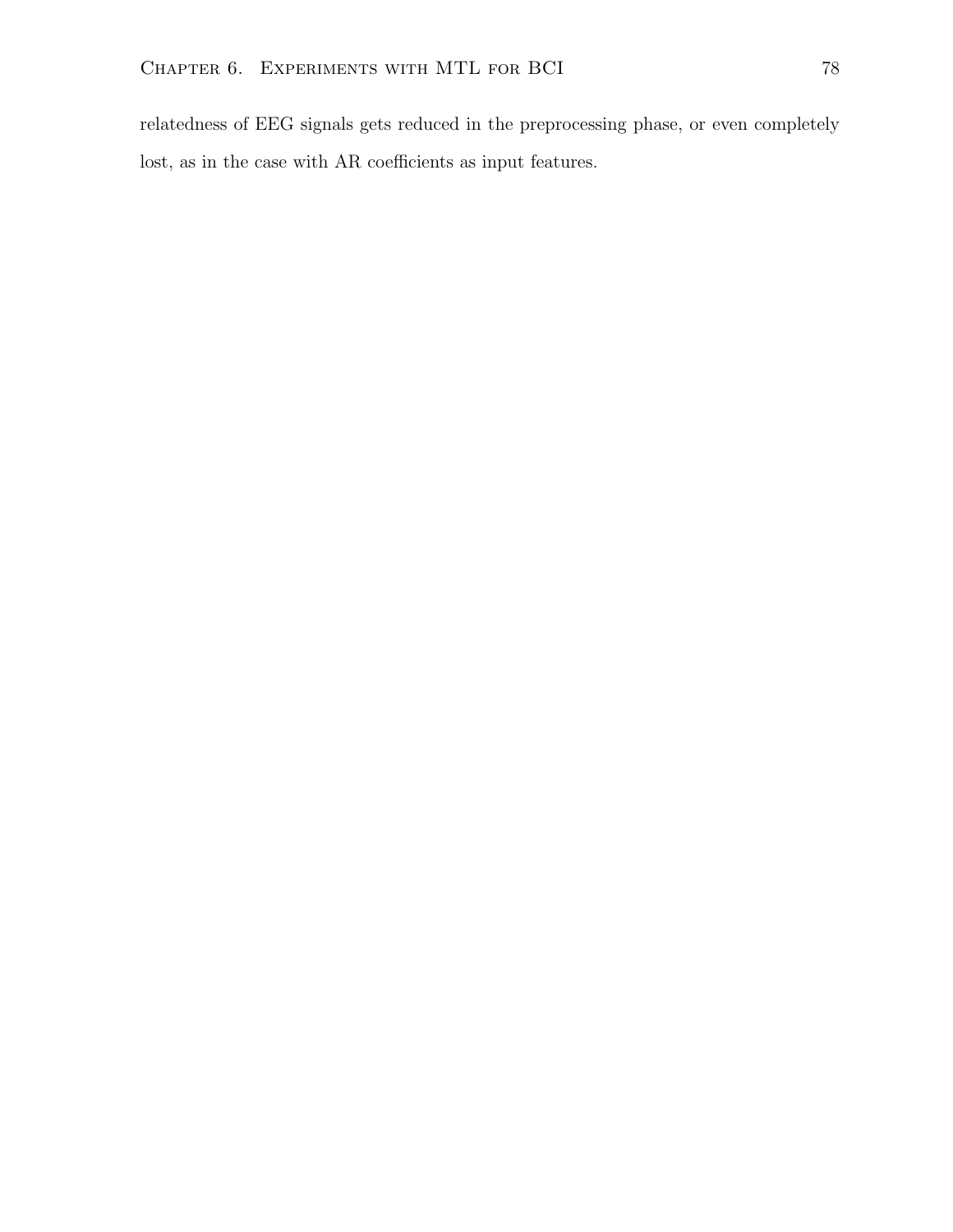## Chapter 7

## **Conclusions**

### 7.1 Summary

The human ability to generalise complex concepts with very few examples is in contrast with the most common approaches to machine learning. Recently, a few approaches that do tackle this aspect of learning have emerged. One such approach is multitask learning (MTL). The main idea of MTL is to use data from other tasks to help learn the task of interest more accurately and/or faster. It does that by training all tasks in parallel, while using a shared representation.

This thesis introduces a new MTL model that combines random regression coefficients models with powerful Bayesian neural networks. The role of the shared representation is played by a separate hidden layer which "overlays" task-specific layers. Priors for the network parameters play an important role here. They allow us to put an emphasis on the common layer, which is useful if the tasks are substantially related. In this case, the common layer does the bulk of the job, while the task specific hidden layers reflect the fine differences between the tasks.

The model was tested on artificially generated data sets, as well as on data sets from Brain Computer Interface problems. The focus was on generalisation accuracy of the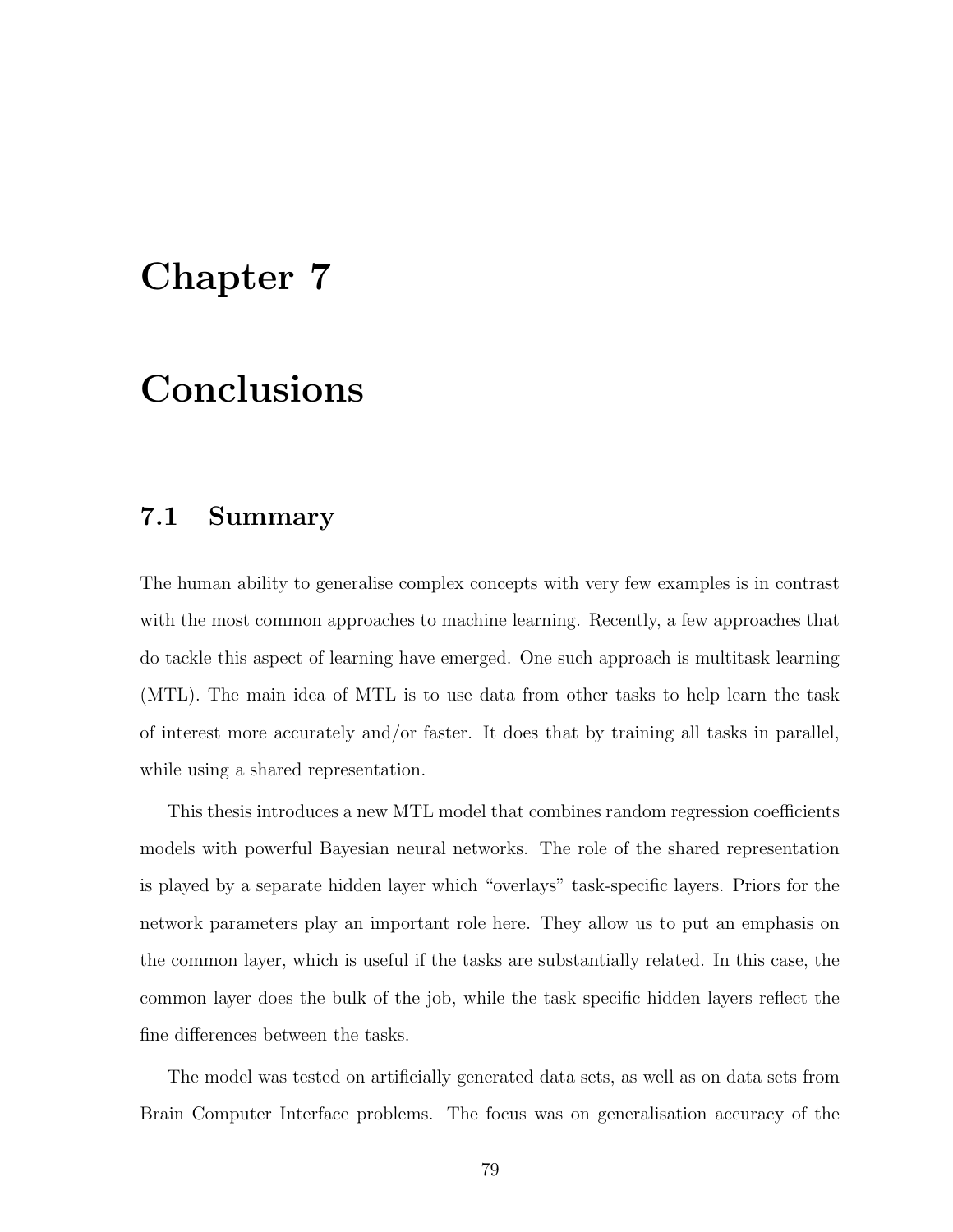learning, rather than on its speed. The experiments show that the new model succeeds in its goal; it achieves better performance than the single task learning models in situations with small training data sets. Moreover, even with abundant training data, the MTL model wasn't significantly outperformed by the STL method, provided that the priors were given some flexibility.

The application of the MTL method to the BCI data wasn't totally conclusive. Experiments with AR coefficients derived from the EEG time series didn't suggest that the EEG signals from different human subjects had much in common. However, with vague priors, the MTL method performed similarly to the STL method. With input features taken from the frequency domain, the MTL managed to acquire a limited success compared to the STL method, when the training data was scarce. This is in accord with the reports of researchers in the BCI field, who have discovered that certain actions can be detected in specific frequency bands of the corresponding EEG signal. A disadvantage of the input features taken from the frequency domain for MTL, is that linear classifiers are often sufficient. This implies that relatively small training data sets are required for decent performance, thus limiting the potential of the MTL approach. It may also suggest information loss during the preprocessing phase.

### 7.2 Future work

Since the majority of machine learning approaches are oriented toward single task learning, most of the available data sets are tailored to use with STL models. More data suitable for the MTL approach would allow a more accurate estimate of MTL's capabilities.

Brain computer interfaces have been a red hot field in the last few years. New preprocessing procedures may be developed that would optimise the trade-off between the input space dimensionality and the information loss, and might also help MTL. As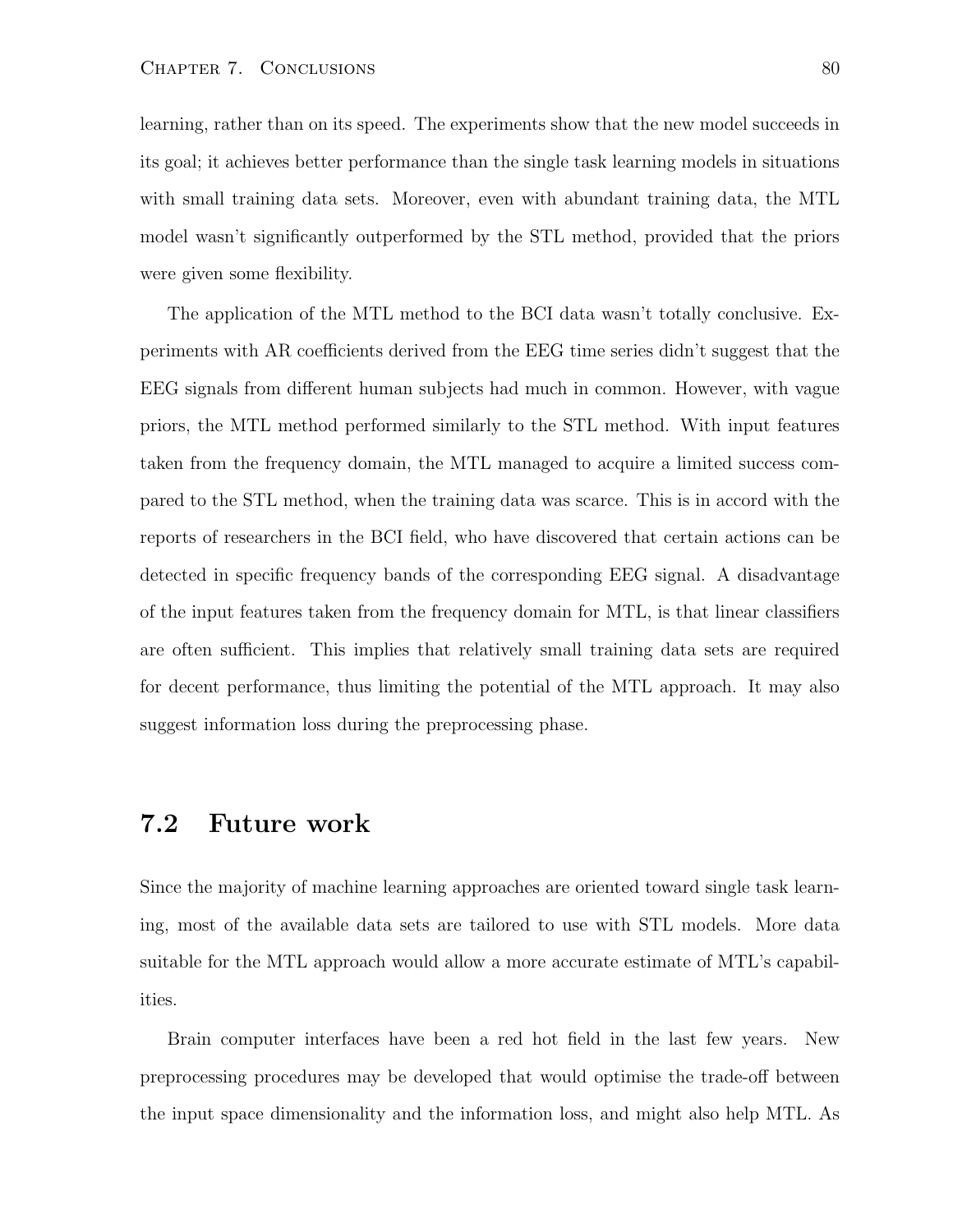#### CHAPTER 7. CONCLUSIONS 81

mentioned in the previous section, current preprocessing techniques heavily reduce the number of input features, often producing features with a linear relationship to the class, which is not a very good situation for multitask learning. However, it may be that this is an inherent characteristic of the EEG signal. One could also try to find a way to have an MTL method that would select features like frequency bands a bit differently for each subject – in a way, pushing multitask learning into the preprocessing phase as well.

It would also be interesting to compare the non-linear neural network method to random regression coefficient models, and to other statistical models that work with clustered data, most of which assume that the data model is linear.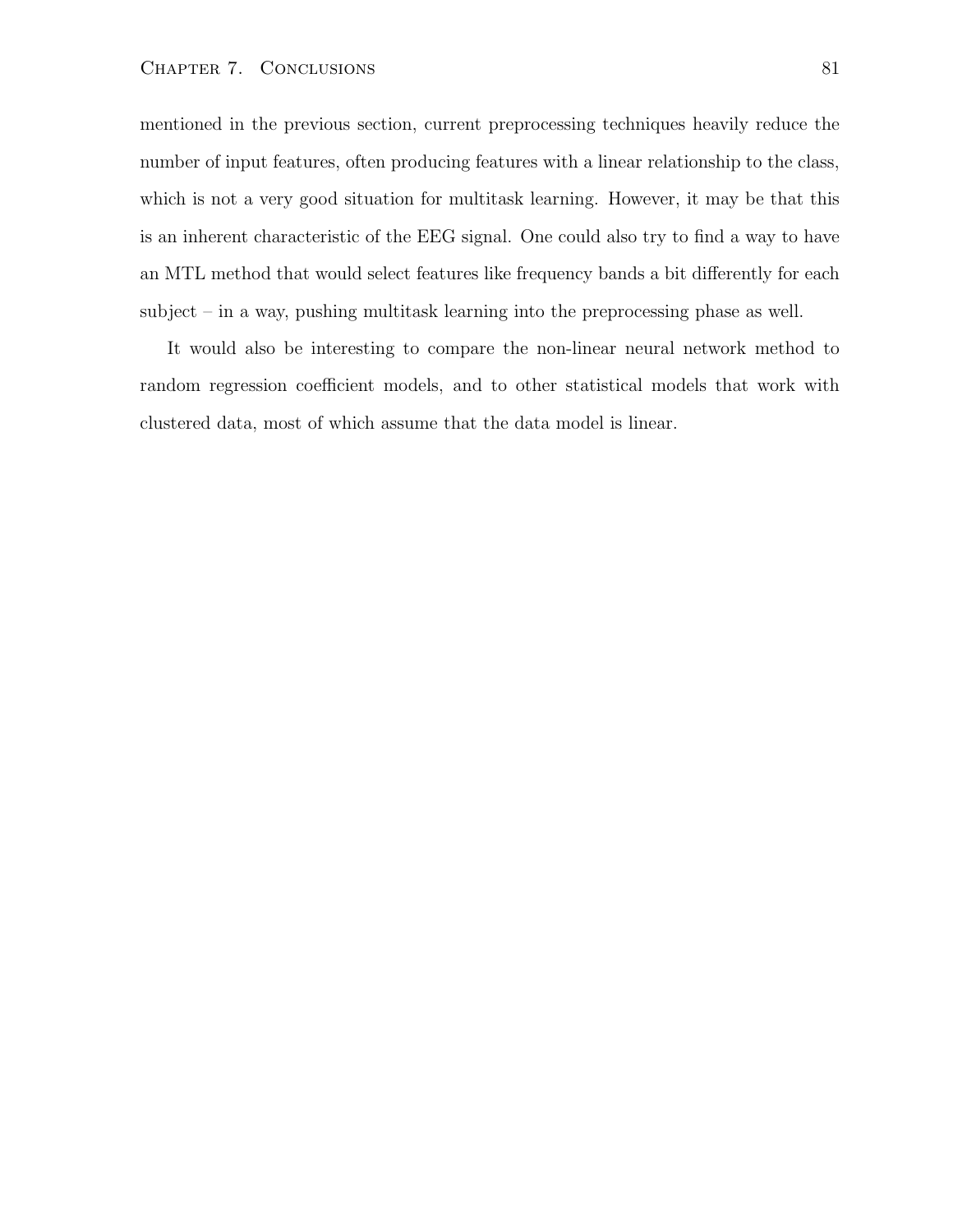# Bibliography

- [1] Y.S. Abu-Mostafa. Learning from hints in neural networks. Journal of Complexity, 6(2):192–198, 1990.
- [2] W.-K. Ahn and W.F. Brewer. Psychological studies of explanation-based learning. In G. DeJong, editor, Investigating Explanation-Based Learning, Boston/Dordrecht/London, 1993. Kluwer Academic Publishers.
- [3] O. Allen and A. Robert. Time-course of cortical activition during overt and imagined movements. In Cognitive Neuroscience Annual Meeting, New York, March 2001.
- [4] H. C. Andersen. Molecular dynamics simulations at constant pressure and/or temperature. Journal of Chemical Physics, 72:2384–2393, 1980.
- [5] C. Anderson and Z. Sijercic. Classification of EEG signals from four subjects during five mental tasks, 1996.
- [6] C. Babiloni, F. Carducci, F. Cincotti, P. Rossini, C. Neuper, G. Pfurtscheller, and F. Babiloni. Human movement-related potentials vs desynchronization of EEG alpha rhythm: A high-resolution EEG study. NeuroImage, 10(6):658–665, 1999.
- [7] B. Bakker and T. Heskes. Task clustering and gating for Bayesian multitask learning. Journal of Machine Learning Research, 4(1):83–99, 2004.
- [8] J. Baxter. Learning internal representations. In COLT: Proceedings of the Workshop on Computational Learning Theory, Morgan Kaufmann Publishers, 1995.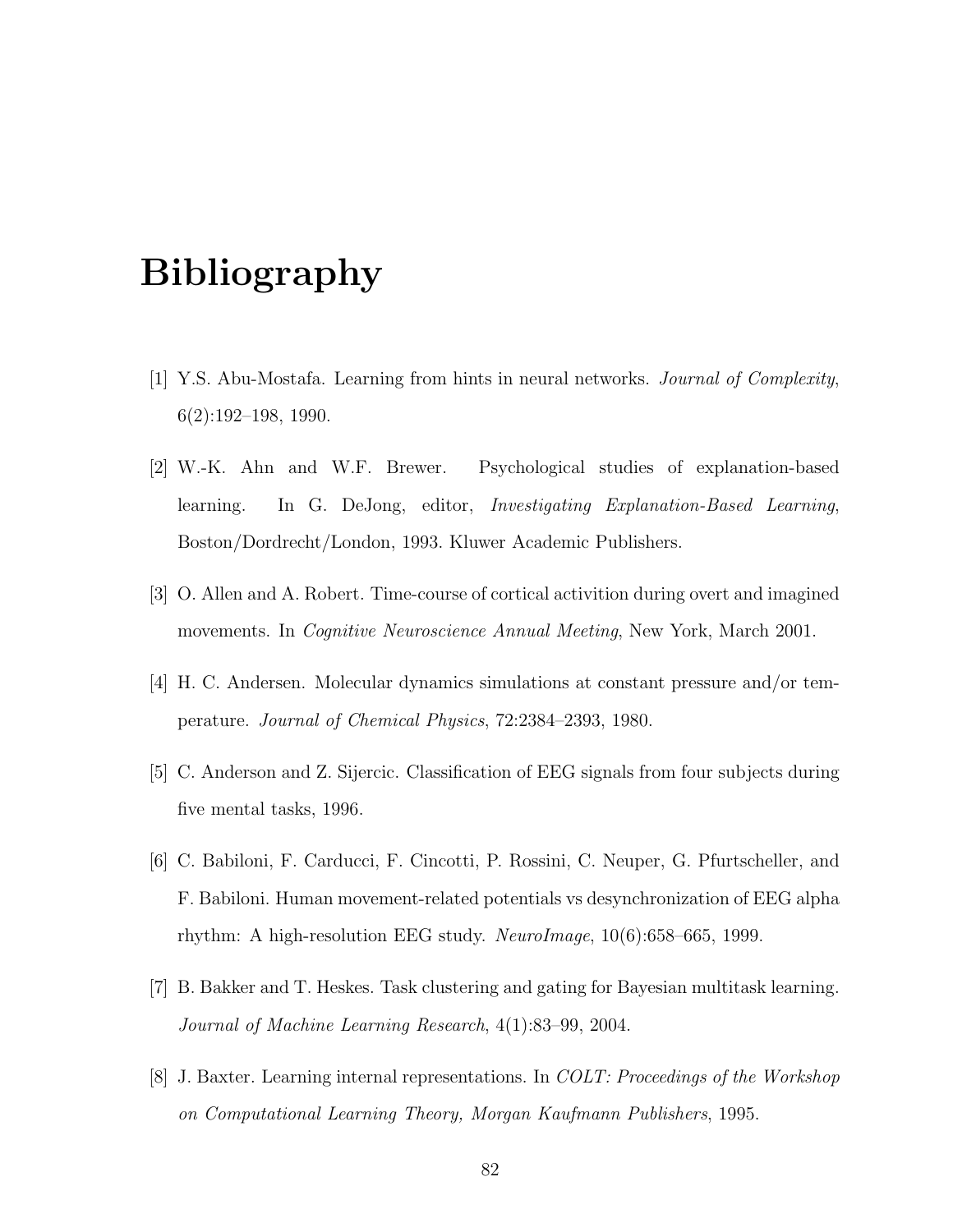- [9] J. Baxter. A Bayesian/information theoretic model of learning to learn via multiple task sampling. Machine Learning, 28(1):7–39, 1997.
- [10] J. Baxter. Theoretical models of learning to learn. In T. Mitchell and S. Thrun, editors, Learning to Learn. Kluwer, Boston, 1997.
- [11] J. Baxter. A model of inductive bias learning. Journal of Artificial Intelligence Research, 12:149–198, 2000.
- [12] S. Ben-David and R. Schuller. Exploiting task relatedness for multiple task learning. COLT 2003, 2003.
- [13] N. Birbaumer, N. Ghanayim, T. Hinterberger, I. Iversen, B. Kotchoubey, A. Kubler, ¨ J. Perelmouter, E. Taub, and H. Flor. A spelling device for the paralysed. Nature, 398(6725):297–298, 1999.
- [14] B. Blankertz, G. Curio, and K. R. Müller. Classifying single trial EEG: Towards brain computer interfacing. In T. G. Dietterich, S. Becker, and Z. Ghahramani, editors, Advances in Neural Information Processing Systems 14, Cambridge, MA, 2002. MIT Press.
- [15] W.L. Buntine and A.S. Weigend. Bayesian back-propagation. Complex systems, 5:605–643, 1991.
- [16] R. Caruana. Multitask learning: A knowledge-based source of inductive bias. In International Conference on Machine Learning, pages 41–48, 1993.
- [17] R. Caruana. Multitask learning. Machine Learning, 28(1):41–75, 1997.
- [18] R. Caruana. Multitask Learning. PhD thesis, School of Computer Science, Carnegie Mellon University, Pittsburg, PA, 1997.
- [19] T. Cover and P. Hart. Nearest neighbor pattern classification. IEEE Transactions on Information Theory, 13:21–27, 1967.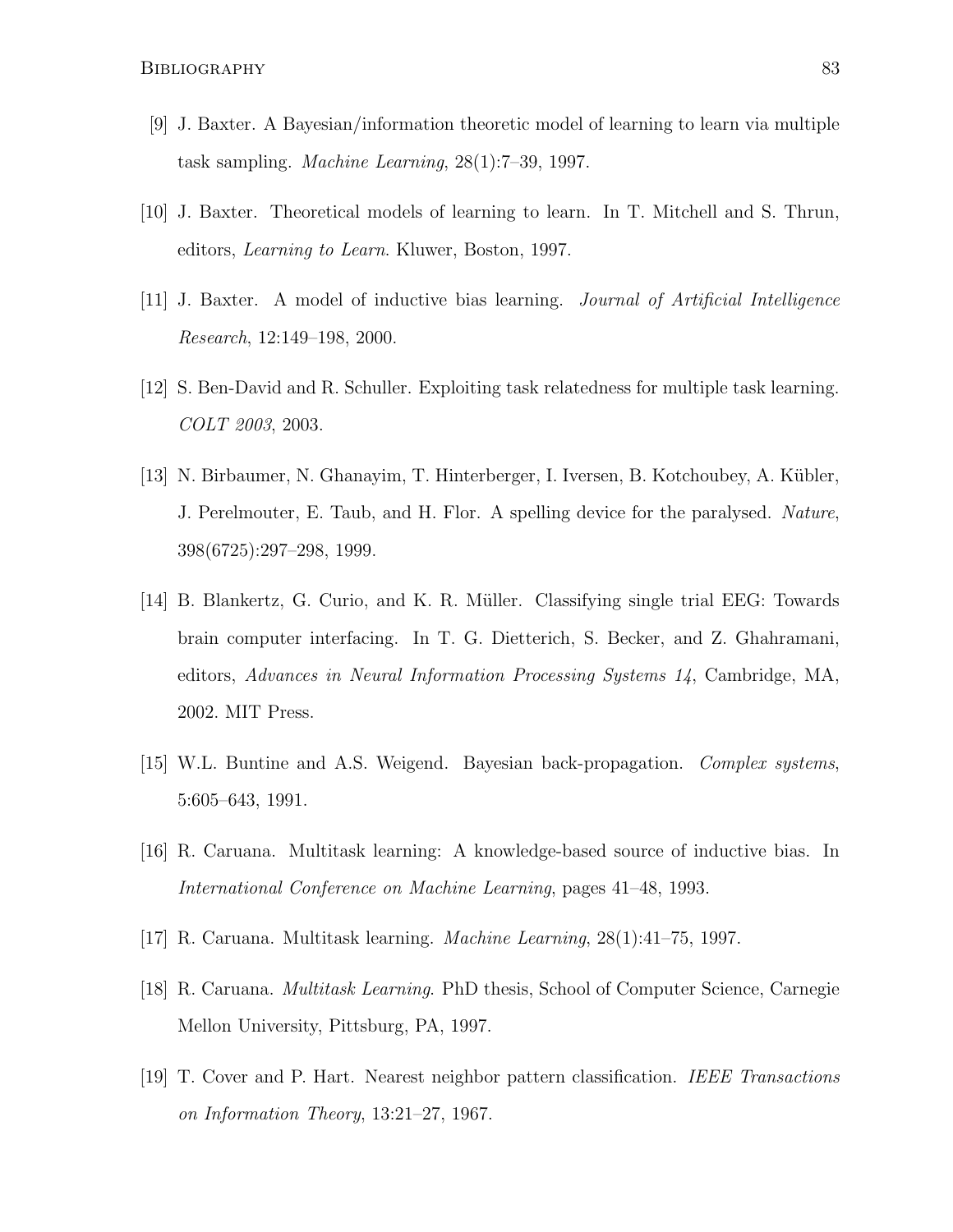- [20] E. Donchin, K. Spencer, and R. Wijesinghe. The mental prosthesis: Assessing the speed of a P300-Based Brain-Computer Interface. IEEE Transactions on Rehabilitation Engineering, 8(2):174–179, 2000.
- [21] G. Dornhege, B. Blankertz, G. Curio, and K. Mller. Combining features for BCI, 2003.
- [22] S. Duane, A. D. Kennedy, B.J. Pendleton, and D. Roweth. Hybrid Monte Carlo. Physics Leters, 195:216–222, 1987.
- [23] S. Fahlman and C. Lebiere. The cascade-correlation learning architecture. In D.S. Touretzky, editor, Advances in Neural Information Processing Systems, volume 2. Morgan Kaufmann, San Mateo, CA, 1990.
- [24] L.A. Farwell and E. Donchin. Talking off the top of your head: toward a mental prosthesis utilizing event-related brain potentials. Electroenceph. Clin. Neurophysiol., pages 510–523, 1988.
- [25] E. Fix and J.L. Hodges. Discriminatory analysis, non-parametric discrimination, USAF School of Aviation Medicine, Randolph Field, TX, Project 21-49-004, Report 4, Contract AF41(128)-3, 1951.
- [26] L.-M. Fu. Integration of neural heuristics into knowledge-based inference. In Connection Science, volume 1, pages 325–339. 1992.
- [27] C. Genovese. Statistical inference in functional magnetic resonance imaging, 1997.
- [28] D. Gentner. The mechanisms of analogical learning. In S. Vosniadou and A. Ortony, editors, Similarity and Analogical Reasoning, pages 199–241. Cambridge University Press, New York, 1989.
- [29] J. Ghosn and Y. Bengio. Multi-task learning for stock selection. In Advances in Neural Information Processing Systems 9, 1997.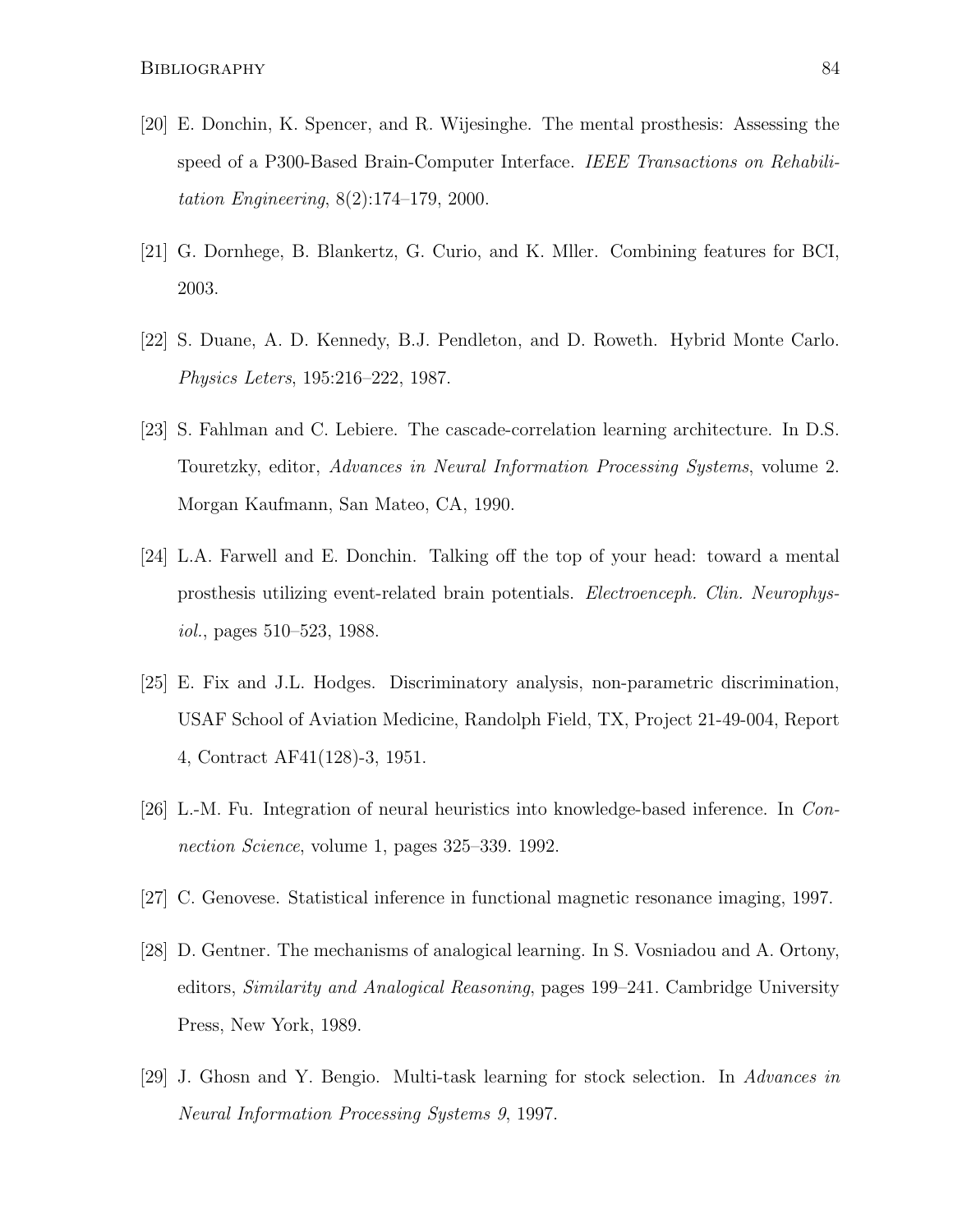- [30] B. Graimann, J. Huggins, S. Levine, and G. Pfurtscheller. Toward a direct brain interface based on human subdural recordings and wavelet-packet analysis. IEEE Transactions on Biomedical Engineering, 51(6):954–962, 2004.
- [31] N. Hartvig. Parametric modelling of functional magnetic resonance imaging data, 2000.
- [32] D. Haussler. Quantifying inductive bias: AI learning algorithms and Valiant's learning framework. Artificial Intelligence, 36(2):177–221, 1988.
- [33] T. Heskes. Emiprical bayes for learning to learn. In P. Langley, editor, Proceedings of ICML, pages 367–374, San Francisco, CA, 2000. Morgan Kaufmann.
- [34] T. Hume and M. Pazzani. Learning sets of related concepts: A shared task model. In Proceedings of the Eighteenth Annual Conference of the Cognitive Science Society, 1996.
- [35] M.I. Jordan and R.A. Jacobs. Hierarchical mixtures of experts and the EM algorithm. Technical Report AIM-1440, 1993.
- [36] Z.A. Keirn and J.I. Aunon. A new mode of communication between man and his surroundings. IEEE Transactions on Biomedical Engineering, 37(12):1209–1214, 1990.
- [37] P. Kennedy, R. Bakay, M. Moore, K. Adams, and J. Goldwaithe. Direct control of a computer from the human central nervous system. IEEE Transactions on Rehabilitation Engineering, 8(2):198–202, 2000.
- [38] E. Lalor, S.P. Kelly, C. Finucane, R. Smith, R. Burke, R. B. Reilly, and G. Mc-Darby. Steady-state VEP-based brain computer interface control in an immersive 3-D gaming environment. Journal of Applied Digital Signal Processing - Trends of Brain Computer Interfaces Special Issue. In submission.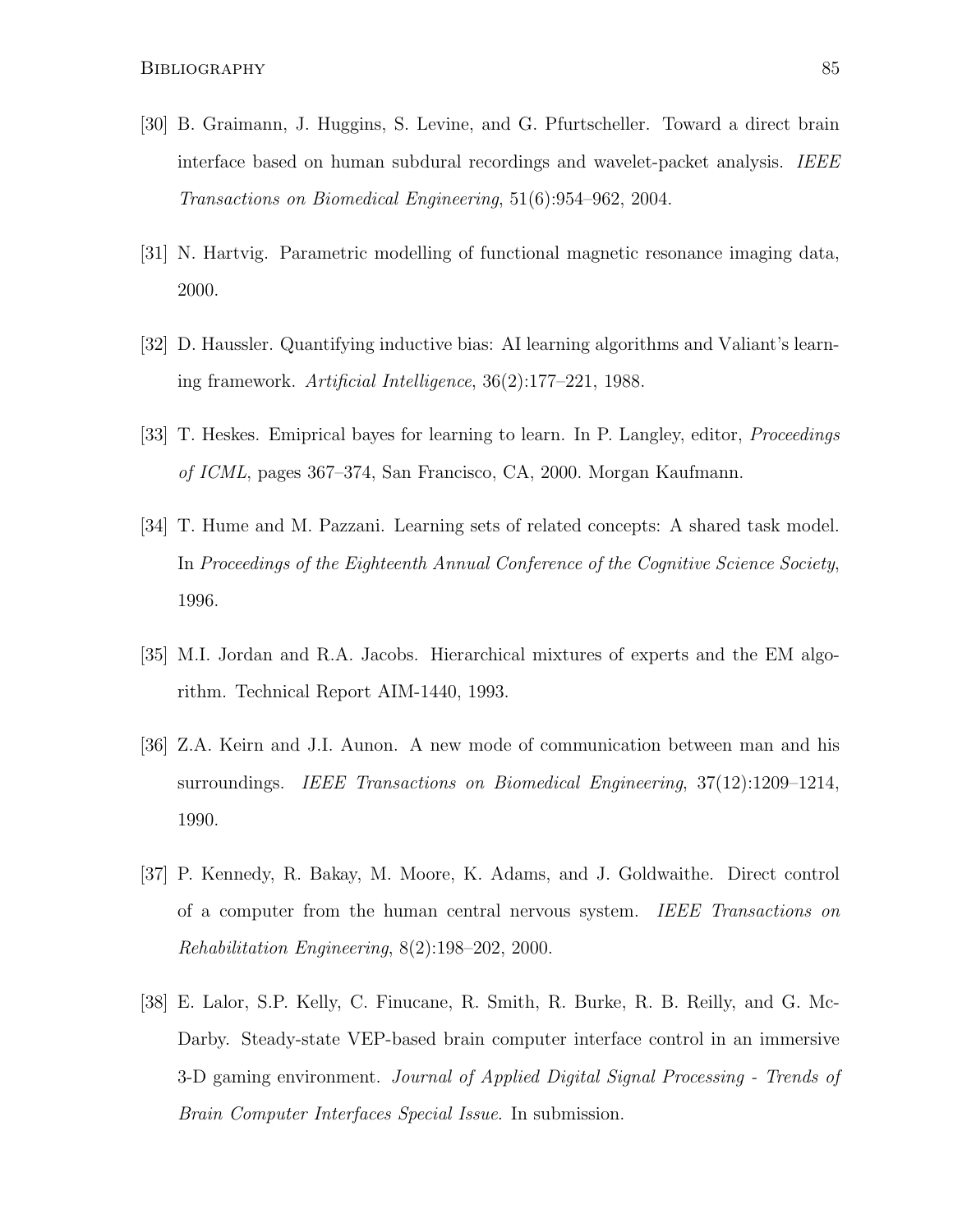- [39] N.T. Longford. Random Coefficient Models. Clarendon Press, Oxford, 1993.
- [40] A.S. Luchins and E.H. Luchins. New experimental attempts at preventing mechanization in problem solving. Journal of general Psychology, 42:279–297, 1950.
- [41] D. MacKay. Bayesian Methods for Adaptive Models. PhD thesis, Caltech, 1992.
- [42] D. J. C. MacKay. A practical Bayesian framework for backprop networks. In J. E. Moody, S. J. Hanson, and R. P. Lippmann, editors, Advances in Neural Information Processing Systems 4, pages 839–846, 1992.
- [43] J. Mahoney and R. Mooney. Combining symbolic and neural learning to revise probabilistic theories. In Proceedings of the 1992 Machine Learning Workshop on Integrated Learning in Real Domains, Aberdeen, Scotland, 1992.
- [44] G. Martin. The effects of old learning on new in Hopfield and backpropagation networks. Technical Report ACA-HI-019, Microelectronics and Computer Technology Corporation (MCC), 1988.
- [45] N. Metropolis, A. W. Rosenbluth, M. N. Rosenbluth, A. H. Teller, and E. Teller. Equation of state calculations by fast computing machines. Journal of Chemical Physics, 21:1087–1092, 1953.
- [46] M. Middendorf, G. McMillan, G. Calhoun, and K. S. Jones. Brain-computer interfaces based on the steady-state visual-evoked response. Rehabilitation Engineering, IEEE Transactions on [see also IEEE Trans. on Neural Systems and Rehabilitation], 8:211–214, 2000.
- [47] T. Mitchell, R. Hutchinson, M. Just, S. Newman, R. Niculescu, F. Periera, and X. Wang. Machine learning of fMRI virtual sensors of cognitive states. In The 16th Annual Conference on Neural Information Processing Systems, Computational Neuroimaging: Foundations, Concepts and Methods Workshop, 2002.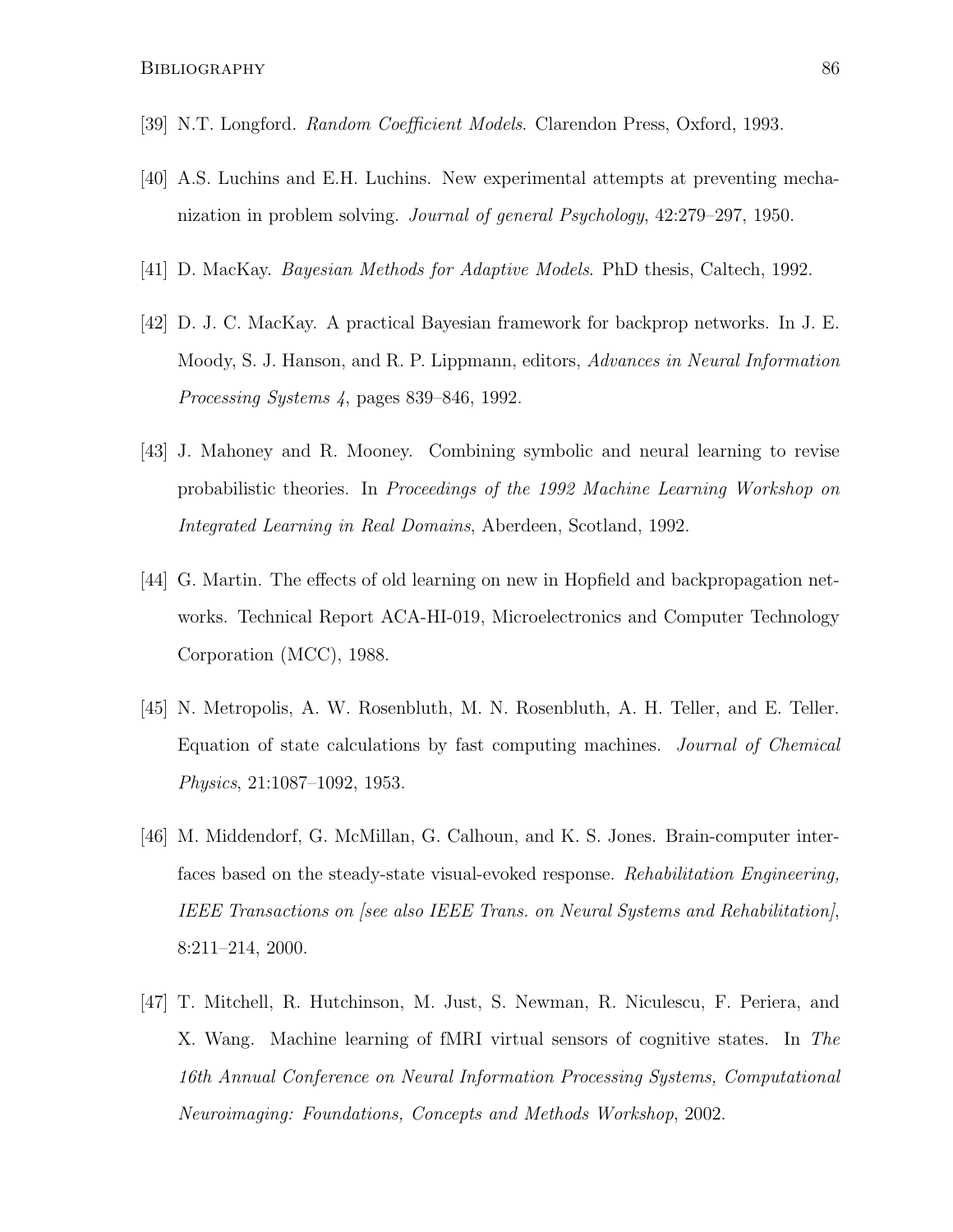- [48] A.W. Moore, D.J. Hill, and M.P. Johnson. An empirical investigation of brute force to choose features, smoothers and function approximators. In S. Hanson, S. Judd, and T. Petsche, editors, Computational Learning Theory and Natural Learning Systems, volume 3. MIT Press, 1992.
- [49] G. Murphy and D. Medin. The role of theories in conceptual coherence. Psychological Review, 92:289–316, 1985.
- [50] G.V. Nakamura. Knowledge-based classification of ill-defined categories. Memory and Cognition, 13:377–384, 1985.
- [51] R. M. Neal. Probabilistic inference using Markov chain Monte Carlo methods. Technical Report CRG-TR-93-1, University of Toronto, 1993.
- [52] R. M. Neal. Priors for infinite networks. Technical Report CRG-TR-94-1, University of Toronto, 1994.
- [53] R. M. Neal. Bayesian Learning for Neural Networks. Springer-Verlag New York, 1996.
- [54] M. Osaka. Peak alpha frequency of EEG during a mental task: Task difficulty and hemispheric differences. *Psychophysiology*, 21:101–105, 1984.
- [55] H.D. Patterson and R. Thompson. Recovery of inter-block information when block sizes are unequal. Biometrika, 77:549–555, 1971.
- [56] M. Pazzani. Influence of prior knowledge on concept acquisition: Experimental and computational results. Journal of Experimental Psychology: Learning, Memory, and Cognition, 17(3):416–432, 1991.
- [57] M. Pazzani, C. Brunk, and G. Silverstein. A knowledge intensive approach to learning relational concepts. In Proceedings of the Eight International Workshop on Machine Learning, Ithaca, New York, 1991. Morgan Kaufmann.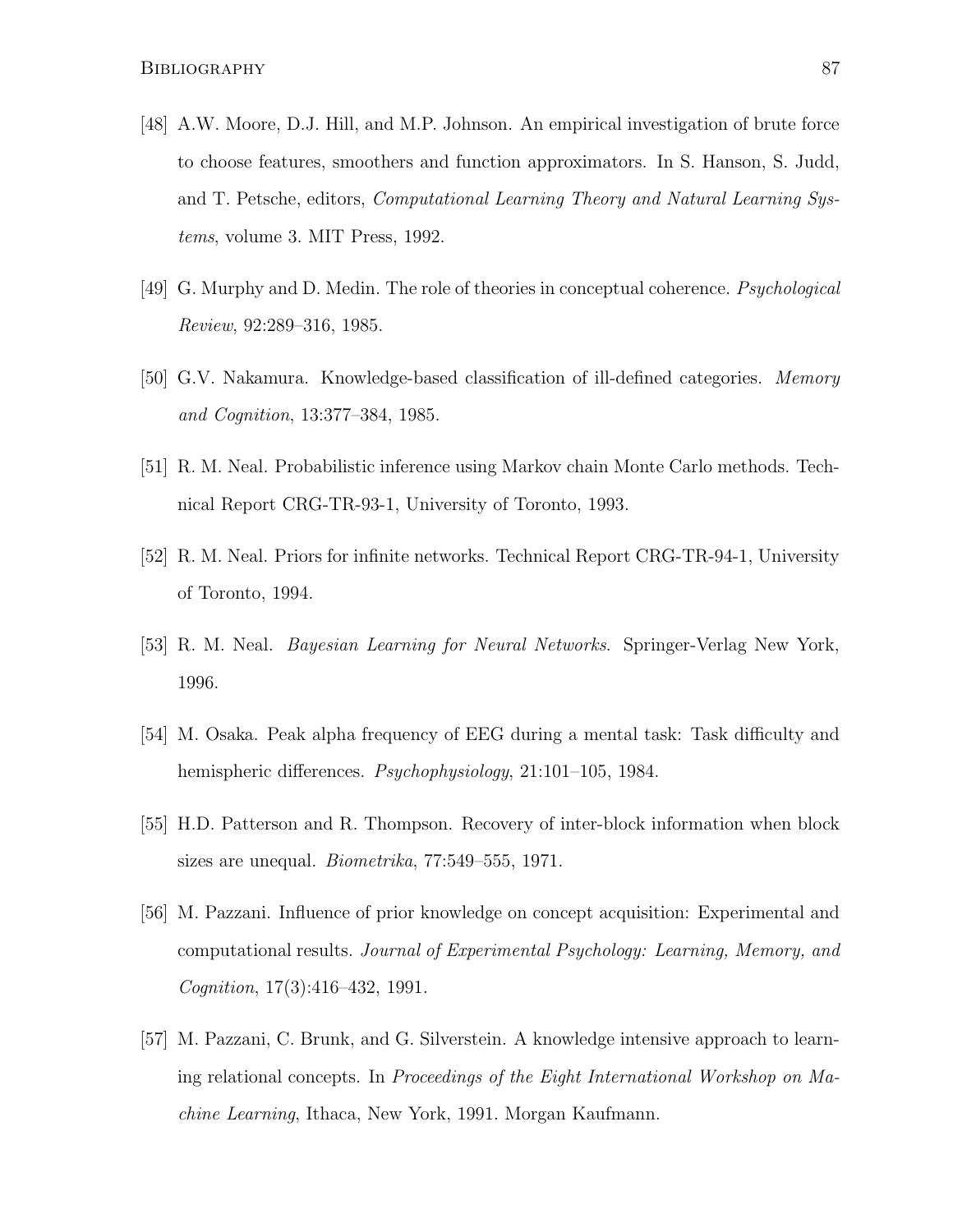- [58] W. Penny and S. Roberts. Experiments with an EEG-based computer interface. Technical report, Department of Electrical and Electronic Engineering, Imperial College, London, 1999.
- [59] G. Pfurtscheller. EEG event-related desynchronization (ERD) and synchronization (ERS). Electroencephalography and Clinical Neurophysiology, 103(1):26–26, 1997.
- [60] G. Pfurtscheller, D. Flotzinger, and C. Neuper. Differentiation between finger, toe and tongue movement in man based on 40 hz EEG. Electroencephalography and Clinical Neurophysiology, 90(6):456–460, 1994.
- [61] G. Pfurtscheller and C. Neuper. Event-related synchronization of mu rhythm in the EEG over the cortical hand area in man. Neuroscience Letters, 174(1):93–96, 1994.
- [62] L. Pratt. Experiments in the transfer of knowledge between neural networks. In S. Hanson, G. Drastal, and R. Rivest, editors, Computational Learning Theory and Natural Learning Systems, Constraints and Prospects, chapter 4.1. MIT Press, 1993.
- [63] L. Pratt. Transferring Previously Learned Back-Propagation Neural Networks to New Learning Tasks. PhD thesis, Rutgers University, May 1993.
- [64] Progress and Perspectives. The BCI competition 2003:.
- [65] G. Collins R. Schank and L. Hunter. Transcending inductive category formation in learning. Behavioral and Brain Sciences, 9:639–686, 1986.
- [66] L. Rendell, R. Seshu, and D. Tcheng. Layered concept-learning and dynamicallyvariable bias management. In Proceedings of the IJCAI-87, pages 308–314, 1987.
- [67] D.E. Rumelhart, G.E. Hinton, and R.J. Williams. Learning representations by backpropagating errors. Nature, 323:533–536, 1986.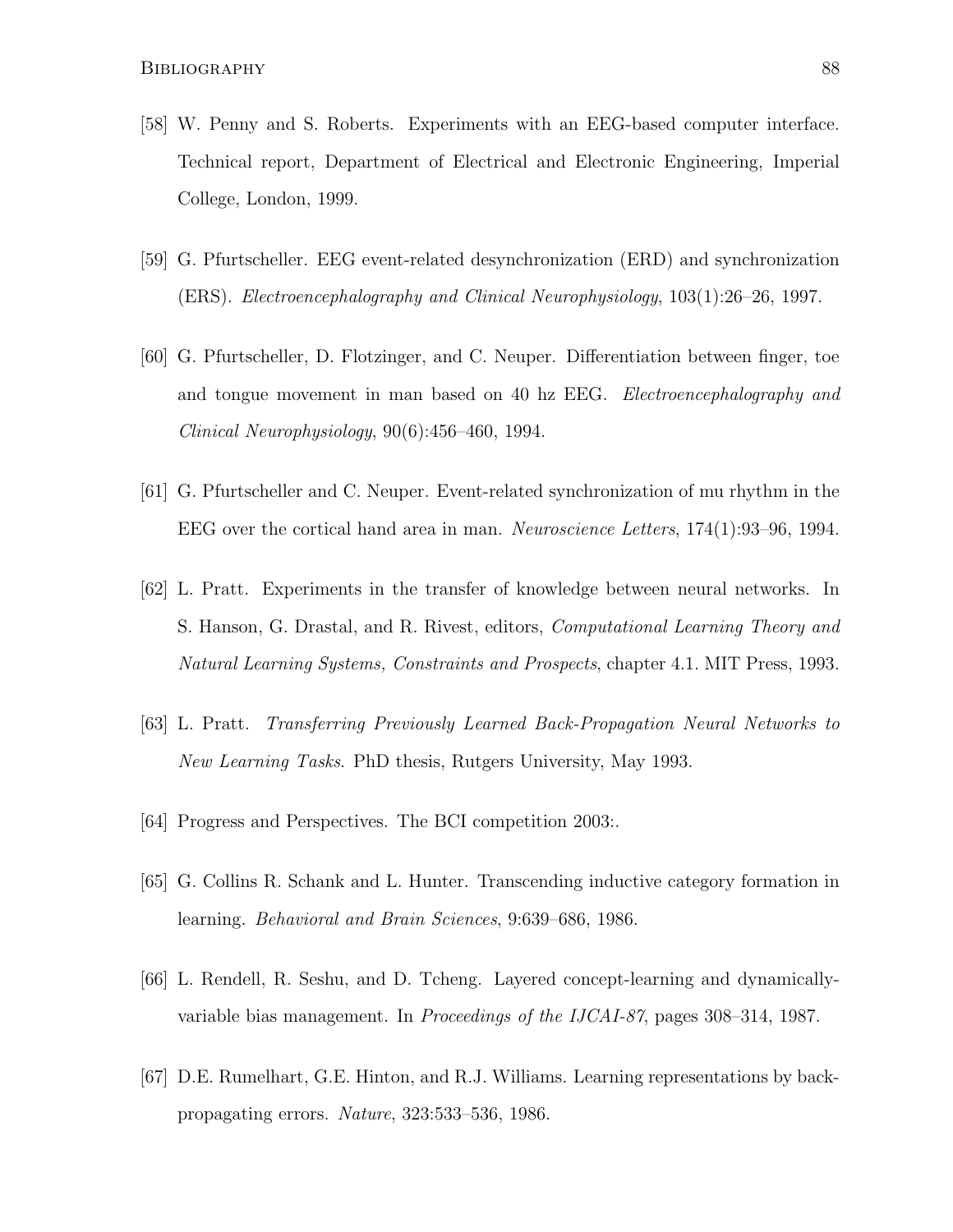- [68] J. Schmidhuber, J. Zhao, and M. Wiering. Shifting inductive bias with successstory algorithm, adaptive levin search, and incremental self-improvement. Machine Learning,  $28(1):105-130$ , 1997.
- [69] R. Setiono. Extracting rules from neural networks by pruning and hidden-unit splitting. Neural Comput., 9(1):205–225, 1997.
- [70] N. Sharkey and A. Sharkey. Adaptive generalization and the transfer of knowledge. In Proceedings of the Second Irish Neural Network Conference, Belfast, 1992.
- [71] N. Sharkey and A. Sharkey. An analysis of catastrophic interference. Connection Science, 7:301–329, 1995.
- [72] D. Shepard. A two-dimensional interpolation function for irregularly spaced data. In 23rd National Conference ACM, pages 517–523, 1968.
- [73] D. Silver and R. Mercer. The parallel transfer of task knowledge using dynamic learning rates based on a measure of relatedness, 1996.
- [74] P. Simard, B. Victorri, Y. LeCun, and J. Denken. Tangent prop a formalism for specifying selected invariances in an adaptive network. In J. E. Moody, S. J. Hanson, and R. P. Lippmann, editors, Advances in Neural Information Processing Systems 4, pages 895–903, San Mateo, CA, 1992. Morgan Kaufmann.
- [75] S. Suddarth and A. Holden. A symbolic neural systems and the use of hints for developing complex systems. International Journal of Man-Machine Studies, 35:291– 311, 1991.
- [76] E. Sutter. The brain response interface: communication through visually-induced electrical brain responses. J. Microcomput. Appl., 15(1):31–45, 1992.
- [77] I. Taha and J. Ghosh. Symbolic interpretation of artificial neural networks. Knowledge and Data Engineering,  $11(3):448-463$ , 1999.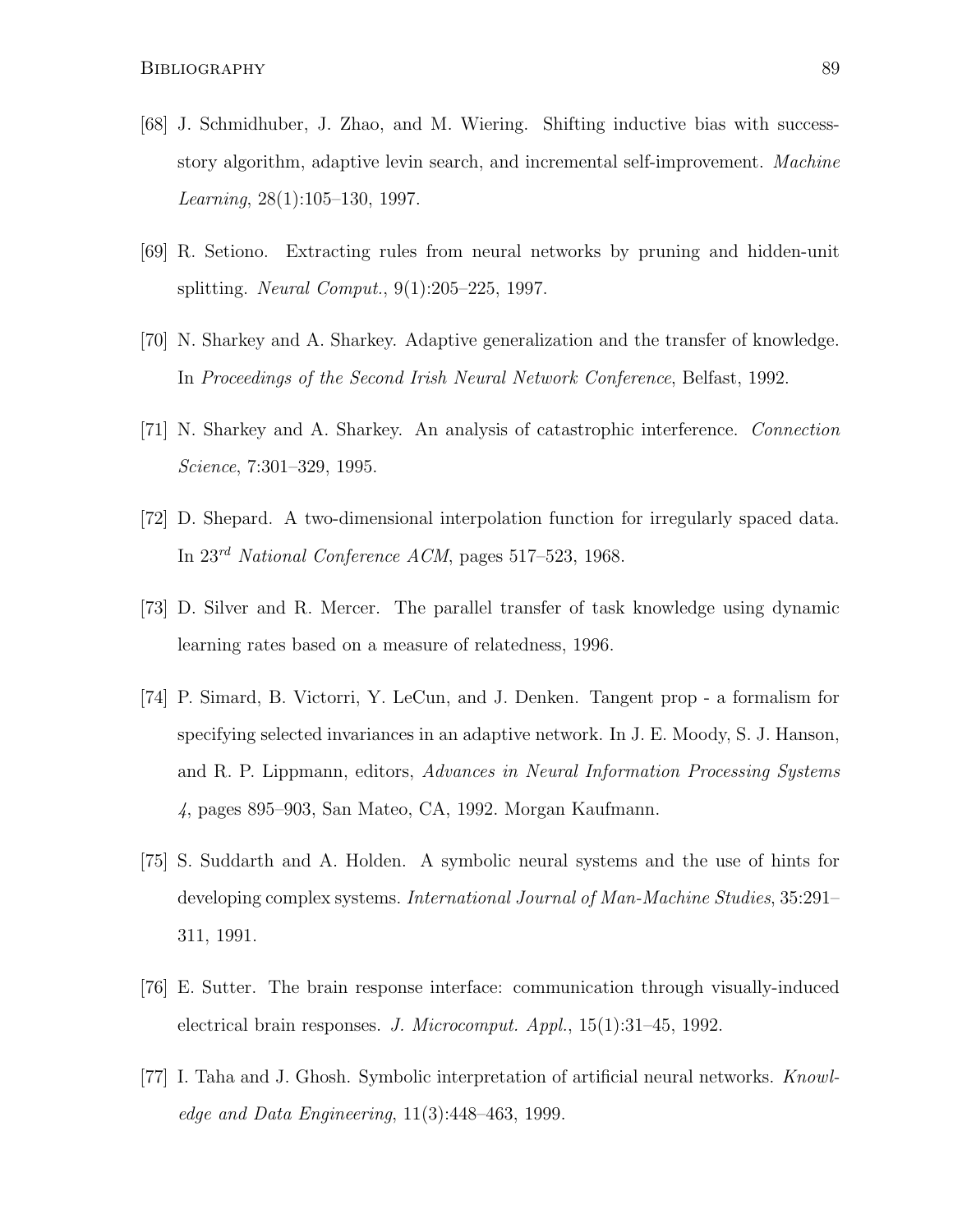- [78] D. Taylor, S. Tillery, and A. Schwartz. Direct cortical control of 3d neuroprosthetic devices. Science, 296(5574):1829–1832, 2002.
- [79] M. Tenorio and W.-T. Lee. Self organizing neural network for optimum supervised learning. Technical Report TR-EE 89-30, Purdue Univ. School of Elec. Eng., 1989.
- [80] S. Thrun. Lifelong learning: A case study. Technical Report CMU-CS-95-208, Carnegie Mellon University, Computer Science Department, Pittsburgh, PA, 1995.
- [81] S. Thrun. Is learning the n-th thing any easier than learning the first? In David S. Touretzky, Michael C. Mozer, and Michael E. Hasselmo, editors, Advances in Neural Information Processing Systems, volume 8, pages 640–646. The MIT Press, 1996.
- [82] S. Thrun. Lifelong learning algorithms. In S. Thrun and L.Y. Pratt, editors, Learning to Learn, chapter 8. Kluwer Academic Publishers, Boston, MA, 1998.
- [83] S. Thrun and J. O'Sullivan. Discovering structure in multiple learning tasks: The TC algorithm. In International Conference on Machine Learning, pages 489–497, 1996.
- [84] G. Towell and J. Shavlik. Extracting refined rules from knowledge-based neural networks. Machine Learning, 13:71–101, 1993.
- [85] G. Towell and J. Shavlik. Knowledge-based artificial neural networks. Artificial Intelligence, 70(1-2):119–165, 1994.
- [86] P. Utgoff. Shift of bias for inductive concept learning. In R. Michalski, J. Carbonell, and T. Mitchell, editors, Machine Learning: An Artificial Intelligence approach, volume 2. Morgan Kaufmann, 1986.
- [87] L.G. Valiant. A theory of the learnable. Communications of ACM, 27(11):1134–1142, 1984.